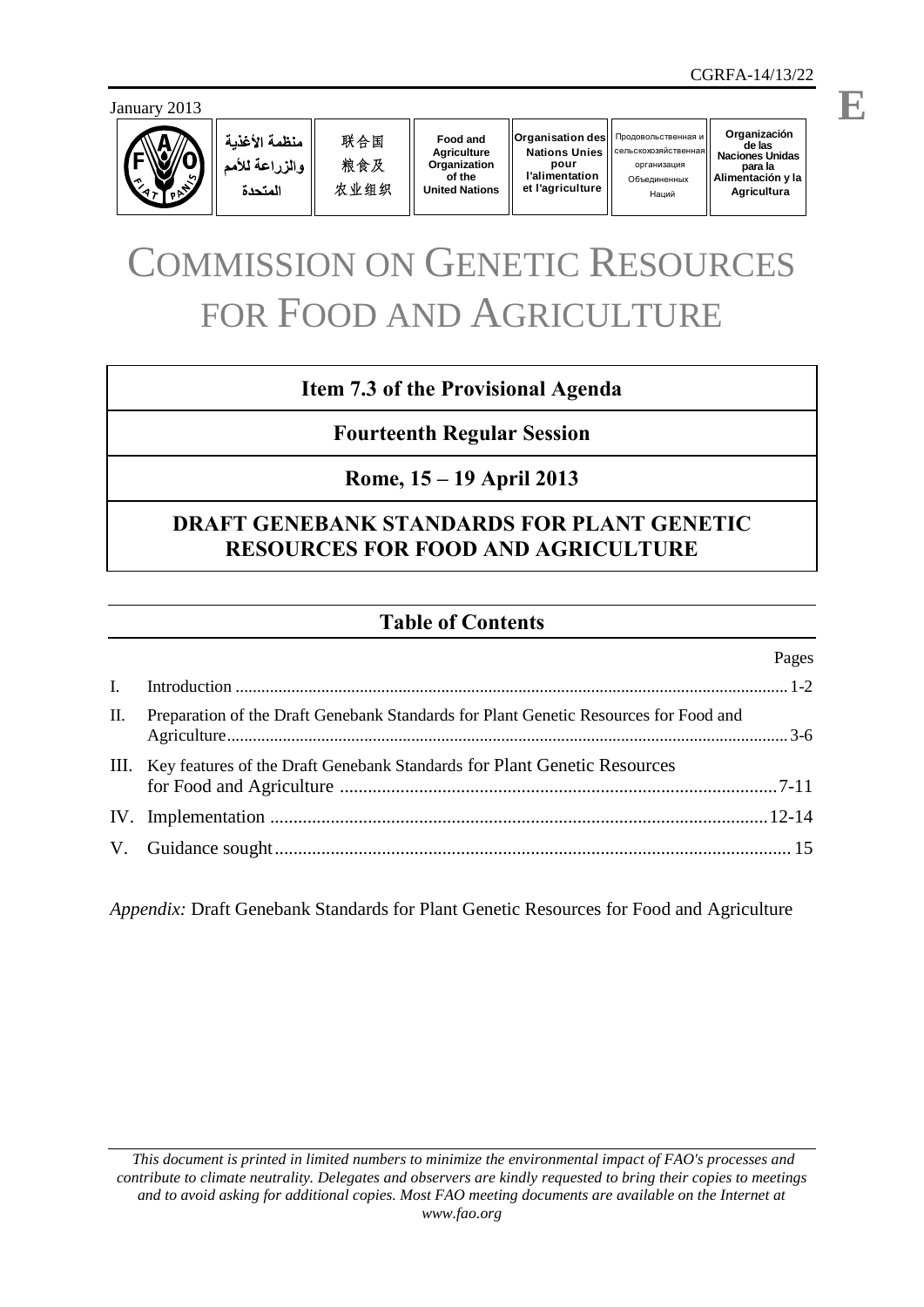# **I. INTRODUCTION**

1. The Commission on Genetic Resources for Food and Agriculture (the Commission), at its Thirteenth Regular Session, considered the *Draft Revised Genebank Standards for the Conservation of Orthodox Seeds,* as prepared by FAO in cooperation with the International Treaty on Plant Genetic Resources for Food and Agriculture (International Treaty), the Consultative Group on International Agricultural Research (CGIAR) and other relevant international institutions. The Commission commended the technical quality and presentation of the draft standards, and requested FAO to add draft standards on "evaluation" in order to achieve more comprehensiveness. In addition, the Commission requested FAO to prepare draft genebank standards for germplasm not covered by the *Draft Revised Genebank Standards for the Conservation of Orthodox Seeds.* It requested its Intergovernmental Technical Working Group on Plant Genetic Resources for Food and Agriculture (Working Group) to review and finalize both sets of genebank standards for endorsement by the Commission at its Fourteenth Regular Session<sup>1</sup>.

2. This document provides some background information regarding the *Draft Genebank Standards for Plant Genetic Resources for Food and Agriculture* (Draft Genebank Standards) which comprise standards for the conservation of orthodox seeds, non-orthodox seeds and vegetatively propagated plants. The Draft Genebank Standards have been prepared by FAO in cooperation with its partners, revised by the Working Group and finalized by FAO in the light of comments received from Members of the Working Group.

# <span id="page-1-0"></span>**II. PREPARATION OF THE DRAFT GENEBANK STANDARDS FOR PLANT GENETIC RESOURCES FOR FOOD AND AGRICULTURE**

# **Preparation of genebank standards for orthodox seeds**

3. In response to the Commission's request, FAO prepared draft standards on "evaluation", for inclusion into the *Draft Genebank Standards for the Conservation of Orthodox Seeds* and made them available online, for comments and suggestions<sup>2</sup>. Comments and suggestions received from national focal points, including focal points for the International Treaty and other relevant stakeholders, were integrated into the document.

# **Preparation of genebank standards for non-orthodox seeds and vegetatively propagated plants**

4. As requested by the Commission, FAO prepared, in cooperation with the International Treaty, the CGIAR and other relevant international institutions, genebank standards for germplasm not covered by the *Draft Genebank Standards for the Conservation of Orthodox Seeds*. These standards cover field genebanks and *in vitro*/cryopreservation genebanks, which conserve plants that produce non-orthodox seeds (also known as recalcitrant or intermediate seeds) and/or are propagated vegetatively.

5. For the preparation of these genebank standards, technical consultations were jointly organised with Bioversity International, the International Treaty, the CGIAR and other relevant international institutions both electronically and face-to-face. Technical inputs were also sought from leading experts from academia, genebank managers and research institutions for field genebank management, *in vitro* culture and cryopreservation. In order to ensure a thorough review of these standards, the national focal points, including those for the International Treaty, were invited to provide further inputs and suggestions<sup>3</sup>.

 $\overline{a}$ 

 $1 \text{ CGRFA-13/11/report para. } 30-31.$ 

<sup>&</sup>lt;sup>2</sup> <http://www.fao.org/agriculture/crops/core-themes/theme/seeds-pgr/conservation/gbs/en/>

<sup>&</sup>lt;sup>3</sup> <http://www.fao.org/agriculture/crops/core-themes/theme/seeds-pgr/conservation/gbs/en/>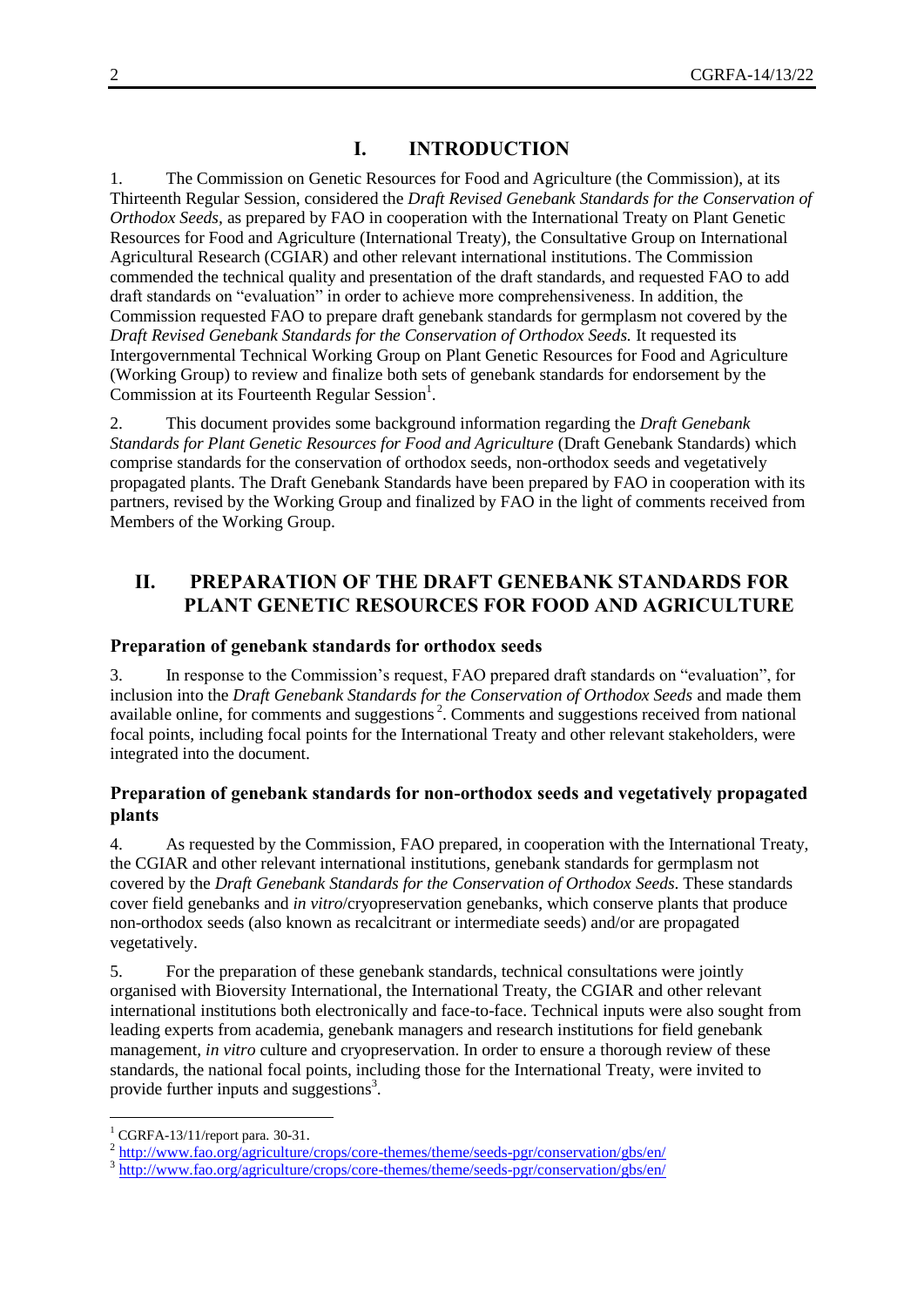6. The consultations highlighted the fundamental differences between genebanks and the various forms of *ex situ* conservation, and emphasised the need for universal and inclusive genebank standards. Furthermore, the consultations provided valuable inputs to better reflect the current scientific knowledge and best practices for *ex situ* conservation of non-orthodox seed and vegetatively propagated plants. The need for complementary approaches and the importance of active management of collections to achieve a proper balance between resource availability and germplasm maintenance was highlighted.

# <span id="page-2-0"></span>**III. KEY FEATURES OF THE DRAFT GENEBANK STANDARDS FOR PLANT GENETIC RESOURCES FOR FOOD AND AGRICULTURE**

7. The *Draft Genebank Standards*, as given in the *Appendix* to this document*,* comprise standards for orthodox seeds, non-orthodox seeds and vegetatively-propagated plants. The introduction of the document defines the purpose and the scope of the standards. The chapter on 'Underlying Principles' identifies fundamental principles which underpin the genebank standards and provide the overarching framework for the effective and efficient management of the different types of genebanks. The section on 'Standards' contains specific standards for: seed genebanks for orthodox seeds; field genebank standards for live plants; and *in vitro* and cryopreservation genebanks for nonorthodox seeds and vegetatively propagated plants.

8. The standards prepared for orthodox seeds address: the acquisition of germplasm; seed drying and storage; viability monitoring; regeneration; characterization; evaluation; documentation; distribution; safety duplication; and security/personnel. The standards addressing field genebanks cover: the choice of location; acquisition of germplasm; the establishment of field collections; field management; regeneration and propagation; characterization; evaluation; documentation; distribution; security; and safety duplication. The standards developed for *in vitro* culture and cryopreservation address: the acquisition of germplasm; the testing for non-orthodox behaviour and assessment of water content; vigour and viability; hydrated storage for recalcitrant seeds; *in vitro* culture and slow growth storage; cryopreservation; documentation; distribution and exchange; security; and safety duplication.

9. The standards are presented upfront in a straightforward manner. Each standard is supported by a narrative describing the context, technical aspects, contingencies and selected references on technical manuals, protocols and procedures among others, as appropriate. The standards are generic enough to be applicable to all genebanks and should be used in conjunction with species-specific information. This is especially true for plants producing non-orthodox seeds and/or are vegetatively propagated as it is difficult to establish specific standards that are valid for all those species given their different seed storage behaviours, life forms and life cycles. The standards stress the importance of securing and sharing material along with related documentation in line with national and international regulations.

10. The Genebank Standards are non-binding and voluntary in nature. They emphasize the importance of actively managing all types of genebanks and adopting a complementary approach, for striking an optimal balance between scientific considerations and available personnel, infrastructural and financial resources under prevailing conditions.

11. The Working Group reviewed the Draft Genebank Standards at its Sixth Session and recommended that the Commission endorse them, as amended by the Working Group.<sup>4</sup> The Draft Genebank Standards, as amended by the Working Group and revised in the light of comments received from Members of the Working Group are contained in the *Appendix* to the current document.

# **IV. IMPLEMENTATION**

<span id="page-2-1"></span>12. The Draft Genebank Standards aim to provide an important tool for the implementation of priority activities 5-7 of the *Second Global Plan of Action for Plant Genetic Resources for Food and* 

 $\overline{a}$  $4$  CGRFA-14/13/20, paragraph 22.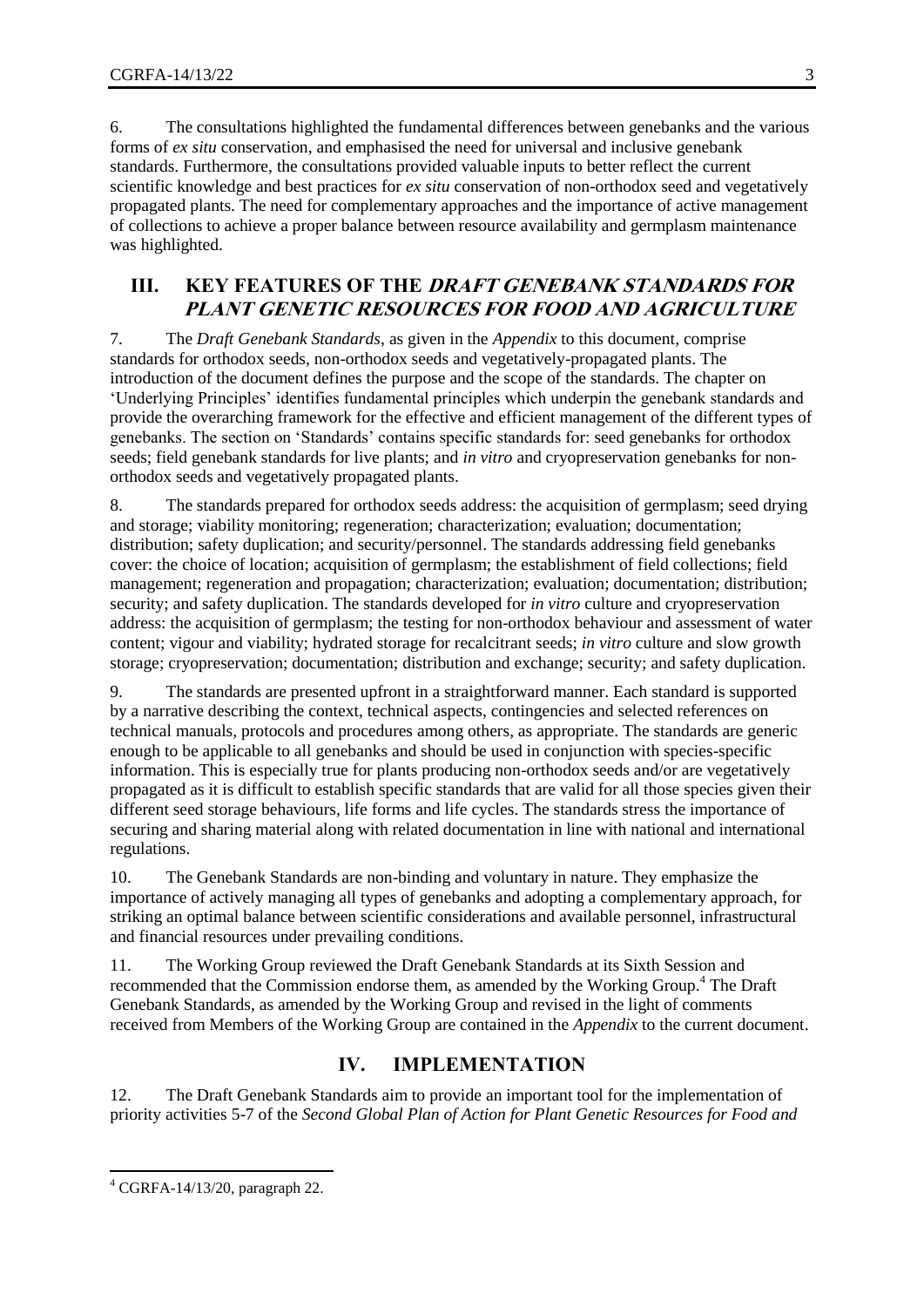Agriculture<sup>5</sup>. They also aim to contribute to the development of an efficient and sustainable system of ex situ conservation<sup>6</sup>, as envisioned by the International Treaty, and they may assist International Agricultural Research Centres of the CGIAR in managing and assisting their *ex situ* collections in accordance with the International Treaty which explicitly refers to Genebank Standards as endorsed by the Commission<sup>7</sup>.

13. While the numbers of genebanks and germplasm collections have increased over the past decade, availability of trained personnel and adequate resources to maintain these collections in a sustainable manner remain a challenge<sup>8</sup>. Adequate financial support as well as capacity development are necessary to be able to apply the standards. Many scientific advances, such as cryopreservation, come at a cost, especially when used for large-scale testing, as well as routine applications in genebanks. Maintenance of field genebanks is similarly demanding in terms of labour and cost. The implementation of the Genebank Standards therefore requires strong national, regional and global commitment and continuous financial support.

14. The Working Group recognized the universal value and utility of the Genebank Standards. It recommended that the Commission confirm the need for comprehensive capacity development for the implementation of the Genebank Standards and call upon donors to provide adequate resources, particularly in developing countries, in collaboration with the International Treaty, the CGIAR and other relevant international institutions. It also recommended that the Commission request FAO to monitor and evaluate the implementation of the Genebank Standards and report on the impact at a future meeting.<sup>9</sup>

# **V. GUIDANCE SOUGHT**

- 15. The Commission may wish to:
	- Endorse the *Genebank Standards for Plant Genetic Resources for Food and Agriculture*;
	- Request FAO to publish and widely distribute the *Genebank Standards for Plant Genetic Resources for Food and Agriculture* and raise the awareness of the importance of implementing them among decision makers and relevant stakeholders;
	- Urge Members to urgently provide the necessary budgetary resources for a program on capacity development for implementation of the *Genebank Standards* in developing countries, in collaboration with the International Treaty, the CGIAR and other relevant institutions;
	- Request FAO to monitor and evaluate the implementation of the Genebank Standards and report on the impact at a future meeting, and consider developing species-specific standards in collaboration with other international institutions.

 $\overline{a}$ 

<sup>5</sup> (5) Supporting targeted collecting of plant genetic resources for food and agriculture; (6) Sustaining and expanding *ex situ* conservation of germplasm; (7) Regenerating and multiplying *ex situ* accessions.

 $6$  Article 5.1(e).  $^7$  Article 15.1(d).

<sup>&</sup>lt;sup>8</sup> FAO 2010. The Second Report on the State of the World's Plant Genetic Resources for Food and Agriculture. Rome.

 $<sup>9</sup> CGRFA-14/13/20$ , paragraphs 23-25.</sup>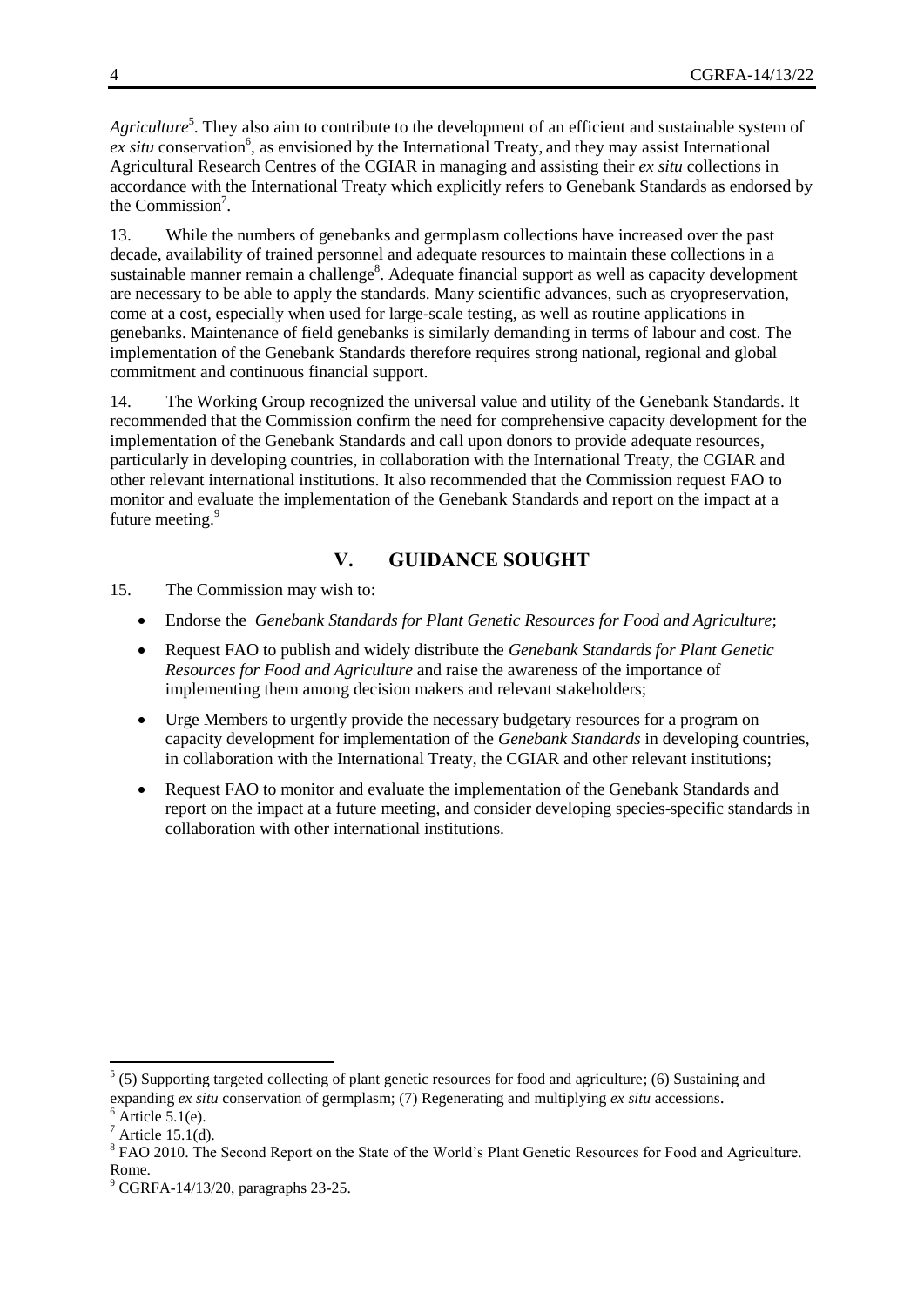# **APPENDIX**

# **DRAFT GENEBANK STANDARDS FOR PLANT GENETIC RESOURCES FOR FOOD AND AGRICULTURE**

# **TABLE OF CONTENTS**

Paragraphs

| IV. GENEBANK STANDARDS FOR ORTHODOX SEEDS       |  |  |
|-------------------------------------------------|--|--|
|                                                 |  |  |
|                                                 |  |  |
|                                                 |  |  |
|                                                 |  |  |
|                                                 |  |  |
|                                                 |  |  |
|                                                 |  |  |
|                                                 |  |  |
|                                                 |  |  |
|                                                 |  |  |
| V. FIELD GENEBANK STANDARDS                     |  |  |
|                                                 |  |  |
|                                                 |  |  |
|                                                 |  |  |
|                                                 |  |  |
|                                                 |  |  |
|                                                 |  |  |
|                                                 |  |  |
|                                                 |  |  |
|                                                 |  |  |
|                                                 |  |  |
| VI. GENEBANK STANDARDS FOR IN VITRO CULTURE AND |  |  |
|                                                 |  |  |
|                                                 |  |  |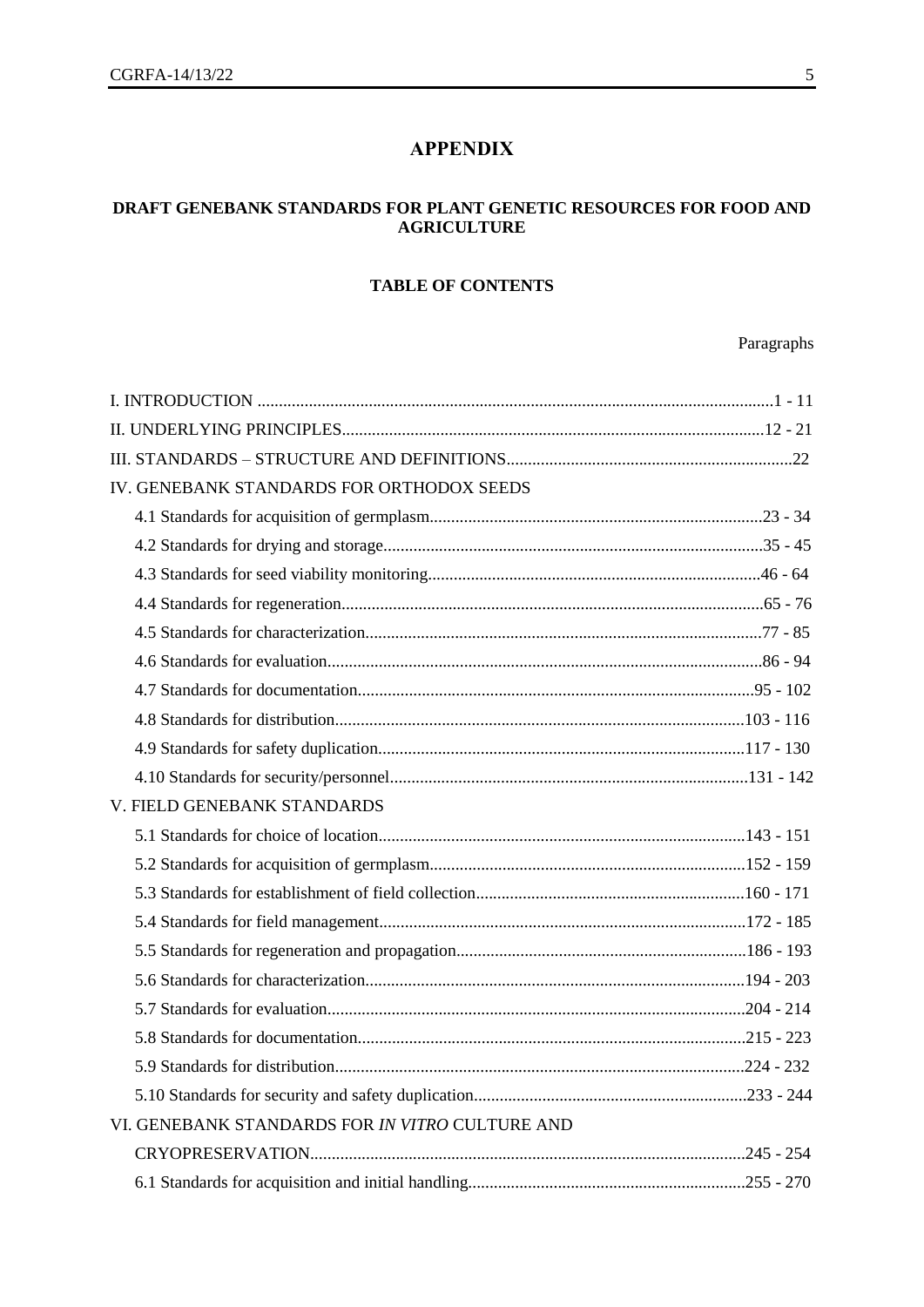| 6.2 Standards for testing for non-orthodox behaviour and assessment of water content, |                                  |  |
|---------------------------------------------------------------------------------------|----------------------------------|--|
|                                                                                       |                                  |  |
|                                                                                       |                                  |  |
|                                                                                       |                                  |  |
|                                                                                       |                                  |  |
|                                                                                       |                                  |  |
|                                                                                       |                                  |  |
|                                                                                       |                                  |  |
|                                                                                       | <b>ANNEX 1: List of Acronyms</b> |  |
|                                                                                       | $\lambda$                        |  |

ANNEX 2: Glossary

ACKNOWLEDGEMENTS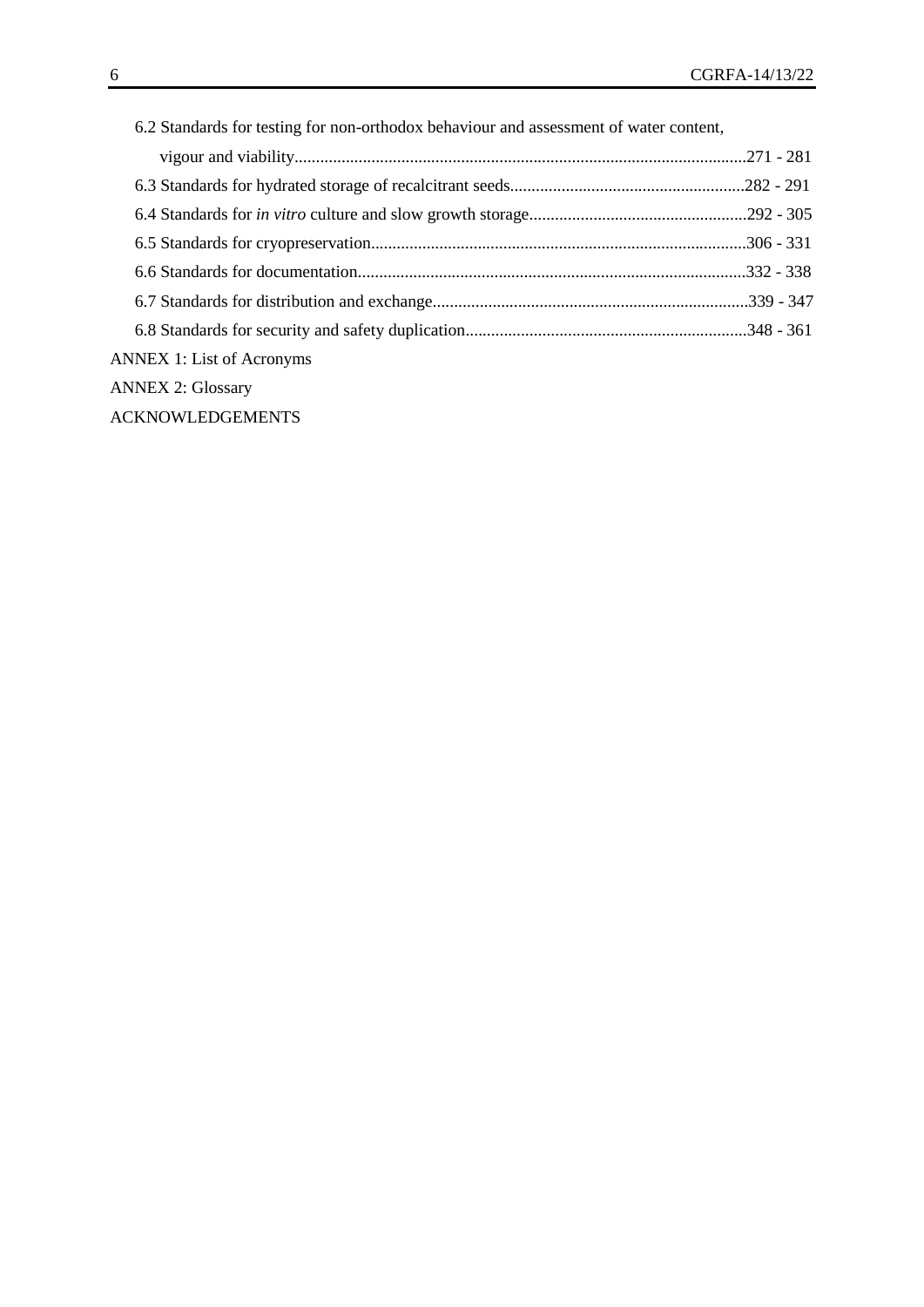# **I. INTRODUCTION**

1. Genebanks around the world hold collections of a broad range of plant genetic resources, with the overall aim of long-term conservation and accessibility of plant germplasm to plant breeders, researchers and other users. Plant genetic resources are the raw materials utilized in crop improvement and their conservation and use is critical to global food and nutrition security. Sustainable conservation of these plant genetic resources depends on effective and efficient management of genebanks through the application of standards and procedures that ensure the continued survival and availability of plant genetic resources.

2. The *Genebank Standards for Plant Genetic Resources for Food and Agriculture* arises from the revision of the FAO/IPGRI *Genebank Standards*, published in 1994. The revision was undertaken at the request of the Commission on Genetic Resources for Food and Agriculture (CGRFA) in light of changes in the global policy landscape and advances in science and technology. The main policy developments that impact the conservation of plant genetic resources for food and agriculture (PGRFA) in genebanks lie within the context of availability and distribution of germplasm arising from the adoption of various international instruments. These include the Convention on Biological Diversity (CBD), the International Treaty on Plant Genetic Resources (ITPGRFA), the International Plant Protection Convention (IPPC) and the WTO Sanitary and Phytosanitary Agreement (WTO/SPS). In 2010, the CBD adopted the Nagoya Protocol on Access to Genetic Resources and Equitable Sharing of Benefits Arising from their Utilization, which has potential for impact upon germplasm exchange. On the scientific front, advances in seed storage technology, biotechnology and information and communication technology have added new dimensions to plant germplasm conservation.

3. The Genebank Standards for *Plant Genetic Resources for Food and Agriculture* is intended as a guideline for genebanks conserving plant collections (seeds, live plants and explants). They were developed based on a series of consultations with a large number of experts in seed conservation, cryopreservation, *in vitro* conservation and field genebanks worldwide. The standards are voluntary and nonbinding and have not been developed through standard-setting procedure. They should be viewed more as targets for developing an efficient, effective and rational *ex situ* conservation in genebanks, that provides optimal maintenance of seed viability and genetic integrity, thereby ensuring access to, and use of, high quality seeds of conserved plant genetic resources.

4. It is important that these genebank standards are not used uncritically as there are continuous technological advances in conservation methods, much of it species-specific, as well as in the context of the purpose and period of germplasm conservation and use. It is recommended that the draft Genebank Standards should be used in conjunction with other reference sources, particularly with regards to species-specific information. This is especially true for plants producing non-orthodox seeds and /or are vegetatively propagated, of which there exists different seed storage behaviours, life forms (herbs, shrubs, trees, lianas/vines) and life cycles (annual, biennial, perennial) for which it is difficult to establish specific standards that are valid for all species.

5. This document is divided into two parts. The first part describes the Underlying Principles which underpin the genebank standards and provide the overarching framework for effective and efficient management of genebanks. The key principles at the core of genebank operation are the preservation of germplasm identity, maintenance of viability and genetic integrity, and the promotion of access. This includes associated information to facilitate use of the stored plant material in accordance with relevant national and international regulatory instruments. The underlying principles are common to all the different types of genebanks.

6. The second part provides the detailed standards for three types of genebanks namely: seed banks, field genebanks and invitro/cryopreservation genebanks. The standards covers all the major operations carried out in the genebank and a selective list of references is provided for all standards. While key technical information as relevant, is provided for all the standards it is important to note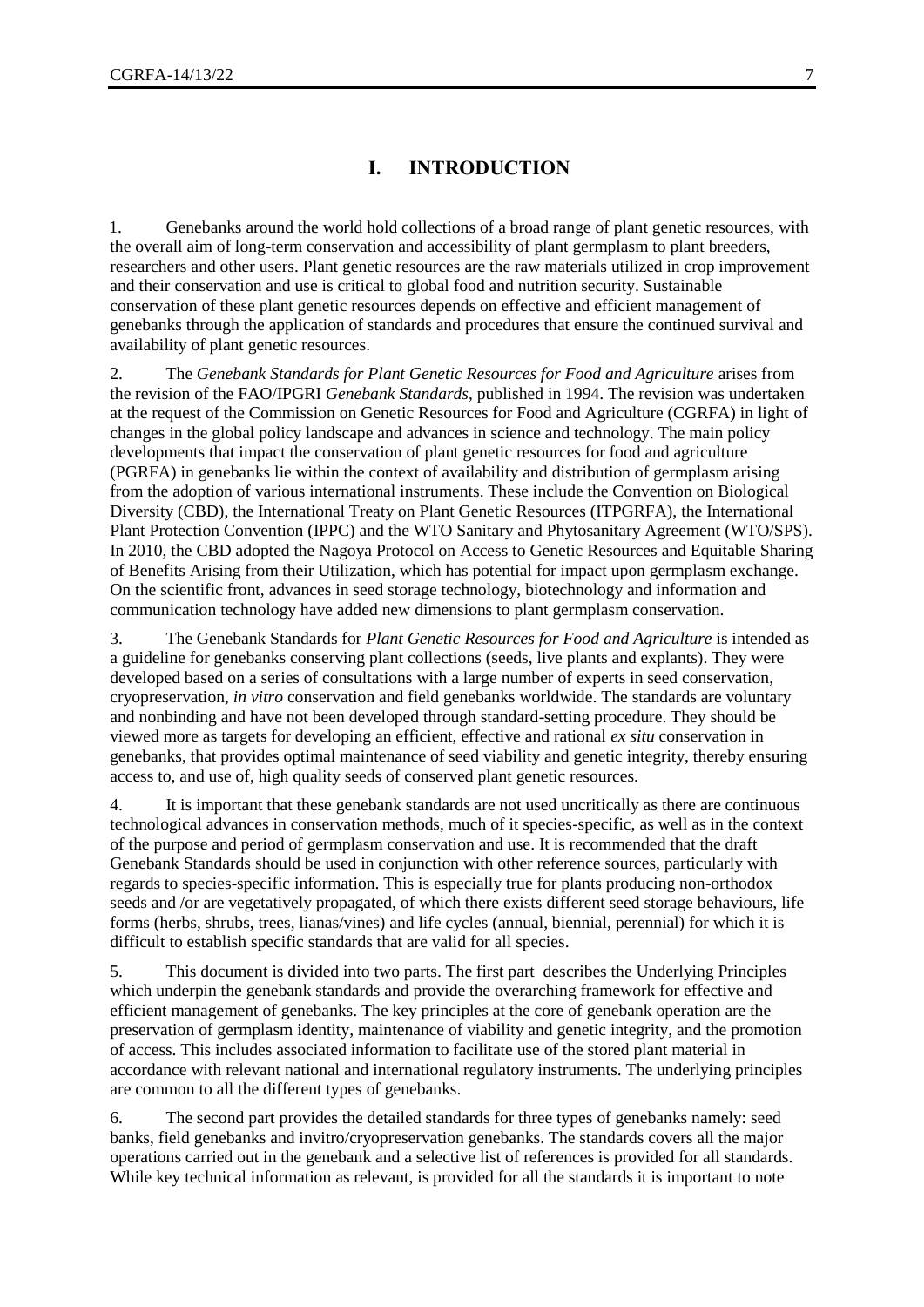that appropriate technical manuals should be consulted for procedures and protocols . The seed bank standards (section IV) deals with the conservation of orthodox seeds which are desiccation tolerant i.e. can be dehydrated to low water contents and are responsive to low temperature. Lowering moisture and temperatures decreases the rate of metabolic processes, thus increasing seed longevity. Examples of orthodox-seeded plants include corn (*Zea mays* L.), wheat (*Triticum* spp.), rice (Oryza spp.), chickpea (*Cicer arietinum*), cotton (*Gossypium* spp.) and sunflower (*Helianthus annuus*).

7. Standards for field genebank and *in vitro* conservation/cryopreservation genebanks which are aimed at the conservation of plants that produce non-orthodox seeds, also known as recalcitrant or intermediate seeds, and/or are propagated vegetatively are provided in section V and VI respectively. Such plants cannot be conserved in the same way as orthodox seeds, i.e., at low temperature and humidity and require other methods of *ex situ* conservation.

8. Field genebanking is the most commonly used method for non-orthodox seed producing plants. It is also used for plants that produce very few seeds, are vegetatively propagated and/or plants that require a long life cycle to generate breeding and/or planting materials. Although the term 'field genebank' is used, the method also includes the maintainance of live plants in pots or trays in greenhouses or shade houses. Technical guidelines and training manuals are available for the management of germplasm collections held in field genebanks (e.g. Bioversity International *et al.*, 2011; Reed *et al.*, 2004; Said Saad and Rao, 2001; Engelmann, 1999; Engelmann and Takagi, 2000; Geburek and Turok, 2005).

9. The conservation of plant germplasm *in vitro* and cryopreservation can either be conserved through slow growth (*in vitro*) for short/medium-term storage, or cryopreservation for long-term conservation. The former method involves cultures (especially shoot tips, meristems, somatic embryos, cell suspension or embryogenic callus) being maintained under growth-limiting conditions on artificial culture media. The growth rate of the cultures can be limited by various methods, including temperature reduction, lowering of light intensity, or manipulation of the culture medium by adding osmotic agents or growth retardants (Engelmann, 1999).

10. Cryopreservation is the storage of biological materials (seeds, plant embryos, shoot tips/meristems, and/or pollen) at ultra-low temperatures usually that of liquid nitrogen (LN) at -196°C (Engelmann and Tagaki, 2000; Reed, 2010). Under these conditions, biochemical and most physical processes are halted and materials are able to be conserved over the long term. These modes of conservation constitute a complementary approach to other modes and are necessary for a safe, efficient and cost effective conservation (Reed, 2010). For example, cryopreserved lines can be maintained as a backup for field collections, as reference collections for available genetic diversity of a population, and as a source for new alleles in the future.

11. The following standards are provided for the respective type of genebank:

- i) **Genebank Standards for orthodox seeds:** acquisition of germplasm, seed drying and storage, viability monitoring, regeneration, characterization, evaluation, documentation, distribution, safety duplication and security/personnel.
- ii) **Field Genebank Standards:** choice of location, acquisition of germplasm, establishment of field collections, field management, regeneration and propagation, characterization, evaluation, documentation, distribution, security and safety duplication.
- iii) **Genebank Standards for** *In vitro* **Culture and Cryopreservation:** acquisition of germplasm, testing for non-orthodox behaviour and assessment of water content, vigour and viability, hydrated storage for recalcitrant seeds, *in vitro* culture and slow growth storage, cryopreservation, documentation, distribution and exchange, security and safety duplication.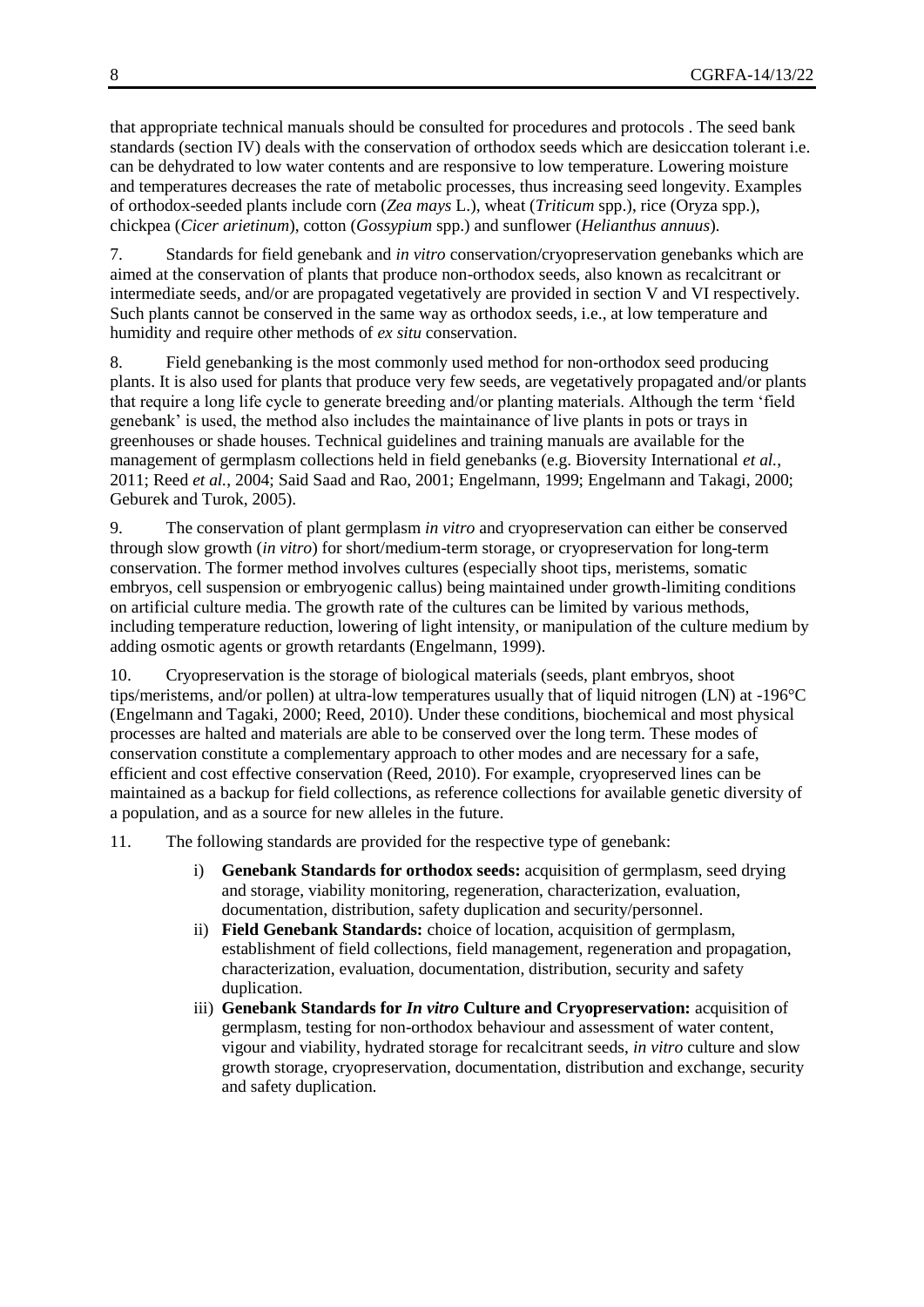#### **Selected references**

**Bioversity International, Food and Fertilizer Technology Center, Taiwan Agricultural Research Institute-Council of Agriculture.** 2011. A training module for the international course on the management and utilisation of field genebanks and *in vitro* collections. TARI, Fengshan,Taiwan.

#### **Crop genebank knowledge base**:

[http://cropgenebank.sgrp.cgiar.org/index.php?option=com\\_content&view=article&id=97&Itemid=203](http://cropgenebank.sgrp.cgiar.org/index.php?option=com_content&view=article&id=97&Itemid=203&lang=english) [&lang=english](http://cropgenebank.sgrp.cgiar.org/index.php?option=com_content&view=article&id=97&Itemid=203&lang=english)

**Engelmann, F. ed.** 1999. Management of field and *in vitro* germplasm collections. Proceedings of a Consultation Meeting, 15-20 January 1996.

**Engelmann, F. & Takagi, H.** eds. 2000. Cryopreservation of tropical plant germplasm. Current research progress and application. Japan International Research Center for Agricultural Sciences, Tsukuba, Japan/ International Plant Genetic Resources Institute, Rome, Italy.

Geburek, T. & Turok, J. eds. 2005. Conservation and Management of Forest Genetic Resources in Europe. Arbora Publishers, Zvolen, 693p.

**Reed B.M.** 2010. *Plant cryopreservation. A practical guide.* Springer, New York, USA.

**Reed, B.M., Engelmann, F., Dulloo, M.E. & Engels, J.M.M.** 2004. Technical guidelines for the management of field and *in vitro* germplasm collections. IPGRI Handbooks for Genebanks No. 7, International Plant Genetic Resources Institute, Rome, Italy.

**Said Saad, M. & Ramanatha Rao, V.** 2001. Establishment and management of field genebank a training manual. IPGR-APO, Serdang.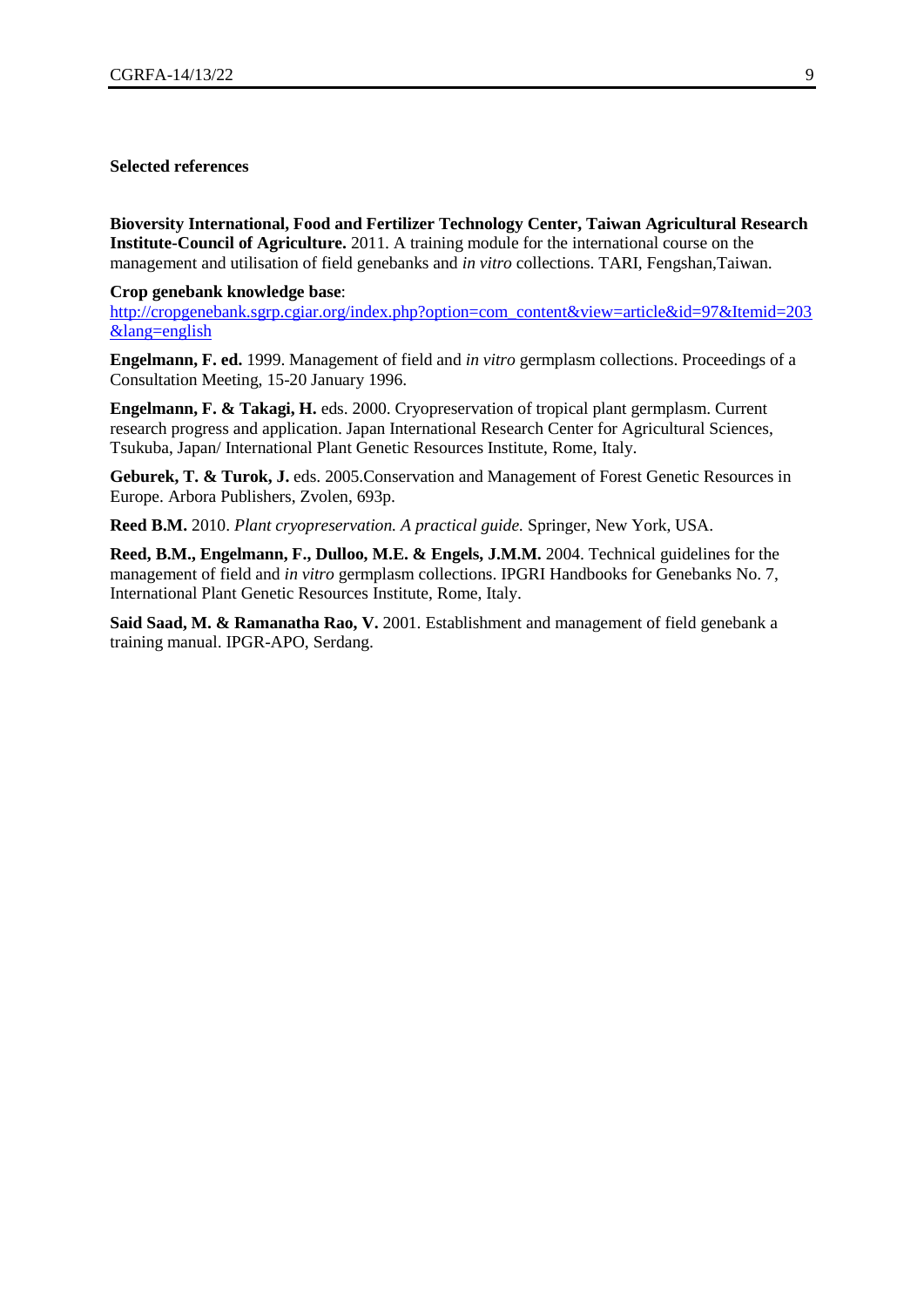# **II. UNDERLYING PRINCIPLES**

12. Genebanks across the globe share many of the same basic goals, but their missions, resources, and the systems they operate within, often differ. As a result, curators have to optimize their own genebank system and this requires management solutions which may differ substantially across institutions while achieving the same objectives. Underlying principles explain why and for what purpose plant genetic resources are being conserved. These principles provide the basis for establishing the norms and standards essential for the smooth operation of a genebank. The major underlying principles for conservation are described in the section below.

#### **Identity of accessions**

13. Care should be taken to ensure that the identity of seed sample accessions conserved in genebanks is maintained throughout the various processes, beginning with acquisition through to storage and distribution. Proper identification of seed samples conserved in genebanks requires careful documentation of data and information about the material. This begins with recording passport data and collecting or donor information if applicable. Where possible, such information should also be recorded for older collections in genebanks for which passport data was not previously recorded or is incomplete. Herbarium voucher specimen and seed reference collections often play an important role in the correct identification of seed samples. Identification of accessions in the field is especially important since inadequate labelling can lead to much genetic erosion. Field labelling needs also be complemented with field layout plans, which should be properly documented in order to ensure proper identification of accessions in field genebanks. Field labels are prone to loss due to various external factors, e.g. bad weather conditions. Modern techniques such as accession labels with printed barcodes, Radio- Frequency Identification (RFID) tags and molecular markers can greatly facilitate the management of germplasm by reducing the possibility of error, further ensuring the identity of accessions.

#### **Maintenance of viability**

14. Maintaining viability, genetic integrity and quality of seed samples in genebanks and making them available for use is the ultimate aim of genebank management. It is therefore, critically important that all genebank processes adhere to the standards necessary to ensure that acceptable levels of viability are maintained. To achieve this, particular attention needs to be paid to standards on germplasm acquisition, processing and storage. For recalcitrant and other non-orthodox seed types, this is assessed by visual inspection for lack of damage, and by rate and totality of germination. However, the occurrence of macroscopically undetectable fungi and bacteria within the seeds may compromise seed quality. In seed genebanks generally, seed samples accepted into the genebank at the point of acquisition should have high viability and as far as possible meet the standards for acquisition of germplasm. Collecting the seeds as close as possible to maturation but prior to natural dispersal, avoiding collection of dispersed seeds from the ground or those that are soiled and may have saprophytic or pathogenic fungi/ bacteria, can ensure the highest physiological seed quality. Genebanks should also ensure to the extent possible that collected germplasm is genetically representative of the original population as well as take into account the number of live propagules, such that sample quality is not compromised. A monitoring system should be in place to check the viability status of stored samples at appropriate intervals depending on expected seed longevity. Frequency of regeneration can be reduced if correct attention is paid to post-harvest handling, drying and storage. In the context of field genebank the term of propagability (i.e. the quality and state of being propagable) is more relevant than the term viability which specifically relates to the capacity of seeds to germinate and produce a plantlet. Field genebanks are vulnerable to the impacts of environmental factors such as weather conditions, incidences of pests, and such impacts will be different according to the different species type and growth cycles e.g. annual, biennial or perennial. An additional factor in the case of species with seeds of unknown post-storage behaviour (i.e. whether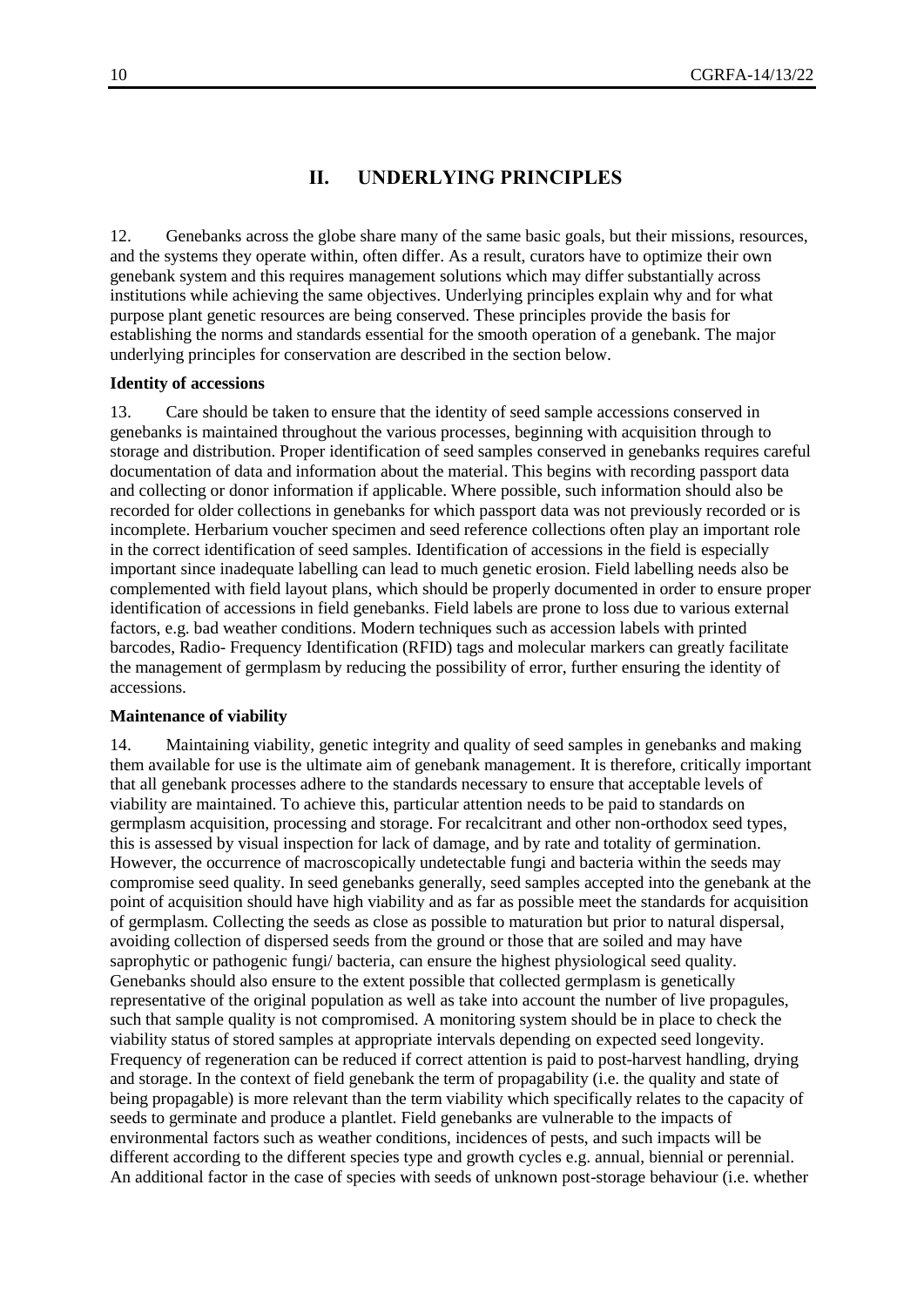recalcitrant, otherwise non-orthodox or orthodox) is the a priori requirement of ascertaining seed responses (generally to slow dehydration) before any germplasm storage strategy can be put in place.

#### **Maintenance of genetic integrity**

15. The need to maintain genetic integrity is closely related to maintenance of the viability and diversity of the original collected sample. All genebank processes, starting from collection and acquisition, through to storage, regeneration and distribution, are important for the maintenance of genetic integrity. Ensuring that viability is maintained according to the standards contributes to the maintenance of genetic integrity. Various molecular techniques, including surveys of possible epigenetic changes which may or may not be reversible, are needed to assess whether genomic stability has been maintained, particularly when samples are retrieved from cryostorage. In plants requiring long intervals from sowing to reproductive maturity, seed regeneration in the field would be highly impractical. Re-sampling the original population should be undertaken when there are signs of declining vigour and viability. Maintenance of genetic integrity is equally as important for germplasm which is conserved *in vitro*, especially in view of the risk of somaclonal variation. This is the main reason for avoiding indirect somatic embryogenesis (i.e. via a callus stage) to generate forms of germplasm to be conserved, except if there is no alternative. Adequately representative seed samples of good quality and sufficient quantity should be obtained during acquisition as far as possible. However, it is recognized that when the objective is to collect particular traits, then the sample may not be representative of the original population. To minimize genetic erosion it is important to follow recommended protocols <sup>10</sup>for regenerating seed accessions with as few regeneration cycles as possible, sufficiently large effective population sizes, balanced sampling, as well as pollination control. Special mention is made here of the importance of safety duplication to respond to risks that can occur in genebank facilities.

#### **Maintenance of germplasm health**

16. Genebanks should strive to ensure that the seeds they are conserving and distributing are free from seed-borne diseases and regulated pests (bacteria, virus, fungi and insects). External surfaces can usually be effectively eliminated using surface disinfection procedures. Genebanks often do not have the capacity or necessary resources to test whether samples collected or otherwise acquired, and samples harvested from regeneration/multiplication plots, are free from seed-borne diseases and pests. This is particularly the case with germplasm received from third parties. The problems are exacerbated for the conservation of recalcitrant-seeded species. Internally-borne contaminants are revealed only when recalcitrant seeds are maintained in short- to medium-term hydrated storage, or when seedderived explants are placed in tissue culture. The presently unsatisfactory solution is to discard any contaminated seed/explant as it is the only way to ensure uncontaminated germplasm. Thus, it is important that relevant import and phytosanitary certificates accompany seed material when exchange of germplasm takes place to ensure the health status of samples received. Some infected/infested samples may be easily cleaned, while others may require more elaborate methods for cleaning.

#### **Physical security of collections**

l

17. An underlying principle of germplasm conservation is that the physical structures of the genebank facilities in which germplasm are conserved are of adequate standard to secure the materials from any external factors. This may include natural disasters and human-caused damage. Adequate security systems are also required to ensure that genebank cooling equipment as well as backup generators and equipment to control power outage are in good running condition and monitoring devices are available to track essential parameters over time. As cryogenic storage requires LN, supplies of this cryogen must always be available. Furthermore, it is vital that levels of LN are maintained, whether filling/top-up of the special storage vats or LN freezers used is done manually or

<sup>&</sup>lt;sup>10</sup> **Dulloo, M.E., Hanson, J., Jorge, M.A. & Thormann, I.** 2008. Regeneration guidelines: general guiding principles. In: M.E. Dulloo, I. Thormann, M.A. Jorge & J. Hanson, eds. *Crop specific regeneration guidelines*. CGIAR System-wide Genetic Resource Programme (SGRP), Rome, Italy. 6 pp. Also see: <http://cropgenebank.sgrp.cgiar.org/>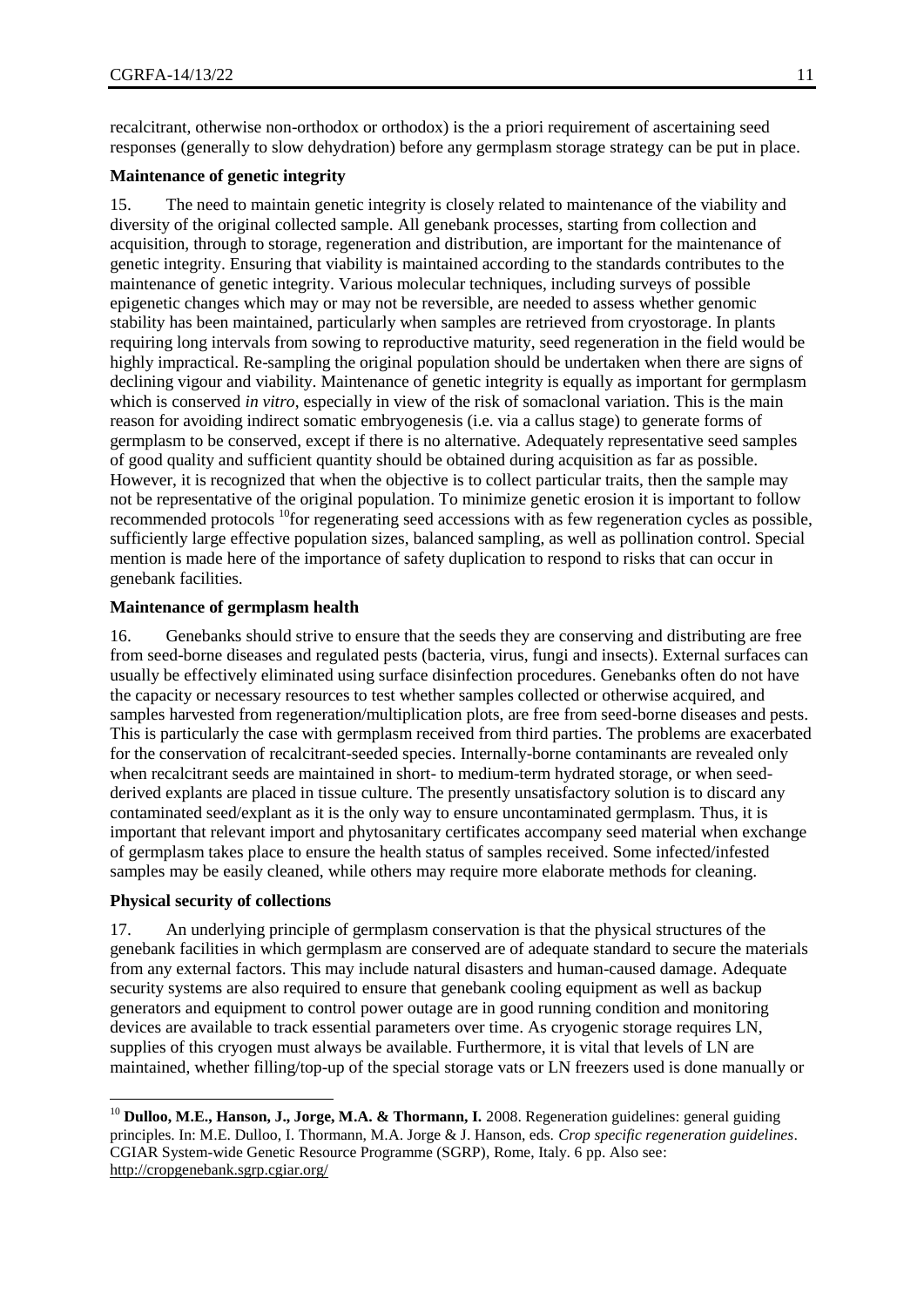automatically. Another important security issue for genebanks is to ensure materials are safely duplicated in other locations so that if a collection suffers loss, for any reason, material can be restored from duplicated sets.

# **Availability and use of germplasm**

18. The conserved material must be available for current and future use. It is, therefore, important that all processes in genebank operations and management contribute to this goal. There will be a need to maintain sufficient quantities of seed and related information on the accessions. Although there are a few individuals of accessions in field genebanks, and thus a limited capacity for distributing to users, the genebank should have a strategy in place to quickly multiply any germplasm for distribution.

# **Availability of information**

19. In order to ensure communication of information and accountability, essential, detailed, accurate, and up-to-date information, including historical as well as current information, especially in relation to the management of individual accessions, subsequent to their acquisition should be recorded in electronic databases. Access, availability and sharing of this information should be treated with high priority, as it leads to better and more rational conservation. Search-query interactive databases containing phenotypic evaluation data can assist germplasm clients in the targeting of germplasm requests, and in turn feedback of further evaluation data adds to the value and utility of the collection. If information on the conserved germplasm is made easily available and accessible it will enhance germplasm use. Further this will help the genebank curators to better plan their multiplication and regeneration activities in order to keep adequate stocks of their accessions. For such genebankbased information systems, a search-query interactive database is recommended. The Seed Information Database  $(SID<sup>11</sup>)$  of the Millennium Seed Bank (MSB) Kew provides a good example of the value of this type of database. BRAHMS (Botanical Research and Herbarium Management System)<sup>12</sup> is a system developed for the purposes of curation and germplasm data management, while EURISCO<sup>13</sup> is a web-based catalogue that provides information about European *ex situ* plant collections.

#### **Proactive management of genebanks**

20. Sustainable and effective conservation of genetic resources depends on active management of the conserved germplasm. Proactive management is critical for ensuring that germplasm is efficiently conserved and made timely and in adequate quantity available for further use by plant breeders, farmers, researchers and other users. It emphasizes the importance of securing and sharing material as well as the related information, and sets in place a functional strategy for management of human and financial resources for a rational system. It includes a risk management strategy and encourages collaborations with third parties in providing services to genebanks in the efforts to conserve biodiversity. It should be mentioned that the maintenance of field collections is costly and all efforts should be made to develop complementary collections *in vitro* or in cryopreservation. Adherence to the legal and regulatory frameworks at national and international levels, in particular as they relate to access, availability and distribution of materials and plant and seed health is necessary. Where appropriate, Standard Material Transfer Agreement (SMTA) should be used for crops under the Multilateral System of the ITPGRFA. The IPPC regulations provide the framework for quarantine and health regulations to prevent the introduction and spread of plant pests and diseases. Above all, there is a need for long-term and continuous commitment of the institutions holding genebanks with regards to the availability of human and financial resources.

21. Furthermore, proactive management would encourage application of practical experiences and knowledge to new germplasm in a genebank and seek to apply the genebank standards to the extent possible under the locally prevailing conditions. This could sometimes mean that although a particular

l

<sup>&</sup>lt;sup>11</sup> Seed Information Database http://data.kew.org/sid/

<sup>12</sup> *BRAHMS* http://dps.plants.ox.ac.uk/bol

<sup>13</sup> EURISCO http://eurisco.ecpgr.org/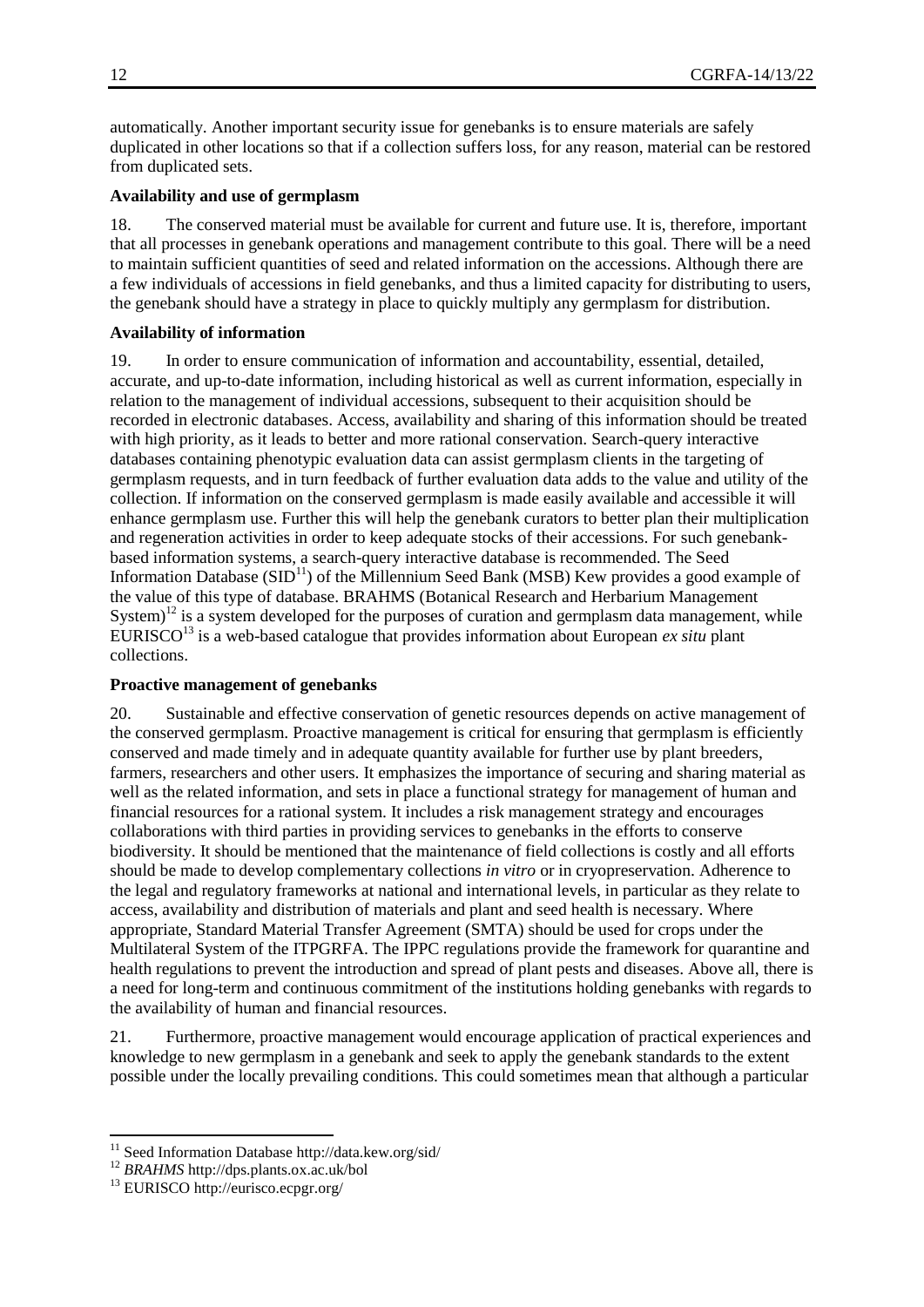standard is not entirely met but precautionary measures are taken to uphold the underlying principles of genebank management.

# **III. STANDARDS – STRUCTURE AND DEFINITIONS**

22. The Standards as described in this document, define the level of performance of a routine genebank operation below which there is a high risk of losing genetic integrity (e.g. a probability of five percent or more of losing an allele in an accession over the storage period).

Each section is divided into:

- A. Standards
- B. Context
- C. Technical aspects
- D. Contingencies
- E. Selected references

The **Context** provides the basic necessary information in which the standards apply. It provides a brief description of the routine genebank operation for which the standards are defined and the underlying principles for them.

The **Technical Aspects** explain technical and scientific principles important to understand and underpin the standards.

The **Contingencies are** provisions in case standards cannot be applied e.g. to a given species. It covers exceptions, alternative routes, and risk management options.

Selected sources of information and references are provided in all sections.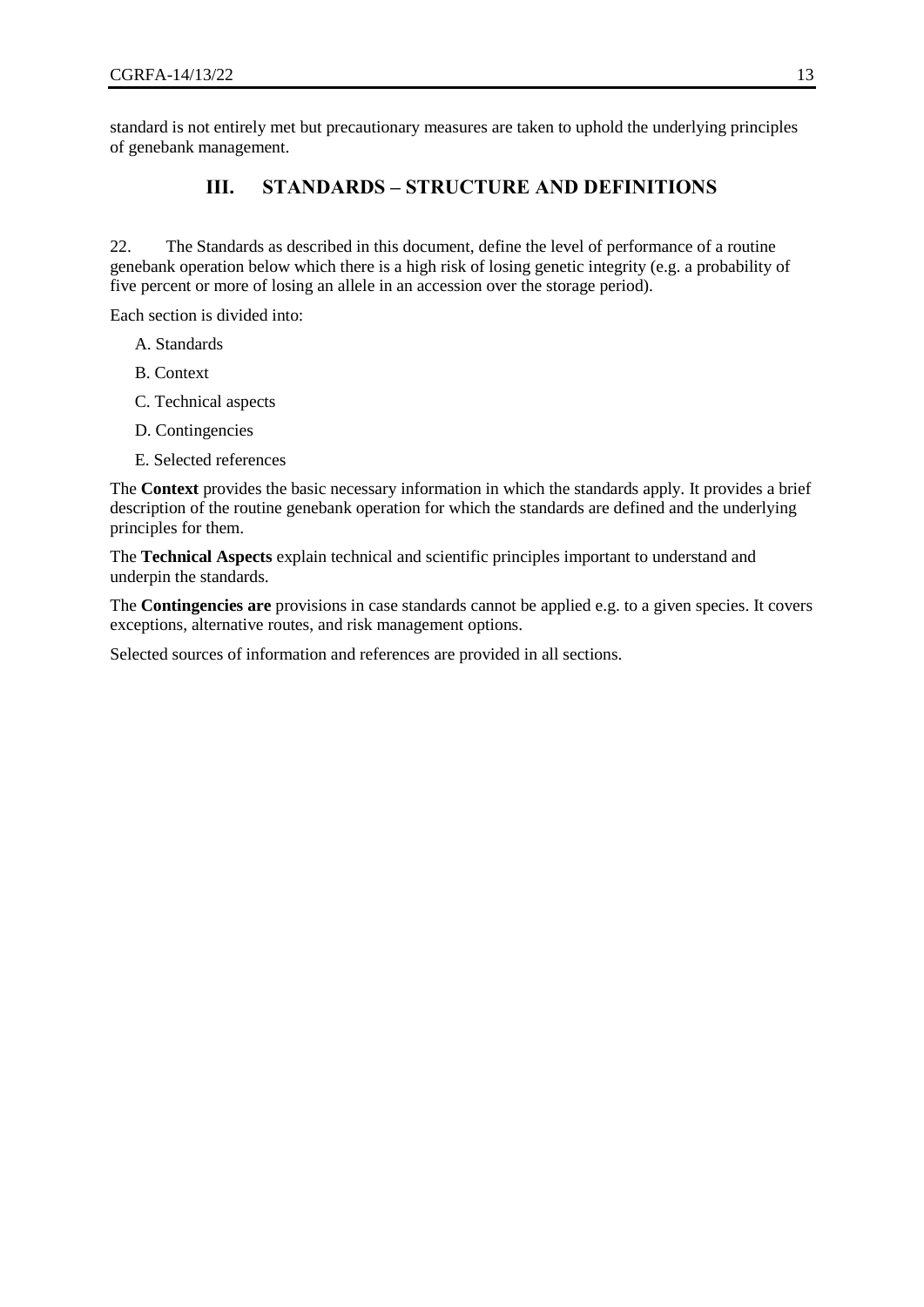# **IV. GENEBANK STANDARDS FOR ORTHODOX SEEDS**

# **4.1**. **STANDARDS FOR ACQUISITION OF GERMPLASM**

# **A. Standards**

**4.1.1.** All seed samples added to the genebank collection have been acquired legally with relevant technical documentation.

**4.1.2.** Seed collecting should be made as close as possible to the time of maturation and prior to natural seed dispersal, avoiding potential genetic contamination, to ensure maximum seed quality.

**4.1.3.** To maximize seed quality, the period between seed collecting and transfer to a controlled drying environment should be within 3 to 5 days or as short as possible, bearing in mind that seeds should not be exposed to high temperatures and intense light and that some species may have immature seeds that require time after harvest to achieve embryo maturation.

**4.1.4.** All seed samples should be accompanied by at least a minimum of associated data as detailed in the FAO/IPGRI multi-crop passport descriptors.

**4.1.5.** The minimum number of plants from which seeds should be collected is between 30-60 plants, depending on the breeding system of the target species.

# **B. Context**

23. Acquisition is the process of collecting or requesting seeds for inclusion in the genebank, together with related information. The material should be legally acquired, be of high seed quality and properly documented.

24. Acquisition is made in accordance with relevant international and national regulations such as phytosanitary/quarantine laws, ITPGRFA or CBD access regulations, and national laws for genetic resources access. Adherence to Standard 4.1.1 will allow the export of seeds from the origin/donor country and the import into the country of the genebank, and determine the management and distribution regime (e.g. SMTA or -Material Transfer Agreements (MTA)).

25. There is a need to ensure maximum seed quality and avoid conservation of immature seeds and seeds that have been exposed for too long to the elements. The way that seeds are handled after collection and before they are transferred to controlled conditions is critical for seed quality. Unfavourable extreme temperatures and humidity during the post-collecting period and during transport to the genebank could cause rapid loss in viability and reduce longevity during storage. The same applies to post-harvest handling within the genebank. The seed quality and longevity is affected by the conditions experienced prior to storage within the genebank. It is recommended that a germination test be conducted immediately after processing and before pre-storage as a way to determine the quality of the seed collected.

26. During the acquisition phase, it is important to ensure that passport data for each accession is as complete as possible and fully documented, especially georeferenced data which can help to locate collection sites. Passport data are crucial in identifying and classifying the accession and will function as an entry point in selecting and using the accession.

# **C. Technical aspects**

27. Access to PGRFA, in the multilateral system of the International Treaty, has to be accompanied with the SMTA. The acquirers should comply with the relevant provisions of the ITPGRFA or the CBD and a MTA should be signed by the authorized person in the country of collecting, according to the national laws for access to genetic resources of the country where the collecting will take place (ENSCONET, 2009). In addition when required by the providing country,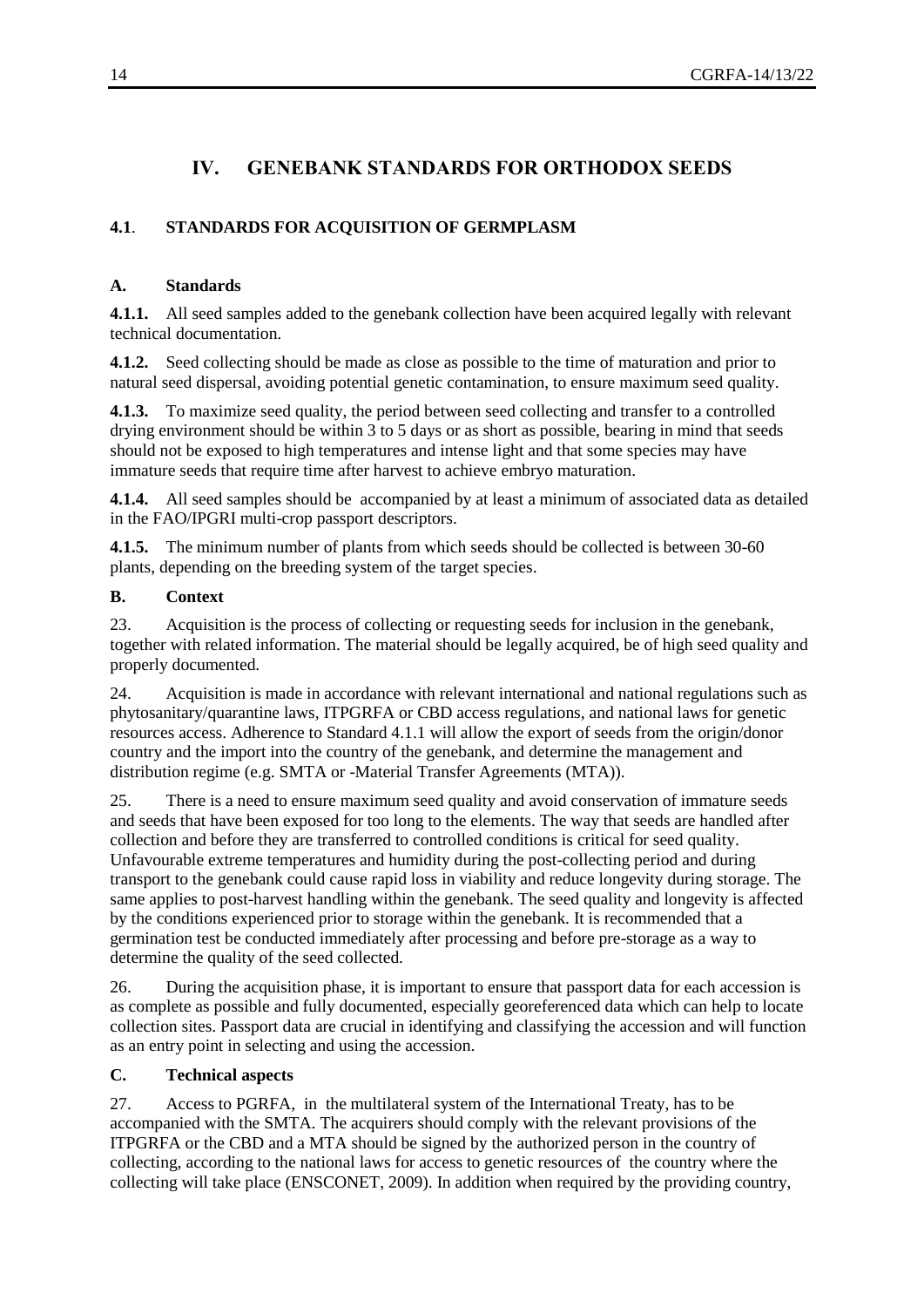the access should be subject to the prior informed consent of the country. Phytosanitary regulations and any other import requirements must be sought from the relevant national authority of the receiving country.

28. Seeds that are freshly harvested from the field may have high water content and need to be ventilated to prevent fermentation. They should be placed into suitable containers that allow for good air circulation, and that ensure the contents do not become moist through inadequate air exchange and are neither mixed nor damaged during collecting and transport. Monitoring the temperature and relative humidity (RH) to ensure that seeds are not exposed to conditions above 30  $^{\circ}$ C or 85 percent RH after collecting and transport, as well as during post-harvest processing will help to maintain seed quality. If fully mature seeds need to be processed and dried in the field, technical recommendations for the particular or similar species should be applied to reduce the risk of deterioration.

29. Appropriate collecting forms should be used to capture collection data. These forms should include information such as the initial taxonomic classification of the sample, the global positioning system coordinates of the collecting site, a description of the habitat of the collected plants, the number of plants sampled and other relevant data that are important for proper conservation. If possible, the FAO/IPGRI multi-crop passport descriptors should be used (Alercia *et al.*, 2001). Very useful additional information, such as cultural practices, previous generations of seed history and origin, uses etc, can be obtained with farmer interviews when seed is collected from farmer fields/stores. During collecting, the collector should also be sensitive to the depletion of the natural population targeted for collecting. ENSCONET collecting manual recommends that the collecting must not overdraw 20% of the total seeds available in a population (ENSCONET, 2009). It may also be useful to repeat sampling from a particular site to maximize capture of genetic variability that may be present at various points in time.

30. The collection sample should be sufficient to include at least one copy of 95 percent of the alleles that occur within the target population with a frequency greater than 0.05 (Brown and Marshall 1975). A random sample of 59 unrelated gametes is sufficient to achieve this objective and in a species mating complete at random this equates to 30 individuals whereas in a completely selfing species, this target requires 60 individuals (Brown and Hardner, 2000). Thus the sample size to capture 95 percent of the alleles can vary between 30 and 60 plants depending on the breeding system of the target species. In practice adequate quantities of seeds should be collected for distribution in order to avoid frequent regeneration. However we should recognise that this target may not always be met depending on the availability of seeds for collection.

31. In case of donation of the seeds (from a seed company, research programme or genebank), the taxonomic classification, donor, identification number of the donor, and names in addition to the available passport data should be provided. Adequate information about how the germplasm received was maintained should be sought from the donor, including pedigree or lineage information, as well as chain of custody information where available. Seeds should be assigned a unique identification number (either temporary or permanent, according to the practice used in the genebank) that accompanies the seeds at all times, and that will link the seeds to the passport data and any other collected information, and guarantee the authenticity of the seed sample. Whenever possible a herbarium voucher specimen collected from the same population as the seed samples should be taken, and a record should be made of the method and reason for acquisition.

#### **D. Contingencies**

32. Seeds collected in the field are rarely in such condition (physiological and phytosanitary status) and quantities that long-term conservation is automatically guaranteed. In this case multiplication in controlled conditions for the specific purpose of long-term conservation is recommended.

33. When collections contain a significant proportion (>10 percent) of immature seeds or fruits, measures should be taken to encourage post-harvest ripening. This can usually be achieved by holding material in well ventilated, ambient conditions protected from rainfall. Visual improvements in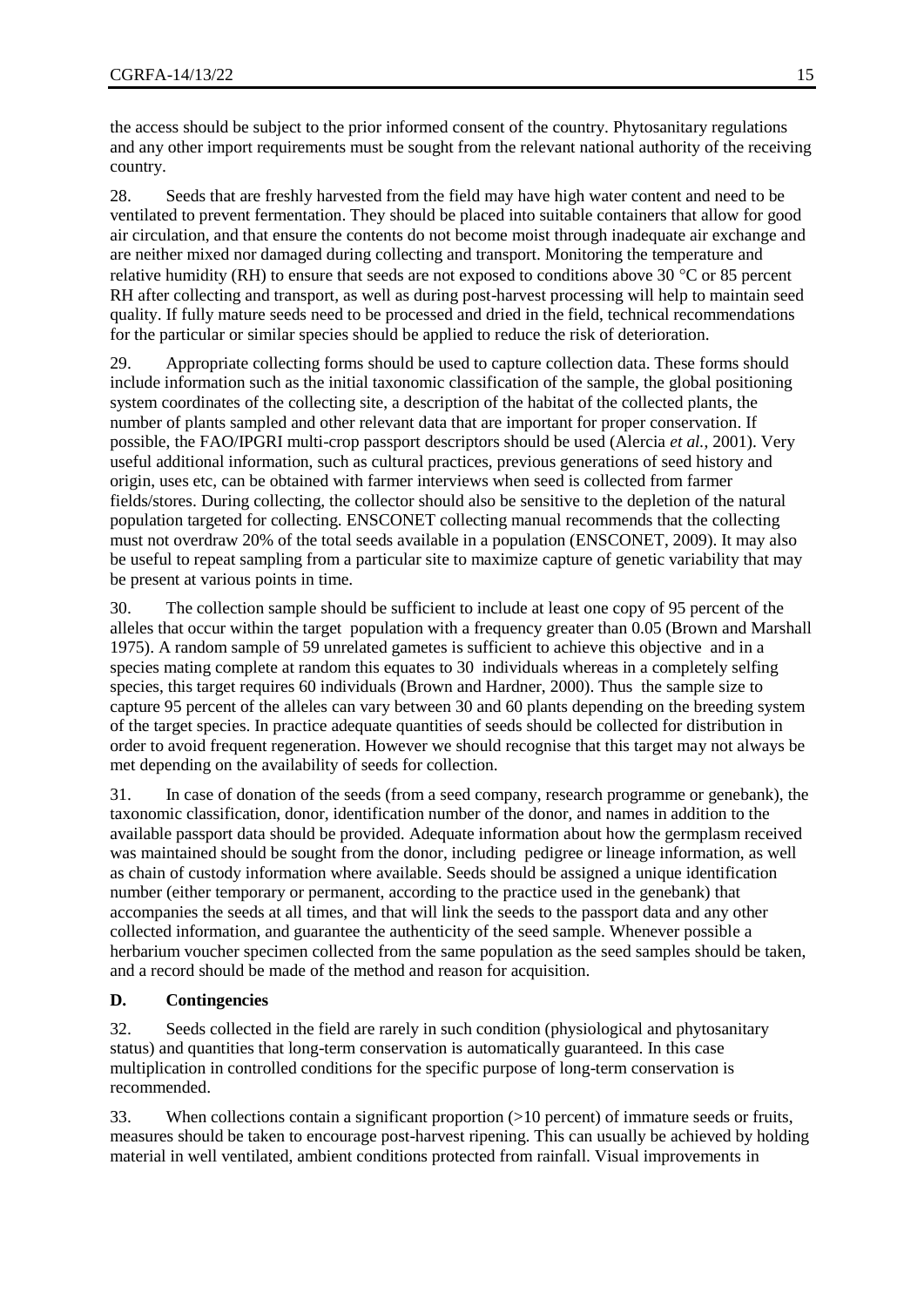maturity should be monitored and the material should be transferred to controlled drying conditions as soon as the collected seeds are deemed more mature.

34. Allowances in terms of above standards (e.g. sample size) will have to be made for wild and rare species where seeds might not be available in optimal conditions or quantity.

# **E. Selected references**

**Alercia, A., Diulgheroff, S. & Metz, T.** 2001. FAO/IPGRI. Multi-crop Passport Descriptors [http://www.bioversityinternational.org/index.php?id=19&user\\_bioversitypublications\\_pi1\[showUid\]=](http://www.bioversityinternational.org/index.php?id=19&user_bioversitypublications_pi1%5bshowUid%5d=2192) [2192](http://www.bioversityinternational.org/index.php?id=19&user_bioversitypublications_pi1%5bshowUid%5d=2192)

**Brown AHD and Hardner** (2000)**.** Sampling the genepools of forest trees for *ex situ* conservation. Pp.185-196: IN A. Young, D. Boshier and T. Boyle *Forest conservation genetics. Principles and practice*. CSIRO publishing and CABI.

**Brown AHD and Marshall** (1975). Optimum sampling strategies in genetic resources conservation. Pp 3-80. IN: O.H. Frankel and J.H. Hawkes (eds.) Crop genetic resources for today and tomorrow . Cambridge University press Cambridge.

**Engels, J.M.M. & Visser L.** eds. *A guide to effective management of germplasm collections*. IPGRI Handbooks for Genebanks, No. 6. IPGRI, Rome, Italy, 2003.

**ENSCONET.** 2009. *Seed Collecting Manual for Wild Species*, ISBN: 978-84-692-3926-1 (www.ensconet.eu).

**Eymann, J., Degreef, J., Häuser, C., Monje, J.C., Samyn, Y. & VandenSpiegel, D.** eds. 2010. *Manual on Field Recording Techniques and Protocols for All Taxa Biodiversity Inventories and Monitoring, Vol. 8*. Chapters can be downloaded from: [http://www.abctaxa.be/volumes/volume-8](http://www.abctaxa.be/volumes/volume-8-manual-atbi) [manual-atbi](http://www.abctaxa.be/volumes/volume-8-manual-atbi)

**Genebank Standards 1994 FAO/IPGRI, Rome** ftp://ftp.fao.org/docrep/fao/meeting/015/aj680e.pdf

**Guarino, L., Rao R., V. & Reid, R.** eds. 1995 *Collecting Plant Genetic Diversity: Technical Guidelines*, Wallingford: CAB International on behalf of IPGRI. In association with FAO, IUCN and UNEP, 748 pp.

**Guerrant, E.O., Havens, K. & Maunder, M.** eds. 2004. *Ex Situ* Plant Conservation: supporting species survival in the wild. Island Press, Washington D.C. USA.

**Lockwood, D.R., Richards, C.M. & Volk, G.M.** 2007. *Probabilistic models for collecting genetic diversity: comparisons, caveats and limitations*. Crop Science 47: 859-866.

**Probert, R.J**. 2003. Seed viability under ambient conditions and the importance of drying, pp 337-365 In: R.D. Smith, J.D. Dickie, S.H. Linington, H.W. Pritchard, R.J. Probert eds. *Seed Conservation: turning science into practice*: Royal Botanic Gardens, Kew, UK.

**Probert, R., Adams, J., Coneybeer, J., Crawford, A. & Hay, F.** 2007. Seed quality for conservation is critically affected by pre-storage factors. *Australian Journal of Botany* 55, 326-335*.*

**RBG, Kew**, Millennium Seed Bank Technical information sheet 04: post-harvest handling of seed collections: http://www.kew.org/msbp/scitech/publications/04-Post%20harvest%20handling.pdf

**SGRP.** Crop Genebank Knowledge Base (http://cropgenebank.sgrp.cgiar.org)

**Smith, R.D., Dickie, J.D., Linington, S.L., Pritchard, H.W.& Probert, R.J.** 2003. *Seed Conservation: turning science into practice*: Royal Botanic Gardens, Kew. Chapters can be downloaded from: http://www.kew.org/msbp/scitech/publications/sctsip.htm

**Upadhyaya H. D. & Gowda C.L.L.** 2009. *Managing and enhancing the use of germplasm – Strategies and methodologies*. Technical Manual no. 10. International Crops Research Institute for the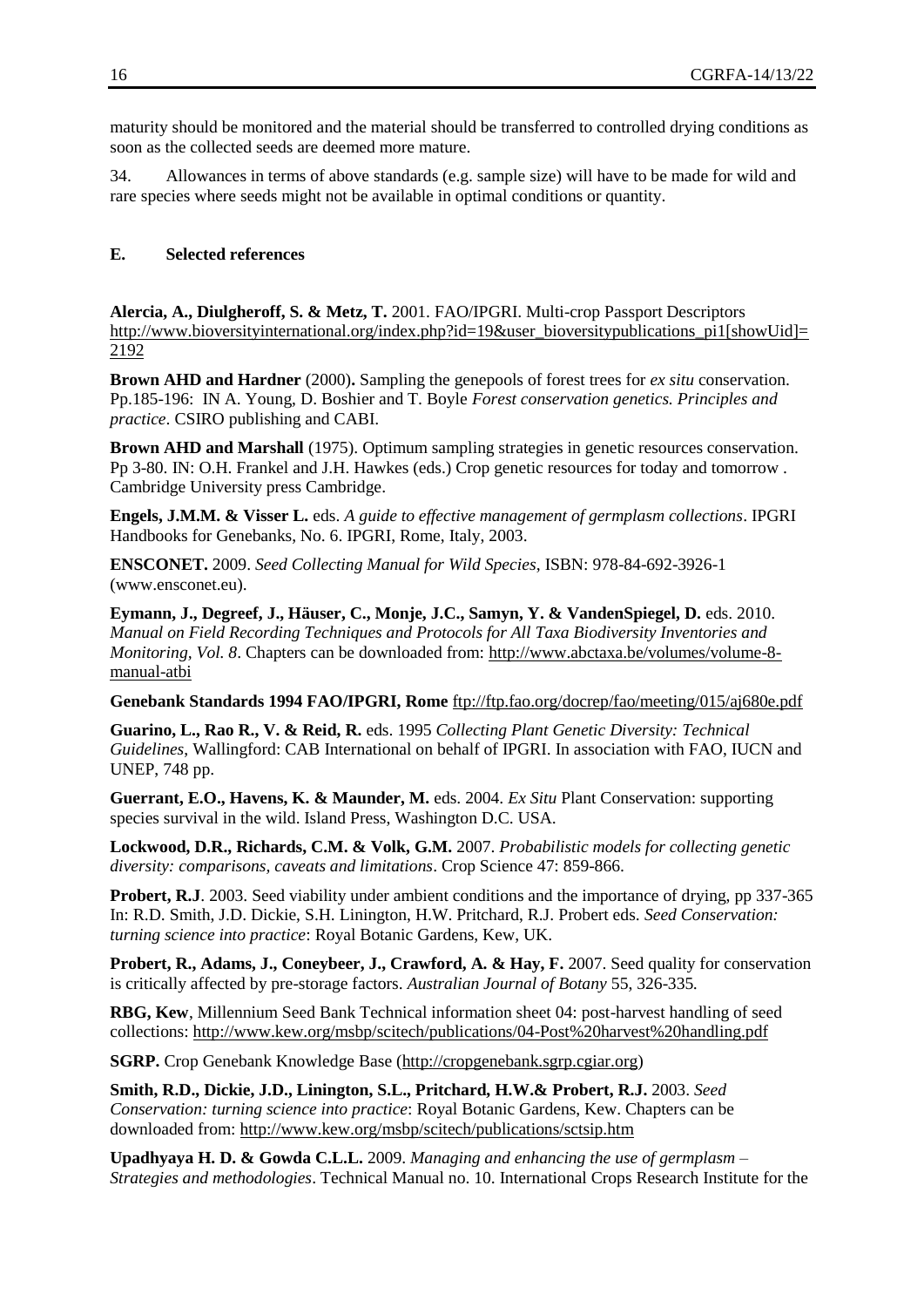Semi-Arid Tropics. 236 pp. Patancheru 502 324, Andhra Pradesh, India.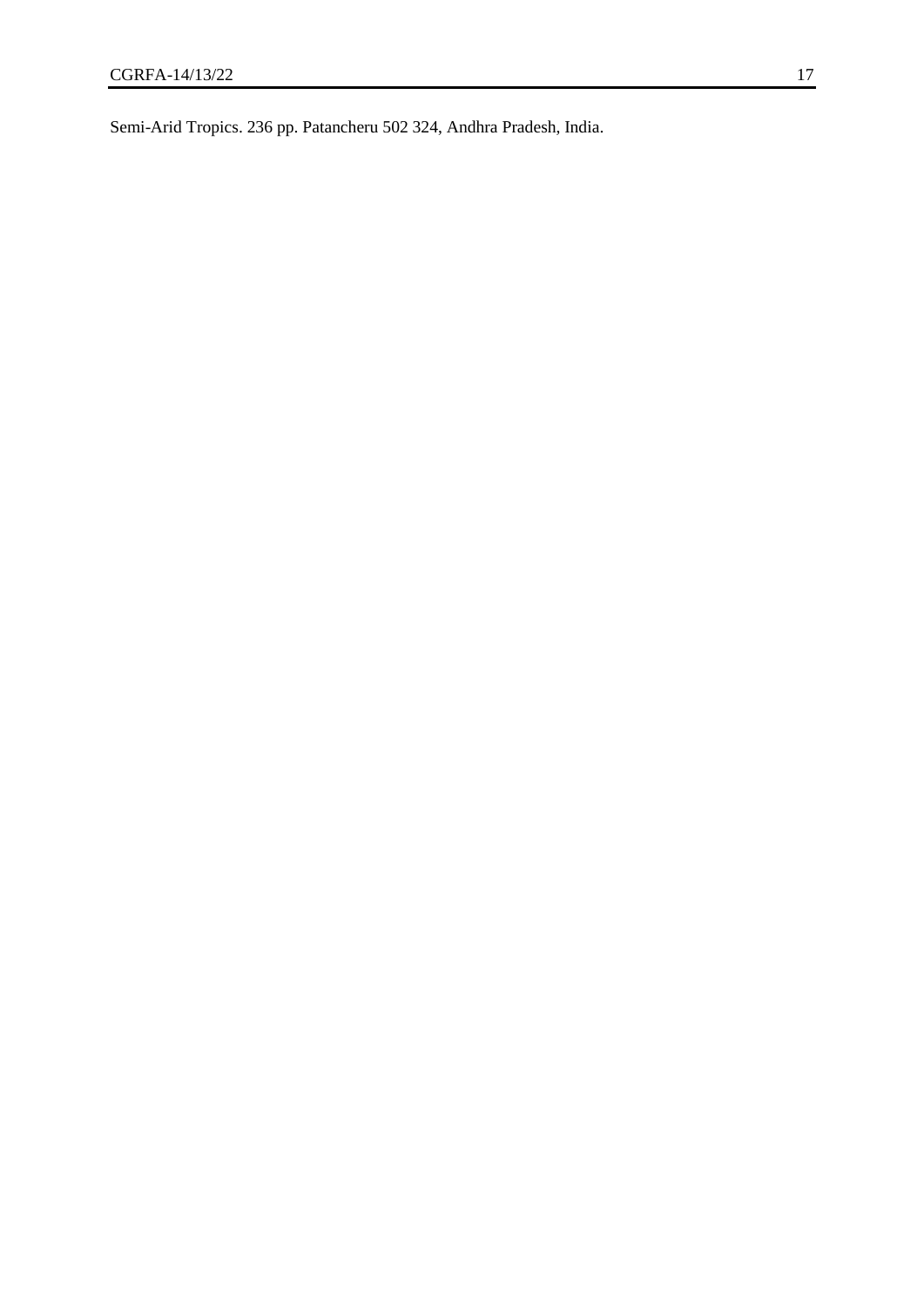# **4.2. STANDARDS FOR DRYING AND STORAGE**

# **A. Standards**

**4.2.1.** All seed samples should be dried to equilibrium in a controlled environment of 5-20°C and 10 -25 percent of relative humidity, depending upon species.

**4.2.2.** After drying, all seed samples need to be sealed in a suitable air-tight container for long term storage; in some instances where collections that need frequent access to seeds or likely to be depleted well before the predicted time for loss in viability, it is then possible to store seeds in non-airtight containers.

**4.2.3.** Most-original-samples and safety duplicate samples should be stored under long-term conditions (base collections) at a temperature of  $-18 \pm 3$ °C and relative humidity of 15 percent  $\pm$ 3percent.

**4.2.4.** For medium-term conditions (active collection) samples should be stored under refrigeration at 5-10  $\degree$ C and relative humidity of 15 percent  $\pm$  3 percent.

# **B. Context**

35. Maintaining seed viability is a critical genebank function that ensures germplasm is available to users and is genetically representative of the population from which it was acquired (i.e. the mostoriginal-sample). A critical objective of seed drying and storage standards is to reduce the frequency of regeneration of the most-original-sample by maximizing seed longevity, thereby reducing the cost of genebanking and the risks of genetic erosion. For this purpose, long-term storage is required for all most-original samples and for safety duplication of the collection (see Standards for safety duplication). In addition storage standards are also required for circumstances where the objective is to store seeds over the medium- or short-term to keep them alive long enough for distribution to users and evaluation of germplasm. In such cases the standard need not be as stringent as in the case of longterm conservation.

36. Prior to storage, seed samples need to be dried to appropriate moisture content. A variety of methods can be used for seed drying, the most common being the use of a desiccant or using a dehumidified drying chamber. The methods chosen will depend on the available equipment, number and size of the samples to be dried, local climatic conditions and cost considerations. However, there is a limit to which drying can increase longevity. At a critical moisture level, maximum longevity for the storage temperature is attained and drying below this level does not increase seed longevity further. To realize the full benefit of refrigerated or freezer storage, it is recommended that genebanks dry seeds to the critical moisture level. Various RH-temperature combinations can be used during drying, with faster drying possible at higher temperatures but the potential for physiological aging reduced by lower drying temperatures.

37. Long-term storage conditions as recommended above are expected to provide high seed quality for long periods, the actual timing is species-specific; medium-term storage conditions are adequate for 30 years and will generally require refrigerated storage. Short-term storage is expected to provide high quality seed for at least eight years and may be accomplished at ambient temperatures (under as cool and stable temperatures as possible but not more than 25 °C) for some longer-lived species if relative humidity is controlled according to Standard 4.2.2. It should be pointed out that the longevity of mature, high quality seeds may vary among species and even among seed lots of the same species (Probert et al. 2009; Nagel and Börner 2010; Crawford *et al*. 2007; Walters *et al.* 2005). The variation among species and among seed lots of the same species, particularly if seeds are harvested with variable maturity, requires the genebank curator's vigilance to monitor viability (see Standards) for viability monitoring).

38. As seed equilibrium moisture content varies depending on oil content, the best measurement for the drying standard is equilibrium relative humidity (eRH) which is constant depending on the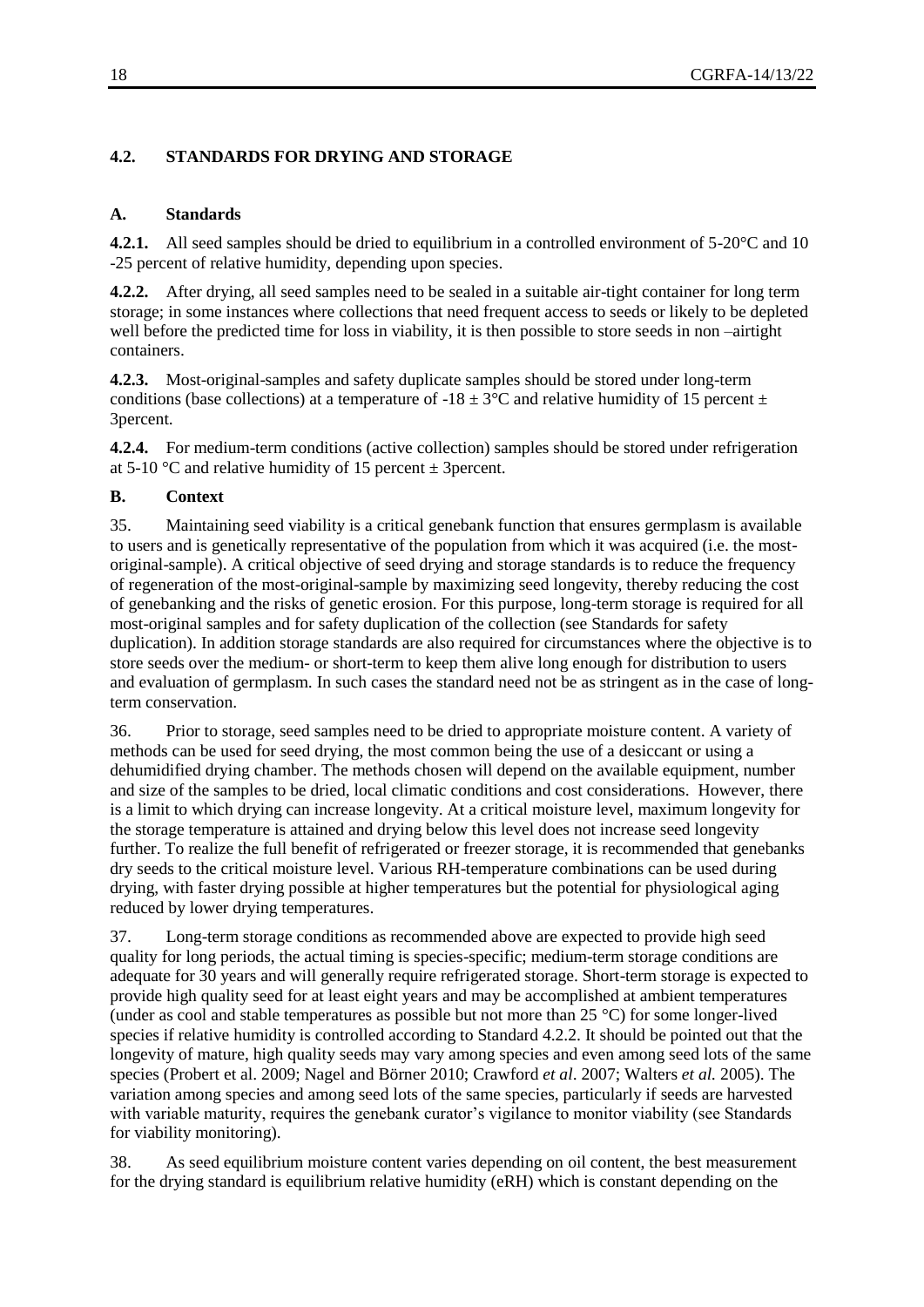relative humidity and temperature of the drying environment. However, it should be noted that in sealed containers during storage, seed eRH will fall or increase if the storage temperature is lower or higher than the drying temperature.

# **C. Technical aspects**

39. Seed longevity is determined by interactions of biological factors intrinsic to the seed and the quality and consistency of the storage environment, namely the storage temperature and the control of seed moisture content (equilibrium relative humidity) as well as being species dependent. It is well known that seed longevity increases as the seed moisture content and storage temperature decreases, within limits (Ellis and Roberts, 1980; Harrington, 1972). Studies have demonstrated that drying seed beyond a certain critical seed moisture content provides little or no additional benefit to longevity (Ellis *et al*. 1995; Ellis and Hong, 2006) and may even accelerate seed-aging rates (Vertucci and Roos 1990; Walters, 1998). The storage standards as presented are intended to ensure that seeds are stored at this optimum moisture content. However, it has been shown that lowering the storage temperature increases the optimum seed moisture content level (Walters and Engels, 1998; Ellis and Hong, 2006), which suggests there might be danger of over-drying seeds.

40. Drying conditions that achieve the critical moisture level at the storage temperature should be determined using water sorption isotherms which show the relationship between the amount of water in the seeds, usually expressed as a percentage of the total seed weight, and their RH. There could be different combinations of relative humidity and drying temperature for given species. Isotherm relationships, predicted based on seed oil content, are available online at the Kew Seed Information Database (SID) website (see references). Genebank operators should clearly understand the relationship between relative humidity and storage temperature to be able to decide about the best combination for their seed drying environment.

41. As soon the seeds have reached the desired moisture content they should be packaged and stored. After drying, seed moisture should be maintained using moisture-proof containers. Different types of containers can be used including glass, tin, plastic containers, and aluminium foils, each with their advantages and disadvantages (Gomez-Campo, 2006). In any case either glass containers that are sufficiently thick to avoid breakage or laminate packaging with a metal foil layer of adequate thickness will maintain desired moisture levels for up to 40 years, depending on the ambient relative humidity at the genebank's location and the quality of the seal. For example in Germany the genebank uses laminated aluminium foils which are 11µm thick while the accessions held in Svalbard are held in 20µm laminated aluminium foils. Seed moisture content or eRH should be measured periodically to confirm that storage moisture is adequately maintained.

42. The storage temperature defines the maximum longevity possible for a seed sample and a stable storage environment is critical to maintaining seed viability. However, there are limited data from long-term storage at a range of low temperatures. Storage at -18 °C has been recommended in the past for long-term storage as it is the lowest temperature that can be achieved with a single stage standard deep freezer compressor. For long-term stored seeds, all attempts should be made to maintain storage temperatures within  $\pm 3$  °C of the set temperature and to limit the total duration of fluctuations outside this range to less than one week per year. Genebanks should maintain records of storage temperature deviations and periods when seed accessions are removed from the storage environment. For short-term storage, the seeds should be dried at the same temperature as they are stored, e.g. if ambient condition is 20°C, seeds should then be dried at that same temperature.

# **D. Contingencies**

43. Seeds in long-term storage should be removed rarely and only when samples in medium-term storage are exhausted or seeds need monitoring. Desired storage conditions are not achieved when mechanical environmental controls fail or when seeds are repeatedly removed from controlled storage environment. Back-up generators with an adequate fuel supply should be available on-site.

44. All containers leak and seed moisture will eventually equilibrate to environmental conditions within the storage vault. This occurs faster in containers for which thermal plastics are used as the moisture barrier is not absolute, or if glass or foil laminate containers have faulty seals or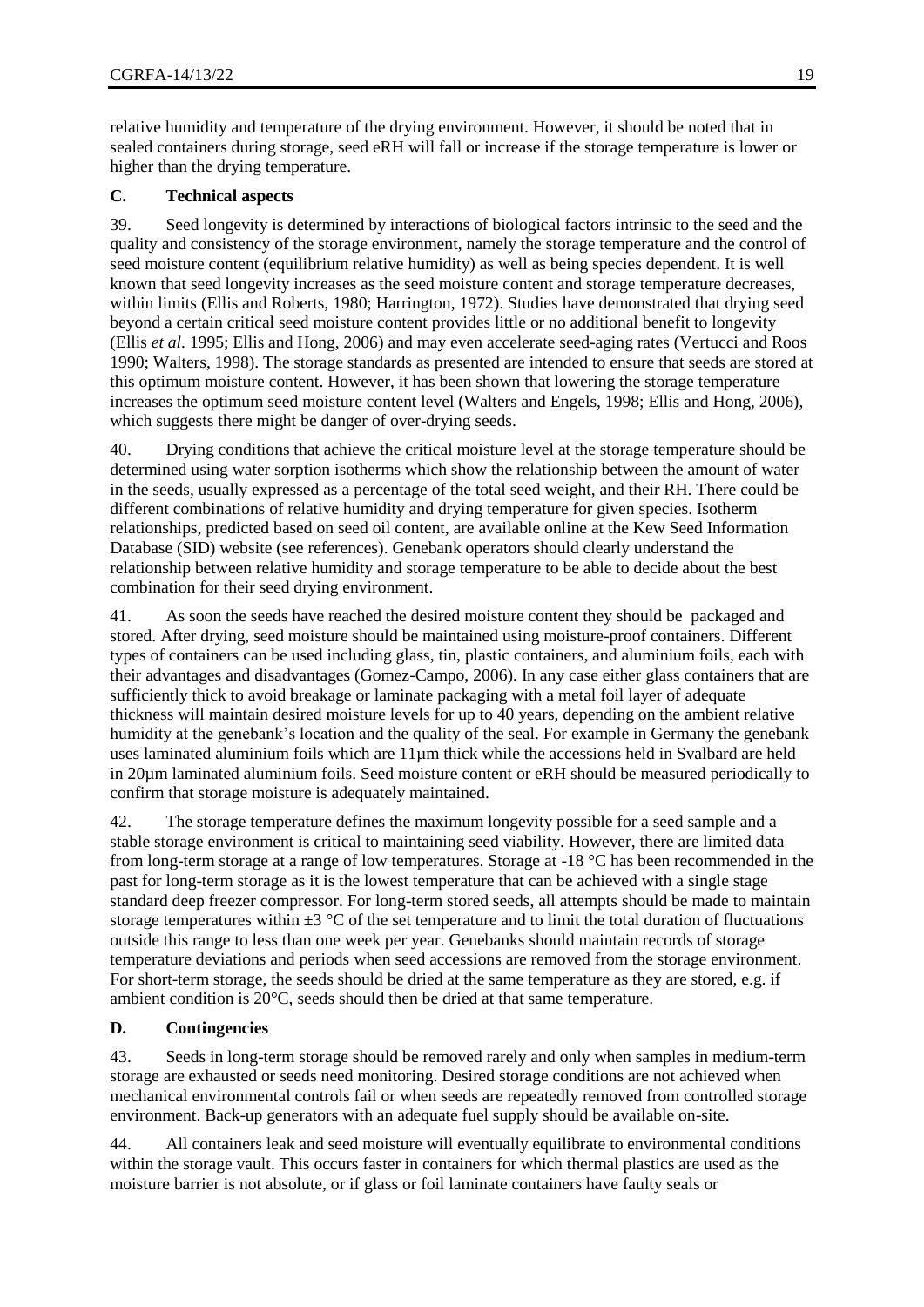imperfections. Seeds may need to be re-dried occasionally and containers or gaskets replaced within 20-40 years.

45. If clear containers are used, perforated transparent plastic sachets containing self-indicating silica gel, equilibrated to the drying environment, can be used to monitor container performance during long-term storage. A change in colour of the silica gel inside the sachet (stored alongside the seeds) will indicate moisture ingress if the container seal fails. Orthodox seeds with short life spans or seeds with low initial quality may deteriorate more rapidly in storage and not meet long-term storage standards unless cryogenic conditions are used.

# **E. Selected references**

**Dickie J.B., Ellis, R.H., Kraak, H.L., Ryder, K. & Tompsett, P.B.** 1990. Temperature and seed storage longevity*. Annals of Botany*, 65: 197-204.

**Ellis, R.H. & Roberts, E.H.** 1980. Improved equations for the prediction of seed longevity. *Annals of Botany*, 45: 13-30.

**Ellis, R.H. & Hong, T.D.** 2006. Temperature sensitivity of the low-moisture-content limit to negative seed longevity-moisture content relationships in hermetic storage. *Annals of Botany*, 97: 785-91.

**Engels, J.M.M. & Visser, L.** *A guide to effective management of germplasm collections*. IPGRI Handbooks for Genebanks No. 6. IPGRI, Rome, Italy.

Gomez-Campo, C. 2006. Erosion of genetic resources within seedbanks: the role of seed containers. Seed Science Research 16:291-294.

**Harrington, J.F.** 1972. Seed storage longevity. In: T.T. Kozlowski, ed. *Seed biology, Vol. III*. pp. 145-245 Academic Press, New York, USA.

**Kew Seed Information Database**: predict seed viability module (http://data.kew.org/sid/viability/percent1.jsp) Convert RH to water content (http://data.kew.org/sid/viability/mc1.jsp) and Convert water content to RH (http://data.kew.org/sid/viability/rh.jsp)

**Nagel, M. & Börner A.** 2010. The longevity of crop seeds stored under ambient conditions. *Seed Science Research*, 20: 1-12. doi: 10.1017/S0960258509990213

**Pérez-García, F., Gómez-Campo, C. & Ellis, R.H.** 2009. Successful long-term ultra dry storage of seed of 15 species of *Brassicaceae* in a genebank: variation in ability to germinate over 40 years and dormancy. *Seed Science and Technology*, 37(3): 640-649.

**Probert, R.J., Daws, M.I. & Hay, F.R.** 2009. Ecological Correlates of *Ex Situ* Seed Longevity: a Comparative Study on 195 Species. *Annals of Botany*, 104 (1): 57-69.

**Smith, R.D., Dickie, J.D., Linington, S.L., Pritchard, H.W. & Probert, R.J.** 2003. Seed Conservation: turning science into practice: Royal Botanic Gardens, Kew. Chapters can be downloaded from: http://www.kew.org/msbp/scitech/publications/sctsip.htm (see chapters 17 and 24).

**Vertucci, C.W. & Roos, E.E.** 1990. Theoretical Basis of Protocols for Seed Storage. *Plant Physiology*, 94:1019-1023.

**Walters, C.** 1998. Understanding the mechanisms and kinetics of seed aging. *Seed Science Research*, 8:223-244.

**Walters, C.** 2007. Materials used for Seed Storage Containers. *Seed Science Research*, 17: 233-242.

Walters, C., Wheeler, L.J. & Stanwood, P.C. 2004. Longevity of cryogenically-stored seeds. *Cryobiology*, 48: 229-244.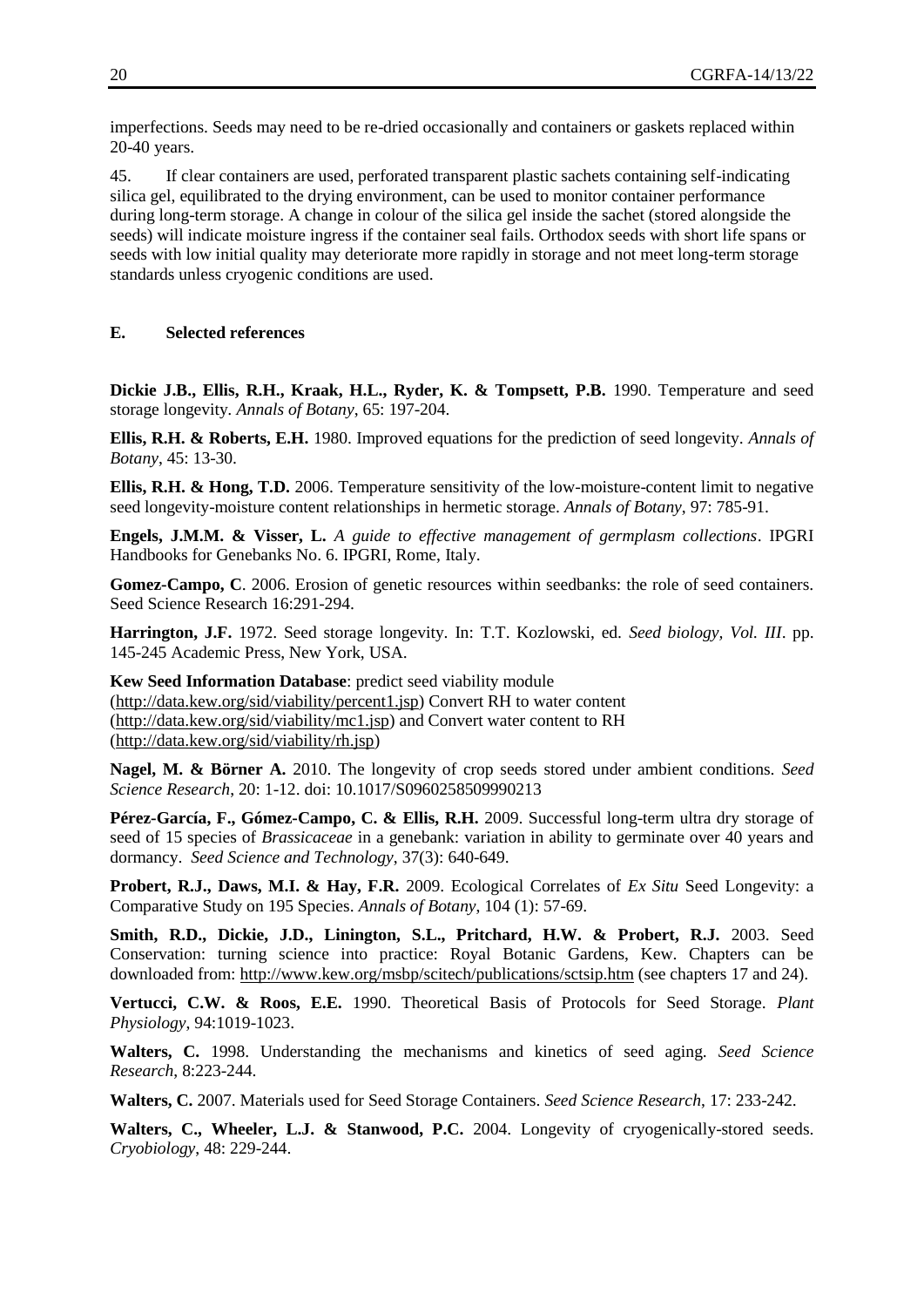**Walters, C. & Engels, J.** 1998. The effect of storing seeds under extremely dry conditions*. Seed Science Research*, 8. Supplement 1, pp 3-8.

**Walters, C., Wheeler, L.J. & Grotenhuis, J.** 2005. Longevity of seeds stored in a genebank: species characteristics. Seed Science Research 15:1-20. characteristics.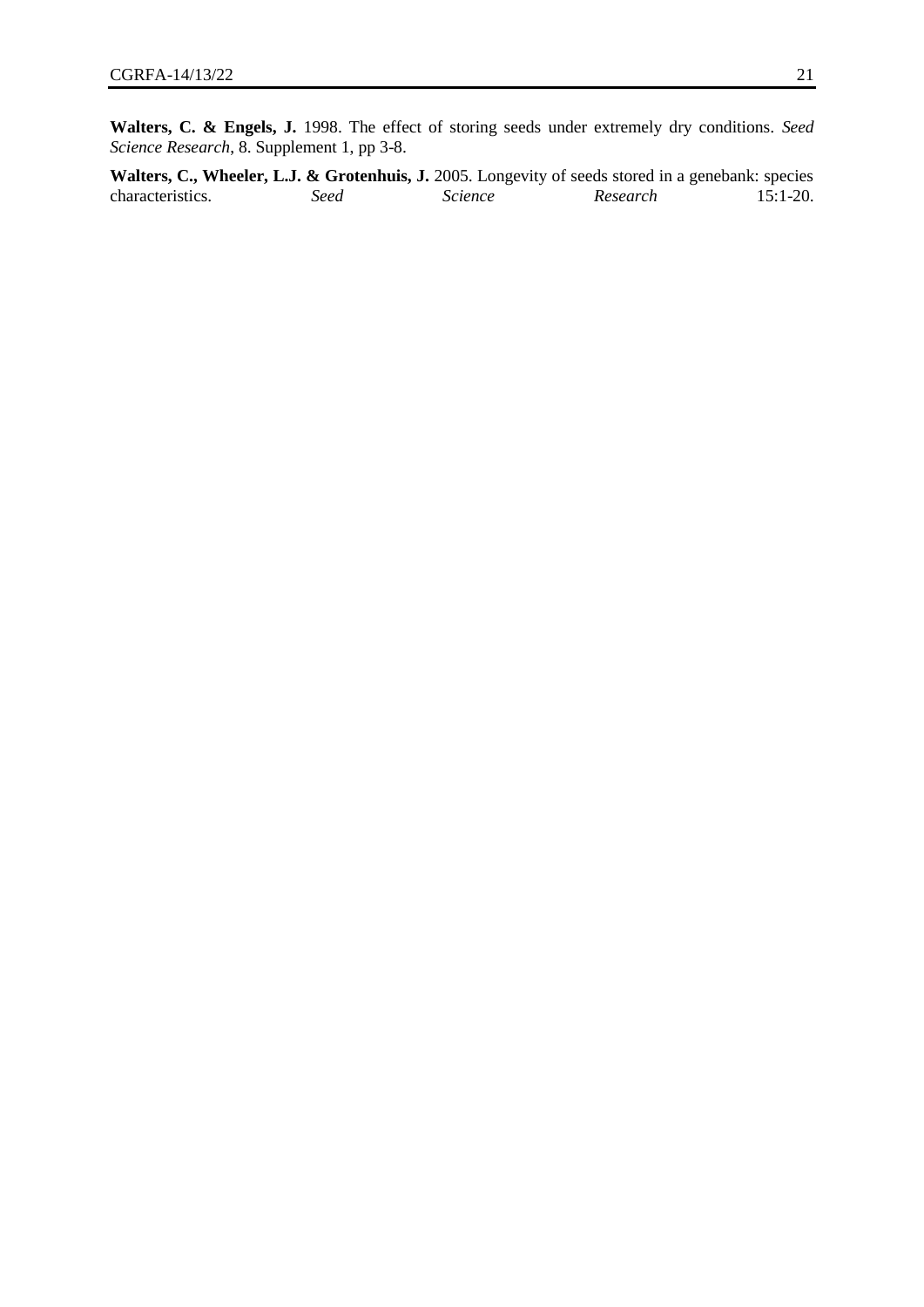# **4.3. STANDARDS FOR SEED VIABILITY MONITORING**

# **A. Standards**

**4.3.1.** The initial seed viability test should be conducted after cleaning and drying the accession or at the latest within 12 months after receipt of the sample at the genebank.

**4.3.2.** The initial germination value should exceed 85 percent for most seeds of cultivated crop species. For some specific accessions and wild and forest species which do not normally reach high levels of germination, a lower percentage could be accepted.

**4.3.3.** Viability monitoring test intervals should be set at one-third of the time predicted for viability to fall to 85 percent<sup>14</sup> of initial viability or lower depending on the species or specific accessions, but no longer than 40 years. If this deterioration period cannot be estimated and accessions are being held in long-term storage at  $-18^{\circ}$ C in hermetically closed containers, the interval should be ten years for species expected to be long lived and five years or less for species expected to be short lived.

**4.3.4**. The viability threshold for regeneration or other management decision such as re-collection should be 85 percent or lower depending on the species or specific accessions of initial viability.

# **B. Context**

l

46. Good seed storage conditions maintain germplasm viability, but even under excellent conditions viability declines with period of storage. It is therefore, necessary to assess viability periodically. The initial viability test should be conducted as early as possible before the seeds are packaged and enter the storage, and subsequent tests are conducted at intervals during storage. If for practical reasons of workflow and efficiency the initial viability test cannot be made prior to storage, it should be made as soon as possible and not later than 12 months after receiving. This can be the case of multi-species genebanks, where a wide range of germination regimes is required and samples of the same species are tested all together once a year.

47. The purpose of viability monitoring is to detect loss in viability during long-term storage before viability has fallen below the threshold for regeneration. The important guiding principle is one of active management of the collection. Too frequent monitoring will result in unnecessary waste of seeds and resources. On the other hand, significant viability decline may not be detected if monitoring is delayed or infrequent; advanced aging of the sample may result in genetic changes (random or directed selection), unrepaired mutations fixed in the sample, or ultimate loss of the accession.

48. When it is predicted that viability will fall to 85 percent before the next scheduled retest, the time of the retest should be anticipated or the accession directly scheduled for regeneration.

49. Risk of genetic erosion during storage is lower for homogeneous samples and germination decline to less than 85 percent is allowable as long as plant establishment during regeneration remains adequate. For heterogeneous samples such as wild species and landraces, the 85 percent standard should be adhered. For some landraces, specific accessions, wild species and forest species , a viability of 85 percent in newly replenished seed is rarely achievable. In these situations, the curator can set the viability standard trigger for selected species to a lower threshold, such as 70 percent or lower.

50. Models to predict seed longevity from ambient to freezer conditions are available for diverse agricultural species. Genebank staff should use available predictive tools documented for particular species and storage conditions to anticipate duration that seeds will maintain high viability and to guide other genebank operations such as viability monitoring and regeneration frequencies (see Standards for viability monitoring and regeneration). Longevity predictions based on general species characteristics should be considered as estimates with large confidence intervals. Genebanks are

<sup>&</sup>lt;sup>14</sup> The time for seed viability to fall can be predicted for a range of crop species using an online application based on the Ellis/Roberts viability equations (see http://data.kew.org/sid/viability/).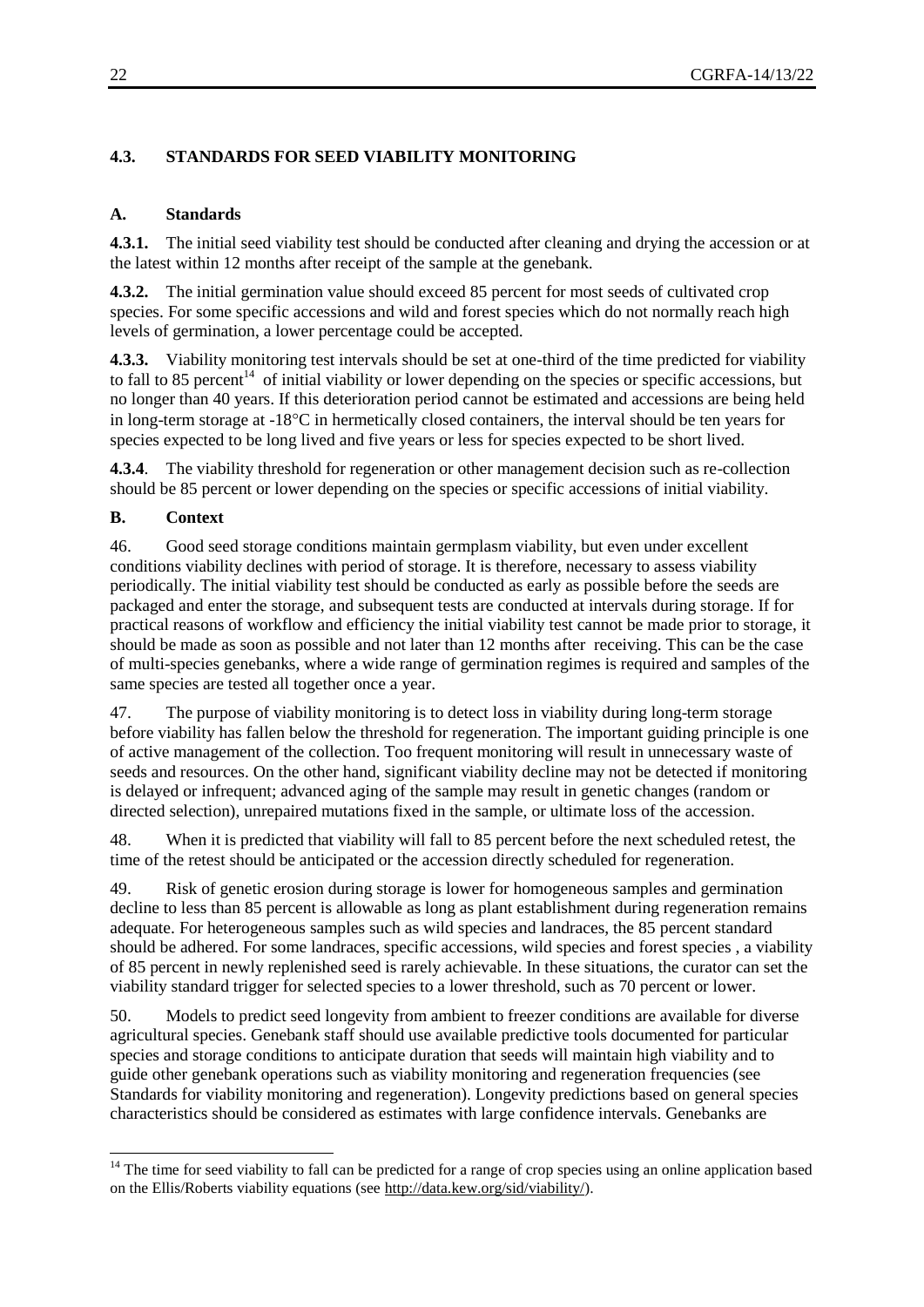encouraged to develop and report new information that describes and updates species responses to storage conditions.

# **C. Technical aspects**

51. Viability monitoring intervals should be adjusted according to the data received from germination tests. As soon as a significant decline is detected, monitoring intervals should be reduced in order to 'fine tune' the prediction of time to reach the viability standard.

52. Accessions with very high initial viability (> 98 percent) may show a statistically significant decline in viability long before the predicted time for viability to fall to 85 percent, when germination is still well above 90 percent. Regeneration or recollection at this point is probably too soon and unnecessary. However, future retest intervals should be brought forward (e.g from ten years to five years) in order to track the decline more accurately.

53. For accessions of lower quality, the accession might be dangerously close to the tipping point if viability declines comparatively rapidly. Such accessions should be managed carefully and the first viability monitoring tests should be after 3-5 years of storage intervals at first. Infrequent ( e.g tenyear) monitoring might fail to detect rapid deterioration and the viability threshold of 85 percent could be missed with negative consequences to the genetic integrity of the collection. In this respect the use of statistical models can help to predict the tipping point and predict a time frame for appropriate regeneration.

54. Viability testing should give the manager an approximation of the viability of the sample. The goal should be to detect differences of +5% or so, rather than differences of +0.1%. Sample sizes for viability monitoring will inevitably be dependent upon the size of the accession but should be maximized to achieve statistical certainty. However, the sample size should be minimized to avoid wasting seed. Seed in a genebank is a valuable resource and should not be wasted.

55. It is difficult to establish a strict standard for the number of seeds for germination tests in genebanks, however, standard protocols as outlined by ISTA are often used widely. As a general guideline 200 seeds are recommended to be used for initial germination tests (ISTA, 2008). If the initial germination is less than 90 percent, the sequential testing procedure proposed by Ellis *et al*. (1985) can help to save seed in subsequent germination tests during storage. However, in the event that there are not sufficient seeds, 100 or even smaller seed samples are also adequate and should be conducted with replications. The germination test is a guide of viability and even small seed samples can give the manager useful information. But in practice the actual sample size for germination will depend on the size of the accession, which in general is very limited (ideally the recommended minimum size for self pollinated is 1500 and for cross pollinated species 3000 seeds) in genebanks. It is important to minimize the use of valuable seeds required for germination tests. For small accession sizes (as is often the case for wild species) sample sizes of 50 seeds or less could be acceptable. However it must be realized then that there may be a higher chance of germination being below the threshold. The genebank curator should assess the risk of this occurrence.

56. The germination test should always be used in preference to alternatives such as the tetrazolium test. However, in circumstances where it is not possible to remove seed dormancy, alternative tests may be carried out. It is recommended that germination be measured at two different times so as to have an idea of fast and slow germinating seeds. Records of the number of abnormally germinating seeds should also be kept. Slower germination and increasing abnormals are often early indicators that deterioration is occurring.

57. Every effort should be made to germinate all viable seeds in a collection using optimum conditions and appropriate dormancy-breaking treatments where needed. Non-germinated seeds remaining at the end of a germination test should be cut-tested to assess whether they are dead or dormant. Seeds with firm, fresh tissue are likely to be dormant and should be counted as viable seeds.

58. All data and information generated during viability monitoring should be recorded and entered into the documentation system.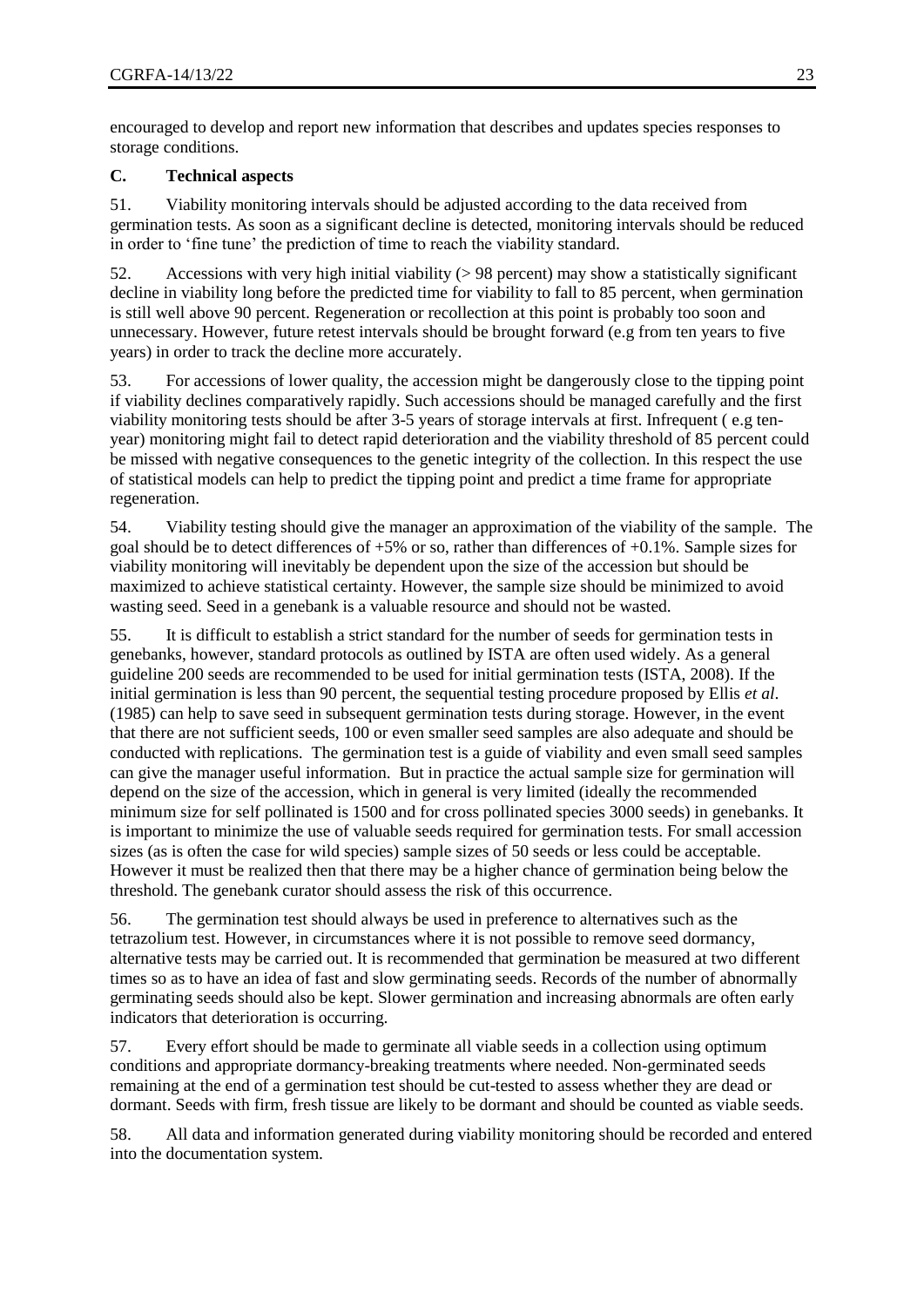# **D. Contingencies**

59. It is recognized that viability monitoring is an expensive activity and that genebanks would wish to seek cost-cutting procedures. One such procedure may entail measuring seed quality in a subsample of accessions of the same species grown in the same harvest year. This practice may reveal overall trends on the effect of harvest year on seed quality, but will not take genotype by harvest year interactions into consideration that are known to be important for seed quality.

60. Where different harvest conditions occur over a wide range of maturities across accessions, then a sampling strategy can be from separate sub groups harvested. An additional strategy would be to focus retesting on the accessions that gave the lowest viability result in the initial tests. Retest data from these accessions should provide an early warning on the performance of the batch as a whole.

61. The initial germination test at harvest for known hard seeded species and accessions frequently found in some forage legume species and Crop Wild Relatives can be as low as 45 percent, and increases after 10-15 years to 95 percent or more and remains so for long periods of time. If the initial germination is less than 90 percent, then regenerate/recollect at first detectable significant decline established by an appropriate statistical test.

62. However it is recognized that intra-specific variation among accessions has been observed for a wide range of accessions, thus there are risks associated with the above strategies, which should be considered. Viability monitoring of accessions of wild species is generally more problematic compared with crop species. Seed dormancy is likely to be much more prevalent and accession sizes are often small meaning that smaller minimum sample sizes have to be adopted for germination tests, as this will inevitably affect the ability to detect the onset of seed deterioration.

63. With reference to the initial seed viability testing it is also possible that genebanks receive small quantities of seeds. In that case it is not necessary to carry out initial seed viability testing since the samples is sent for regeneration. However the regenerated seeds must then be tested for viability prior to storage.

64. The range of inherent longevity is also wider in wild species with some species from Mediterranean and tropical dryland habitats expected to be extremely long lived and conversely some species from cold, temperate regions expected to be short lived. For the latter, retesting intervals of as few as three years should be considered as well as duplication into cryo-storage as a precautionary measure. In the event that storage conditions are not met (as will occur if there is a prolonged power cut when seeds are stored in refrigeration units), viability will be affected negatively depending on the species, length of disruption and conditions during the disruption. In such an event a disaster management plan should be activated. For example, some representative samples may need to be tested immediately following resumption of adequate storage conditions.

# **E. Selected references**

**Association of Official Seed Analysts (AOSA)** 2005. Page 113 in: Capashew, ed. *Rules for Testing Seeds*, 4-0, 4-11. Las Cruces, New Mexico, USA.

**Dickie, J.B., Ellis, R.H., Kraak, H.L., Ryder, K. & Tompsett, P.B.** 1990. Temperature and seed storage longevity. *Annals of Botany*, 65:197-204.

**Ellis, R.H. & Roberts, E.H.** 1980 Improved equations for the prediction of seed longevity. *Annals of Botany*, 45, 13-30.

**Ellis, R.H., Hong, T.D. & Roberts, E.H.** 1985. Sequential germination test plans and summary of preferred germination test procedures. *Handbook of seed technology for genebanks: Vol I . Principles*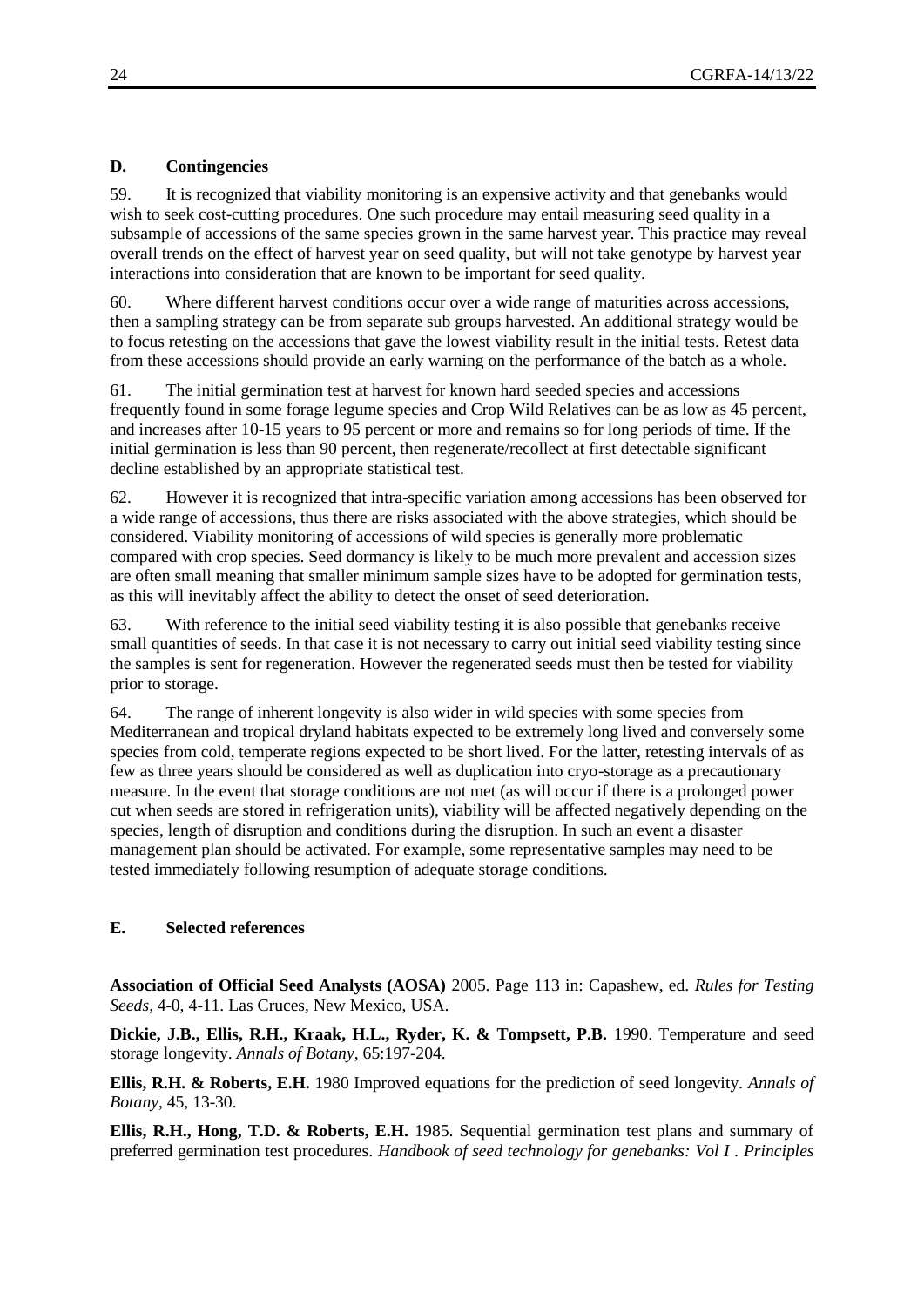*and methodology*, Chapter 15, pp 179-206. International Board for Plant Genetic Resources. Rome, Italy.

**Engels, J.M.M. &. Visser, L**. eds. 2003 *A guide to effective management of germplasm collections*. IPGRI Handbooks for Genebanks No. 6. IPGRI, Rome, Italy.

**ENSCONET** manual: http://www.ensconet.eu/PDF/Curation\_protocol\_English

**Harrington, J.F.** 1972. Seed storage longevity. In: T.T. Kozlowski, ed. *Seed biology, Vol III*, pp.145- 245, Academic Press, New York, USA.

**International Seed Testing Association (ISTA).** 2008. *International Rules for Seed Testing*. Bassersdorf, Switzerland.

**Nagel, M. and Börner**. A. 2010: The longevity of crop seeds stored under ambient conditions. Seed Science Research 20, 1-12

**Nagel, M., Rehman Arif, M.A., Rosenhauer, M. and Börner, A**, 2010: Longevity of seeds intraspecific differences in the Gatersleben genebank collections. Tagungsband der 60. Jahrestagung der Vereinigung der Pflanzenzüchter und Saatgutkaufleute Österreichs 2009, 179-181.

**Royal Botanical Gardens, Kew** Seed Information Database (SID):at http://data.kew.org/sid/

**Smith, R.D., Dickie, J.D., Linington, S.L., Pritchard, H.W. & Probert, R.J.** 2003. Seed *Conservation: turning science into practice*. Royal Botanic Gardens, Kew. Chapters can be downloaded from: http://www.kew.org/msbp/scitech/publications/sctsip.htm (see chapters 17 and 24).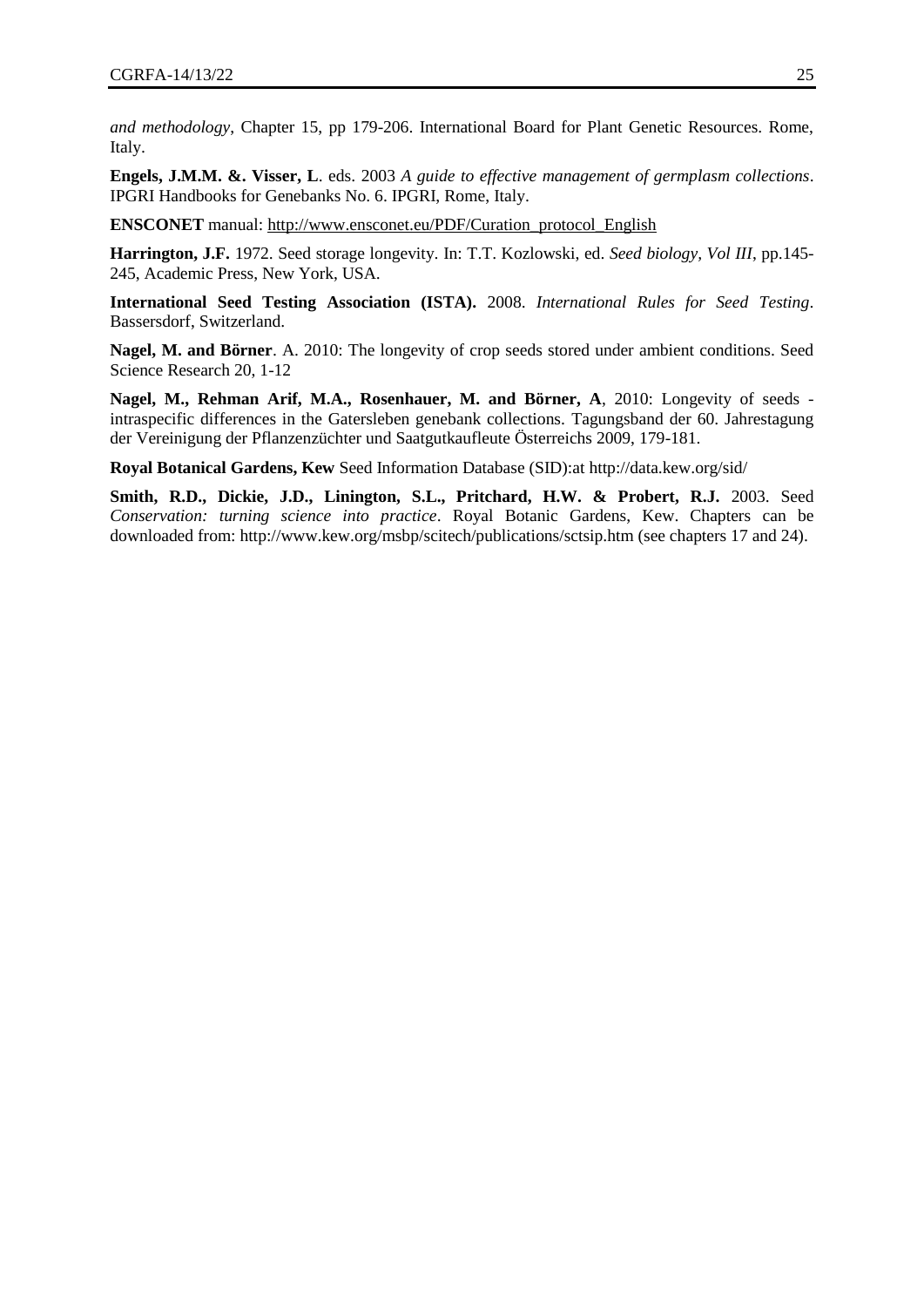# **4.4. STANDARDS FOR REGENERATION**

# **A. Standards**

**4.4.1.** Regeneration should be carried when the viability drops below 85 percent of the initial viability or when the remaining seed quantity is less than what is required for three sowings of a representative population of the accession. The most-original-sample should be used to regenerate those accessions.

**4.4.2.** The regeneration should be carried out in such a manner that the genetic integrity of a given accession is maintained. Species specific regeneration measures should be taken to prevent admixtures or genetic contamination arising from pollen geneflow that originated from other accessions of the same species or from other species around the regeneration fields.

**4.4.3.** If possible at least 50 seeds of the original and the subsequent most original samples should be archived in long-term storage for reference purposes.

# **B. Context**

65. Regeneration is a key operation and an integral responsibility of any genebank that maintains orthodox seeds. It is a process that leads to an increase of the stored seeds (also called "multiplication") in the genebank and/or to an increase of the viability of the seeds equal to or above an agreed minimum level, which is referred to as the regeneration threshold. An accession will be regenerated when it does not have sufficient seeds for long-term storage (e.g.1 500 seeds for a selfpollinating species and 3 000 for an out-crossing species) or when its viability has dropped below an established minimum threshold (i.e. below 85 percent of initial viability of the stored seeds). Regeneration should also occur when the seed numbers has been depleted due to frequent use of the accession. If an accession is rarely requested and seed viability is fine, then seed numbers can be below 1,000 prior to regeneration. Each regeneration of especially out-crossing species runs the risk of losing rare alleles or changing the genetic profile for the sample. Regeneration frequency should be minimized. High seed numbers are not needed for rarely requested accessions or species.

66. As regeneration is an activity that could easily affect the genetic composition of an accession (and thus its genetic integrity) utmost care is required. Consequently, genebank operators will have to strike a delicate balance between avoiding regeneration as much as possible versus the potential loss of viability and thus, the risk of affecting the genetic integrity of an accession. Active management of the collections will greatly help to decide on the best moment to regenerate.

67. Regeneration should be undertaken with the least possible change to the genetic integrity of the accession in question. This means that in addition to sampling considerations (see paragraph below) of the accession in question due attention should be paid to the environment in which the activity will be undertaken, to avoid any severe selection pressure on the accession. It has been suggested that the regeneration environment should be as similar as possible to that at the collecting site, in particular when a population collected in the wild is being regenerated, in order to minimize genetic drift and shift as well as to produce the best possible quality of seeds. It can often be difficult to harvest sufficient quantity of seed from wild relatives due to lower seed/plant numbers compared to other species, or plant dispersal mechanisms such as seed shattering. It is therefore, necessary to ensure that appropriate technical practices are used to capture as much seed as possible (i.e. nets to capture dropped seeds). Repeat regeneration cycles may also be required to ensure that sufficient seed is conserved. For regeneration, it is better to create favourable environmental conditions for seed production and minimize plant-to-plant competition. Conditions at the original collection sites are often unfavourable in one or more ways for maximizing seed production. So there should really be a compromise between generalized, favourable conditions and those special signals (whether photoperiodic, nutritional or climatic) that are specific to local adaptation of individual accessions. This is part of the art of curation. If the genebank site does not provide favourable conditions locally,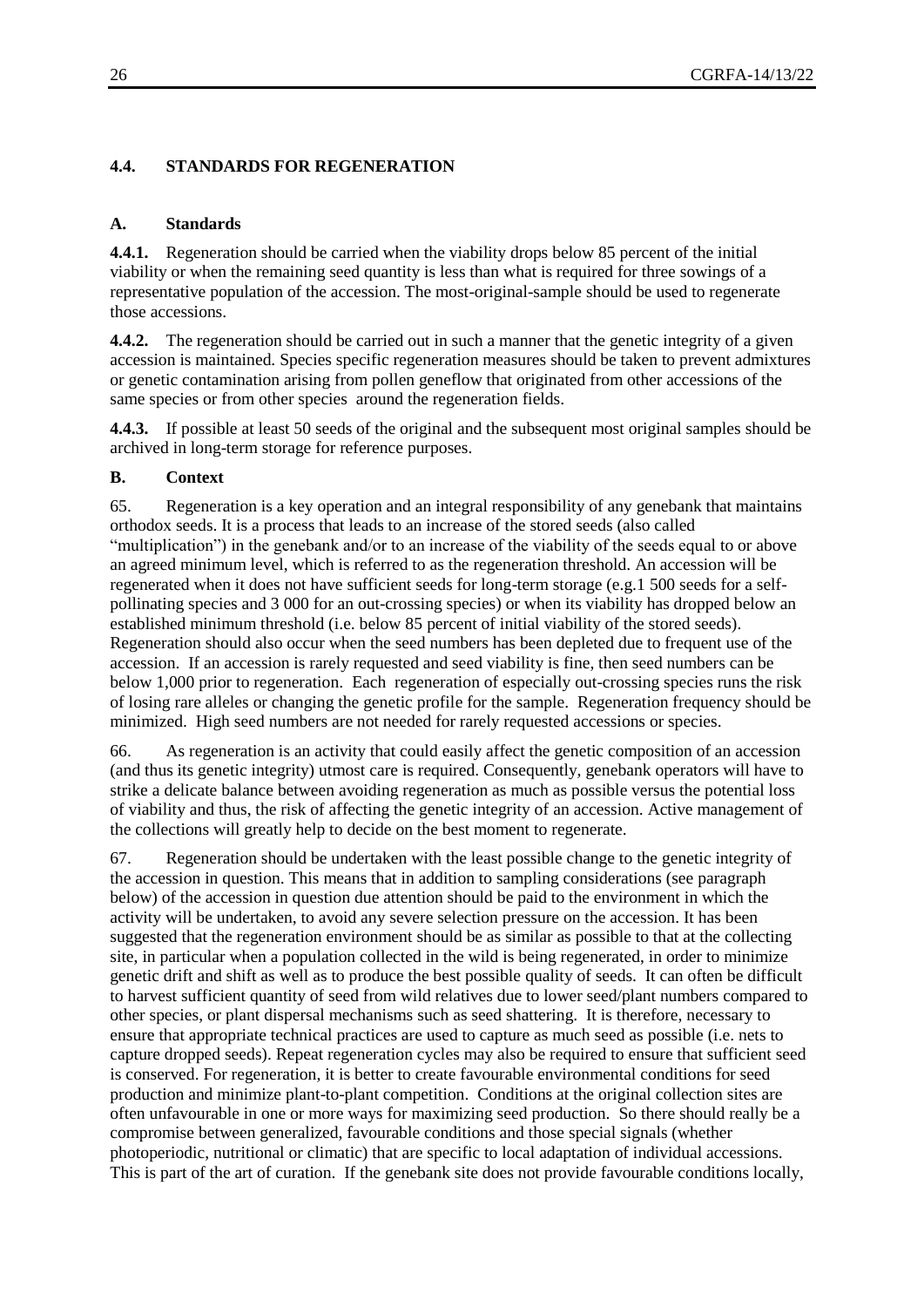a curator should explore means to have the collection regenerated in a favourable environment; replication of the collection environment should not necessarily be the curator's goal.

68. To preserve the genetic integrity of genebank collections during seed regeneration, it is important that sampling of accessions be carried out effectively. The number of seeds to be used for the regeneration process must be sufficient to be representative of the genetic diversity in an accession and to capture one or more rare alleles with a certain probability.

69. The methodology to be used for regeneration might vary from species to species and depends, among other factors, on the population size, breeding system and pollination efficacy. Therefore, it is of significant importance to collate as much as possible of the relevant biological information related to the species in question. In addition, when possible and meaningful, it is recommended that the regeneration event be used also for the characterization of regenerated accessions (see Characterization Standards). However for cross pollinating species, it is often difficult, to use the regeneration process to carry out characterization due to logistical reasons.

# **C. Technical aspects**

70. In order to maintain the genetic integrity of accessions it is recommended to use seeds from the most-original-sample for regeneration. For multiplication it is recommended to use seeds from the working collection for up to five cycles of multiplication without returning to the most- original sample.

71. It should be noted that in cases where the original collection or donation is a small sample, it is necessary to regenerate immediately following receipt of the material in order to obtain an adequate quantity of seeds for long-term storage. It is important to record the number of the regeneration cycle and enter the information into the documentation system. It is recommended that the receiving genebank always keep some seeds from the initial seed sample for future reference purposes. Even if these original seeds lose their viability, they can be useful in confirming morphology or genotype of later generations of the respective accession.

72. The size of the seed sample to be used in the regeneration activity has to reflect the genetic composition of the accession,. For this purpose the effective population size (Ne) is a key parameter that will have a bearing on the degree of genetic drift that is associated with the regeneration of the accession. This minimal size of Ne to minimize loss of alleles can be estimated for individual accessions based on the pollination biology and growing conditions. Best practices for harvesting should be used to avoid seed mixture during seeding, harvest and processing.Research by Johnson et al. (2002, 2004) on the regeneration of perennial allogamous species (e.g. grasses) indicated that 100 plants is a minimum number which is necessary for the preservation of taxon gene pool. The principle of harvesting from 3 to 5 inflorescences from each plant is recommended.

73. To avoid geneflow/contamination it is critically important to use proper isolation methods between plots of accessions of cross-pollinated species being regenerated. This also applies to selfpollinated species, depending on the regeneration environment. For species that depend on specific pollinators, isolation cages and the corresponding pollinators should be used (Dulloo, M.E. *et al*. 2008). Contamination and genetic drift/shift can be assessed with morphological, enzymatic or other distinctive traits that can be used as markers (e.g. flower colour; seed colour, etc.), or with molecular markers.

74. Reference collections (herbarium specimen, photographs and/or descriptions of the original accessions) are essential for conducting the true-to-type verification (Lehmann and Mansfeld 1957). Close inspections of obtained seeds and during the first regeneration of a new genebank accession are required to collect important reference information. In order to avoid differences in seed maturity in a seed sample, multiple harvests should be carried out during the fruiting season.

# **D. Contingencies**

75. There will always be a risk management dimension to the curatorship role. Solid biological knowledge of the species in question is a key factor in making the best possible decisions for regeneration under constrained conditions. Aspects such as sample size, distance between individual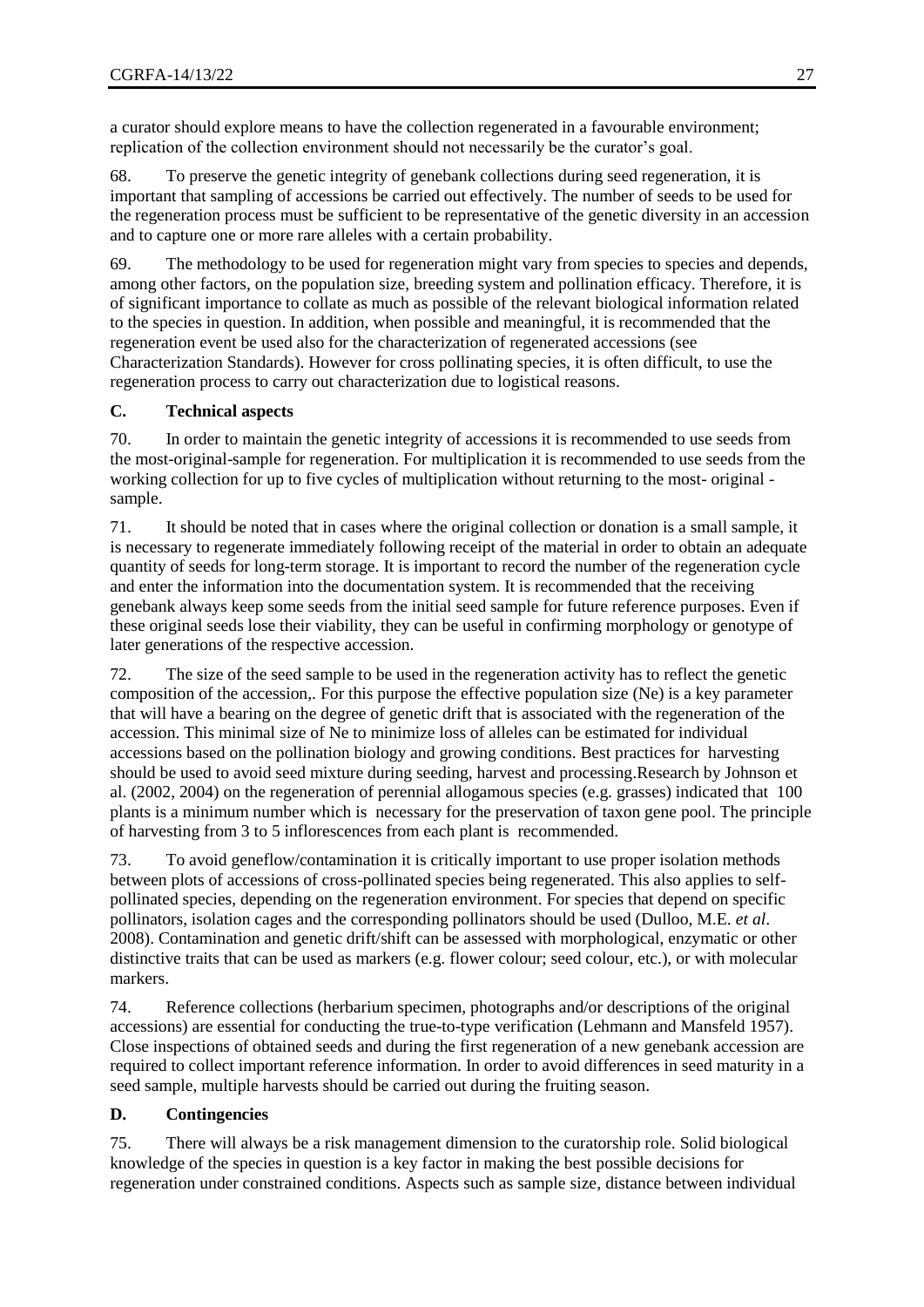accessions and other forms of isolating accessions, respecting established thresholds for viability loss, growing conditions and others, all need to be given due attention when planning the regeneration activity.

76. In view of this complexity it is not meaningful to look for possible contingencies. In case of emergency it would be advisable to seek advice from experts and/or collaboration with other genebanks that could provide assistance.

# **E. Selected references**

**Breese, E.L.** 1989. *Regeneration and multiplication of germplasm resources in seed genebanks: the scientific background*. Available online at:

[http://www2.bioversityinternational.org/publications/Web\\_version/209/](http://www2.bioversityinternational.org/publications/Web_version/209/)

**Crossa, J.** 1995. Sample size and effective population size in seed regeneration of monecious species. In: J.M.M. Engels, R. Rao, eds. *Regeneration of seed crops and their wild relatives. Proceedings of a consultation meeting,* 4-7 December 1995. ICRISAT, Hyderabad, India. International Plant Genetic Resources Institute, Rome, Italy. pp.140–143.

**Dulloo, M.E., Hanson, J., Jorge, M.A. & Thormann, I.** 2008. Regeneration guidelines: general guiding principles. In: M.E. Dulloo, I. Thormann, M.A. Jorge & J. Hanson, eds. *Crop specific regeneration guidelines* . CGIAR System-wide Genetic Resource Programme (SGRP), Rome, Italy. 6 pp.

**Engels, J.M.M. Rao, R.** editors. 1995. Regeneration of seed crops and their wild relatives. Proceedings of a consultation meeting, 4-7 December 1995. ICRISAT, Hyderabad, India. International Plant Genetic Resources Institute, Rome, Italy. pp.140–143.

**Engels, J.M.M. & Visser, L.** 2003. *A guide to effective management of germplasm collections.* IPGRI Handbooks for Genebanks No. 6. IPGRI, Rome, Italy.

Johnson R.C., Bradley V.L., Evans M.A. 2002. Effective population size during grass germplasm seed regeneration. *Crop Science* 42:286-290.

Johnson R.C., Bradley V.L., Evans M.A. 2004. Inflorescence sampling improves effective population size of grasses. *Crop Sci*. 44:1450-1455.

**Lawrence, L**. 2002. *A comprehensive collection and regeneration strategy for ex situ conservation. Genetic resources and crop evolution* 49 (2): 199-209.

**Lehmann C.O. & Mansfeld R.** 1957. Zur Technik der Sortimentserhaltung. Kulturpflanze 5: 108- 138.

**Rao, N.K., Hanson. J., Dulloo, M.E., Ghosh, K., Nowell, D. & Larinde, M**. 2006. *Manual of seed handling in genebanks. Handbooks for Genebanks* No. 8. Bioversity International, Rome, Italy.

**Sackville Hamilton, N.R. & and Chorlton, K.H.** 1997. *Regeneration of accessions in seed collections: a decision guide*. J. Engels, ed. Handbook for Genebanks No. 5. International Plant Genetic Resources Institute, Rome, Italy.

**SGRP** Crop genebank knowledge base [http://cropgenebank.sgrp.cgiar.org](http://cropgenebank.sgrp.cgiar.org/)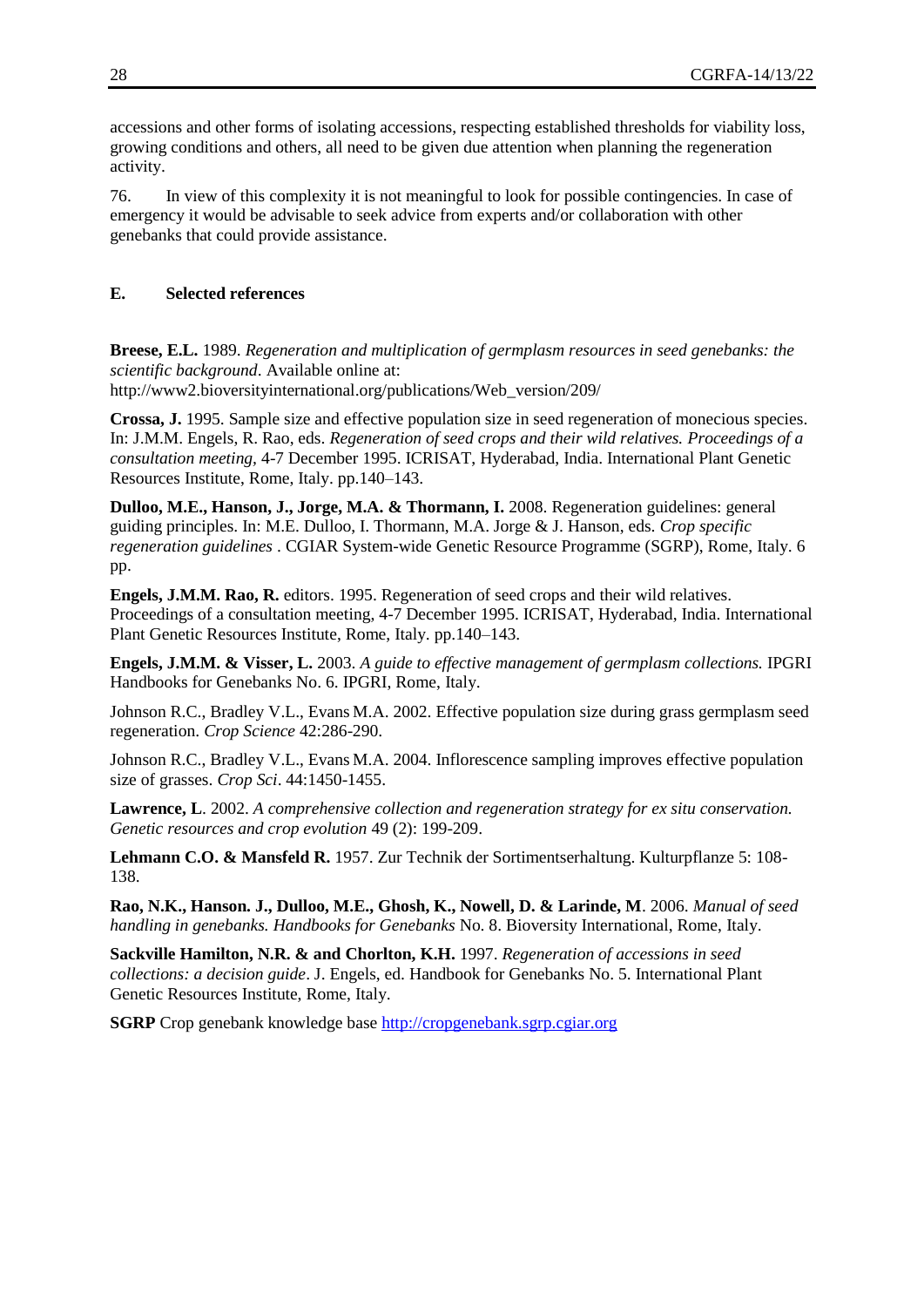# **4.5. STANDARDS FOR CHARACTERIZATION**

# **A. Standards**

**4.5.1.** Around 60 percent of accessions should be characterized within five to seven years of acquisition or during the first regeneration cycle.

**4.5.2.** Characterization should be based on standardized and calibrated measuring formats and characterization data follow internationally agreed descriptor lists and are made publicly available.

#### **B. Context**

77. Characterization is the description of plant germplasm. It determines the expression of highly heritable characters ranging from morphological, physiological or agronomical features to seed proteins and oil or molecular markers.

78. Characterization can be carried out at any stage of the conservation process, as long as there are sufficient numbers of seeds to sample. It is essential that the germplasm being conserved is known and described to the maximum extent possible to assure their maximum use by plant breeders. Therefore, characterization should be carried out as soon as possible to add value to the collection. The use of a minimum set of phenotypic physiological and seed qualitative traits and morphological descriptors and information on the breeding system, such as those published by Bioversity International is helpful for characterisation. Useful descriptors can also be found in the publications of the International Union for the Protection of New Varieties of Plants (UPOV) and of the USDA's National Plant Germplasm System (NPGS). Use of internationally agreed standards for characterization data increases the usefulness of the published data.

79. Characterization will allow for detecting inter- and intra-accessiondiversity. Appropriate strategies may be necessary for ensuring the preservation of rare alleles or for improving access to defined alleles. Documentation of observations and measures taken is extremely important.

# **C. Technical aspects**

80. Characterization is time consuming and expensive. Effort can be made to combine characterization with multiplication or regeneration to the extent possible. Curators should make all possible efforts to record characterization data. However, it is advisable to encourage the use of replication for characterization of highly heritable traits.

81. Characteristics and traits for crops are defined by crop experts and/or curators in consultation with genebank managers. A wide range of crop descriptor lists has been developed for example by Bioversity International and also minimum sets of key descriptors for utilization have been established for several of these. Furthermore there are regional and national descriptor lists available such as USDA NPGS descriptors. Data recording needs to be carried out by trained staff using calibrated and standardized measuring formats as indicated in the internationally agreed and published crop descriptor lists. The data need to be validated by curator and documentation officers before being uploaded into the genebank database and made publicly available. It is also recognized that reference collections (herbarium specimens, seed herbarium, photographs) play an essential role for true-to-type identification.

82. With the advances in biotechnology, molecular marker technologies and genomics are increasingly used for characterization (de Vicente, *et al*. 2004), in combination with phenotypic observations because they have advantages in the estimation of uniqueness of a source of variation within or among accessions. Genotypic data obtained from characterizing germplasm using molecular techniques have the advantage over phenotypic data in that variations detected through the former are largely devoid of environmental influences (Bretting and Widrlechner 1995). However, the use of molecular technology remains a challenge for some institutions, as it requires advanced laboratory facilities and technical capability, and could be expensive (Karp *et al*., 1997), especially in developing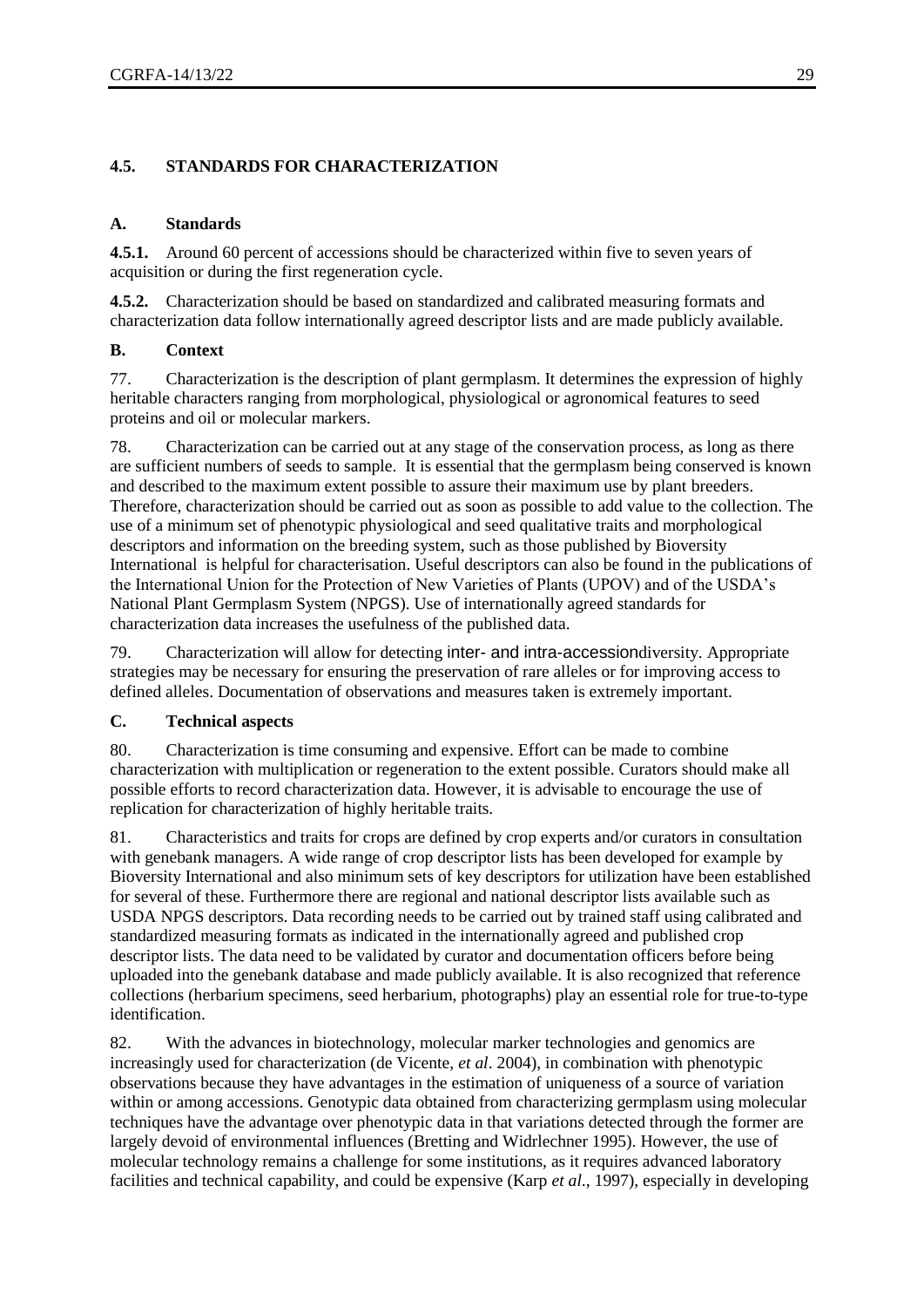countries and also in situations where genome-specific molecular tools e.g. simple sequence repeat (SSR) markers have to be developed de novo. There are many markers and techniques available (e.g. SSR, EST-SSR, AFLP) but, for characterization purposes, only well-established, repeatable markers such as SSR should be used. For many crops, a wide range of marker primers suitable for their use in characterization has been developed; also minimum sets of key markers have been established. In order to ensure that the results of different analysis batches are comparable, some genebank accessions should be included as reference on each batch. The inclusion of reference accessions in molecular characterizations also plays an essential role for comparison among different genebanks.

# **D. Contingencies**

83. Reliability of data might vary among data collectors if they are not well trained and experienced. Therefore trained technical staff in the field of plant genetic resources should be available during the entire growth cycle to record and document characterization data. Access to expertise in taxonomy, seed biology and plant pathology (in-house or from collaborating institutes) during the process of characterization is desirable.

84. Characterization is very labour-intensive and requires sufficient funding to allow for good quality data. Carrying out full characterization of accessions during regeneration cycles may reduce the number of accessions which can be regenerated per cycle.

85. The incidence of pests and diseases can limit the collection of quality data. The determination of some traits like oil or protein content requires laboratory assays which are not always available or could be costly.

# **E. Selected references**

**Alercia, A., Diulgheroff, S. & Metz, T.** 2001. FAO/IPGRI. Multi-crop Passport Descriptors [http://www.bioversityinternational.org/index.php?id=19&user\\_bioversitypublications\\_pi1\[showUid\]=](http://www.bioversityinternational.org/index.php?id=19&user_bioversitypublications_pi1%5bshowUid%5d=2192) [2192](http://www.bioversityinternational.org/index.php?id=19&user_bioversitypublications_pi1%5bshowUid%5d=2192)

**Bioversity** Crop Descriptor Lists available online at:

http://www.bioversityinternational.org/research/conservation/sharing\_information/descriptor\_listshtml and from the SGRP Crop Genebank Knowledge Base Bioversity.

**Bioversity International.** 2007. Developing crop descriptor lists, Guidelines for developers. Bioversity Technical Bulletin No. 13. Bioversity International, Rome, Italy. 71p. Available online at: [http://www.bioversityinternational.org/index.php?id=19&user\\_bioversitypublications\\_pi1\[showUid\]=](http://www.bioversityinternational.org/index.php?id=19&user_bioversitypublications_pi1%5bshowUid%5d=3070) [3070](http://www.bioversityinternational.org/index.php?id=19&user_bioversitypublications_pi1%5bshowUid%5d=3070)

**de Vicente, M.C., Metz, T. & Alercia, A.** 2004*. Descriptors for Genetic Marker Technologies*. International Plant Genetic Resources Institute, Rome, Italy. 30p. Available online at: [http://www.bioversityinternational.org/index.php?id=19&user\\_bioversitypublications\\_pi1\[showUid\]=](http://www.bioversityinternational.org/index.php?id=19&user_bioversitypublications_pi1%5bshowUid%5d=2789) [2789](http://www.bioversityinternational.org/index.php?id=19&user_bioversitypublications_pi1%5bshowUid%5d=2789)

**USDA, ARS, National Genetic Resources Program**. *Germplasm Resources Information Network - (GRIN)*. [Online Database] National Germplasm Resources Laboratory, Beltsville, Maryland. <http://www.ars-grin.gov/cgi-bin/npgs/html/croplist.pl>

**Laucou, V., Lacombe, T., Dechesne F. Siret, R., Bruno, J.P., Dessup, M., Dessup, P., Ortigosa, P., Parra, P., Roux, C., Santoni, S., Vares, D., Peros, J.P., Boursiquot, J.M. &This P.** 2011. High throughput analysis of grape genetic diversity as a tool for germplasm collection management. *Theoretical and Applied Genetics* 122(6): 1233-1245.

**Lehmann C.O. & Mansfeld R**. 1957. Zur Technik der Sortimentserhaltung. Kulturpflanze 5: 108- 138.

**UPOV Test Guidelines - English Index:** [http://www.upov.int/en/publications/tg\\_rom/tg\\_index.html](http://www.upov.int/en/publications/tg_rom/tg_index.html)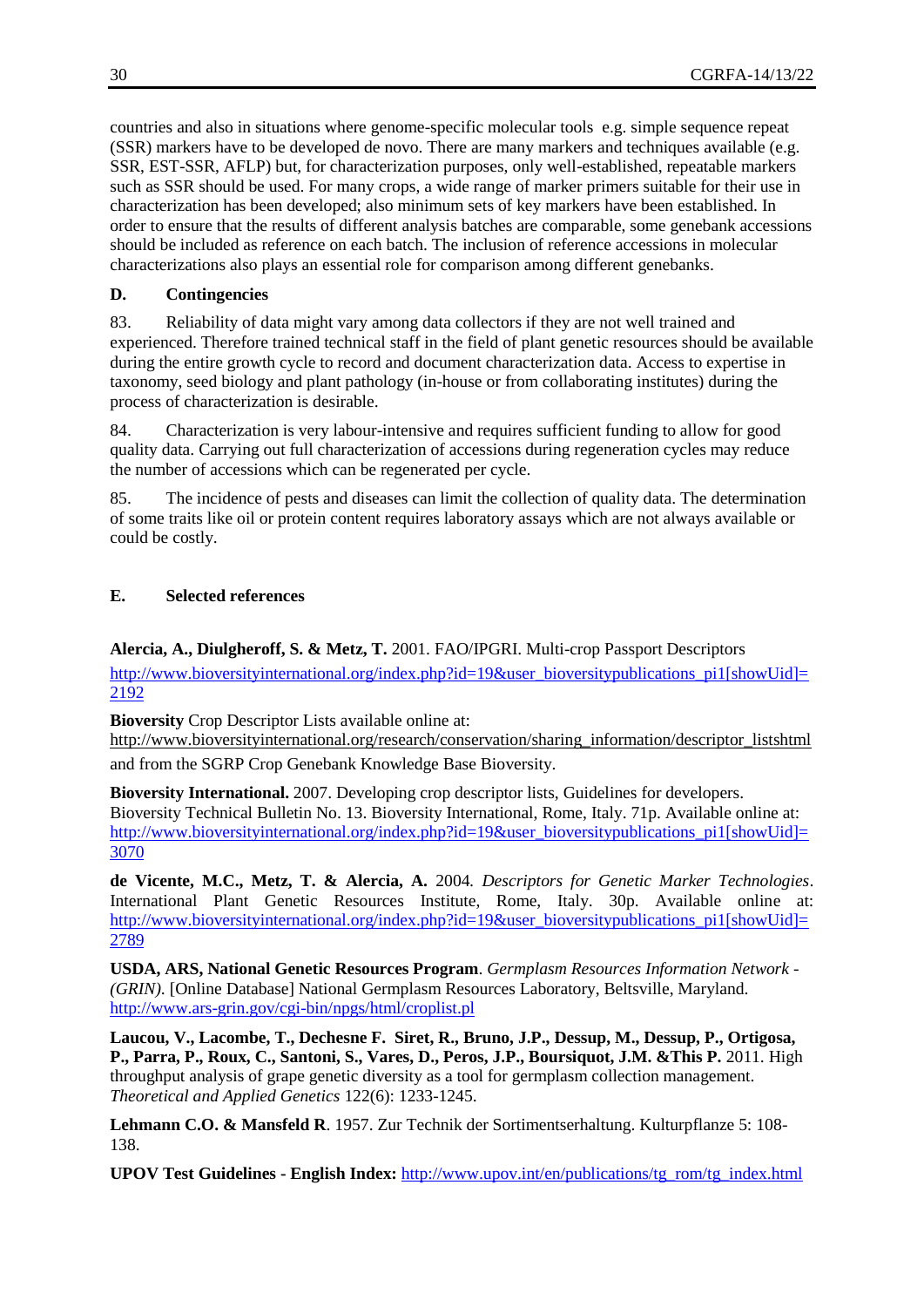# **4.6 STANDARDS FOR EVALUATION**

#### **A. Standards**

**4.6.1** Evaluation data on genebank accessions should be obtained for traits that are included in internationally agreed crop descriptor lists. They should conform to standardized and calibrated measuring formats.

**4.6.2** Evaluation data should be obtained for as many accessions as practically possible, through laboratory, greenhouse and/or field analysis as may be applicable.

**4.6.3** Evaluation trials should be carried out in at least three environmentally diverse locations and data collected over at least three years.

#### **B. Context**

86. Evaluation is the recording of those characteristics whose expression is often influenced by environmental factors. It involves the methodical collection of data on agronomic and quality traits through appropriately designed experimental trials. Evaluation data frequently includes insect pest resistance, plant pathology and quality evaluations (e.g. oil, protein content) and environmental traits (drought / cold tolerance and others). Adding this type of information allows more focused identification of germplasm to meet prospective client needs. Such data should then be included in the genebank's documentation system. These data sets are all highly desired by users to incorporate traits into breeding programs and improve utilization of collections. These traits for which the germplasm accessions are assayed are defined in advance by crop experts in collaboration with gene bank curators. Reliable evaluation data that are easily retrievable by plant breeders and researchers facilitate greatly the access to, and use of, plant germplasm accessions. Germplasm may be systematically evaluated using a network approach, at international regional or national level.

87. Obtaining evaluation data by genebanks is time consuming and frequently more expensive than obtaining characterization data. Curators should make all possible efforts to obtain records of evaluation data. One possible source is evaluation records produced by users to whom seeds have been distributed. The genebank should solicit the user to share the evaluation data at least after a given time period that the user has published the evaluation results. Practical arrangements in this regard should be worked out between the gene bank and the recipients/users of the material.

#### **C. Technical aspects**

88. A wide range of crop descriptor lists have been developed for example by the International Board for Plant Genetic Resources Institute (now Bioversity International) and the International Union for the Protection of New Varieties of Plants (UPOV). Furthermore, there are evaluation descriptor lists developed by regional and national organizations such as USDA National Plant Germplasm System (NPGS) descriptors.

89. Data collection should be conducted by trained staff using as much as possible calibrated and standardized measuring formats with sufficiently identified check accessions (controls) and published crop descriptor lists. The results of greenhouse, laboratory or field evaluations, following standardized protocols and experimental procedures are usually presented as either discrete values (e.g. scores for severity of disease symptoms; counting) or continuous values (based on measuring). The data need to be validated by curators and documentation officers before being uploaded into the genebank database and made publicly available. The participation of multi-disciplinary teams with expertise in seed biology and plant pathology, pest resistance, environmental tolerances , both in-house and from collaborating institutes, during the process of evaluation is desirable. Often these requirements are unlikely to be met by genebanks and evaluation of germplasm accessions is best together with specialist plant breeders.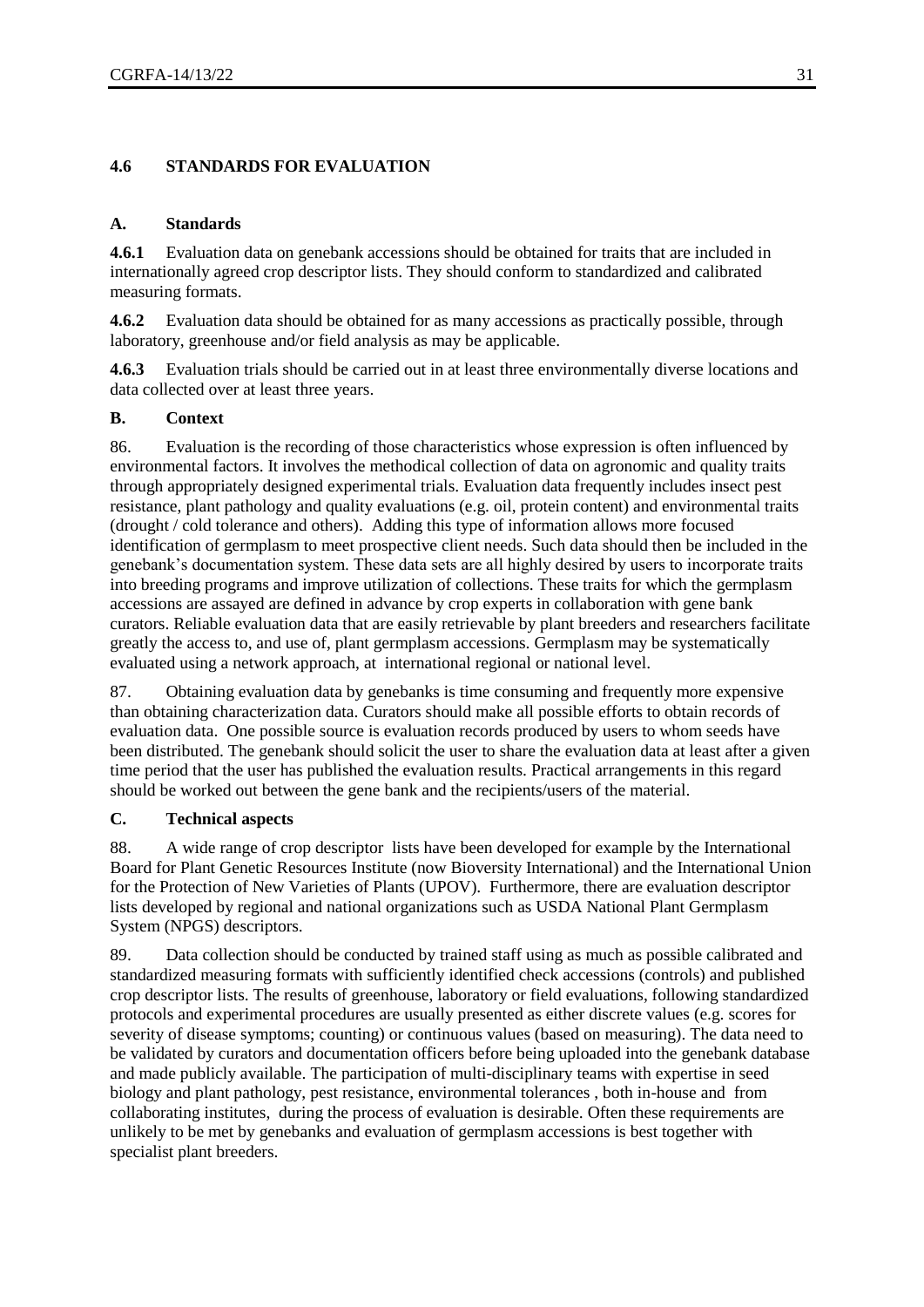90. Many agronomic traits required by breeders are too genetically complex to be screened for in the preliminary evaluation of germplasm accessions. Data on agronomic traits are usually obtained during the evaluation of germplasm in a breeding program, and many of these traits result from strong genotype by environment  $(G \times E)$  interactions and hence are site-specific. It is essential to use replications for the evaluation of desired traits in different environments and to clearly define and identify check accessions to be used over the years. This should be carried out in at least three environmentally diverse locations and over three vegetative cycles and data compared across years in a statistically sound manner.

91. With the advances in biotechnology, molecular marker technologies and genomics are increasingly used for evaluation as well (de Vicente, *et al*. 2004) (see standards on characterisation). The most commonly used molecular markers in germplasm characterization and evaluation include Amplified Fragment Length Polymorphisms (AFLPs), SSRs, and Single Nucleotide Polymorphisms (SNP). They have largely replaced the older marker types, Restriction Fragment Length Polymorphism (RFLP) and Random Amplified Polymorphic DNA (RAPD) on account of their relative genomic abundance and the high reproducibility of data. Also advances in next generation sequencing and the accompanying reduction in costs have resulted in the increasing use of sequencingbased assays such as the sequencing of coding and non-coding regions and genotyping-by-sequencing (GBS) in germplasm evaluation. Molecular markers vary in the way they detect genetic differences, in the type of data they generate, in the taxonomic levels at which they can be most appropriately applied, and in their technical and financial requirements (Lidder and Sonnino, 2011). Where Marker Assisted Selection (MAS) i.e. the selection for the presence or absence of traits in breeding materials at the molecular level, is feasible, it can also be applied in the evaluation of germplasm for traits of interest. The dearth of adequately skilled personnel and the lack of resources for the relatively high set-up costs continue to prevent the widespread adoption of molecular markers as a method of choice for germplasm evaluation especially in developing countries.

# **D. Contingencies**

92. The evaluation of plant germplasm is very labour-intensive and requires adequate levels of sustainable funding to allow for the assemblage of reliable high quality data. In situations where carrying out the full evaluation of all accessions, which though desirable may not be economically feasible, the selection of genetically diverse accessions (based for instance on previously delineated sub-sets of germplasm collections) is recommended as a starting point.

93. Variations in the incidences of pests and diseases, the severity of abiotic stresses and the fluctuations in environmental and climatic factors in the field impact on the accuracy of data and should be mitigated through reasonably replicated, multi-locational, multi-season and multi-year evaluations. Also, the laboratory assays for the measurements of some traits like oil or protein contents, starch quality, nutritional factors, etc. require specialized equipment which are not always available or could be costly, underscoring again the need for the participation of multi-disciplinary teams from several organizational units or institutions as the case may be.

94. Using the evaluation data generated by others could pose significant practical challenges. For instance, the data may be in different formats, and if published already may involve copy right and intellectual property rights issues. In order to facilitate the use of externally sourced data, it is therefore important to standardize data collection and analysis, and provide uniform reporting formats.

# **E. Selected references**

**Alercia, A., Diulgheroff, S. & Metz, T.** 2001. FAO/IPGRI. Multi-crop Passport Descriptors [http://www.bioversityinternational.org/index.php?id=19&user\\_bioversitypublications\\_pi1\[showUid\]=](http://www.bioversityinternational.org/index.php?id=19&user_bioversitypublications_pi1%5bshowUid%5d=2192) [2192](http://www.bioversityinternational.org/index.php?id=19&user_bioversitypublications_pi1%5bshowUid%5d=2192)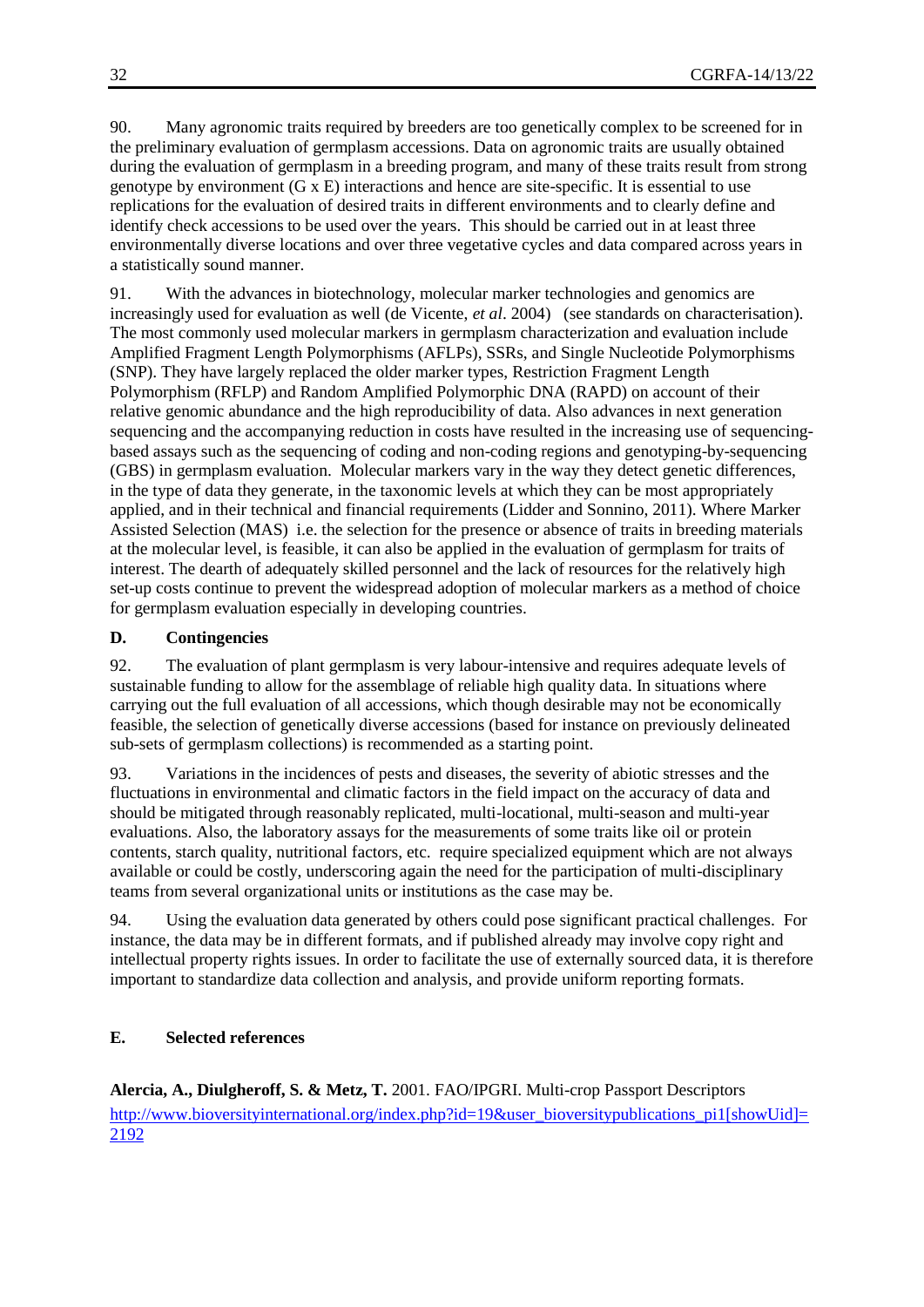**Bioversity** Crop Descriptor Lists available online at:

[http://www.bioversityinternational.org/research/conservation/sharing\\_information/descriptor\\_lists.htm](http://www.bioversityinternational.org/research/conservation/sharing_information/descriptor_lists.html) [l](http://www.bioversityinternational.org/research/conservation/sharing_information/descriptor_lists.html) Also available from the SGRP Crop Genebank Knowledge Base Bioversity.

**Bioversity International.** 2007. Developing crop descriptor lists, Guidelines for developers. Bioversity Technical Bulletin No. 13. Bioversity International, Rome, Italy. 71p. Available online at: [http://www.bioversityinternational.org/index.php?id=19&user\\_bioversitypublications\\_pi1\[showUid\]=](http://www.bioversityinternational.org/index.php?id=19&user_bioversitypublications_pi1%5bshowUid%5d=3070) [3070](http://www.bioversityinternational.org/index.php?id=19&user_bioversitypublications_pi1%5bshowUid%5d=3070)

**Bretting P.K. and Widrlechner M.P.** 1995. Genetic markers and plant genetic resource management. Plant Breeding Reviews 13:11-86.

**de Vicente, M.C., Metz, T. & Alercia, A.** 2004*. Descriptors for Genetic Marker Technologies*. International Plant Genetic Resources Institute, Rome, Italy. 30p. Available online at: http://www.bioversityinternational.org/index.php?id=19&user\_bioversitypublications\_pi1[showUid]= 2789

**Karp A., Kresovich S., Bhat K.V., Ayad W.G. and Hodgkin T.** 1997. Molecular tools in plant genetic resources conservation: a guide to the technologies. IPGRI Technical Bulletin No. 2. International Plant Genetic Resources Institute, Rome, Italy. 47pp.

**Lehmann C.O. & Mansfeld R**. 1957. Zur Technik der Sortimentserhaltung. Kulturpflanze 5: 108- 138. NPGS:<http://www.ars-grin.gov/cgi-bin/npgs/html/croplist.pl>

**Lidder P. and Sonnino A.** 2011. Biotechnologies for the management of genetic resources for food and agriculture. FAO Commission on Genetic resources for food and agriculture Background paper No. 52.<http://www.fao.org/docrep/meeting/022/mb387e.pdf>

**NPGS**:<http://www.ars-grin.gov/cgi-bin/npgs/html/croplist.pl>

**Rao N.K., Hanson J., Dulloo M.E., Ghosh K., Nowell D. and Larinde M.** 2006. Manual of seed handling in genebanks. Handbooks for Genebanks No. 8. Bioversity International, Rome, Italy.

**UPOV:** [http://www.upov.int/en/publications/tg\\_rom/tg\\_index.html\)](http://www.upov.int/en/publications/tg_rom/tg_index.html)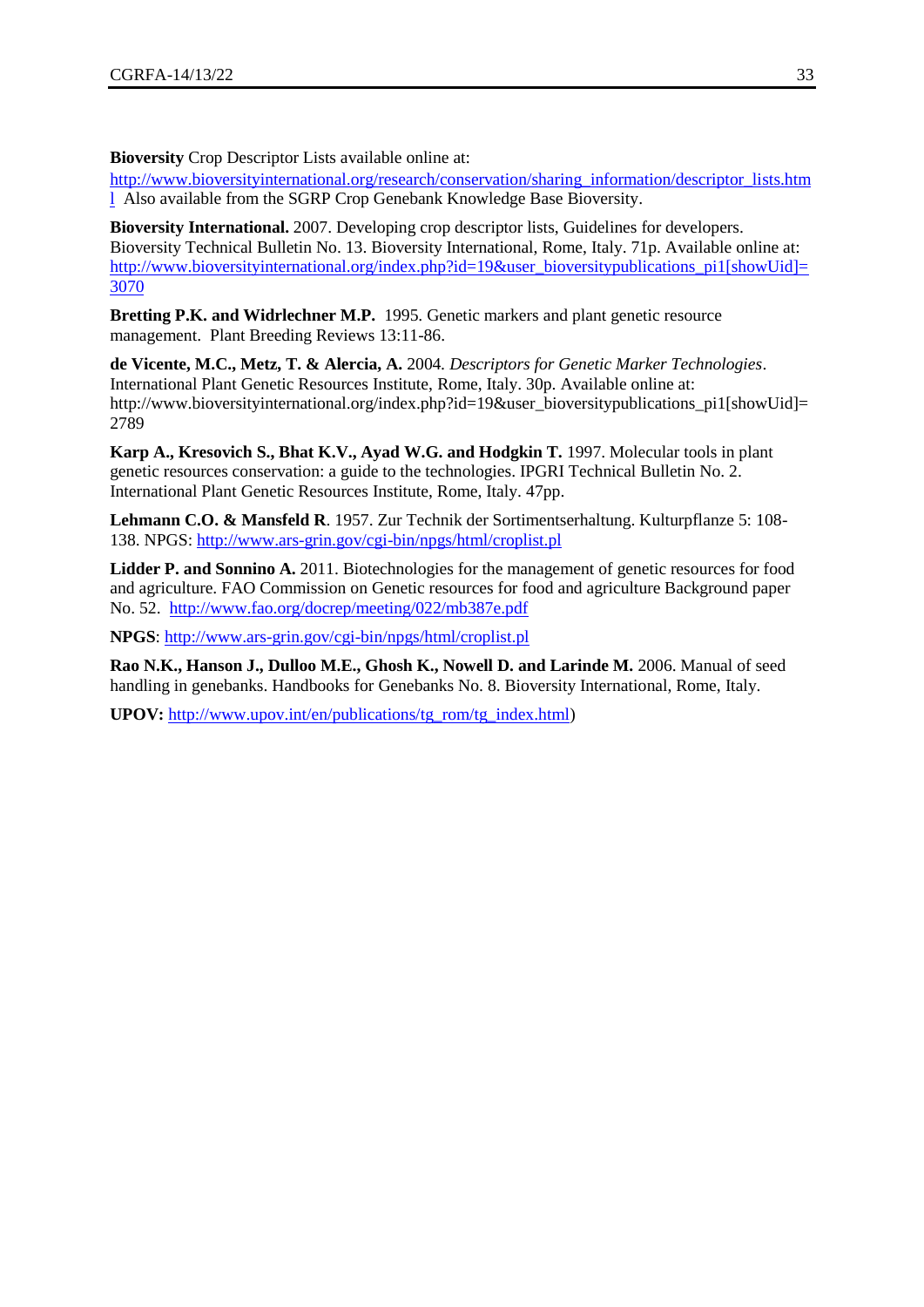# **4.7. STANDARDS FOR DOCUMENTATION**

# **A. Standards**

**4.7.1.** Passport data of 100 percent of the accessions should be documented using FAO/IPGRI multicrop passport descriptors.

**4.7.2.** All data and information generated in the genebank relating to all aspects of conservation and use of the material should be recorded in a suitably designed database.

# **B. Context**

95. Information about accessions is essential for the genebank to manage and maintain their collection; it is also important to share this information and make it available publicly for potential germplasm users, and should be attached to any distributed material. Passport data are the minimum data that should be available for each accession to guarantee proper management, and international standards such as the FAO/IPGRI multi-crop passport descriptors (FAO/IPGRI 2001) should be used to record passport data. The use of internationally agreed standards will very much facilitate data exchange.

96. Major advances in information technology and bioinformatics have taken place over the last decade or so and much of it is available online. A majority of genebanks also have access to computers and the internet. This makes it possible to record and exchange data and information efficiently. Ultimately conservation and usability of conserved germplasm are promoted through good data and information management. All data and information generated throughout the process of acquisition, registration, storage, monitoring, regeneration, characterization, evaluation, and distribution should be recorded in a suitably-designed database and employed to improve conservation and use of the germplasm. Such data and information ranges from details of the genetic characteristics of individual accessions and populations to distribution networks and clients. It is important to put in place a back up of the database system off-site.

97. Documentation of characterization, evaluation and distribution data is particularly important to enhance the use of the respective collection and help identification of distinct accessions.

98. With advances in biotechnology, there is a need to complement phenotypic trait data with molecular data. Efforts must be made to record the molecular data being generated through genomics, proteomics and bioinformatics.

# **C. Technical aspects**

99. Computer-based systems for storing data and information allow for more comprehensive storage of all information associated with genebank management. The adoption of data standards which today exist for most aspects of genebank data management helps to make the information management easier and to improve use and exchange of data. For example, the FAO/IPGRI List of Multi-crop Passport Descriptors (Alercia *et al*., 2001) should be used for documenting passport data as it is instrumental for data exchange among different genebanks and countries.

100. Germplasm information management systems exist, such as GRIN-Global, GENESYS, Mansfield Database (IPK) and SESTO (NordGen),<sup>15</sup> which have specifically been developed for genebanks and their documentation and information management needs. Another germplasm information management system is the International Crop Information System (ICIS) platform in which germplasm data from 1 or more genebanks can be stored, and published online with a search-

<sup>15</sup> GRIN[: http://www.ars-grin.gov/](http://www.ars-grin.gov/)

 $\overline{a}$ 

GENESYS:<http://www.genesys-pgr.org/>

Mansfield Database: http://mansfeld.ipk-gatersleben.de/pls/htmldb\_pgrc/f?p=185:3:1644539197326401 SESTO: http://www.nordgen.org/sesto/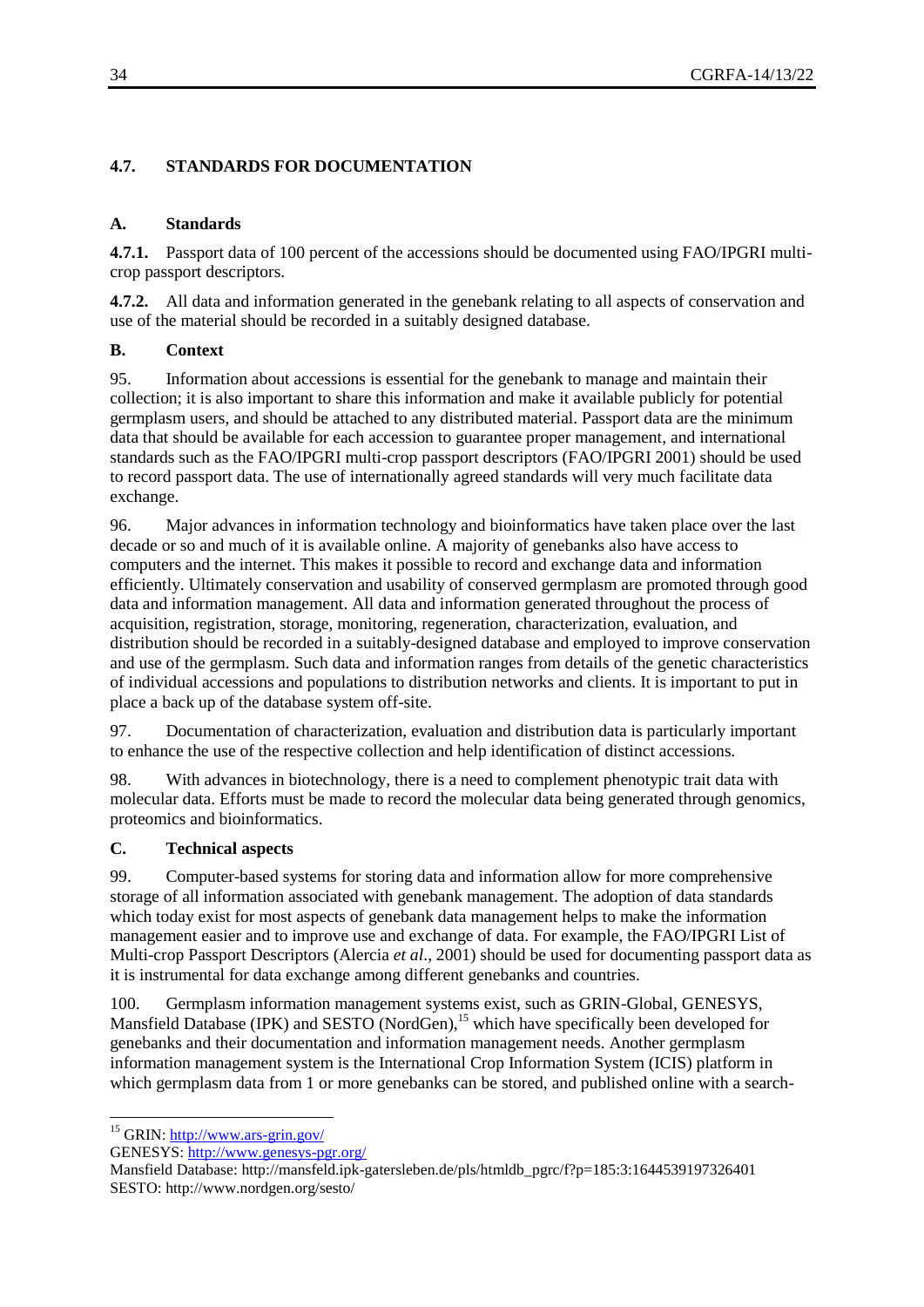query capacity to allow users to set criteria for selection of germplasm by single or by multiple trait criteria, as well as bounded by GPS coordinates for a region and/or overlaid with climatic and soil maps, for targeted selection of germplasm.

101. Evaluation data are often produced by the users to which seeds have been distributed. The genebank should solicit the user to share the evaluation data, which should then be included in the genebank's documentation system. Such information could address resistances to biotic and abiotic stresses, growth and development features of the accession, quality characteristics of yield etc. Adding this type of information allows more focused identification of germplasm to meet prospective client needs. However, it is recognized that using information generated by users may not be so simple and may involve copy right and institutional issues.

# **D. Contingencies**

102. Lack of documentation or loss of it compromises the optimal use of the seeds or can even lead to their loss. Curators should ensure to maintain proper records of all information associated with genebank management in back-up documentation systems, as part of their risk management system. In the event where no computer-based system is available, all important information should properly be documented in ledgers.

# **E. Selected references**

**Alercia, A., Diulgheroff, S. & Metz, T.** 2001. FAO/IPGRI. Multi-crop Passport Descriptors [http://www.bioversityinternational.org/index.php?id=19&user\\_bioversitypublications\\_pi1\[showUid\]=](http://www.bioversityinternational.org/index.php?id=19&user_bioversitypublications_pi1%5bshowUid%5d=2192) [2192](http://www.bioversityinternational.org/index.php?id=19&user_bioversitypublications_pi1%5bshowUid%5d=2192)

**de Vicente, C., Alercia, A. & Metz, T.** 2004. Descriptors for Genetic Marker Technologies. International Plant Genetic Resources Institute, Rome, Italy. 30p. Available online at: http://www.bioversityinternational.org/index.php?id=19&user\_bioversitypublications\_pi1[showUid]= 2789.

**ICIS** International Crop Information System. [http://irri.org/knowledge/tools/international-crop](http://irri.org/knowledge/tools/international-crop-information-system)[information-system.](http://irri.org/knowledge/tools/international-crop-information-system)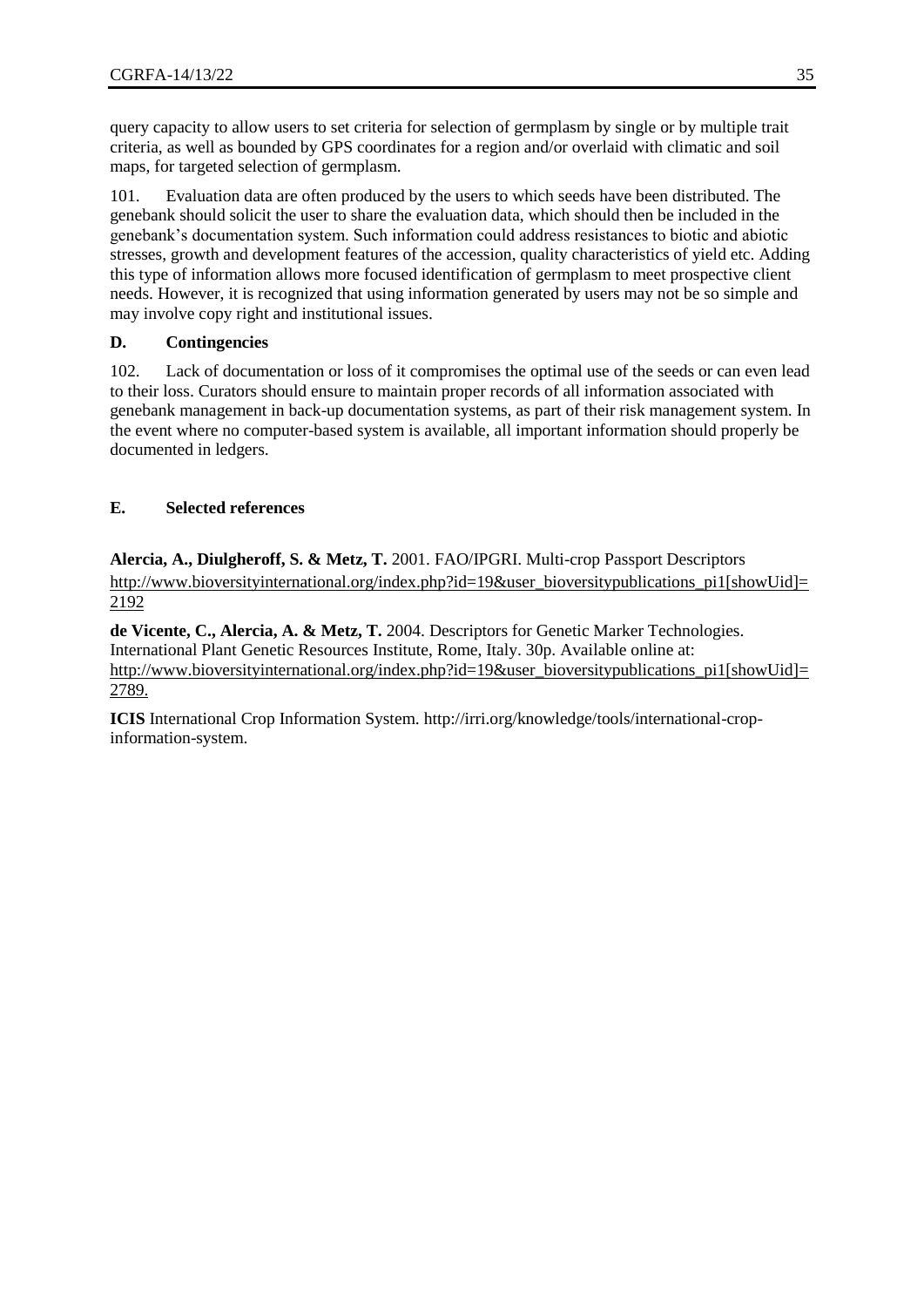# **4.8. STANDARDS FOR DISTRIBUTION AND EXCHANGE**

# **A. Standards**

**4.8.1.** Seeds should be distributed in compliance with national laws and relevant international treaties and conventions.

**4.8.2** Seed samples should be provided with all relevant documents required by recipient country.

**4.8.3** The time span between receipt of a request for seeds and the dispatch of the seeds should be kept to a minimum.

**4.8.4** For most species a sample of a minimum of 30-50 viable seeds should be supplied for accessions with sufficient seeds in stock. For accessions with too little seed at the time of request and in the absence of a suitable alternative accession, samples should be supplied after regeneration/multiplication, based on a renewed request. For some species and some research uses, smaller numbers of seeds should be an acceptable distribution sample size.

# **B. Context**

103. Conservation should be linked to utilization. Germplasm distribution is the supply of a representative sample of seed accessions from a genebank in response to requests from plant germplasm users.There is a continuous increase in demand for genetic resources to meet the challenges posed by climate change, by changes in virulence spectra of major pests and diseases and by invasive alien species. This demand has led to wider recognition of the importance of using germplasm from genebanks - which ultimately determines the germplasm distribution. The time between receipt of a request for seeds from a user and the following response and dispatch of seeds (along with relevant information) should be kept as short as possible.

104. The diversity of the legal systems with respect to their procedural rules governing access to courts and to arbitration, and the obligations arising from international and regional conventions applicable to these procedural rules is recognized. When a user requests an accession from a genebank, the user is responsible for indicating the national requirement for seed importation, in particular the phytosanitary regulations, in their country in order to avoid the spread of quarantine or regulated pests or invasive species that could seriously affect national production.

105. The two international instruments that govern the access of genetic resources are the ITPGRFA and the CBD. The ITPGRFA facilitates access to PGRFA, and provides for the sharing of benefits arising from their utilization. It has established a multilateral system for PGRFA for a pool of 64 food and forage crops (commonly referred to as Annex 1 crops to the Treaty), which are accompanied by an SMTA for distribution. SMTA can also be used for non-Annex1 crops however, other models are also available. Access and benefit-sharing under CBD is according to its Nagoya Protocol. Both the ITPGRFA and CBD emphasize the continuum between conservation and sustainable utilization, along with facilitated access and equitable sharing of benefits arising from use.

106. Genebanks should aim at making available to users as many accessions as possible including associated data. When stock is depleted, the accessions should be multiplied to meet the demands of users as a matter of priority. Genebanks should promote the availability of genetic resources for uses including research, breeding, education, farming and repatriation. Internationally, genebanks can be a source of landrace germplasm to re-supply countries which are initiating their own genebank, or which suffered a disaster such as fire, flood or civil strife.

107. It is to be noted that the minimum number of seeds to distribute is species dependent and usage dependent. Genebank accessions are not only used for pre-breeding and applied plant breeding, but also for research activities. In the latter case, often very few seeds are needed.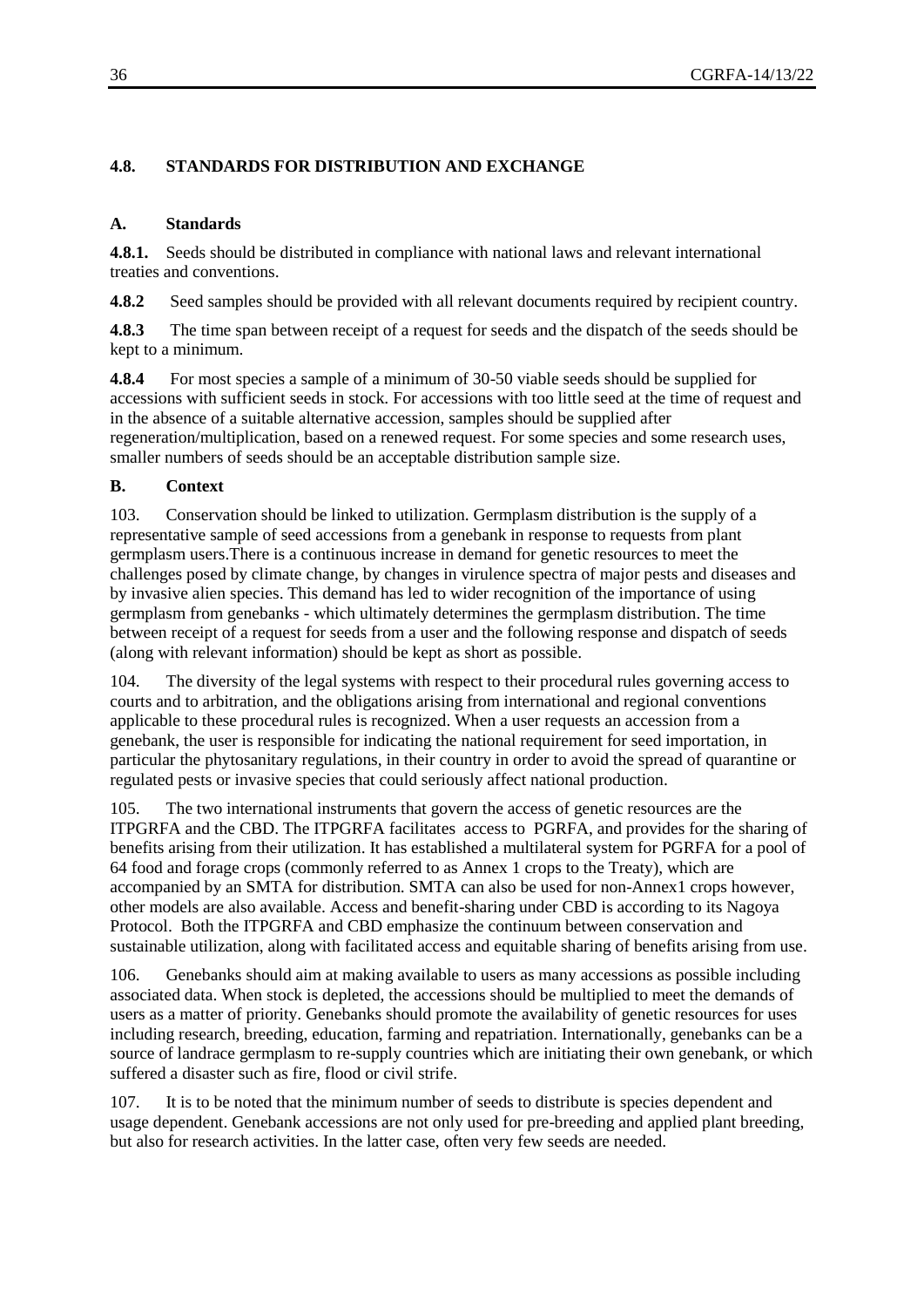## **C. Technical aspects**

108. Germplasm should be distributed in a way that ensures the germplasm reaches its destination in good condition. Environmental conditions can be harmful to the quality of seed during transport therefore, seeds should be carefully packed and sealed in airtight envelopes for protection during transit.

109. Samples to be distributed should comply with the requirements of the quality standards as defined in this document and the requirements of seed health as requested by the recipient country. The distribution should also comply with national regulations and laws. The elements of national regulations and laws, in particular seed health requirement has to be provided by the user or the national phytosanitary authorities.

110. Easy and speedy clearance of shipments from customs offices and plant protection departments will most often necessitate the availability of documents required by the recipient country and the requestor.

111. Phytosanitary certificate, additional declarations, certificate of donation, certificate of no commercial value and import permit and others are among the documents required by the recipient country. It is therefore, important to maintain and update the list of documents requested by different countries. If additional costs (phytosanitary certificates, ISTA bulletin, specific envelopes or other) are necessary for the seed distribution or exchange, these costs have to be at the charge of the user, or otherwise determined by both parties. A major problem with international distributions is that genebanks have to declare that a particular disease was not found in the seed production field. Genebanks cannot meet additional declaration requirements for seed that was produced 20-30 years ago. Countries that receive seed should be responsible for quarantine procedures to handle seed where additional declaration requirements cannot be met.

112. The list of the material and associated information (passport data as a minimum) should be provided to the recipient together with any legal agreement related to access and use of genetic resources provided.

113. It is highly recommended to reduce as much as possible the time between the dispatch and the delivery of the shipment. When seeds are not available responses should include a detailed description of the reason, an estimated date when the accession will be available, and alternative accessions that may suit the requestor's needs.

114. Genebank accession recipients are encouraged to do their own seed bulking for their trials needs and experiments. This is particularly relevant for wild species for which seed stock are often low and for replicated field trials where supply of the required seed quantity cannot be considered.

115. For material distributed outside the Multilateral system of the Treaty, the distributing genebank should encourage the flow back of information about the usefulness of the supplied germplasm from the recipient to the provider according to the terms of the MTA.

## **D. Contingencies**

116. Political decisions or crisis situations or bureaucratic delays might extend the time span between receipt of a seed request and the distribution of the material. Limitations related to regeneration and/ or multiplication of the accessions may also affect and delay the distribution process.

## **E. Selected references**

**Convention on Biological Diversity (CBD).** 1992[. http://www.cbd.int/convention/convention.shtml](http://www.cbd.int/convention/convention.shtml)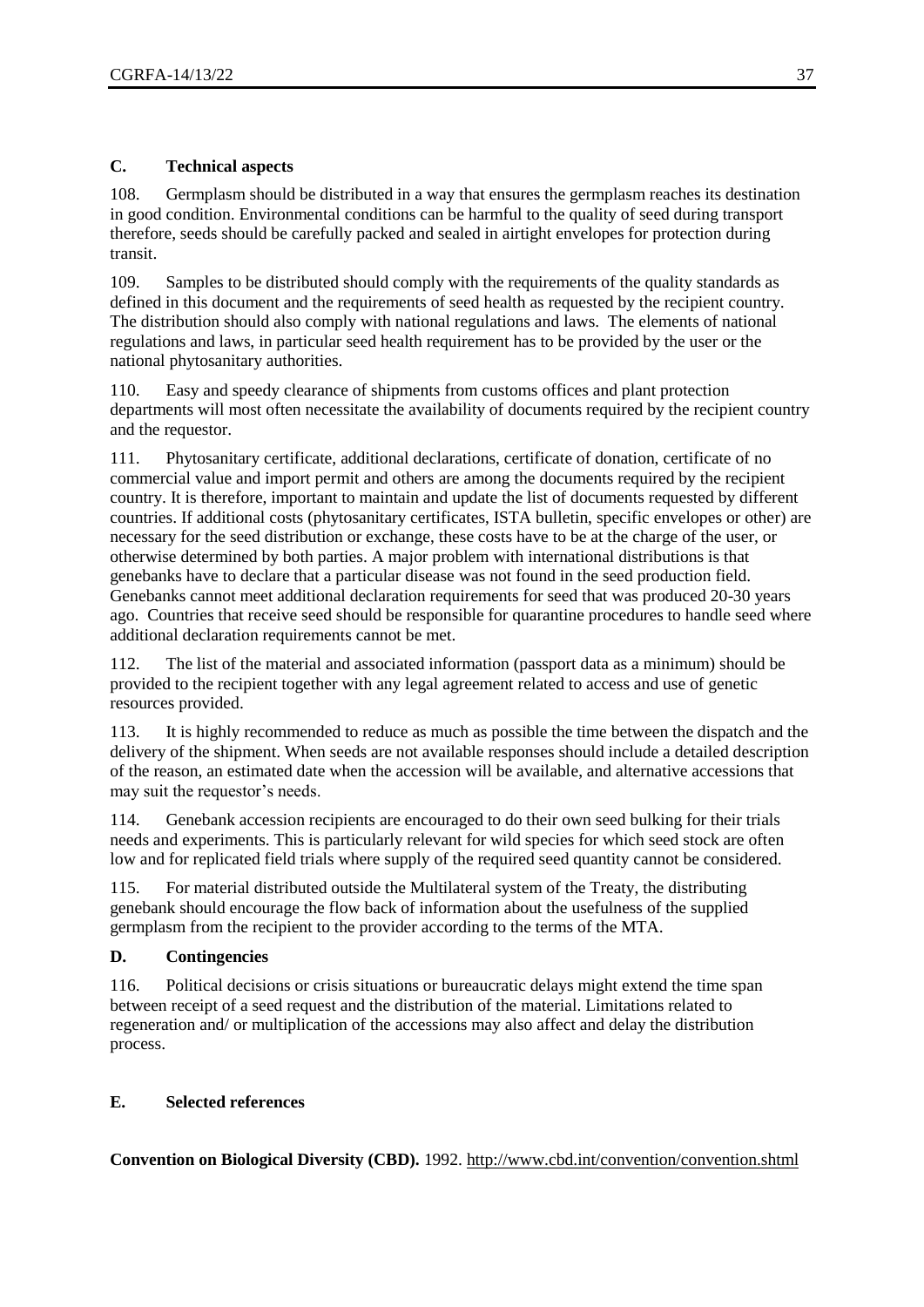**Engels, J.M.M. & Visser, L.** 2003. *A guide to effective management of germplasm collections*. IPGRI Handbooks for Genebanks No. 6. IPGRI, Rome, Italy.

**FAO/IPGRI.** 1994. Genebank Standards.

**International Treaty on Plant Genetic Resources for Food and Agriculture (ITPGRFA)**: http://www.itpgrfa.net/International/

**Rao, N.K., Hanson, J., Dulloo, M.E., Ghosh, K., Nowell, D. & Larinde, M**. 2006. *Manual of seed handling in genebanks*. Handbooks for Genebanks No. 8. Bioversity International, Rome, Italy.

SGRP. Crop Genebank Knowledge Base: [http://cropgenebank.sgrp.cgiar.org](http://cropgenebank.sgrp.cgiar.org/)

**Standard Material Transfer Agreement** (SMTA):<http://www.itpgrfa.net/International/>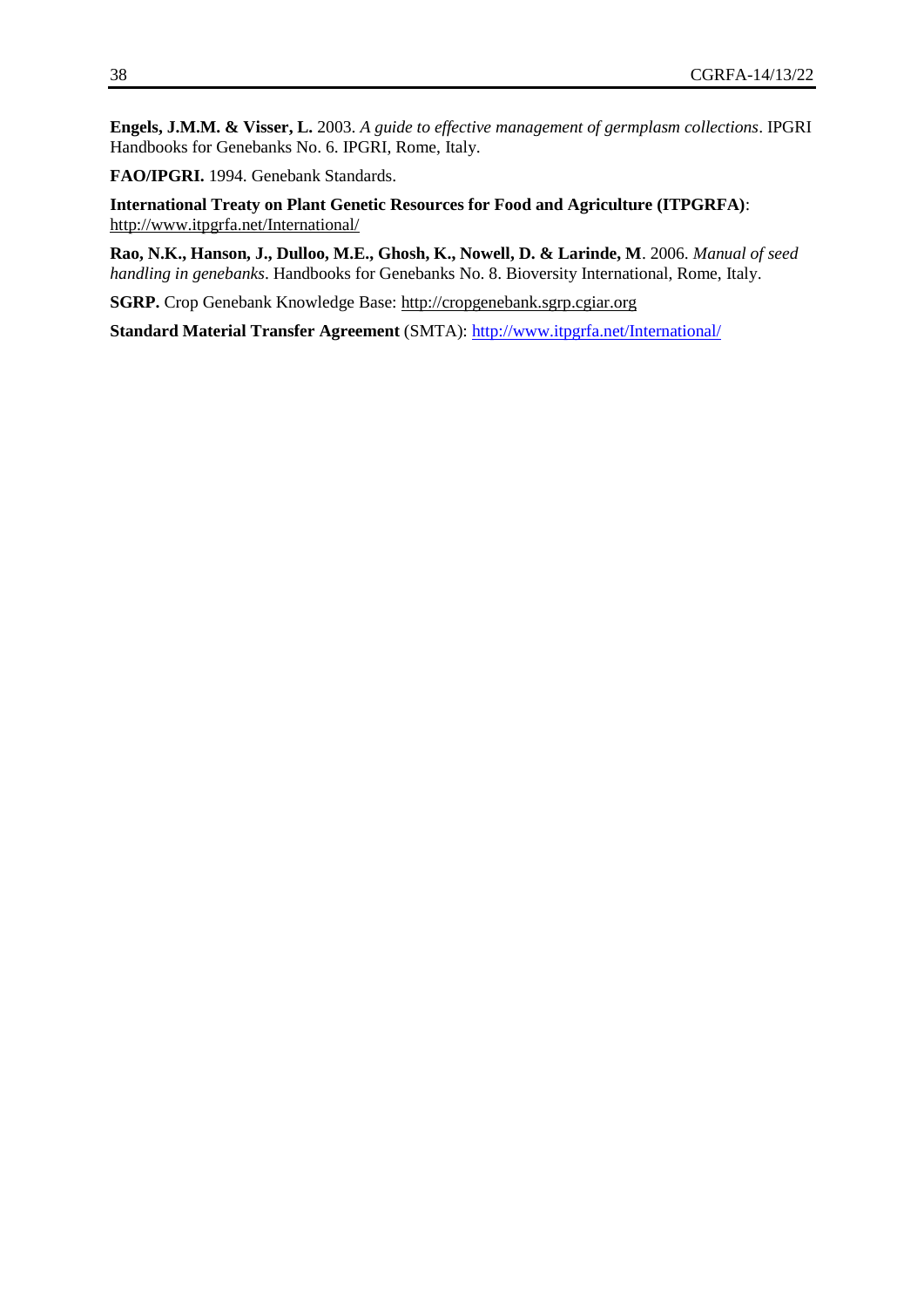## **4.9. STANDARDS FOR SAFETY DUPLICATION**

### **A. Standards**

**4.9.1.** A safety duplicate sample for every original accession should be stored in a geographically distant area, under the same or better conditions than those in the original genebank.

**4.9.2.** Each safety duplicate sample should be accompanied by relevant associated information.

### **B. Context**

117. Safety duplication assures the availability of a genetically identical subsample of the accession to mitigate the risk of its partial or total loss caused by natural or human-caused catastrophes. The safety duplicates are genetically identical to the long-term collection and are referred to as the secondary most original sample (Engels and Visser, 2003). Safety duplication includes both the duplication of material and its related information, including database back-up. The safety duplication of the materials are deposited in long-term storage at a different location. The location is chosen to minimize possible risks and provides the best possible storage facilities. To minimize risks that can arise in any individual country safety duplication will be ideally undertaken outside that country.

118. Safety duplication is generally made under a 'black-box' approach. This means that the repository genebank has no entitlement to the use and distribution of the germplasm. It is the depositor's responsibility to ensure that the deposited material is of high quality, to monitor seed viability over time and to use their own base collection to regenerate the collections when they begin to lose viability. The germplasm is not touched without permission from the depositor and is only returned on request when the original collection is lost or destroyed. Recall of the deposit is also possible when it is replaced with newly regenerated germplasm. It is recognized however that the black-box is not the only approach. There may be cases where the safety collection is also taken care of by the recipient genebank.

119. Safety duplication should be made for all original seeds collected by the genebank or when only held by the genebank. However, the genebank should still retain a set of the original samples to facilitate access for regeneration or other managerial decisions. Seeds which are duplicates from other collections can usually be retrieved from those collections and do not require safety duplication unless there is doubt about their security in the other collection.

120. Any safety duplication arrangement requires a clearly signed legal agreement between the depositor and the recipient of the safety duplicate that sets out the responsibilities of the parties and terms and conditions under which the material is maintained.

121. Safety duplication is available at the Svalbard Global Seed Vault on Spitsbergen island, Norway. Institutions depositing seeds retain ownership and access to samples stored in Svalbard is granted to the depositor only.

#### **C. Technical aspects**

122. When selecting the location for safety duplication, primary consideration is given to the geographic location and environmental conditions of the location. Facilities must ensure low radiation (radioactivity) and stability (low probability of earthquakes). The facility must be situated at an elevation that guarantees proper drainage during seasonal rains and eliminates the risk of flooding in the event of rising sea levels due to global warming. Equally important is economic stability and socio-political certainty. Koo *et al*. (2004) suggest that safety duplicate samples should be located away from the risk of political embargo, military action or terrorism that could disrupt international access.

123. Samples are prepared for safety duplication in the same way as for the base collection. Conditions should be at least as stringent as those for long-term storage of germplasm in a genebank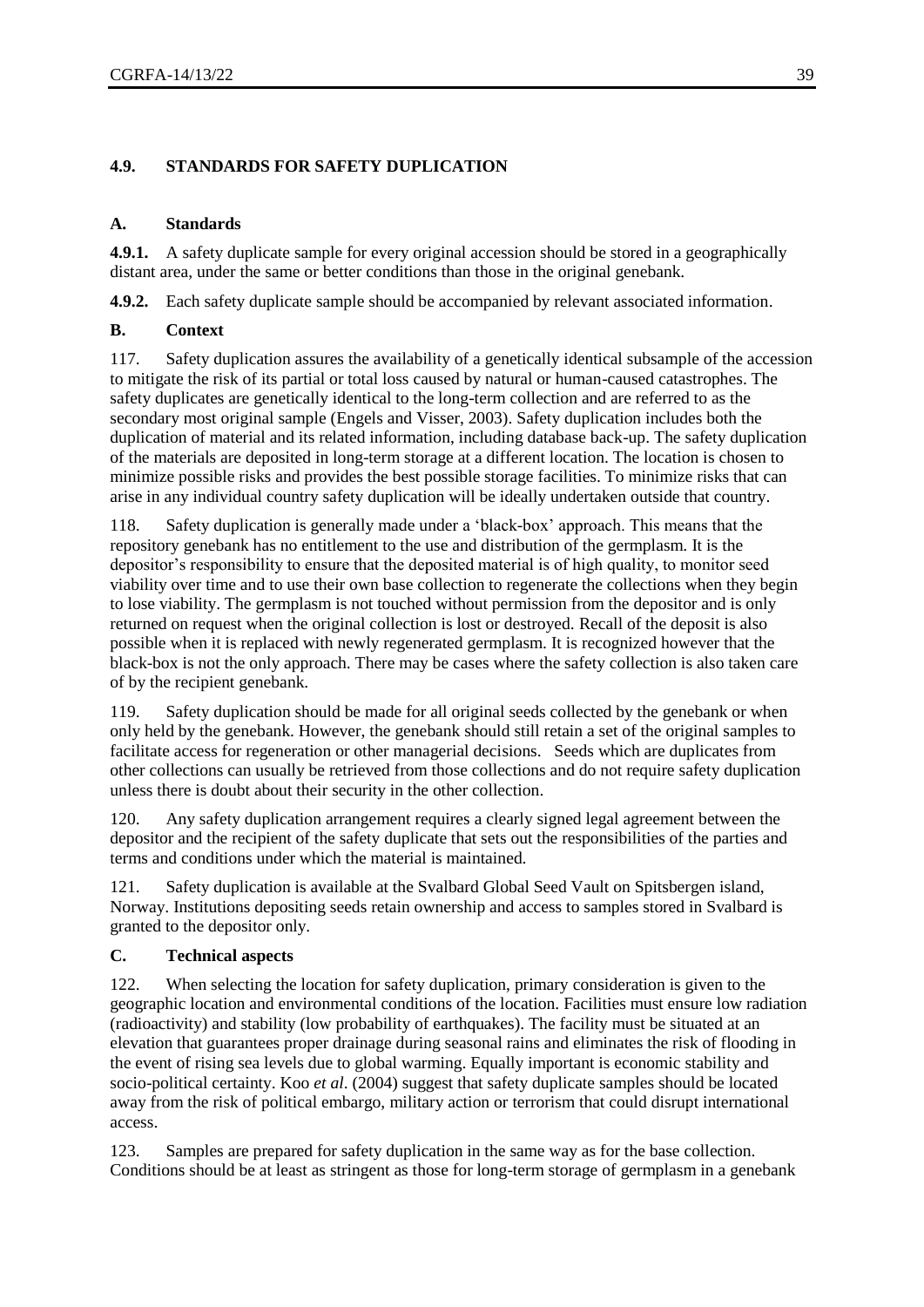and the quality of seed preparation (i.e., drying) is important. In some cases it is helpful to sort material according to short, medium and long living seed groups before sending for safety duplication.

124. Sample size should not be restricted to a certain minimum number. Sample size should be sufficient to conduct at least three regenerations. A safety backup is not just for future regeneration; it may also provide a minimum sample to regenerate an accession that was lost. A "critical" safety backup with a minimal amount of seed at a second location is better than no backup at all. If possible, a safety duplicate of an accession in a seed genebank should contain at least 500 viable seeds for outbreeders and heterogeneous accessions with high diversity and a minimum of 300 seeds for genetically uniform accessions. For accessions with seeds of low viability more seeds are necessary. Storage temperatures should be  $-18^{\circ}$ C to  $-20^{\circ}$ C.

125. The packaging material for safety duplication should be of trilaminate material of which the middle metal foil layer should be of adequate thickness. It should be formed into a pouch seamed on all four sides with no gusset. This would provide an adequate water barrier for transport and storage at -18°C for at least 30 years. An outer and inner label should be placed on each packet of seeds to ensure that the germplasm is properly identified.

126. As the storage conditions for the safety duplicate should be the same or better than that of the base collection, seed viability can be monitored on seed lots of the same accession maintained in longterm storage in the genebank and extrapolated to the safety duplicate if basic standards for storage conditions are met and the same containers are used. In some cases, samples for germination testing may be sent in a separate box with the safety duplicate and monitored for germination by agreement with the depository.

127. Strong cold-resistant boxes (cardboards or polypropylene boxes) are the best options for transporting and storing seeds. Boxes should be sealed properly. Shipment should consider the fastest means of transport available either by air freight, courier or by land to avoid deterioration of seed quality during transit. Samples should be renewed from the sender when the viability of the samples in similar storage conditions in the long term collection of the sender starts to decline.

## **D. Contingencies**

128. When extrapolating the viability of the safety duplicate from viability monitoring results of the sample in the base collection, some caution should however be taken. Seeds may age at different rates if there is a difference in ambient RH at the two sites and/or differences in extent or frequency of temperature fluctuations, though the average storage temperature is the same.

129. Issues of liability may occur related to sending samples in sealed black-box conditions. One issue is on liability for contents of the sealed box and handling by customs officers and other authorities for entry into a country. In some cases boxes are opened and special seals are applied by the authorities to confirm that the samples are not medicinal or other prohibited plants. Another issue is that on liability of the recipient institution should material be damaged or lose viability earlier than expected as a result of stress during transit, faulty seal of containers, or temperatures that fluctuate from specified standards. Under the conditions described here, the safety duplicate repository should only be "liable" if the temperature becomes uncontrollable; this should be reported immediately to the primary institution so that they can decide on what action to take. The primary institution should bear full responsibility for transport disasters or uncontrolled moisture.

130. The standards and technical aspects may be difficult to implement for some species due to the inherent biology of the samples, e.g. short-lived seeds, large-seeded species where space and cost may be limiting.

#### **E. Selected references**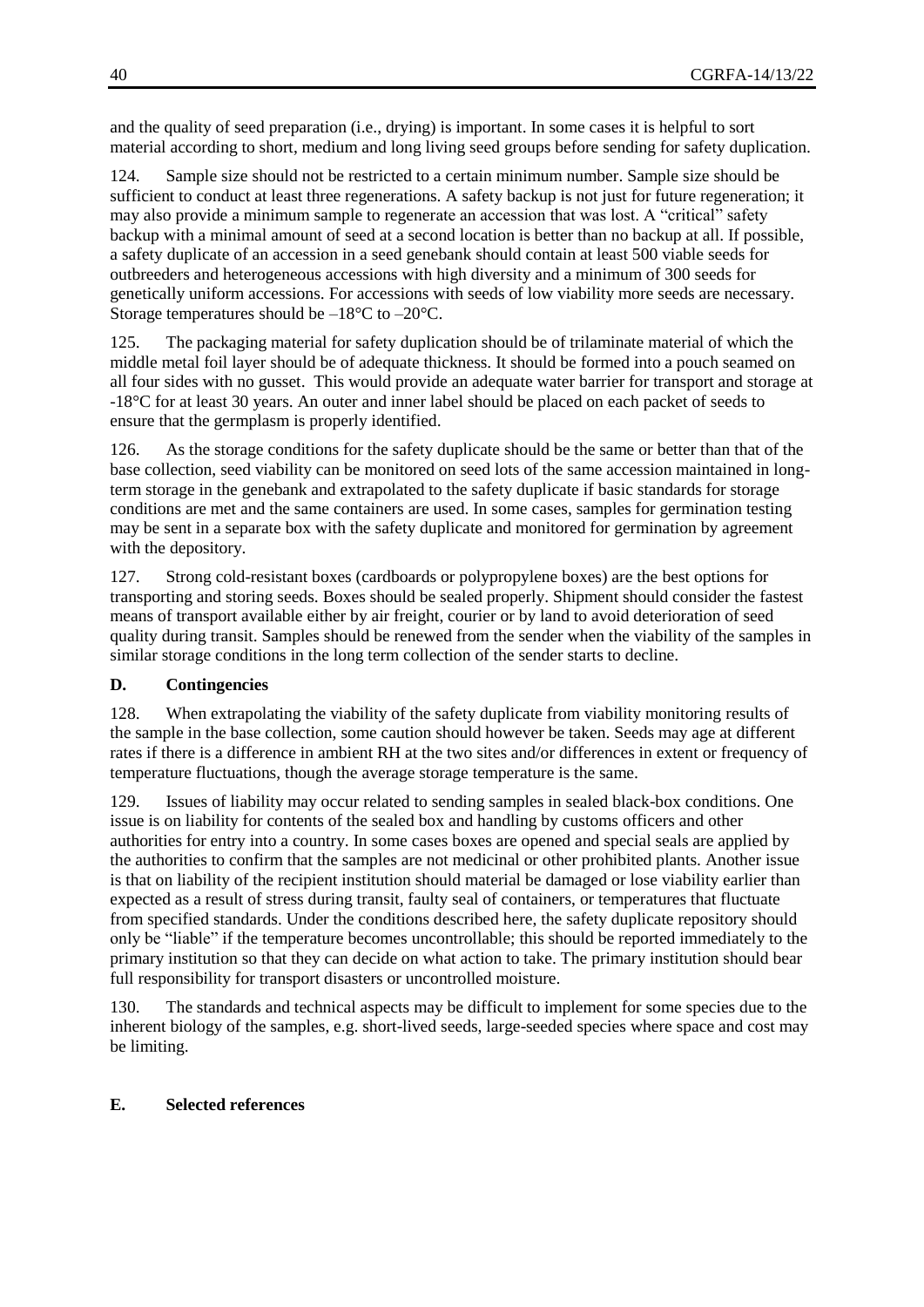**Engels, J.M.M. & Visser L.** 2003. *A guide to effective management of germplasm collections*. IPGRI Handbooks for Genebanks No. 6. IPGRI, Rome, Italy. Available in English (1.4 MB) and Spanish (1.5 MB).

**SGRP.** Crop Genebank Knowledge Base. The page on safety duplication, available on line at http://cropgenebank.sgrp.cgiar.org/index.php?option=com\_content&view=article&id=58&Itemid=207 &lang=english contains detailed background documents, a list of references and a standard safety deposit agreement template.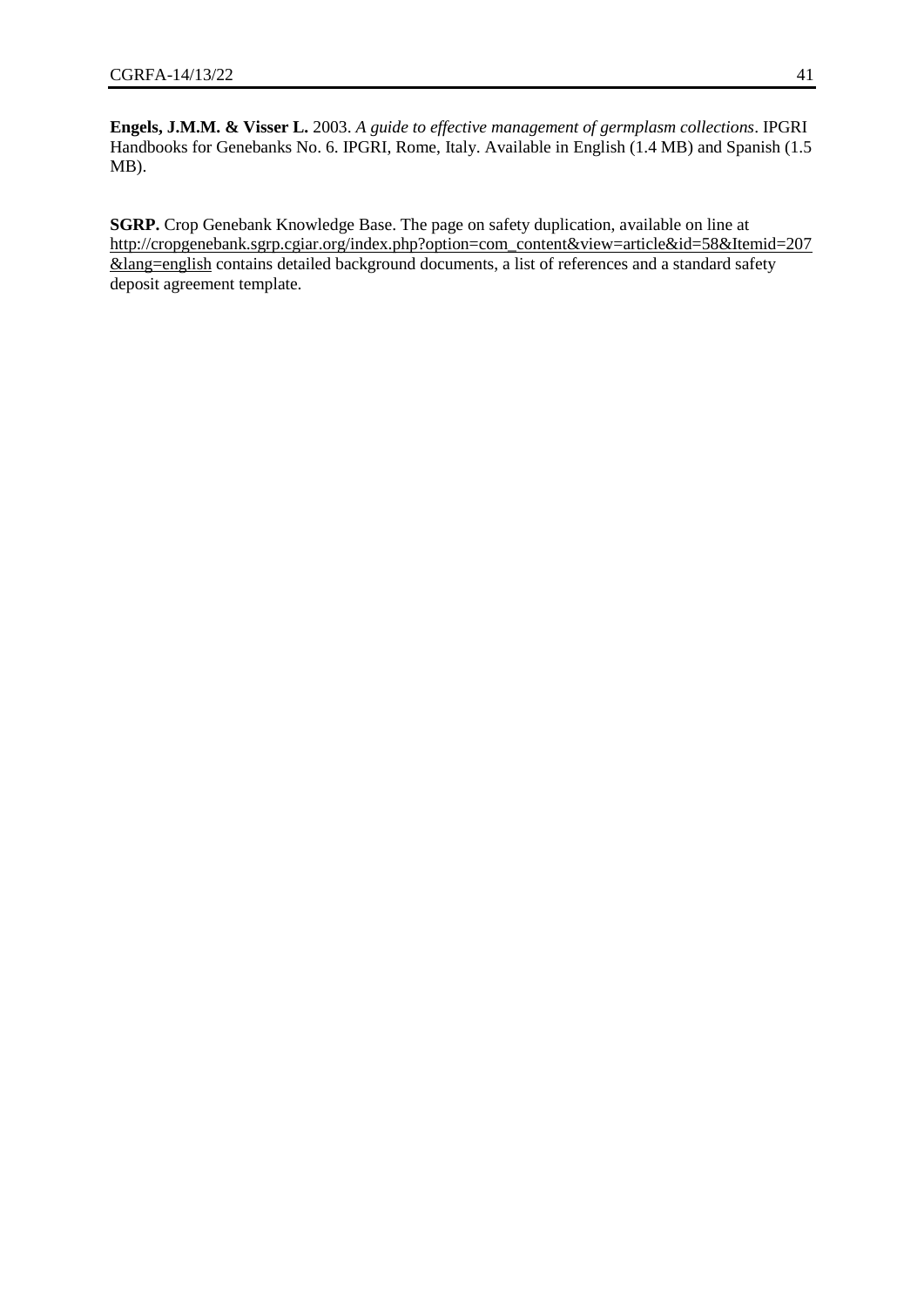## **4.10. STANDARDS FOR SECURITY AND PERSONNEL**

### **A. Standards**

**4.10.1** A genebank should have a risk management strategy in place which includes inter alia measures against power cut, fire, flooding and earthquakes.

**4.10.2** A genebank should follow the local Occupational Safety and Health requirements and protocols where applicable.

**4.10.3** A genebank should employ the requisite staff to fulfil all the routine responsibilities to ensure that the genebank can acquire, conserve and distribute germplasm according to the standards.

#### **B. Context**

131. Achieving a genebank's goal of acquisition, conservation and distribution of germplasm not only require adequate procedures and equipment for germplasm handling be in place, but that properly trained staff be employed to carry out the required work and to guarantee the security of the genebank.

132. Active genebank management requires well-trained staff, and it is crucial to allocate responsibilities to suitably competent employees. A genebank should therefore, have a plan or strategy in place for personnel, and a corresponding budget so as to guarantee that a minimum of properly trained personnel is available to fulfil the responsibilities of ensuring that the genebank can acquire, conserve and distribute germplasm. Access to specialists in a range of subject areas is desirable, depending on the mandate and objectives of each individual genebank. However, staff complements and training will depend on specific circumstances. The health and usefulness of the seeds stored in the genebank depend also on issues related to safety and security of the genebank. Arrangements need to be in place for electricity back-up; fire extinction equipment has to be in place and regularly checked; genebank buildings need to be earthquake-proof if situated in a seismic-prone area, to mention some. A genebank should therefore, implement and promote systematic risk management that addresses the physical and biological risks in the every-day environment to which the collections and related information are exposed.

#### **C. Technical aspects**

133. Staff should have adequate training acquired through certified training and/or on-the-job training and training needs should be analyzed. Genebank personnel should be aware of and trained in safety procedures to minimize risks to the germplasm.

134. The genebank facilities should be constructed so as to withstand natural disasters, such as hurricanes, cyclones, earthquakes, or floods that are known to occur in the location where the genebank has been built.

135. Storage facilities should be protected with standard security facilities such as fences, alarm systems, security doors and any other system that helps to shield the genebank from burglars and other intruders. Security of the seed collections in the genebank will be enhanced by allowing entry strictly to authorized personnel into the actual storage facilities.

136. Protective clothing should be provided and used in the storage area. Adequate precautions should be taken and safety equipment, including alarms and devices to open doors from inside drying rooms and refrigerated rooms, should be installed.

137. Refrigeration will almost certainly be reliant on electrical power and it is therefore, necessary that the power supply is adequate and reliable. Failure in power supply can result in complete loss of genebank accessions. Consideration should be given to the provision of a back-up generator that automatically cuts in when the main power supply fails. This will require stockpiling adequate amounts of fuel to run the generator during power cuts.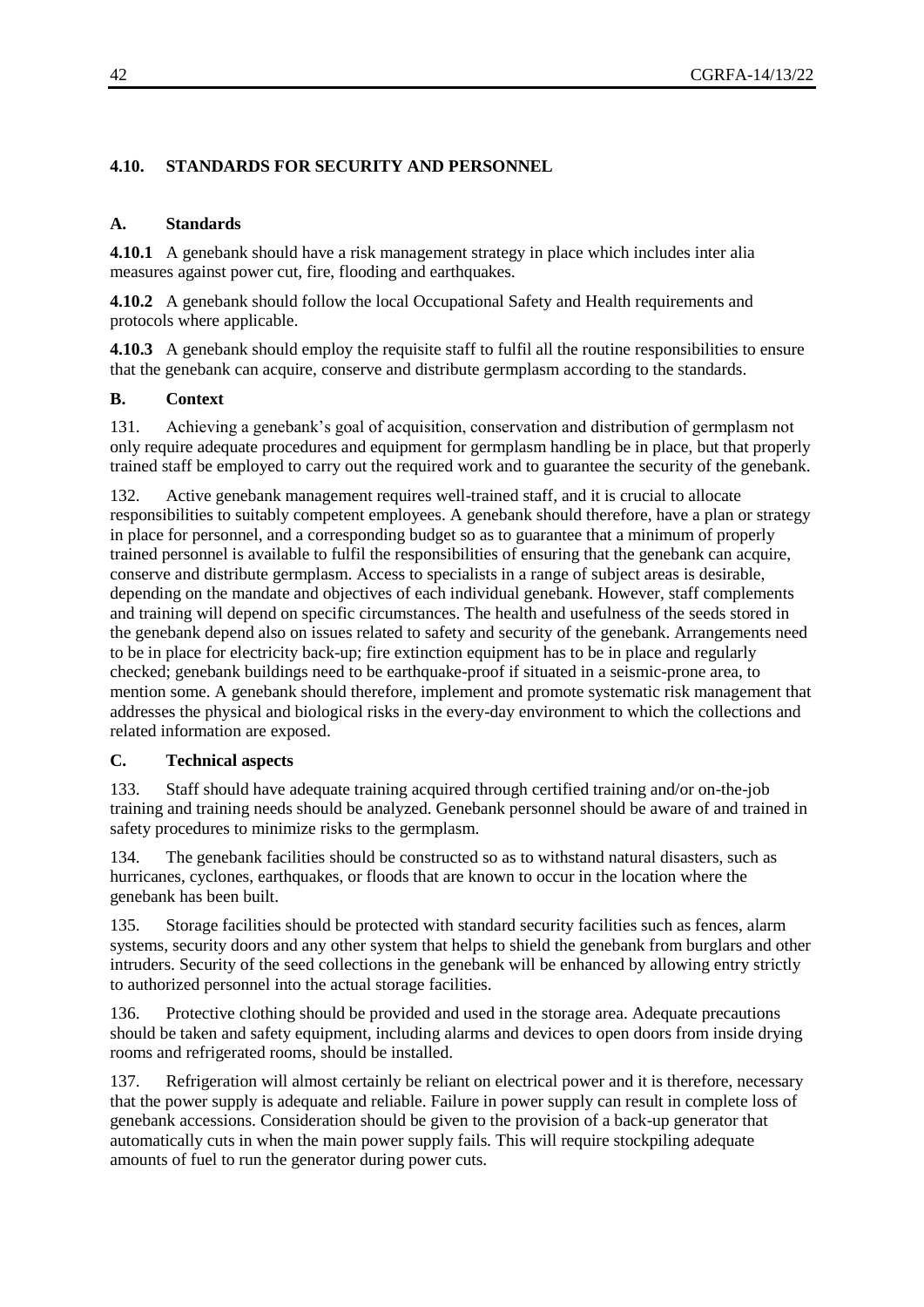138. Monitoring devices for temperature should be available in the drying and storage rooms to track the actual parameters against time. It should be considered whether it is better to store seed without refrigeration if refrigeration is inherently unreliable. If refrigeration is to be used to conserve germplasm, it must meet necessary standards as unreliable refrigeration can be far more damaging than non-refrigerated storage.

139. If refrigeration and/or electric power are unreliable, a facility can be built in the soil at a depth of 10-20 m, where temperature can be averaged at 10 °C. This could be attractive in several tropical regions under no risk of flooding. Drying should be well carried out however, and seeds should be kept in properly-sealed vials.

140. Fire alarm and fire-fighting equipment is required in the genebank. Most fires begin from faulty electrical circuits and periodic checks should be made on the electrical circuitry to ensure compliance with safety standards. Fire fighting equipment will include extinguishers and fire blankets. For areas affected by thunderstorms, a lightning rod should be fitted to the genebank.

## **D. Contingencies**

141. When suitably trained staff is not available, or when there are time or other constraints, it might be a solution to outsource some of the genebank work or to approach other genebanks for assistance. The international community of genebanks should be informed, if the functions of the genebank are endangered.

142. Unauthorized entry to genebank facilities can result in direct loss of material, but can also jeopardize the collections through inadvertent introduction of pests and diseases and interference in management systems.

### **E. Selected references**

**Engels J.M.M. & Visser, L.** 2003. *A guide to effective management of germplasm collections*. IPGRI Handbooks for Genebanks No. 6. IPGRI, Rome, Italy. Available in **[English](http://cropgenebank.sgrp.cgiar.org/images/file/learning_space/genebankmanual6.pdf)** (1.4 MB) and [Spanish](http://cropgenebank.sgrp.cgiar.org/images/file/learning_space/genebankmanual6_spa.pdf) (1.5 MB).

**SGRP.** Crop Genebank Knowledge Base, Section on risk management: [http://cropgenebank.sgrp.cgiar.org/index.php?option=com\\_content&view=article&id=135&Itemid=23](http://cropgenebank.sgrp.cgiar.org/index.php?option=com_content&view=article&id=135&Itemid=236&lang=english) [6&lang=english.](http://cropgenebank.sgrp.cgiar.org/index.php?option=com_content&view=article&id=135&Itemid=236&lang=english)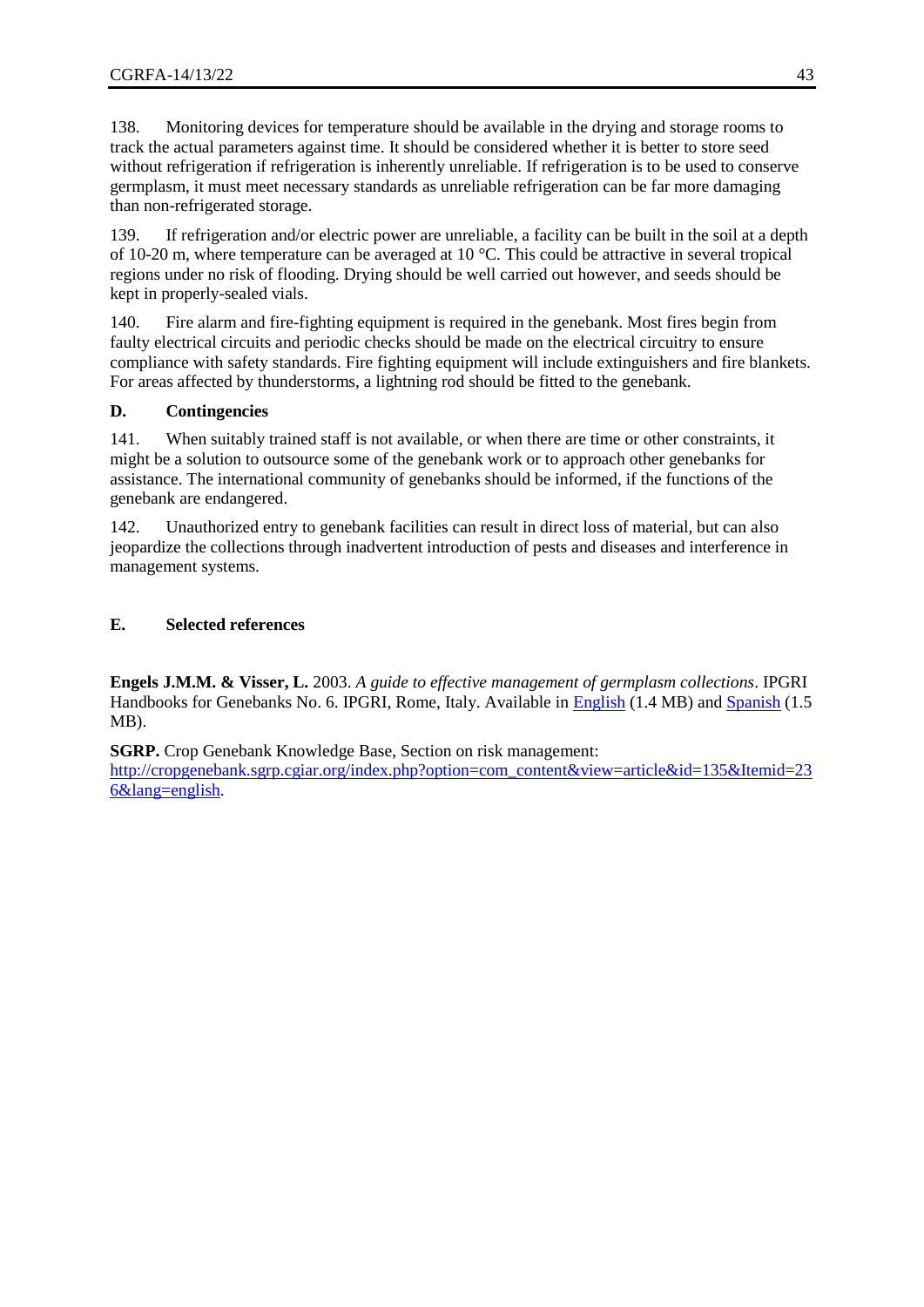# **V. FIELD GENEBANK STANDARDS**

## **5.1. STANDARDS FOR CHOICE OF LOCATION OF THE FIELD GENEBANK**

### **A. Standards**

**5.1.1** The agro-ecological conditions (climate, elevation, soil, drainage) of the field genebank site should be as similar as possible to the environment where the collected plant materials were normally grown or collected.

**5.1.2** The site of the field genebank should be located so as to minimize risks from natural and manmade disasters and hazards such as pests, diseases, animal damage, floods, droughts, fires, snow and freeze damage, volcanoes, hails, thefts or vandals.

**5.1.3** For those species that are used to produce seeds for distribution, the site of the field genebank should be located so as, to minimize risks of geneflow and contamination from crops or wild populations of the same species to maintain genetic integrity.

**5.1.4** The site of the field genebank should have a secured land tenure and should be large enough to allow for future expansion of the collection.

**5.1.5** The site of the field genebank should be easily accessible to staff and supplies deliveries and have easy access to water, and adequate facilities for propagation and quarantine.

### **B. Context**

143. Considering the long-term nature of a field genebank, the selection of an appropriate site for its location is critical for the successful conservation of germplasm. There are many factors which need to be taken into account when selecting a site for a field genebank including appropriate agroecological condition for the plants being conserved at the site, associated natural and manmade disasters, secure long term land tenure, accessibility of the site for staff and availability of water resources.

#### **C. Technical aspects**

144. Plants will grow strong and healthy when planted under appropriate agro-ecological conditions. Field genebanks are particularly vulnerable to losses caused by poor adaption of material that has originated in environments that are very different from that of the genebank location. The selected site for the field genebank should have an environment and soil type best suited for the species to reduce the risk of poor adaptation. One solution to poor adaptation is to take a decentralized approach to genebank management, i.e. to collocate the collections in different agro-ecologies rather than in a centralized genebank. Accessions of similar adaptation are kept together in a station located in an agro-environment similar to their origin or similar or near to their natural habitat. The natural conditions of the original environment can be simulated by providing higher shade intensity or drainage, for example for crop wild relatives that originated in natural forests versus cultivated plants which are adapted to higher light intensity.

145. Avoidance of pests and diseases and insect vectors are very important for field collections. If possible, the field genebank should be located in a location that is free from major pathogenic diseases and pests or away from known infected regions for fungi and virus to reduce risk and management costs related to plant protection and ensure a clean source of material for distribution. Soils should be checked before planting to ensure they are free from fungi, termites or other soil borne parasites and appropriate treatment provided to clean soil before planting. Where this is not possible, the selected site should be located at some distance from fields of the same crop to reduce threats from insect pests and diseases and diseased plants should be removed with a vigorous roguing program. If possible,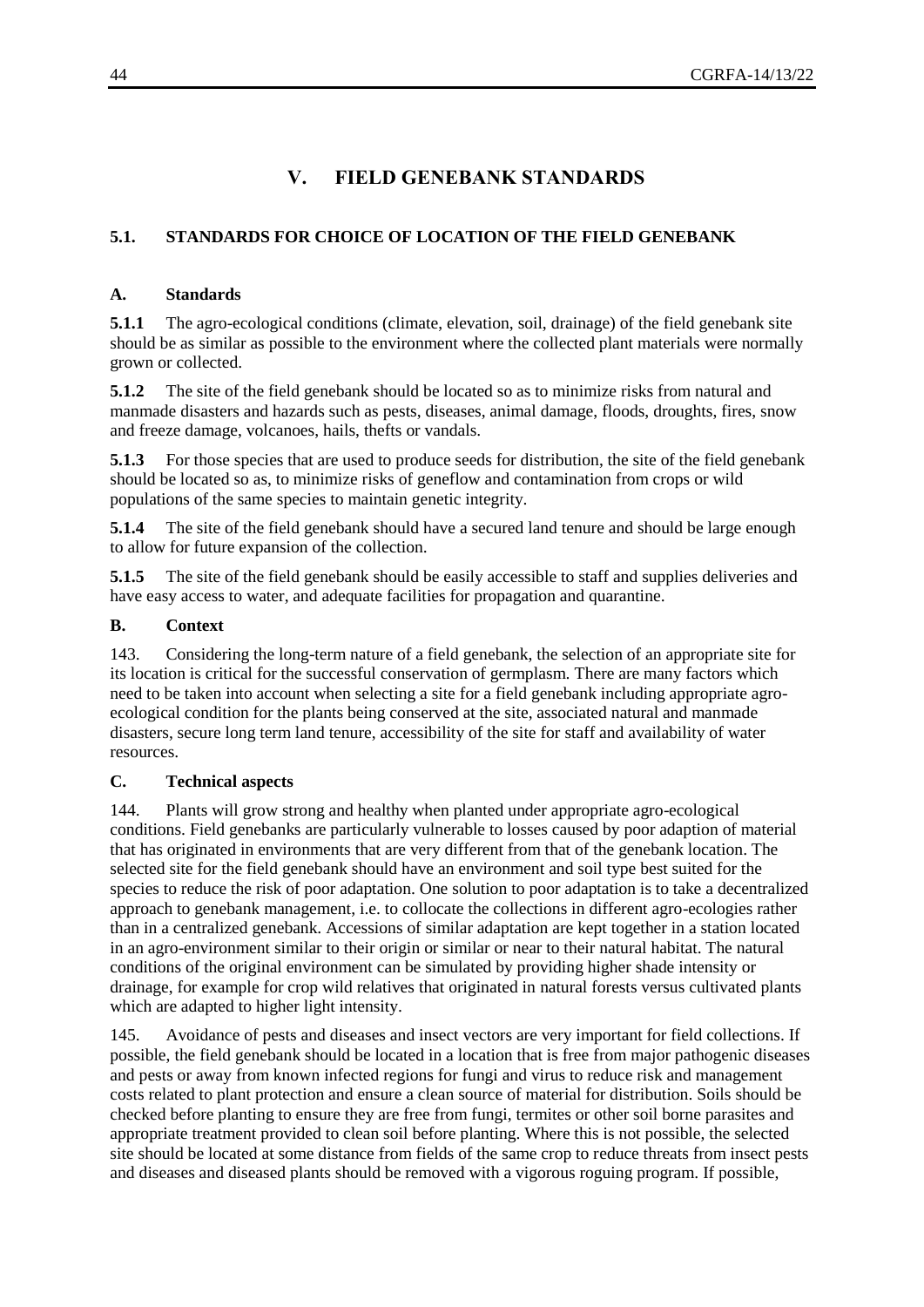maintain collections in areas with a hot and dry climate which are less favourable for vector movement, pests and diseases. Further, the bringing together of large numbers of plants susceptible to disease may severely enhance the risk of disease outbreaks. Such large collections of single genera deserve particular scrutiny from a disease point of view.

146. The assessment of risk from natural disasters such as floods, fires, snow/ice, volcanoes, earthquakes and hurricanes is an important criterion for ensuring the physical safety of collections. In addition, physical security and potential of man-made threats such as theft and vandalism should be taken into account. These characteristics should be considered when locating and designing a field genebank to help reduce loss of germplasm (see also standards on safety).

147. Insect netting and cages can be used for protection against insect or bird damage for smaller plants. Out-crossing species such as fruit trees with recalcitrant seeds or grasses that are grown for seed as well as maintained as plants require isolation from potential pollinators. Selecting a site away from crop stands or wild populations of the same species to avoid gene flow or weed contamination is important for ensuring genetic integrity in these species. Recommended isolation distances, isolation cages or pollination control measures should be established and followed for propagation. Crop specific information about isolation distance in regenerating accessions is available on the Crop Genebank Knowledge Base (see references).

148. A field genebank should be located in a secure site with a long-term agreement and guaranteed or gazetted land tenure and funding, taking into consideration the development plan for the area. The land-use history can give information about the pest or weed status of the land and the quantity of fertilizer used. High use of fertilizer in previous years could affect the growths of root and tubers. High residual fertilizer for example, can prevent tuber development in sweet potatoes. Drought stress can be avoided when the availability of adequate rainfall or water supply for supplementary irrigation is included as a selection criterion. Apart from land-use history it is recommended to include measures that can be taken to ascertain and correct the physical and nutritional status of soils. This basically entails soil physical and chemical analysis followed by subsequent corrective measures. Areas with high potassium usage need to be balanced with supplemental calcium and magnesium applications, especially for tropical fruit trees.

149. The size of the chosen site should provide sufficient space for the type of species to be conserved as well as for possible future expansion when the collection grows, especially in the case of perennial species. Required space for tree crops can be considerable. Also sufficient space should be available to accommodate annuals that require continuous replanting and rotation between plots to avoid any possible contamination from previous plantings, as well as rotation of annuals and perennials to control disease and manage soil fertility. Sufficient and appropriate storage facilities are required if plant material needs to be stored after harvest before the next planting.

150. Easy physical access to germplasm will aid monitoring and plant management. The site should be suitable for access of labour and machinery for mulching, fertilizer and pesticide applications and have access to adequate year-round irrigation, propagation, and *in vitro* or cryopreservation facilities as required. A good security system should be in place to avoid theft or damage to germplasm and facilities.

## **D. Contingencies**

151. When accessions from different eco-geographical origins are planted in one location careful attention by the curatorial field staff is required to monitor the reproductive phenology and seed production and identify and transfer poorly adapted accessions to possible alternative sites, greenhouses, or *in vitro* culture to avoid genetic loss. Special management practises may be required for some accessions. Protected areas such as screenhouses or cages may be required to protect the plants from predators.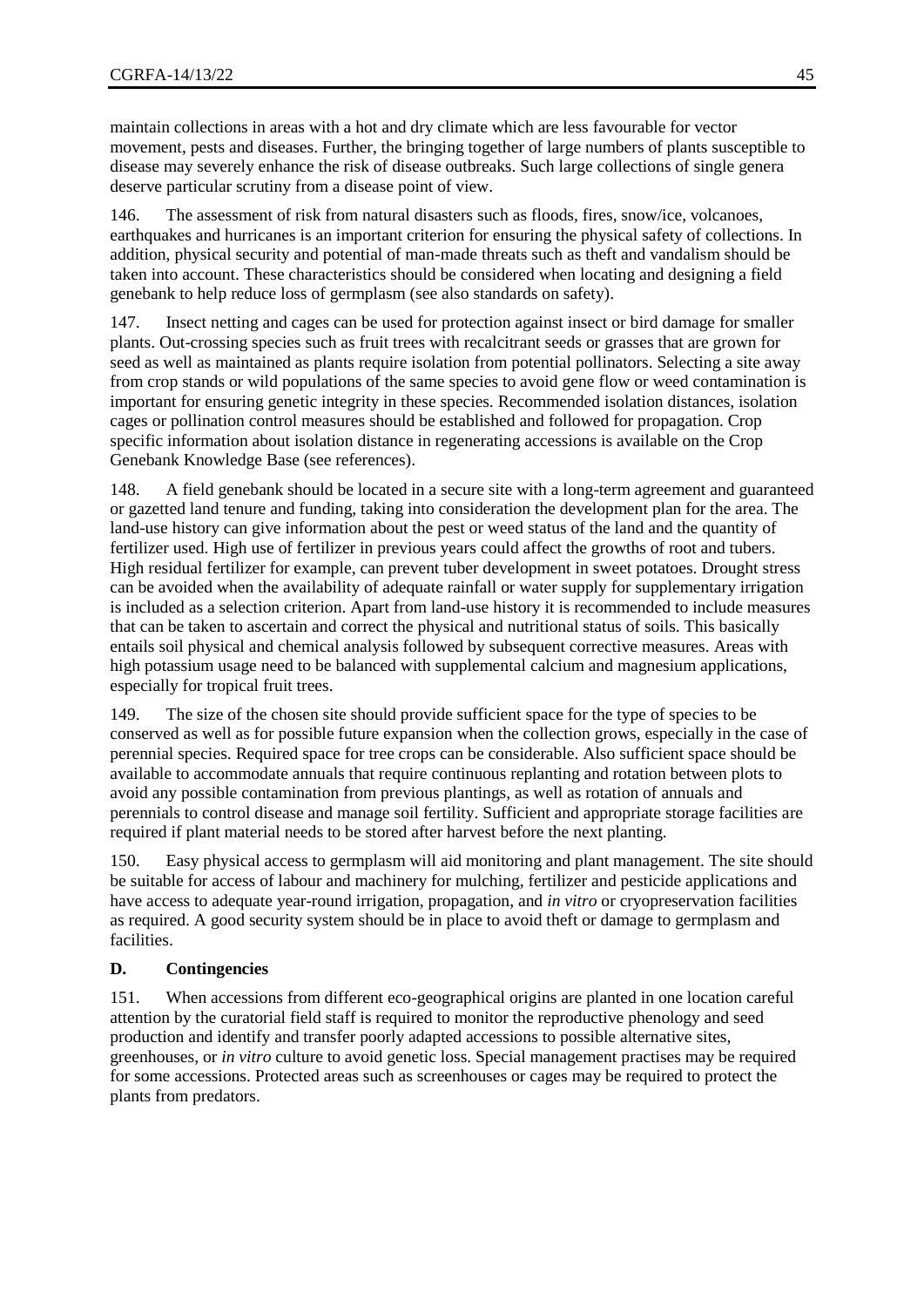#### **E. Selected references**

**Anderson, C.M.** 2008. Recursos genéticos y propagación de variedades comerciales de cítricos. XII Simposium Internacional de Citricultura. Tamaulipas, México. En CD.

**Anderson, C.M.** 2000. Citrus Germplasm Resources and their use in Argentina, Brazil, Chile, Cuba and Uruguay. Proc. IX ISC. Vol I: 123-125, Florida, USA.

**Borokini, T.I, Okere, A.U., Giwa, A.O., Daramola, B.O. & Odofin, T.W.** 2010. Biodiversity and conservation of plant genetic resources in Field genebank of National Centre for Genetic Resources and Biotechnology, Ibadan, Nigeria. International Journal of Biodiversity and Conservation 2(3): 037- 050. http://www.academicjournals.org/ijbc/pdf/pdf%202010/mar/borokini%20et%20al.pdf

**Crop Genebank Knowledge Base** – <http://cropgenebank.sgrp.cgiar.org/>

**Davies, F.S. & Albrigo, L.G.** 1994. Citrus. CAB International, Wallingford, UK.

Gmitter, F.G. & Hu, X.L. 1990. The possible role of Yunnan, China, in the origin of contemporary citrus species (Rutaceae). Economic Botany 44: 267-277.

**Said Saad, M. & Ramanatha Rao, V.** 2001. Establishment and management of field genebank a training manual. IPGR-APO, Serdang.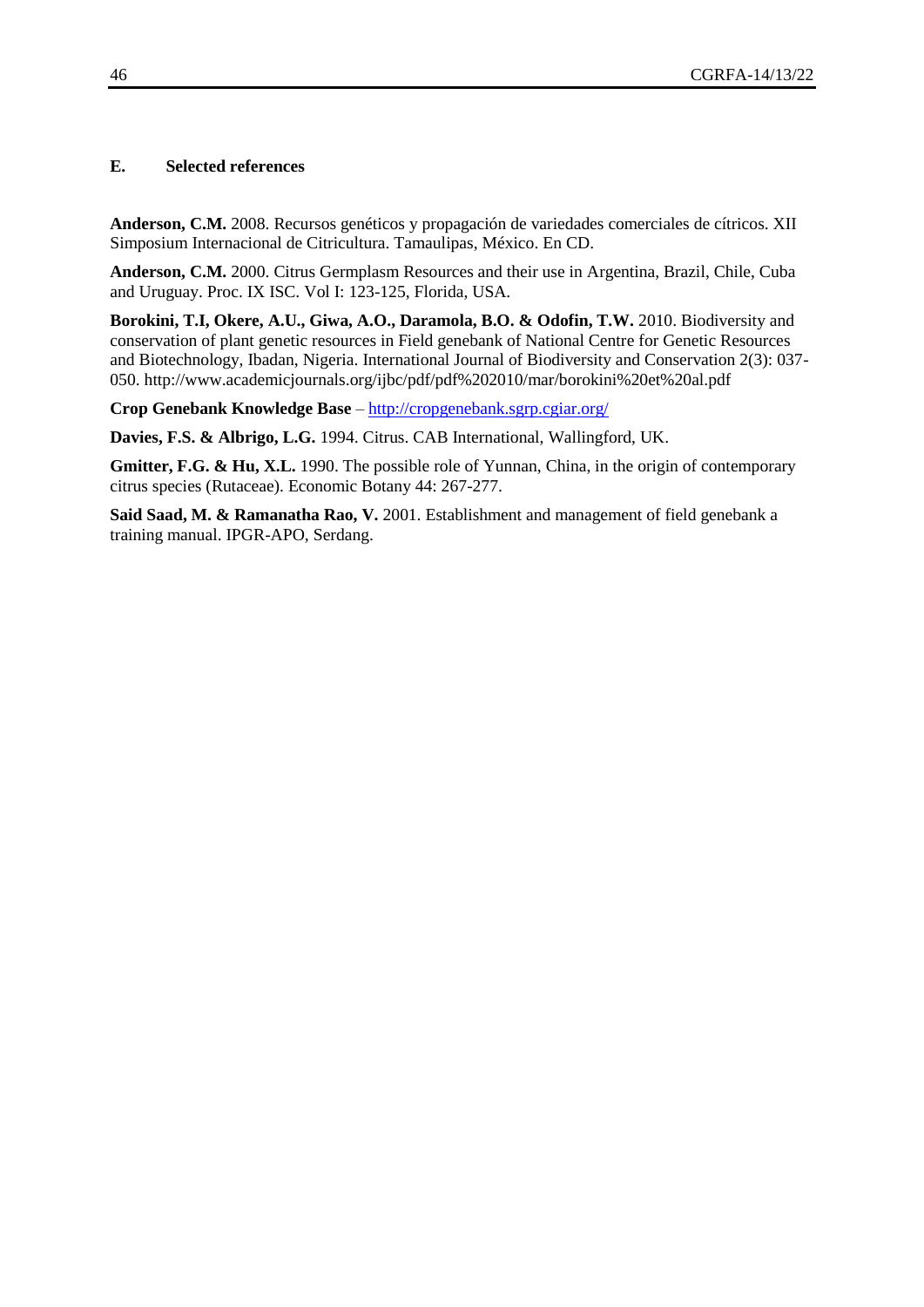# **5.2. STANDARDS FOR ACQUISITION OF GERMPLASM**

### **A. Standards**

**5.2.1** All germplasm accessions added to the genebank should be legally acquired, with relevant technical documentation.

**5.2.2** All material should be accompanied by at least a minimum of associated data as detailed in the FAO/IPGRI multi-crop passport descriptors.

**5.2.3** Propagating material should be collected from healthy growing plants whenever possible, and at an adequate maturity stage to be suitable for propagation.

**5.2.4** The period between collecting, shipping and processing and then transferring to the field genebank should be as short as possible to prevent loss and deterioration of the material.

**5.2.5** Samples acquired from other countries or regions within the country should pass through the relevant quarantine process and meet the associated requirements before being incorporated into the field collection.

#### **B. Context**

152. Acquisition is the process of collecting or requesting such materials for inclusion in the field genebank, together with related information. The nature of plants with recalcitrant seed and vegetatively propagated plants requires special attention when acquiring germplasm for conservation in field genebanks. The propagules required for establishing a field genebank may come in different forms such as seeds, cuttings, tubers, corms, scionwood, tissue cultures, graftwood, or cryopreserved material. The plant materials may be obtained from existing genebanks, research and breeders' collections, landraces and cultivated forms grown by farmers and from plant explorations/expeditions. The relevant national and international regulations, such as phytosanitary/quarantine laws and national laws for genetic resources access, the IPPC, ITPGRFA, CBD, and any others that govern the movement and acquisition of germplasm, must be taken in to account.

#### **C. Technical aspects**

153. Adherence to Standard 5.2.1 will allow the safe movement of germplasm both from collection sites within the country and outside the country to the site hosting the genebank. When germplasm material is collected *in situ* it is important to adhere to the national regulations, which normally require that collecting permits are obtained from relevant national authorities. If the collection is from farmers' fields or community areas prior informed consent may be required in accordance with relevant national, regional or international law. If germplasm material has to be exported from a country, an appropriate material transfer agreement should be used. In the case of PGRFA, the export can be accompanied with the SMTA or other similar permits in compliance with national regulations of access and benefit sharing. Import permit regulations, which specify phytosanitary and any other import requirements must be sought from the relevant national authority of the receiving country.

154. During the acquisition phase, it is important to ensure that passport data for each accession are as complete as possible. Especially, georeferenced data are very useful as they give a precise account of the location of the original collecting sites and help to identify accessions with specific adaptive traits in accordance to the agro-climatic conditions of the original collecting sites. Passport data are crucial in identifying and classifying each accession and will function as an entry point in selecting and using the accession. Appropriate collecting forms should be used to capture comprehensive collecting data. These forms should include information such as the initial taxonomic classification of the sample, the latitude and longitude of the collecting site, a description of the habitat of the collected plants, the number of plants sampled and other relevant data that are important for proper conservation, as provided in the FAO/IPGRI multi-crop passport descriptors (Alercia *et al*. 2001). Very useful additional information, such as cultural practices, methods of propagation, history and origin, and uses can be obtained with interviews when material is collected from farmer fields.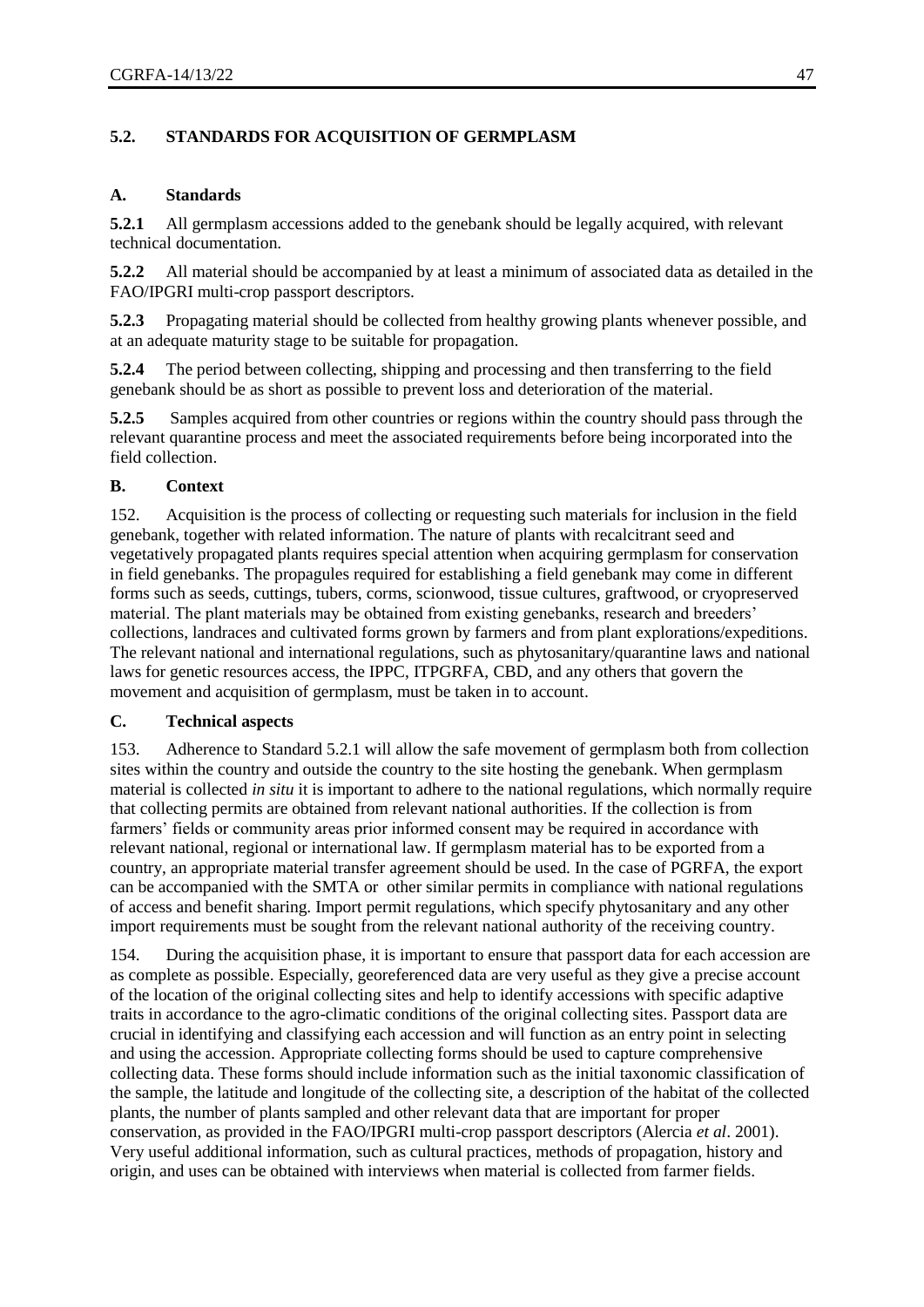Whenever possible a herbarium voucher specimen, collected from the same population as the samples, should be kept as a reference collection, and a record should be made of the method and reason for acquisition.

155. In the case of donations (from research programme or genebank), the taxonomic classification, donor name, donor identification number, and names of germplasm in addition to the available passport data should be provided. Adequate information about how the germplasm received was maintained, including pedigree or lineage information, as well as chain of custody information where available should be sought from the donor. Materials should be assigned a unique identification number (either temporary or permanent, according to the practice used in the genebank) that will link the material to the passport data and any other collected information, guaranteeing the authenticity of the sample.

156. Although it is not possible to ensure that plant material collected *in situ* is in completely healthy condition (no diseases and insect pest infestation) it is important that as far as possible propagules are collected from plants that appear healthy, devoid of disease and insect pest infestations or damage. Clean material acquired from certified sources should be stored in a screenhouse, to prevent insects from infesting clean plants and spreading pathogens. During collecting, the collector should also avoid the depletion of the natural population targeted for collecting. It may also be useful to repeat sampling from a particular site to maximize capture of genetic variability that may be present at various points in time (Guarino *et al*. 1995). In the collection phase of vegetatively propagated perennial samples, especially when collecting shoots suitable for taking cuttings or grafting, it would be desirable to stimulate the formation of adequate shoots by scoring the trunk or the branches; these shoots could then be collected during a second visit.

157. It is important to highlight that the time taken to transfer the original genetic resource from the time of collecting to the genebank is critical. This is especially true for species which produce recalcitrant seeds and clonal stock, which do not retain their viability for very long and for vegetative propagules which decay easily. In some cases germplasm material may need to be shipped over long distances, as the case may be when the material is acquired from other countries. Due consideration of the shipping period including transit and processing period, should be taken into account and appropriate measures taken to ensure that the material reaches the destination genebank in good condition. It is also important to properly prepare the propagules (scion woods, seeds or cuttings) to improve viability during postal or parcel transportation. For example, recalcitrant seeds and scions should be packed in sterile cotton or other suitable material in a perforated plastic bag to ensure sufficient air exchange. Seeds should be protected from crushing by mechanical mail sorter in a rigid cushioned shipping. For scion wood, the two cut ends of the cleaned scion should be wrapped using a para-film strip to reduce moisture loss. Collections sent from tropical areas need to be mindful of high temperatures during transportation.

158. Given that field collections cannot accommodate many samples (see standards for establishment of collection), the sample size for collecting will usually be limited compared to orthodox seeds. Nevertheless, all attempts should be made at maximising the collection for the target population's genetic diversity. However, in collecting for a field genebank, the collector will need to take decisions on how many plants within a population can practically be collected. The actual figure will largely depend on the breeding system of the plant, the plant type and the part of the plant being collected.

#### **D. Contingencies**

159. Collecting should not take place without meeting the legal requirements especially if the germplasm is taken out of the country of collecting afterwards. In the event that materials cannot be taken out of the country due to phytosanitary requirements, efforts should be made to establish field collections in the country of origin and/or to establish *in vitro* cultures that are more amenable for export. Allowances in terms of the sample size should be made for wild and rare species where propagation material might not be available in optimal conditions or quantity.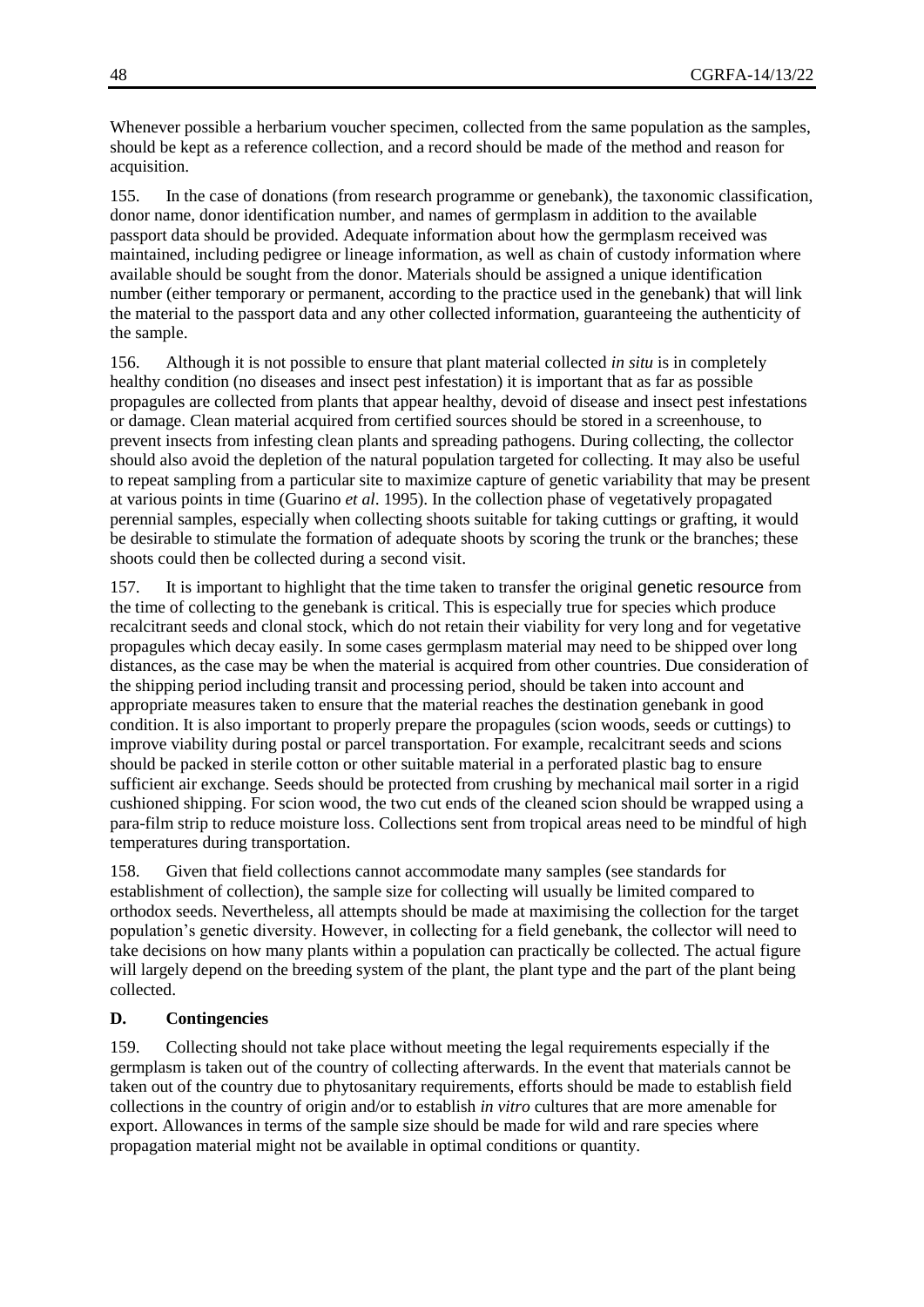## **E. Selected References**

**Alercia, A., Diulgheroff, S. & Metz, T.** 2001. FAO/IPGRI. Multi-crop Passport Descriptors

[http://www.bioversityinternational.org/index.php?id=19&user\\_bioversitypublications\\_pi1\[showUid\]=](http://www.bioversityinternational.org/index.php?id=19&user_bioversitypublications_pi1%5bshowUid%5d=2192) [2192](http://www.bioversityinternational.org/index.php?id=19&user_bioversitypublications_pi1%5bshowUid%5d=2192)

**Bioversity International, Food and Fertilizer Technology Center, Taiwan Agricultural Research Institute-Council of Agriculture.** 2011. A training module for the international course on the management and utilisation of field genebanks and *in vitro* collections. TARI, Fengshan,Taiwan.

**Brown, A.H.D. & Hardner, C.M.** 2000. Sampling the genepools of forest trees for *ex situ* conservation. Pp.185-196: IN A. Young, D. Boshier and T. Boyle. Forest conservation genetics. Principles and practice. CSIRO publishing and CABI.

**Brown, A.H.D. & Marshall**. 1975. Optimum sampling strategies in genetic resources conservation. Pp 3-80. IN: O.H. Frankel and J.H. Hawkes (eds.) Crop genetic resources for today and tomorrow. Cambridge University Press.

**Bustamante, P.G. & Ferreira, F.R.** 2011. Accessibility and exchange of plant germplasm by EMBRAPA. Crop Breeding and Applied Biotechnology S1: 95-98, 2011.

Crop genebank knowledge base. Field genebanks. Available online: [http://cropgenebank.sgrp.cgiar.org/index.php?option=com\\_content&view=article&id=97&Itemid=203](http://cropgenebank.sgrp.cgiar.org/index.php?option=com_content&view=article&id=97&Itemid=203&lang=english) [&lang=english](http://cropgenebank.sgrp.cgiar.org/index.php?option=com_content&view=article&id=97&Itemid=203&lang=english)

**Engelmann, F.** ed. 1999. Management of field and *in vitro* germplasm collections. Proceedings of a Consultation Meeting, 15-20 January 1996. CIAT, Cali, Colombia. International Plant Genetic Resources Institute, Rome, Italy.

**FAO Forest Resources Division.** 1995. Collecting woody perennials. Pp 485-511. IN: L. Guarino, V.R. Rao and R. Reid (eds.) Collecting plant genetic diversity. Technical guidelines. CABI.

**Ferreira, F. R. & Nehra, N.** 2011. Forestry Germplasm Exchange and Quarantine in Brazil. In: National Convention da Society Americam Foresters, realizada no Havai no período de 02 a 06 de Novembro de 2011. http://www.eforester.org/natcon11/program/2011conventiononsitebook.pdf

**Frison, E.A. & Taher, M.M.** eds. 1991. FAO/IBPGR Technical Guidelines for the Safe Movement of Citrus Germplasm. Food and Agriculture Organization of the United Nations, Rome, Italy; International Board for Plant Genetic Resources, Rome, Italy.

**Guarino, L., Ramanatha Rao, V. & Reid, R.** eds. 1995 Collecting Plant Genetic Diversity: Technical Guidelines, Wallingford: CAB International on behalf of IPGRI. In association with FAO, IUCN and UNEP, 748 pp.

**Reed, B.M., Engelmann, F., Dulloo, M.E. & Engels, J.M.M.** 2004. Technical guidelines for the management of field and *in vitro* germplasm collections. IPGRI Handbooks for Genebanks No. 7, International Plant Genetic Resources Institute, Rome, Italy.

**Said Saad, M. & Ramanatha Rao, V.** 2001. Establishment and management of field genebank a training manual. IPGR-APO, Serdang.

**Veiga, R., Ares, I., Condon, F. & Ferreira, F.R.** 2010. Intercambio seguro de recursos fitogenéticos. In: Estrategia en los recursos fitogenéticos para los países del Cono Sur/IICA. Montevideo: PROCISUR, IICA. p. 75-83 (ISBN 13:978-92-9248-327-2).

**Walter, B.M. & Cavalcanti, T.B.** 2005. Fundamentos para a coleta de germoplasma vegetal. Embrapa Recursos Genéticos, D.F. Brasil, 778p.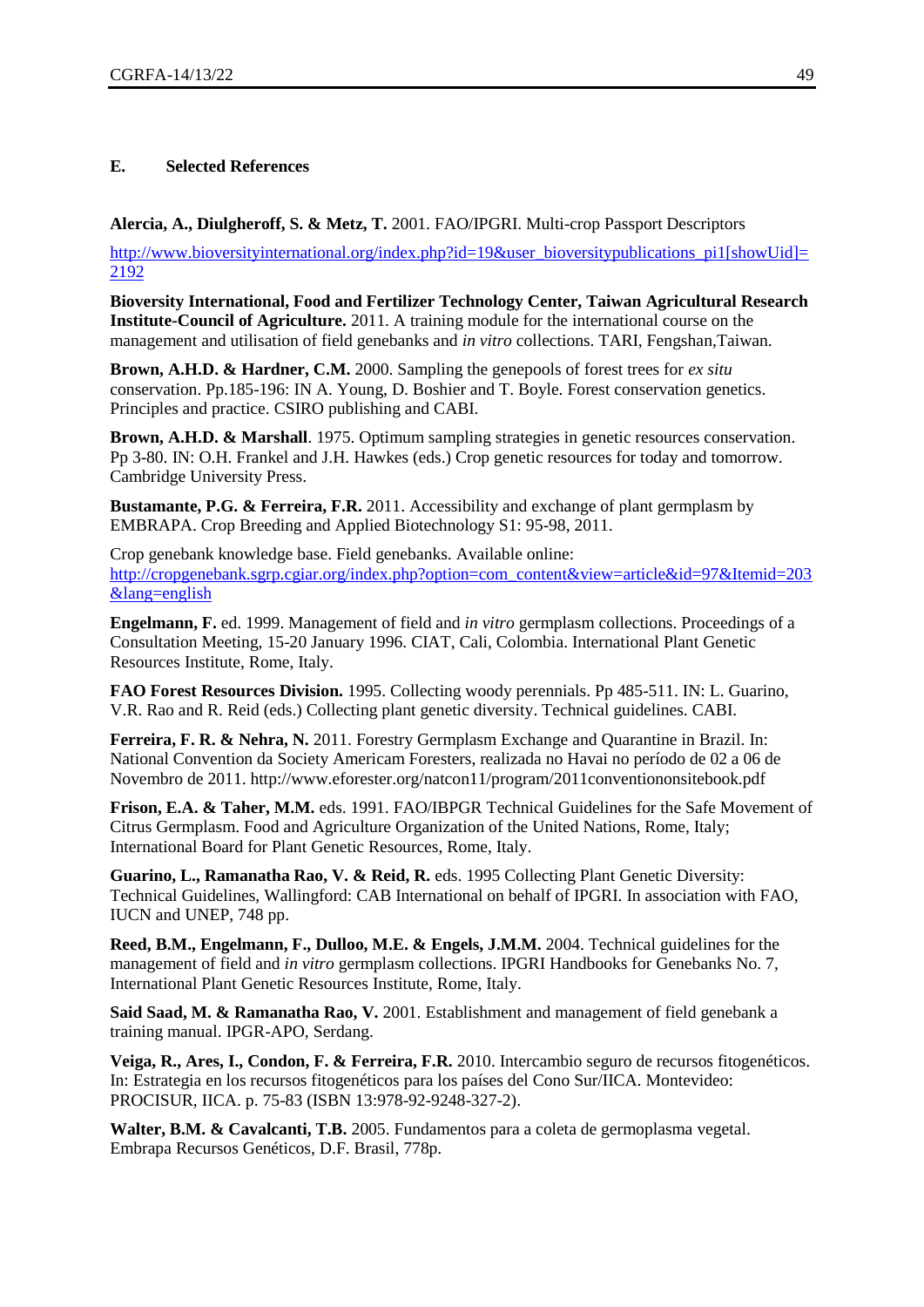## **5.3. STANDARDS FOR ESTABLISHMENT OF FIELD COLLECTIONS**

## **A. Standards**

**5.3.1** A sufficient number of plants should be maintained to capture the genetic diversity within the accession and to ensure the safety of the accession.

**5.3.2** A field genebank should have a clear map showing the exact location of each accession in the plot.

**5.3.3** The appropriate cultivation practices should be followed taking into account microenvironment, planting time, rootstock, watering regime, pest, disease and weed control.

### **B. Context**

160. It is difficult to provide specific standards for the establishment of a field genebank collection. It will depend very much on the nature of the species which are intended to be conserved. Species specific standards will have to be developed depending on the biological characteristics of the species, its phenology, reproductive mechanism and population structure. There are three main considerations which should be taken in to account in establishing a field genebank collection: (a) how many plants per accessions should be maintained; (b) how the plants are laid out within the genebank; and (c) what cultivation practices need to be applied to ensure optimal growing conditions of the accessions in the collections.

#### **C. Technical aspects**

161. The decision for determining how many plants per accession should be planted in a field genebank hinges on the balance of the need to maintain the genetic diversity of accessions, space considerations, need for characterisation and economic conditions of the field genebank. It will be different for annual and perennial plants and whether species are seed or vegetatively propagated. In the case of seed propagated species, the sample size needs to be sufficiently large to capture the genetic diversity contained in the accession that has been collected. It is worth noting here that during collecting non-orthodox seed material, a proper sampling design that prioritises plants for collection has to be made as it will be difficult to harbour a lot of 'within accession genetic diversity' in a field genebank collection. For vegetatively propagated species, only a small number of plants is necessary to represent the genetic diversity within the accession and to ensure the security of the accession. However, more plants may be needed in some cases, when the within-population diversity is greater than between-population diversity. Sample size can also depend on the purpose for establishing the collection, i.e. evaluation and/or distribution, which may determine different number of individuals per accession as compared to conservation purposes.

162. In establishing a field genebank collection, it is very important to know what accessions are being planted where. A proper planned layout and well prepared field plan will enhance efficiency of space use and management of the collection. The location of individual accessions should be clearly defined. In this respect, plot layout, design, electronic and print maps, as well as barcodes and field labels should be incorporated at the field genebank establishment phase. Considerations should be given to placing accessions in the most appropriate micro-environment in the genebank. Some plants require special environmental conditions and may need to be housed in greenhouses to have a greater environmental control (e.g. to avoid heat or cold) or require shading by other plants.

163. The growth habits and the adult size of the plants as well as irrigation structures and the ease of maintenance need to be considered when calculating the size of the plots. For perennial species, appropriate spacing of plants within the plot allows for proper growth of the individual plant, e.g. a tree, and avoids admixture of those crops that develop tubers on long underground stolons. In addition physical barriers should be implemented between plots to avoid admixture (gene flow), for instance by separating the plots with different species that do not cross pollinate. It helps avoid competition that may result in weak plants or could favour rapid spread of disease or insect pests. Invasive clones may require planting in cans, pots or boxes to reduce mixing or competition with less vigorous accessions.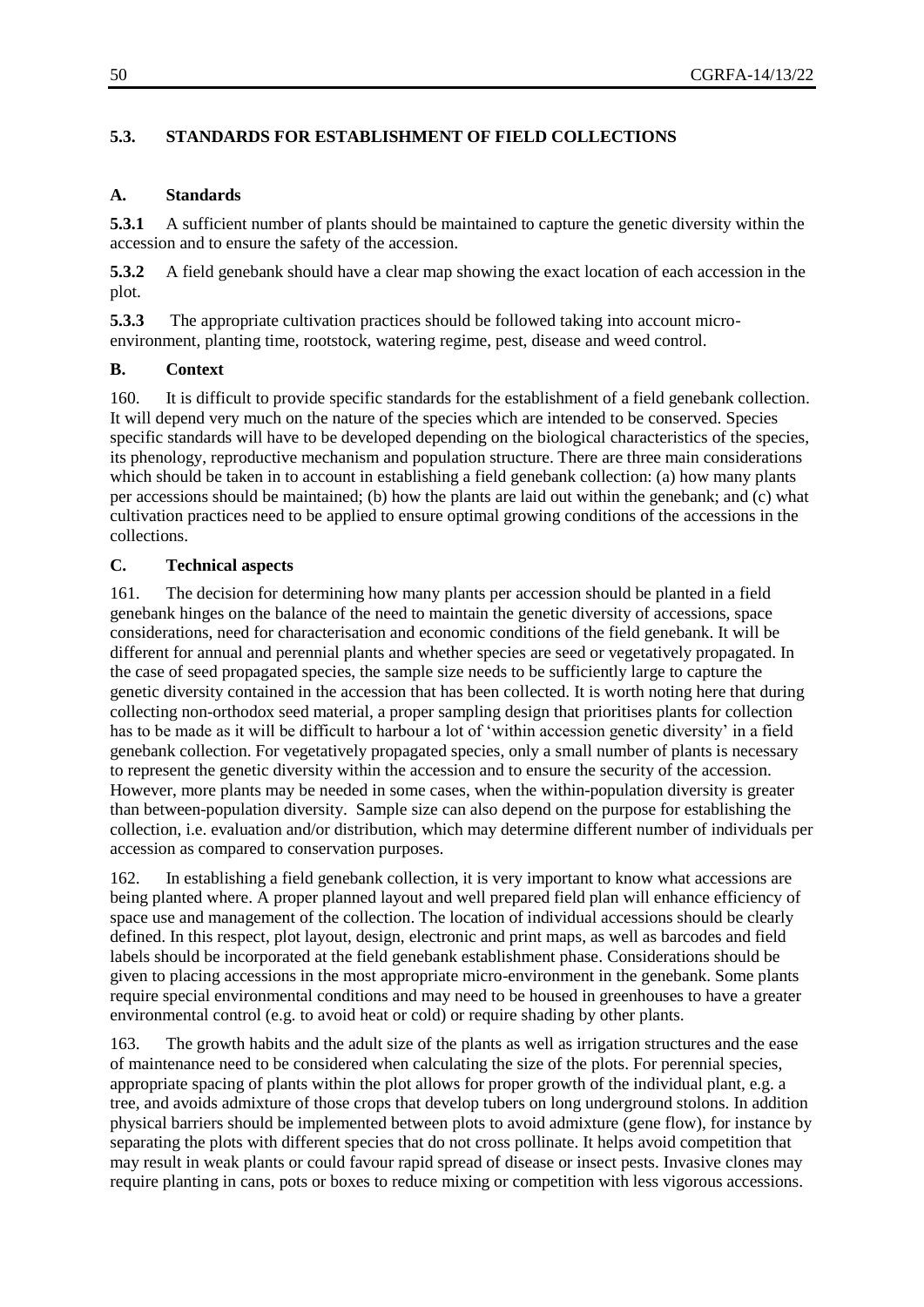Accessions with easily distinguishable morphologies may be planted in adjacent plots when creeping, spreading or shedding of bulbils or seeds to the adjacent plot is a problem. For out-crossing species sufficient isolation distance between plots of different accessions or measures such as isolation cages are required to maintain the genetic integrity of any seeds collected for distribution.

164. It should be emphasised that the layout and field plan are not fixed in time, and will change according to planting schedules. In the case of annuals, rotation is essential and this requires proper scheduling and additional space. It is also important to design layout so as to ensure that there are no pesticide drifts to the immediate environment.

165. Correctly and clearly written labels with two water resistant indelible tags are extremely important in field collections. The tags should contain information on: date, common name and field collection number. If possible, computer-produced labels should be used because they reduce transcription errors in names and numbers. Field maps (as hard copy and in digital form) are essential documents for field genebanks and provide a backup to field labels that are easily lost or destroyed. They should be developed before planting and kept updated regularly.

166. The establishment of field genebank collection requires that the appropriate cultivation practices, specific to the species, be adopted to ensure successful establishment of plants in the field genebank. Planting material needs to be selected carefully. Selecting only strong plants to retain in the field genebank could reduce genetic variation. The quality of initial planting material from a phytosanitary perspective is extremely important when planting new fields or replanting empty plots or when rejuvenating entire collections as long as no genetic selection would be undertaken. Only healthy material and vigorous parts of the plant should be used. Simple sanitary care, like using clean disinfected tools in the preparation of planting materials should be observed. The possibility of indexing for non-apparent diseases such as viruses and graft-transmitted pathogens (i.e. viroids, phytoplasmas and non-identified organisms) prior to establishment should be considered where possible.

167. Plants should be planted at the right time. Where recommendations on planting time for different species from different areas have been developed these should be followed. These should take into account optimal conditions for plant establishment, which could include temperature, moisture levels, soil type and rootstock etc. For plants propagated by grafting, one must be careful to get the rootstocks in a standardized way to do the grafting of all samples at the right time. Specific types of species are grafted on a rootstock of the same species, or a closely related one with proven good compatibility. In those cases, the same rootstock should be used for all the accessions of that species. The rootstocks must be selected for their adaptation to soil characteristics and minimum influence on the behaviour of the grafted material. Trees should be planted on their own roots, not grafted, except if the use of rootstocks are needed to prevent disease or if the graft is the normal form of cultivation of a species.

168. Crops that require cross-pollination should be planted in groups by bloom date. In dioecious species, a suitable amount of male/female plants should be planted. For self incompatible species asexually propagated the curator has to know which Self-incompatibility (SI) system is presented by the species and the allelic combination in order to have a good field collection and to guarantee fruit or seeds formation. It is also important to observe the land treatment (agro-technical measures) during establishment of field collections.

169. Some species require additional support by planting shade trees in an appropriate design (e.g. coffee), which need to be chosen according to the local conditions and the requirements of the species. Some species grow as lianas (e.g. vanilla, many beans, cucurbits and others) and need trees, wooden sticks, wires or other installations for proper growth. It may be necessary to install very special beds for special species (mainly those from arid climates), e.g. "table beds" and shelters to keep away precipitation in certain periods of the year. The same may be true for special shading periods, irrigation or flooding times or covers to protect against frost etc. Some fruit tree species need regular pruning to express their typical appearance and remain healthy. For tree crops, another practice that should be strongly encouraged is the use of dwarfing rootstocks.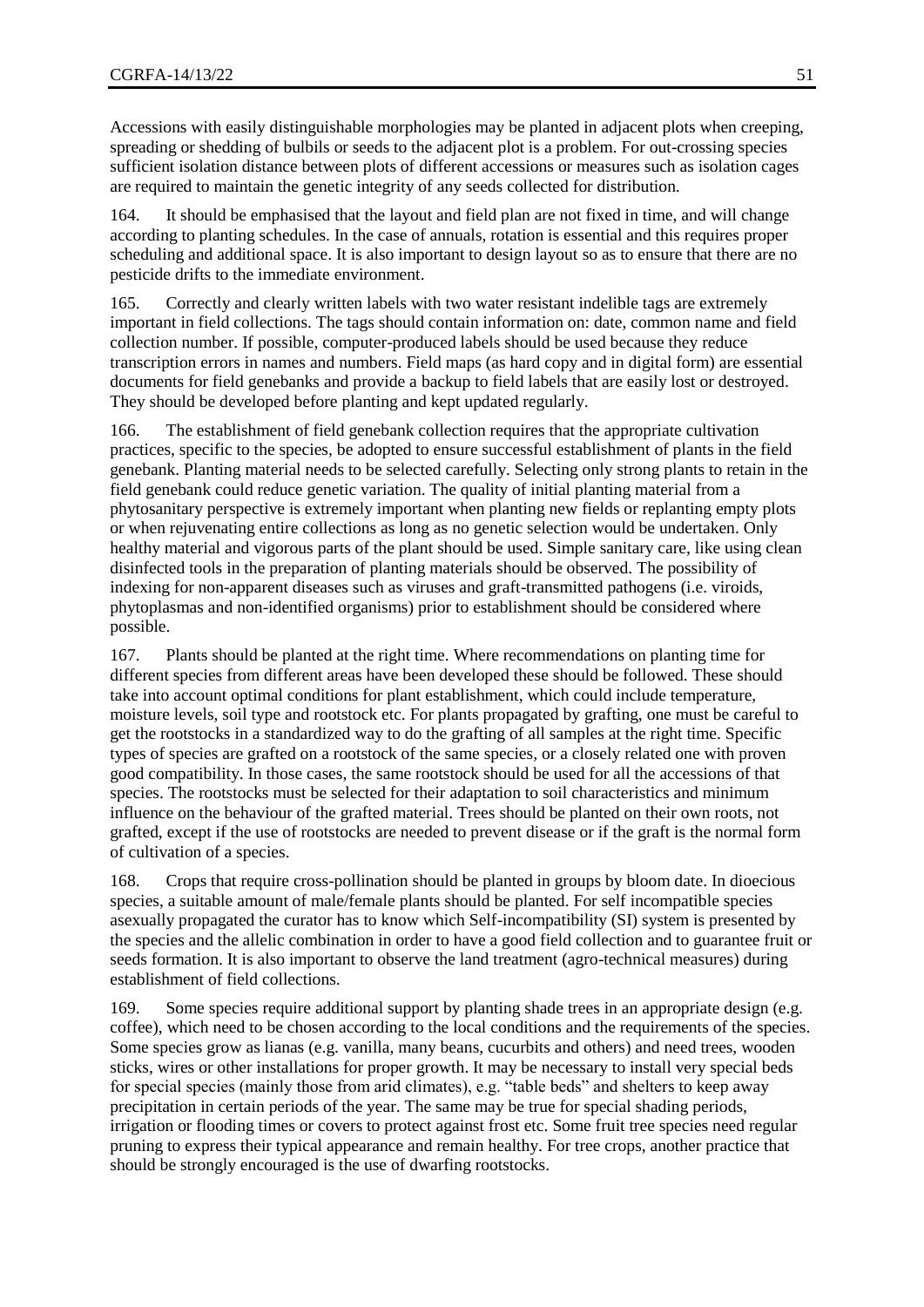### **D. Contingencies**

170. Some genotypes may not respond well to general propagation methods established for particular species types and research should be carried out to develop new methodologies. In the case of plants propagated with rootstock in a planting site requiring the use of a closely related species as rootstock, an interstock should be used.

171. It is important to consider maintaining the collection duplicated at another location (see Standard for security and safety duplication). Some genotypes, e.g. those living in the shadow under the trees of the forest or may be disease susceptible, may not adapt well to conditions of full sun in the field and thus needs to be provided with adequate shelter. This is exacerbated by resource constraints, causing a dual role for field genebanks (conservation plus crop improvement) which can lead to conflicts, e.g., in genebank layout, management, and duplication of accession. When maintaining field duplication is difficult, a possible option is to establish duplicates in the form of *in vitro* cultures.

### **E. Selected references**

#### **Crop genebank knowledge base.**

http://cropgenebank.sgrp.cgiar.org/index.php?option=com\_content&view=article&id=97&Itemid=203 &lang=english

**Reed, B.M., Engelmann, F., Dulloo, M.E. & Engels, J.M.M.** 2004. Technical guidelines for the management of field and *in vitro* germplasm collections. IPGRI Handbooks for Genebanks No. 7, International Plant Genetic Resources Institute, Rome, Italy.

**Sebbenn, A.M.** 2002. Número de árvores matrizes e conceito genéticos na coleta de sementes para reflorestamentos com espécies nativas. Revista do Instituto Florestal de São Paulo, V.14, n.2, 115-132.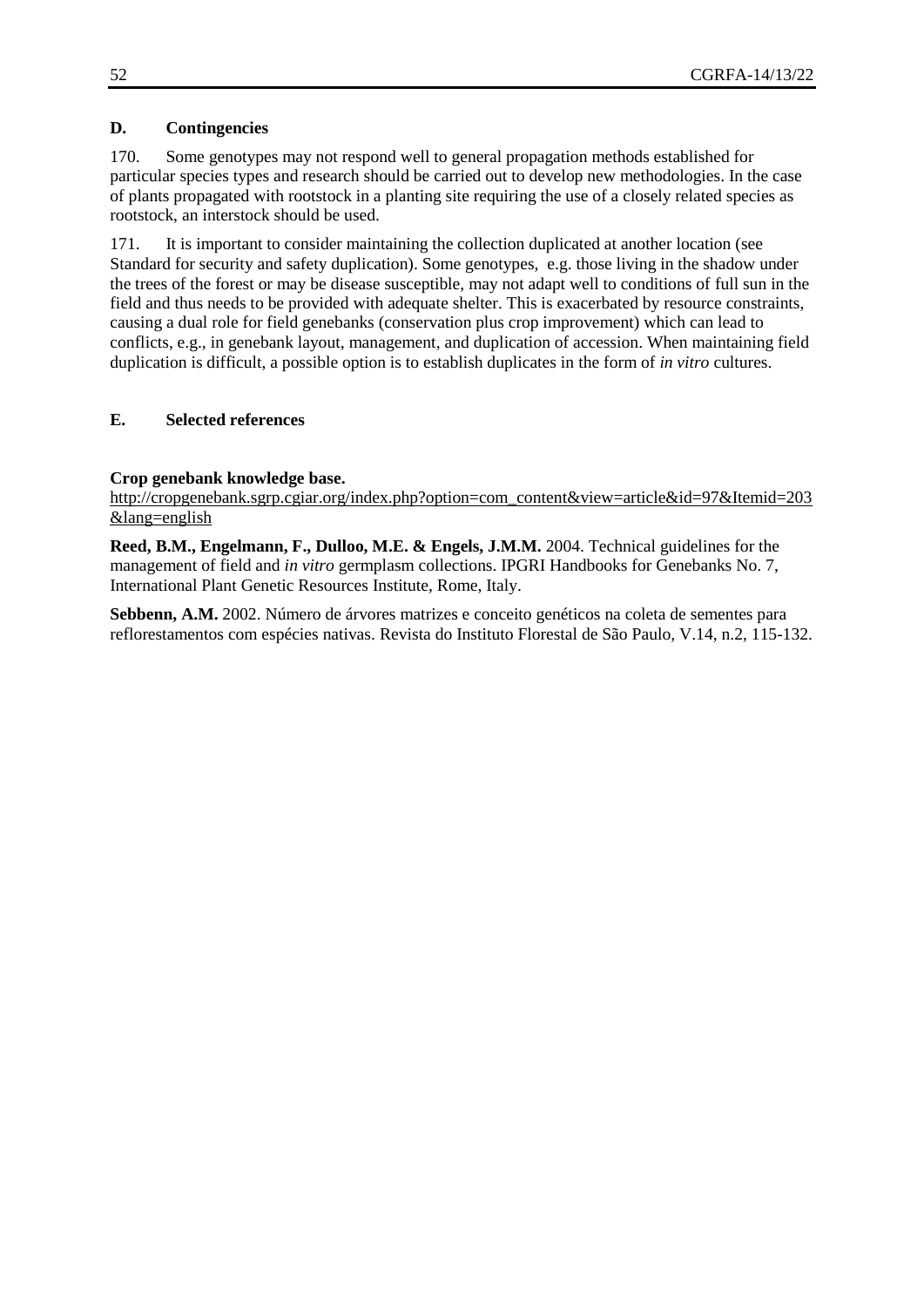## **5.4. STANDARDS FOR FIELD MANAGEMENT**

### **A. Standards**

**5.4.1** Plants and soil should be regularly monitored for pests and diseases.

**5.4.2** Appropriate cultivation practices such as fertilization, irrigation, pruning, trellising, rootstock and weeding should be performed to ensure satisfactory plant growth.

**5.4.3** The genetic identity of each accession should be monitored by ensuring proper isolation of accessions wherever appropriate, avoiding inter-growth of accessions, proper labelling and field maps and periodic assessment of identity using morphological or molecular techniques.

### **B. Context**

172. Field management refers to the day to day curating of the field collections to ensure that plant accessions are in good health, are easily accessible and available for use. This involves many different activities including pest and disease control, proper nutrition of the plants, watering, weeding, pruning and monitoring of accessions to ensure genetic integrity of the collections.

#### **C. Technical aspects**

173. Germplasm losses due to poor health can be a major cause of genetic erosion in field genebanks. Maintaining healthy plant accessions in germplasm collections is a major challenge, especially when accessions are collected from a wide area of distribution where different pest and diseases exist. Accessions within collections can also be a source/focus of pest and disease spread if not properly managed. Therefore, it is important that strict control of plant introductions into the field genebank be exercised. In addition, current and historical levels of both insect and diseases populations must be considered. Careful inspections and recording are very important in all pest management operations. The timing of disease control is also of paramount importance since after the plant material is infected the damage is often irreversible. Modelling of climatic scenarios and diseases could also assist in the on control of new emerging pests and diseases.

174. Insect pests and diseases may include a very wide range of organisms depending on the target collections. Some of the most commonly associated plant germplasm pests include insects, mites, fungi, bacteria, nematodes, viruses, viroids, spiroplasma, phytoplasma, slug, snails as well as weeds. Vegetatively propagated plants may be virus-infected, leading to impairment of vigour, hardiness, and graft incompatibility, among others. During quarantine or maintenance, insect pests and diseases may be detected through a number of techniques including visual examination, isolation by agar plate method/streak plate method, moist chamber incubation, grafting, bioassays, electron microscope examination and plant diagnostic kits. The latter may include enzyme-linked immunosorbent assay (ELISA), which is easy to use, and already available for diseases of root crops (cassava, potato, beet), fruits (banana, pome, stone, and soft fruits) and vegetables. Major plant fungal and bacterial diseases must be controlled by prophylaxis, or prevention. DNA-based diagnostic kits are also extremely efficient in detecting diseases through PCR analysis of specific genes of pathogens. It is advisable to have staff trained in agronomy, horticulture, micropropagation, and pathology performing disease assessments.

175. Correct identification, at the time of delivery, of accessions susceptible to insect pests and diseases is desirable. It is important that field genebanks have a system in place for the identification of all associated pests and diseases for the range of crops they hold in their collection. This is especially true for those crops for which quarantined high risk pathogens have been described. Genebanks should also have procedures in place for the application of relevant diagnostic methodologies that give rigorous assurance on pest and disease status, as directed by local, regional and country requirements. In cases where a genebank does not have this capacity, these tasks should be outsourced to specialised institutions for quarantining incoming plants.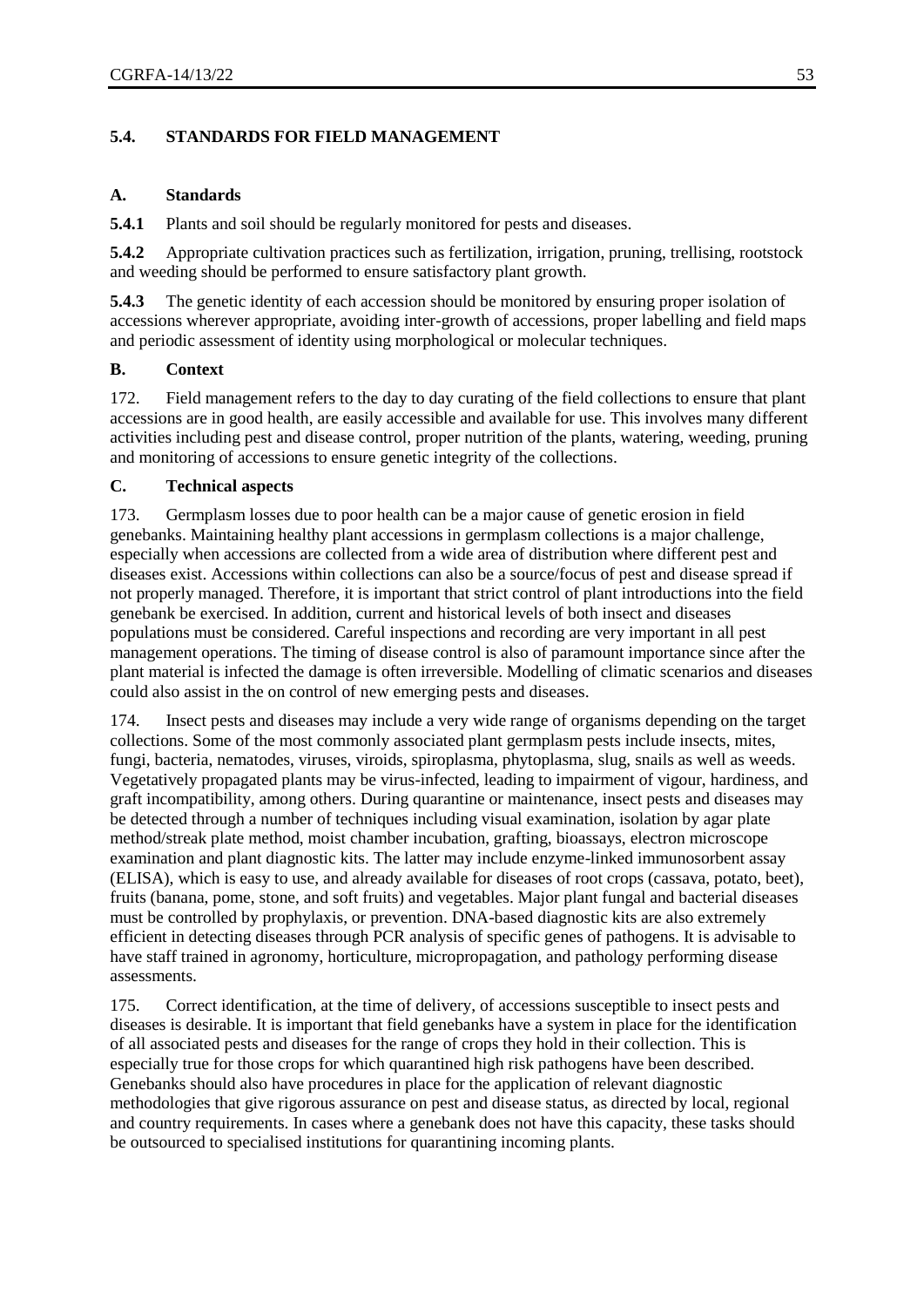176. Genebank staff need to apply management practices which would reduce the risks of spreading diseases within the collection. It is necessary to ensure that tools and implements, soil and footwear are properly sanitized. Integrated pest management (IPM) is a recommended approach for pest control, where possible. This program uses biological control where possible, supplementing it with pesticides and mechanical control. It can be very important to test clonal material for viruses and other graft tranmitted pathogens, as there has been much improvement in detection technology over the past decade. If unique plants are found to be infected, they should be cleaned by thermotherapy and/or tissue culture. To avoid costly therapy, it is always recommended to find similar material from "clean" or less infected sources.

177. The field genebank management staff must be proactive to meet the individual needs of diverse germplasm. After planting the plot, staff need to aid the growth of plants only by supplying favourable conditions for their development. Watering plants regularly during the dry season is far more important than fertilizing them. The irrigation system should be appropriate for the type of plant and the ecological conditions where the field collection is established. Fertilization of the field collection is complicated by the fact that many different types of plants are grown together. Each type of plant has special nutrition requirements due to genetic differences, size, or age. Compound mixtures can be used with low amount per plant and proper care to assure distribution. Small amounts applied atintervals may be more effective than the same total amount applied at intervals of several months. Pruning is necessary in most plants to keep their size within acceptable parameters within the plantation and in the case of trees to shape their canopy. Sometimes only a light thinning should be made in order for the branches to have space to develop properly without excessive competition for light. This shaping and thinning operation should be entrusted to an experienced person. Due to the importance of a germplasm collection, labour must be of high quality and field maintenance should be done by trained personnel.

178. Competition for weeds is a much more serious problem for young plants than for old ones because of their shallower rooting system. Weed control is important for a rapid and vigorous plant growth. Weeds can be controlled by mechanic ways or using chemicals (herbicides). Herbicides can be used to reduce to a minimum the necessity of hand labour and mechanical cultivation. The type of weed control should be the recommended for each species.

179. In some accessions other protection practices are needed such as frost and/or hail protection or against insect disease vectors using screenhouses. Fruit removal is also an important management practice for disease control, to avoid competition with the next year crop and to reduce stress on the plant.

180. In order to ensure the genetic identity of each accession, any contamination among accessions, geneflow from neighbouring plants and inter-growth of accessions should be avoided. Accessions in field collections may produce flowers and subsequent seeds that drop and could grow in the plot area. These seeds may not breed true due to heterozygosity, or may be cross-pollinated. Such involuntary seeding needs to be prohibited or rogued out. Monitoring and periodic checks should be made to ensure that each accession is properly identified and mapped in the field. Labelling is extremely important and needs to be constantly verified on site and compared to plot plans of the field genebank. Labels should be clear, concise and be as weather-proof as possible. The use of barcodes or other computer-generated labels are encouraged to reduce transcription errors. Identity of each accession should be periodically checked using morphological and molecular markers when possible (see Standards for Characterization).

181. The maintenance practices are usually crop-specific and may vary according to the intended use of the collection (conservation, evaluation, distribution). All germplasm accessions should be monitored, however frequency depends on whether the plant is herbaceous (with higher frequency of monitoring) vs. woody (less frequently monitored). All germplasm should be monitored for new animal, insect and disease pests that may be introduced into the germplasm collections. All germplasm must be monitored for vandalism as well (see security standard).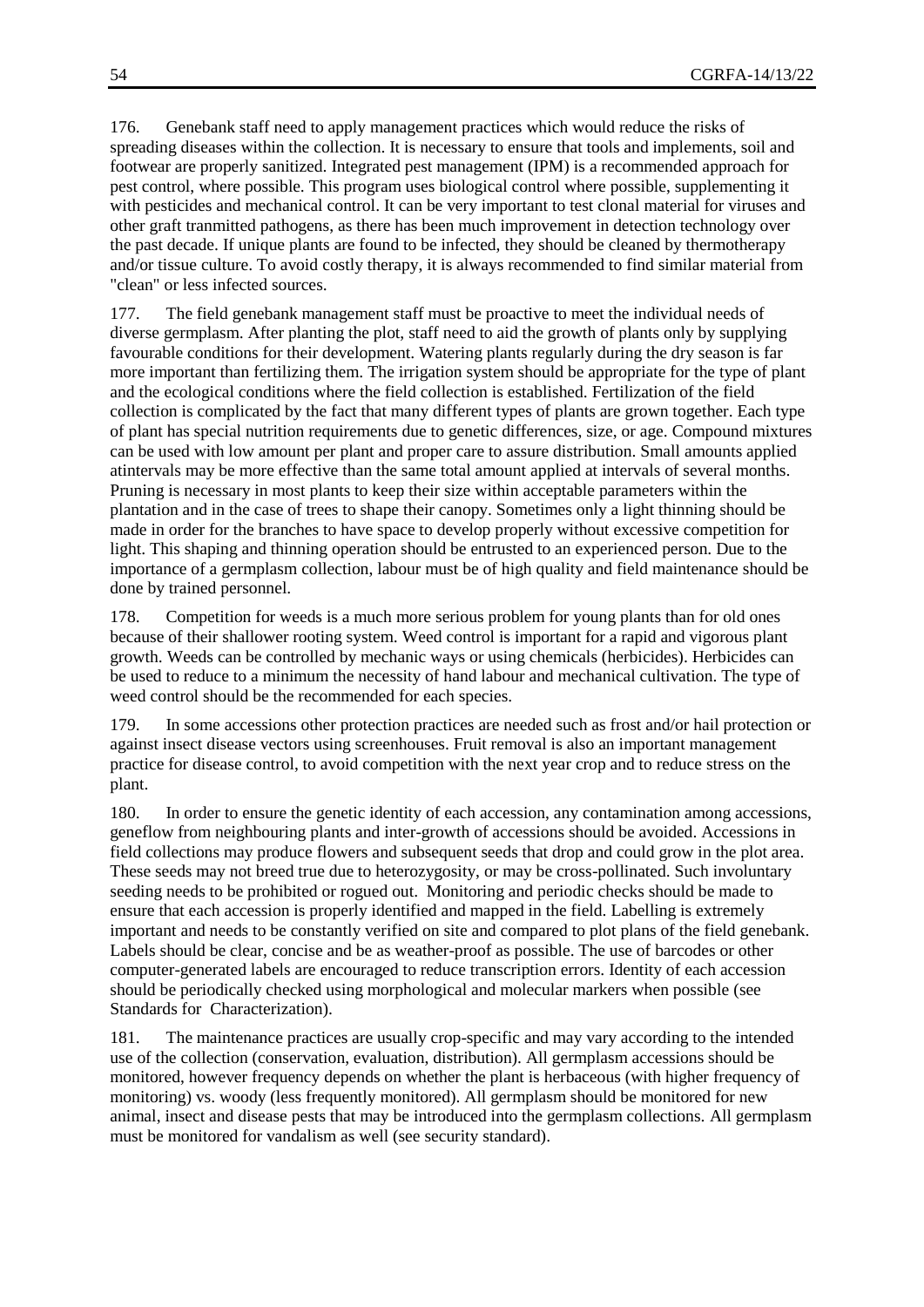### **D. Contingencies**

182. The lack of expertise in genebanks in dealing with pest and diseases can be a major limiting factor for maintaining healthy plants in the collection, for which skilled plant pathologists may be required. Genebanks should have contingency plans in place to deal with outbreaks of diseases. They should be in contact with specialised plant pathology services such as national plant pathology authorities, university laboratories or commercial laboratories, all of which may provide the services they require.

183. Another good practice is to rotate planting sites (where possible, especially for annually propagated species and perennials highly susceptible to soil sickness) so as to reduce the perpetuation of any soil-borne pests and diseases. Another option is to disinfect the soil. In some cases, plants can be grown in a nursery where phytosanitary conditions can be easier managed, and then be planted out in the field when plants have been acclimated.

184. Some accessions may be very valuable and vulnerable to pathogens. For such cases, it is important to keep them in screen houses and to keep duplicates *in vitro* or in cryopreservation as a complementary conservation back-up.

185. Hand weeding might be required where plants might be injured by herbicide applications. Utilizing sites that do not favour pests and disease development for regeneration purposes is advisable.

#### **E. Selected References**

#### **Crop genebank knowledge base.**

[http://cropgenebank.sgrp.cgiar.org/index.php?option=com\\_content&view=article&id=97&Itemid=203](http://cropgenebank.sgrp.cgiar.org/index.php?option=com_content&view=article&id=97&Itemid=203&lang=english) [&lang=english](http://cropgenebank.sgrp.cgiar.org/index.php?option=com_content&view=article&id=97&Itemid=203&lang=english)

**Mathur, S.B. & Kongsdal, O.** 2003. Common Laboratory Seed Health Testing Methods for Detecting Fungi. International Seed Testing Association, Bassersdorf, Switzerland.

**Navarro, L., Civerolo, E.L., Juarez J. & Garnsey, S.M.** 1989. Improving Therapy Methods for Citrus Germplasm Exchange. XI IOCV Conf: 400-408.

**Navarro, L.** 1988. Application of shoot-tip grafting *in vitro* to woody species. Acta Horticulturae 227: 43-55.

**Reed, B.M., Engelmann, F., Dulloo, M.E. & Engels, J.M.M.** 2004. Technical guidelines for the management of field and *in vitro* germplasm collections. IPGRI Handbooks for Genebanks No. 7, International Plant Genetic Resources Institute, Rome, Italy.

**Roistacher, C.N., Navarro, L. & Murashige, T.** 1976. Recovery of citrus selections free of several viruses, exocortis viroid, and Spiroplasma citri by shoot-tip grafting *in vitro* , p. 186-193. In Proc. 7th Conf. IOCV. IOCV, Riverside.

**Sheppard, J.W. & Cockerell, V.** 1996. ISTA PDC Handbook of Method validation for the detection of Seed-borne Pathogens. ISTA, Basserdorf, Switzerland.

**Sutherland, J.R., Diekmann, M. & Berjak, P.** 2002. Forest Tree Seed Health. IPGRI Technical Bulletin N° 6. International Plant Genetic Resources Institute, Rome. Available online: http://www.bioversityinternational.org/fileadmin/bioversity/publications/pdfs/865 Forest\_tree\_seed\_h [ealth\\_for\\_germplasm\\_conservation.pdf?cache=1336542152](http://www.bioversityinternational.org/fileadmin/bioversity/publications/pdfs/865_Forest_tree_seed_health_for_germplasm_conservation.pdf?cache=1336542152)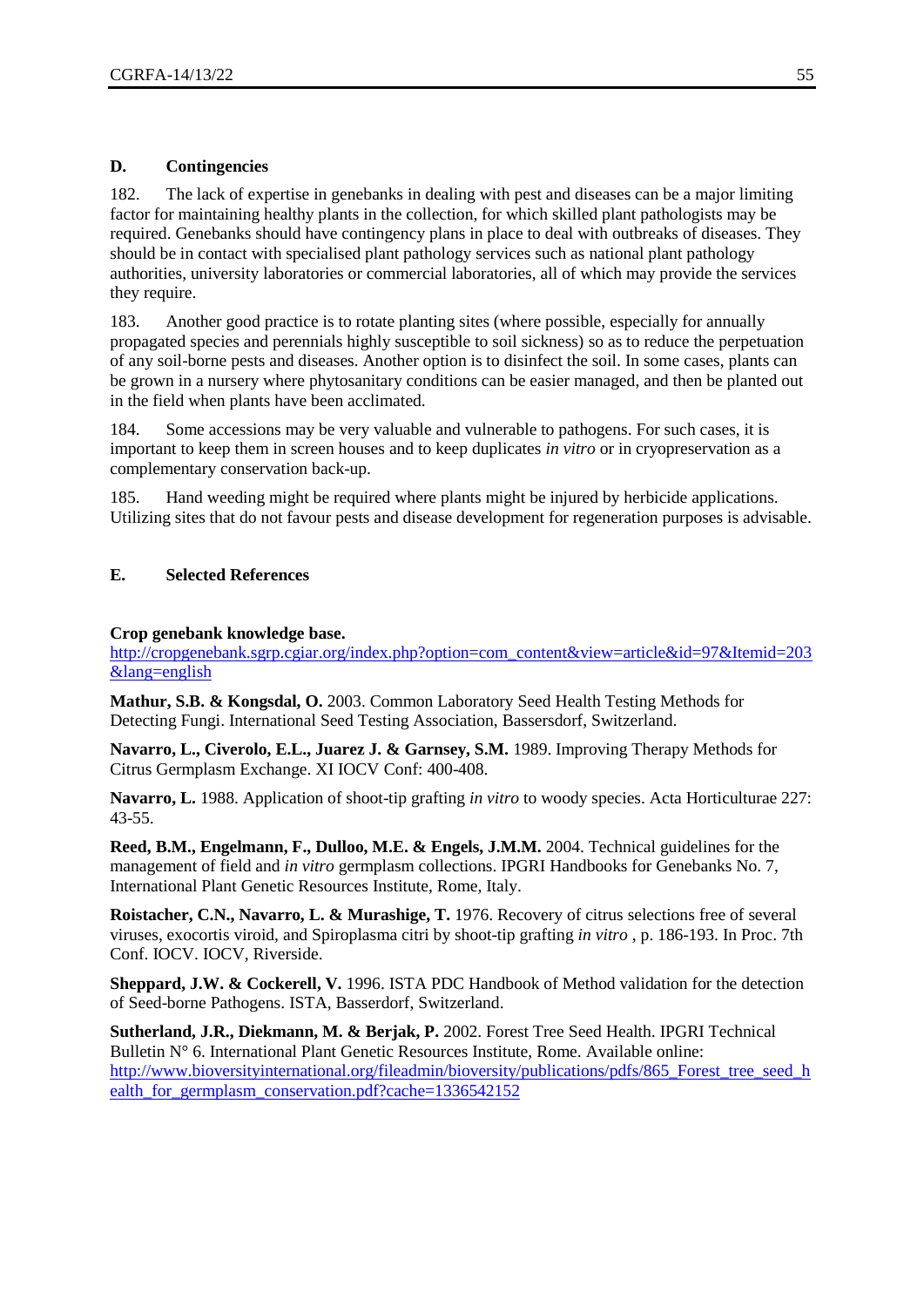## **5.5. STANDARDS FOR REGENERATION AND PROPAGATION**

### **A. Standards**

**5.5.1** Each accession in the field collection should be regenerated when the vigour and/or plant numbers have declined to critical levels in order to bring them to original levels and ensure the diversity and genetic integrity is maintained.

**5.5.2** True-to-type healthy plant material should be used for propagation.

**5.5.3** Information regarding plant regeneration cycles and procedures including the date, authenticity of accessions, labels and location maps should be properly documented and included in the genebank information system.

### **B. Context**

186. In the context of field collections the terms regeneration and propagation refer to the reestablishment of germplasm samples which are genetically similar to the original collection when vigour or plant numbers are low (Dulloo *et al*., 2008). Standards for regeneration and propagation procedures would need to be species specific. When available, protocols or guidelines for particular species should be used. Regeneration and propagation should aim at ensuring that there is no loss of any plants within the collection. However, it is inevitable that the loss of any single individual would entail genetic erosion within the accession because there are normally only a few plants for each accession (see standards for establishment of field collections –sample size). Regeneration and propagation are costly and should be carefully planned. They may require changing sites for security or to avoid diseases, pests and soil sickness processes.

#### **C. Technical aspects**

187. Regeneration and propagation may be necessary for a variety of reasons depending on the plant type, threats and distribution needs. A plant may decline in vegetative vigour or even die from many different causes, due to climatic, edaphic and/or biotic factors. For maximum efficiency in a field collection plot, it is essential that every dead plant be replaced. This is especially important since the number of individuals per accession is generally low in field collections (see standards for establishment of field collections).

188. The method of propagation of the target species is an important consideration. Some species can be propagated by seeds while other species are propagated vegetatively. In principle, seeds should not be used for propagation in a field collection even if the species can reproduce by seeds unless the population size is represented by a sufficiently large number of individuals. As the objective of regeneration is to maintain the genetic integrity of the accession and given that there is only a limited number of plants per accession, propagation through seeds can lead to significant genetic drift in the accession. In addition, in cross pollinated species, hybridization between accessions may effectively reduce the genetic variance between accessions and change the integrity of individual accessions. Whenever possible, plants should be propagated vegetatively in which case each offspring is an exact replica of the parent and hence genetic integrity of the accession is maintained.

189. The time at which regeneration should be carried out is another important factor, which often depends on climate and planting season of the crop. FAO has published a series of crop calendars for Latin America and Africa (FAO, 2004, 2012), which can be a useful guide in determining the appropriate time for planting, and thus for regeneration. The FAO crop calendars provide information for more than 130 crops, located in 283 agro-ecological zones of 44 countries. Again the timing will be species- and possibly site specific. A good indication of when to best initiate propagation is provided when propagules start to sprout or mother plants start to die continuously. Another consideration will be whether or not the collection is to be ratooned, i.e. suckers are allowed to develop to produce the next crop, as is the case for aroids (Jackson, 2008).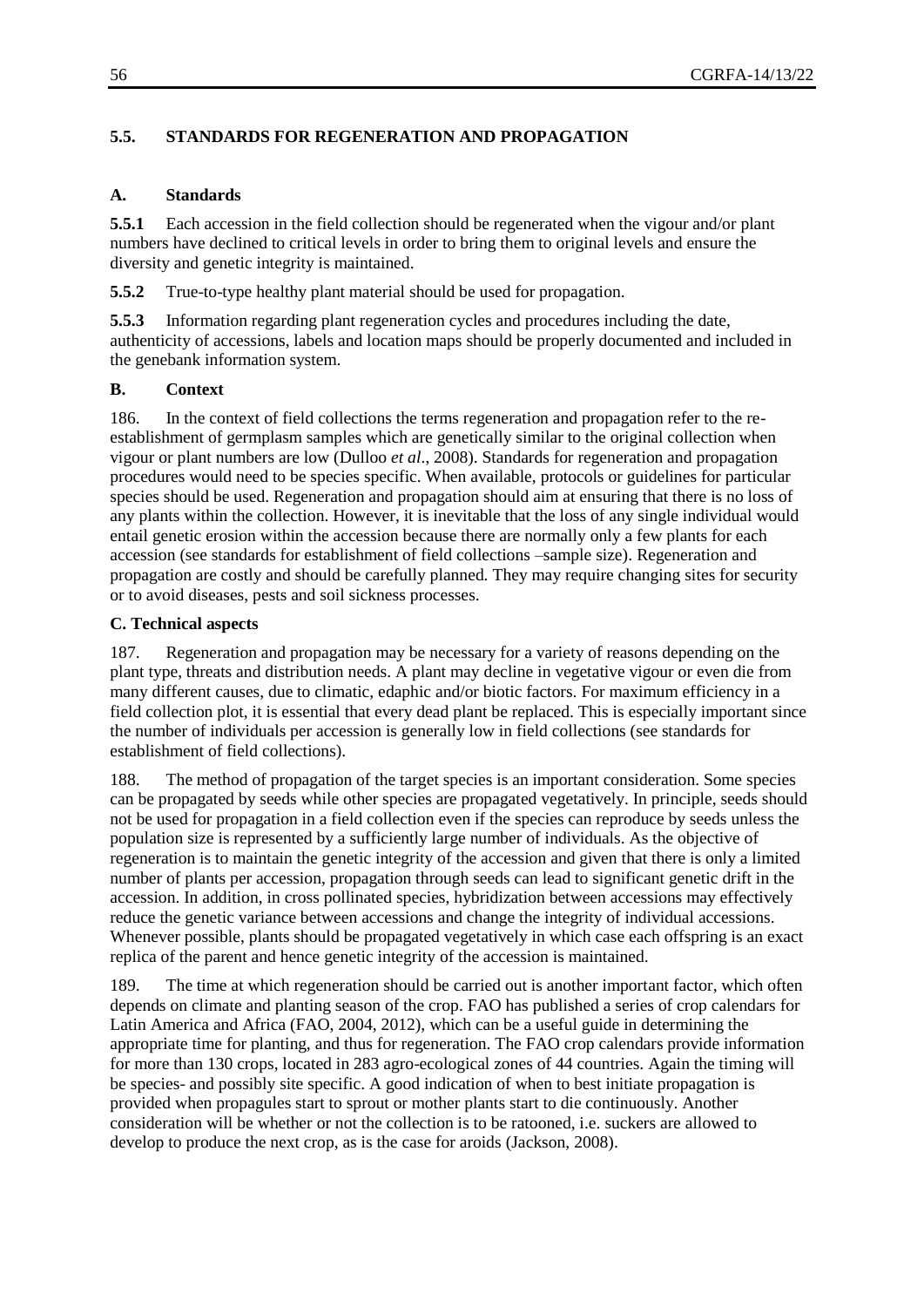190. Propagation should be done using true to type and healthy plant material. If available the new plant has to be regenerated using propagation material stored in special facilities (greenhouses, *in vitro*, or freezer) to ensure its health. Available protocols or guidelines for particular species should be used. Regeneration of accessions of out-crossing species should be made in isolation using special facilities and protection for weeds, pests and diseases.

191. It is important that all information relating to the regeneration of the accession be properly documented and included in the genebank documentation system. This should include inter alia information about the accession number and the plant sequence number within each accession, the site where regeneration is carried out, the type of propagation and materials used (cuttings, tuber, corms, bulbs), planting date, survival rate of the propagated materials, the protocol for seed dormancy breaking, management practices employed, method of planting, field conditions, number of plants established and harvest dates).

### **D. Contingencies**

192. Climatic factors may be more harmful to young plants than to older ones. Because a few plants are likely to be lost during the first year due to various causes, it is a wise precaution at planting to keep some plants for use as replacement if needed. This assures to have plants of the same type and age as the original for replacing lost individuals.

193. Field collections are extremely vulnerable to climatic and other environmental disturbances and it is very important for field genebanks to have a contingency plan for urgent regeneration of the collection. A safety backup may be maintained *in vitro* or cryopreserved as a complementary measure. Contingencies may also occur with wild relatives of crops and native species for which regeneration protocols are yet to be developed. These may often require different treatments compared to cultivated relatives.

## **E. Selected references**

**Costa, N., Plata, M.I. & Anderson**, C. 2004. Plantas cítricas libres de enfermedades. En: Biotecnología y Mejoramiento vegetal. V. Echenique, C. Rubistein; L. Mroginski (eds). Cap 7: 317- 318. Ediciones INTA. Argentina.

#### **Crop genebank knowledge base.**

[http://cropgenebank.sgrp.cgiar.org/index.php?option=com\\_content&view=article&id=97&Itemid=203](http://cropgenebank.sgrp.cgiar.org/index.php?option=com_content&view=article&id=97&Itemid=203&lang=english) [&lang=english](http://cropgenebank.sgrp.cgiar.org/index.php?option=com_content&view=article&id=97&Itemid=203&lang=english)

**Dulloo, M.E., Thormann, I., Jorge, A.M. & Hanson J.** eds. 2008. Crop specific regeneration guidelines [CD-ROM]. CGIAR System-wide Genetic Resource Programme (SGRP), Rome, Italy. (CD-ROM)

**ICRISAT.** Online. Germplasm regeneration. [http://www.icrisat.org/what-we-do/genebank/genebank](http://www.icrisat.org/what-we-do/genebank/genebank-manual/germplasm-regeneration-9.pdf)[manual/germplasm-regeneration-9.pdf](http://www.icrisat.org/what-we-do/genebank/genebank-manual/germplasm-regeneration-9.pdf)

**FAO**. 2004. Calendario de cultivos. América Latina y el Caribe. Estudio FAO producción y protección vegetal, No 186.

**FAO**. 2012. Crop calenders.<http://www.fao.org/agriculture/seed/cropcalendar/welcome.do>

**Jackson G.V.H.** 2008. Regeneration guidelines: major aroids. In: Dulloo M.E., Thormann I., Jorge M.A. and Hanson J., editors. Crop specific regeneration guidelines [CD-ROM]. CGIAR System-wide Genetic Resource Programme, Rome, Italy. 16 pp.

Plata, M.I. & Anderson, C.M. 2008. *In vitro* Blueberry (Vaccinium spp.) Germplasm management in Argentina. 9th International Vaccinium Symposium, ISHS, Corvallis, OR, USA.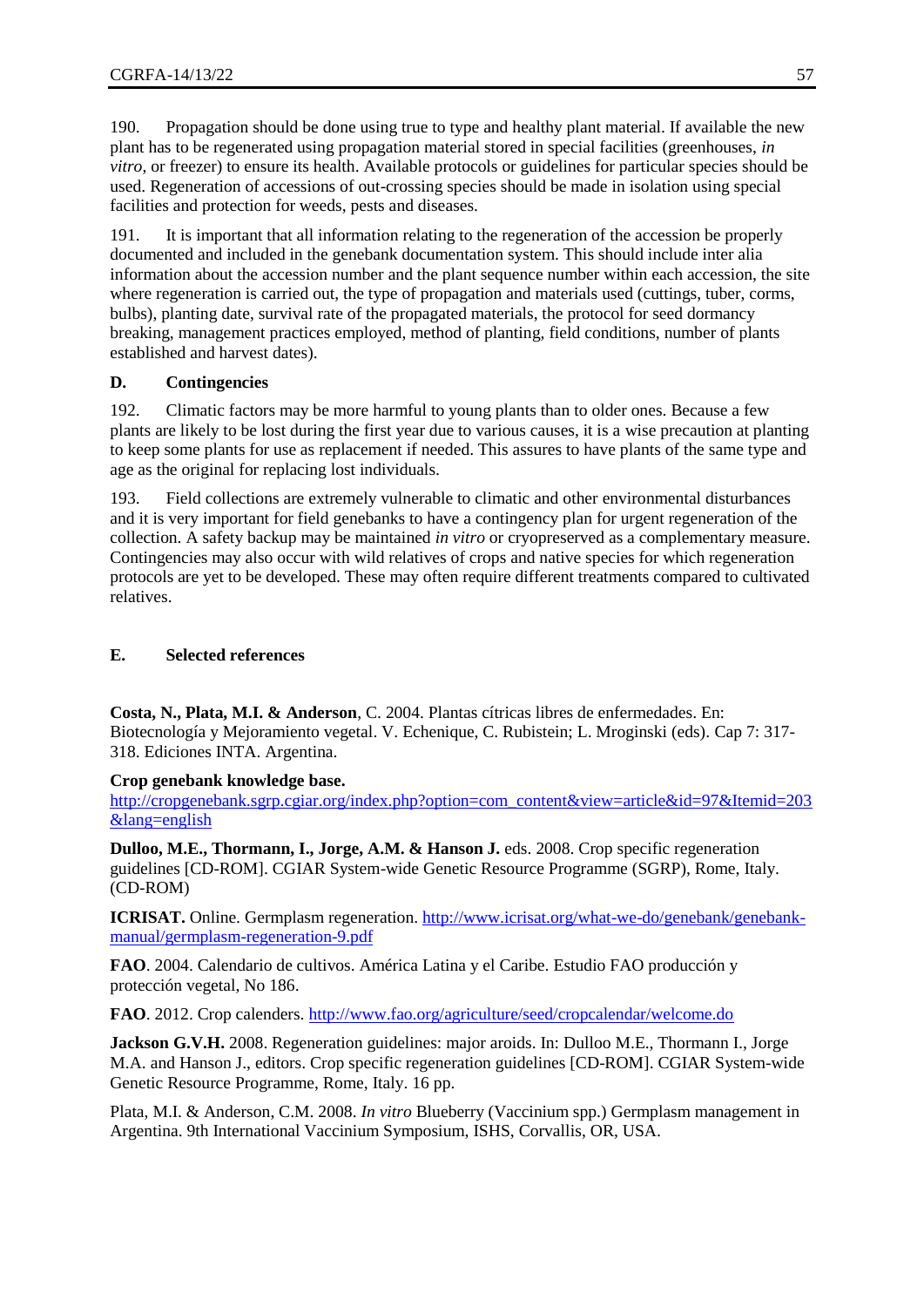**Sackville Hamilton, H.R. & Chorlton, K.H.** 1997. Regeneration of accessions in seed collection: a decision guide. Handbook for genebanks No 5. International Plant Genetic Resources Institute, Rome, Italy.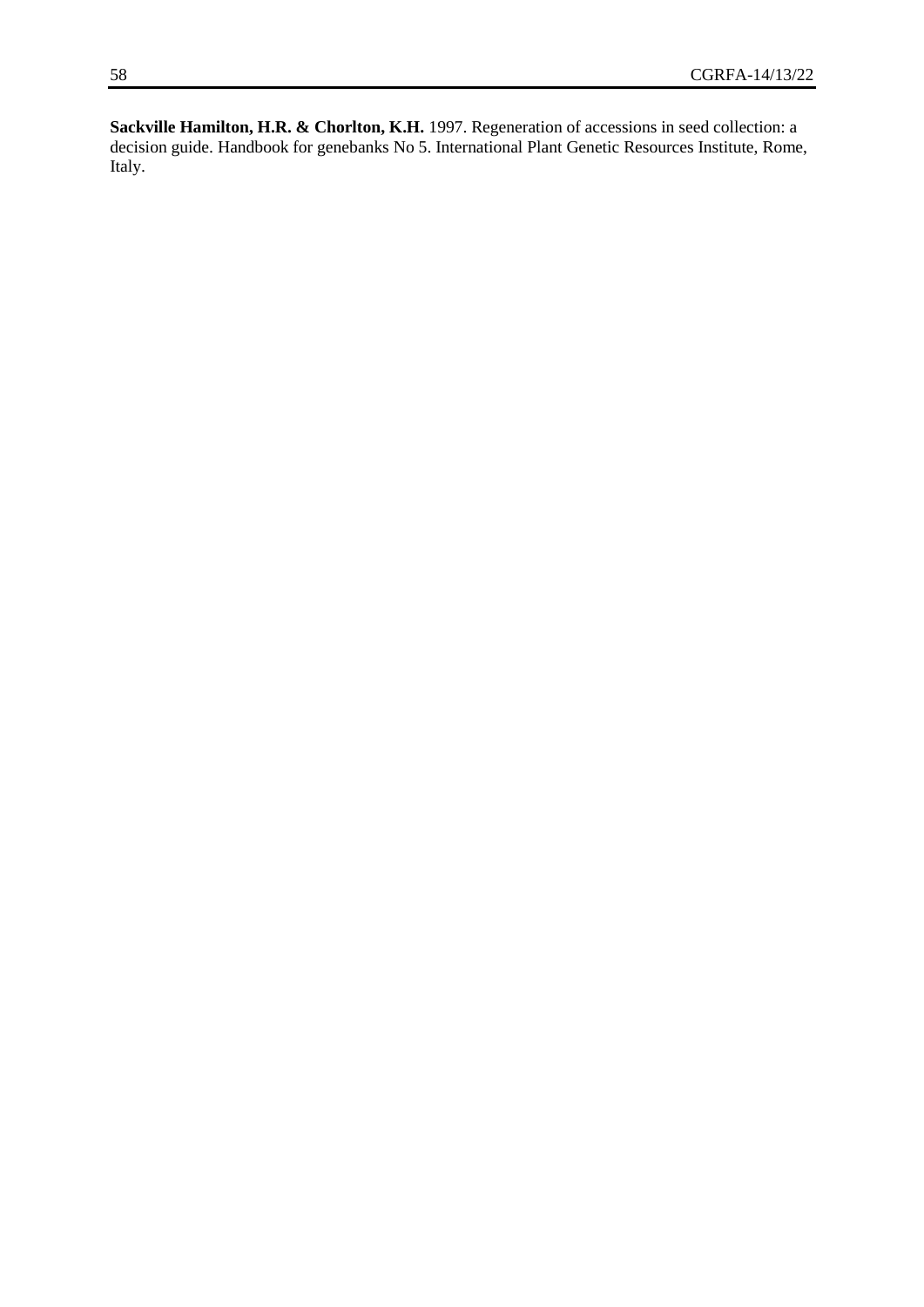## **5.6. STANDARDS FOR CHARACTERIZATION**

#### **A. Standards**

**5.6.1** All accessions should be characterized.

**5.6.2** For each accession, a representative number of plants should be used for characterization.

**5.6.3** Accessions should be characterized morphologically using internationally used descriptor lists where available. Molecular tools are also important to confirm accession identity and trueness to type.

**5.6.4** Characterization is based on recording formats as provided in internationally used descriptors.

#### **B. Context**

194. Characterization is the description of plant germplasm, and a tool for the description and fingerprinting of the accessions, confirmation of their trueness to type, and identification of duplicates in a collection. It determines the expression of highly heritable characters ranging from morphological, physiological or agronomical features, including agrobotanic traits such as plant height, leaf morphology, flower colour, seed traits, phenology, and overwintering ability for perennials. These are essential information for curators to distinguish among samples in the collection.

195. For field collections, characterization can be carried out at any stage of the conservation process. However, it is essential that the accessions being conserved are known and described to the maximum extent possible to assure their maximum use for customers and stakeholders. Therefore, characterization should be carried out as soon as possible to add value to the collection. The time will vary from species to species depending on their life cycle. The use of a minimum set of phenotypic, physiological and morphological descriptors and information on the breeding system, selected from internationally used descriptor lists (e.g. those published by Bioversity International, UPOV or the USDA- NPGS) increases the usefulness and cross-referencing of the characterization data.

196. With the advances in biotechnology, molecular marker technologies and genomics are increasingly used for characterization (de Vicente, *et al*. 2004). Characterization will allow true-totype identification, detecting gene flow and setting reference profiles, identifying mislabelling and duplications, detecting diversity within and among accessions and coefficient of parentage. Measures, such as splitting samples, may be necessary for ensuring the preservation of rare alleles or for improving access to defined alleles. Documentation of observations and measures taken is extremely important.

### **C. Technical aspects**

197. In contrast to seed collections, phenotypic characterization of field collections is easier to perform, given that the plants are in the field and the scoring of the relevant traits for characterisation can be done at the appropriate time and repeated over the years.

198. Some relevant characterization data can be obtained when collecting in the field, so the time for collecting expeditions should be carefully planned whenever possible. Accessions could then be characterized side by side in the field when collected. The historical and cultural information obtained from farmers, botanists, horticulturalists, or native people during collecting expeditions is usually valuable. Local knowledge about the origin of an accession and disease and insect resistance can decrease characterization costs and limit duplication.

199. Descriptors for crops are defined by crop experts and/or curators in consultation with crop experts and genebank managers for relevancy to increase utilization of collections. A wide range of crop descriptor lists has been developed (for example by Bioversity International, UPOV, OIV and the USDA-ARS NPGS), as well as minimum sets of key descriptors for utilization have been established for several crops. Data recording needs to be conducted by trained staff using calibrated and standardized measuring formats as indicated in the descriptor lists. The data need to be validated by curators and documentation officers before being uploaded into the genebank database and made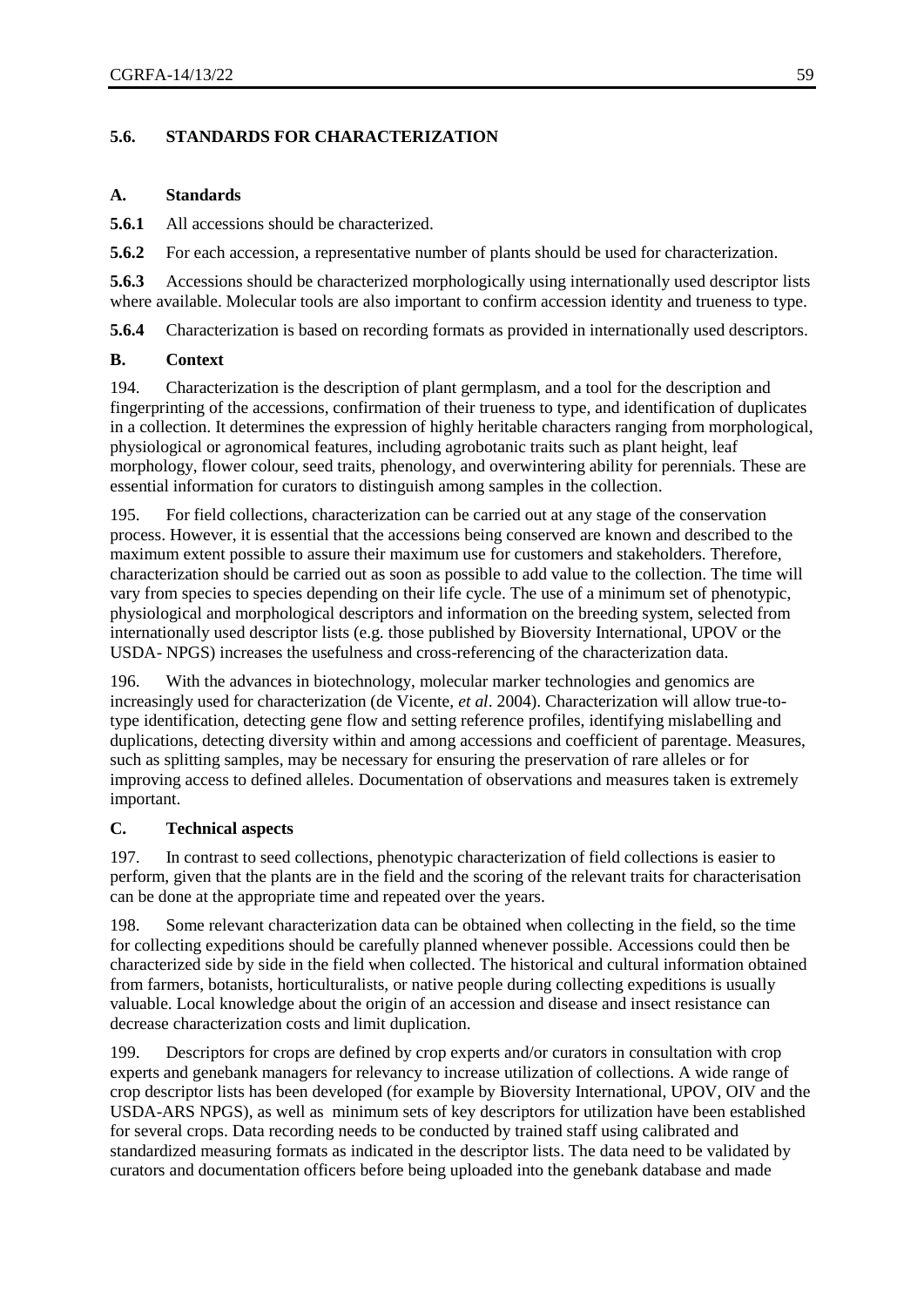publicly available to encourage the use of the collection. It is also recognized that reference accessions planted in the same field are needed to score the traits. Reference collections (herbarium specimens, high quality voucher images) play an essential role for true-to-type identification.

200. The number of plants characterized within an accession should be a representative sample, which in turn depends on its diversity. In general, there should be a minimum of 3 plants for diverse accessions, whereas for clonal plants  $1-2$  are sufficient<sup>16</sup>, in order to have statistically sound measurements. In species prone to mutation (e.g. Citrus), annual characterizations for key characters should be done for true-to-type verification.

201. With the advances in biotechnology, molecular marker technologies and genomics are increasingly used for characterization (de Vicente, *et al*. 2004), in combination with phenotypic because they have advantages on ensuring the identity of clonal plants, identifying mislabelling and duplications, detecting genetic diversity and parentages within and among accessions. Genotypic data obtained from characterizing germplasm using molecular techniques have the advantage over phenotypic data in that variations detected through the former are largely devoid of environmental influences (Bretting and Widrlechner 1995). The technologies develop fast and costs are also decreasing quickly, allowing a more extensive use in the field collections, and should be used when resources do allow it. However, the dearth of adequately skilled personnel and the lack of resources for the relatively high set-up costs continue to prevent the widespread adoption of molecular markers as a method of choice for germplasm characterization especially in developing countries. There are many markers and techniques available (e.g. SSR, EST-SSR, AFLP) but, for characterization purposes, only well-established, repeatable markers such as SSR should be used. For many crops, a wide range of marker primers suitable for their use in characterization has been developed; also minimum sets of key markers have been established. In order to ensure that the results of different analysis batches are comparable, some genebank accessions should be included as reference on each batch. The inclusion of reference accessions in molecular characterizations also plays an essential role for comparison among different genebanks.

202. One of the most advanced techniques employed in the improvement of tree species is genomewide selection (GWS) (Grattapaglia and Resende, 2011; Fonseca *et al*., 2010). GWS requires the use of molecular markers that allow for wide coverage of the genome and high density genotyping. Although this technique is applied for improvement the information generated can be used to characterize and conserve new accessions or superior genotypes.

## **D. Contingencies**

203. Reliability of data might vary among data collectors and depends on training and experience. Therefore, trained and experienced technical staff in the field of plant genetic resources should be available during the entire growth cycle to record and document characterization data. Access to expertise in taxonomy, seed biology, plant pathology and molecular characterization (in-house or from collaborating institutes), during the process of characterization is desirable. For those crops for which there are no internationally used descriptor lists, it should be necessary to develop them while using available descriptor lists for related crops or species as references.

## **E. Selected references**

**Alercia, A., Diulgheroff, S. & Metz, T.** 2001. FAO/IPGRI. Multi-crop Passport Descriptors

[http://www.bioversityinternational.org/index.php?id=19&user\\_bioversitypublications\\_pi1\[showUid\]=](http://www.bioversityinternational.org/index.php?id=19&user_bioversitypublications_pi1%5bshowUid%5d=2192) [2192](http://www.bioversityinternational.org/index.php?id=19&user_bioversitypublications_pi1%5bshowUid%5d=2192)

 16

[http://cropgenebank.sgrp.cgiar.org/index.php?option=com\\_content&view=article&id=47&Itemid=205&lang=en](http://cropgenebank.sgrp.cgiar.org/index.php?option=com_content&view=article&id=47&Itemid=205&lang=english) [glish](http://cropgenebank.sgrp.cgiar.org/index.php?option=com_content&view=article&id=47&Itemid=205&lang=english)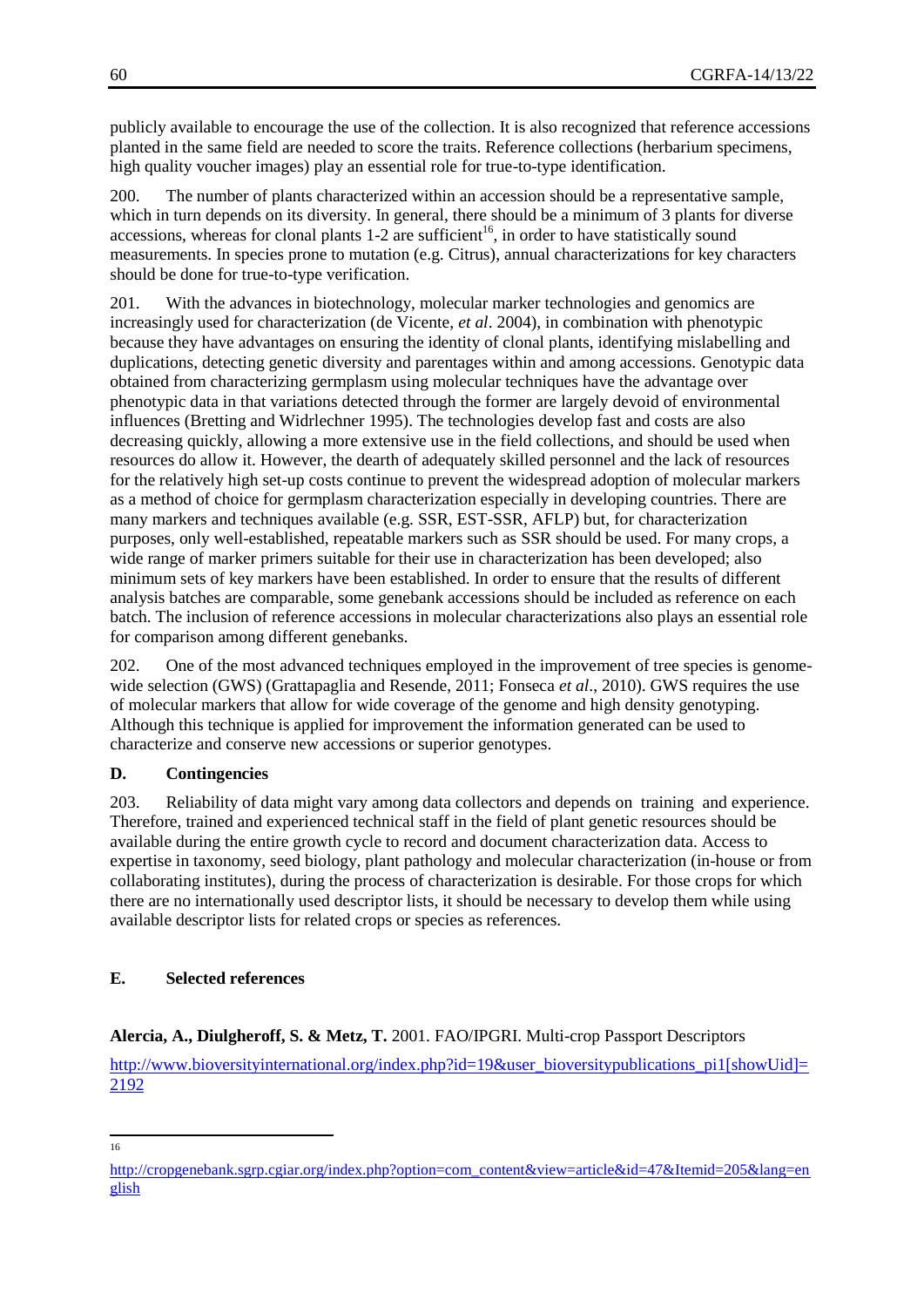**Bioversity International.** 2007 List of crop descriptors published.

[http://www.bioversityinternational.org/fileadmin/bioversityDocs/Research/Conservation/Sharing%20P](http://www.bioversityinternational.org/fileadmin/bioversityDocs/Research/Conservation/Sharing%20Plant%20Information/Descriptor_lists/LIST_OF_CROP_DESCRIPTORS_PUBLISHED.pdf) [lant%20Information/Descriptor\\_lists/LIST\\_OF\\_CROP\\_DESCRIPTORS\\_PUBLISHED.pdf](http://www.bioversityinternational.org/fileadmin/bioversityDocs/Research/Conservation/Sharing%20Plant%20Information/Descriptor_lists/LIST_OF_CROP_DESCRIPTORS_PUBLISHED.pdf)

**Bioversity International.** 2007. Developing crop descriptor lists, guidelines for developers. Bioversity Technical Bulletin no. 13. Available online: [http://www.bioversityinternational.org/index.php?id=19&user\\_bioversitypublications\\_pi1\[showUid\]=](http://www.bioversityinternational.org/index.php?id=19&user_bioversitypublications_pi1%5bshowUid%5d=3070) [3070](http://www.bioversityinternational.org/index.php?id=19&user_bioversitypublications_pi1%5bshowUid%5d=3070)

**Bioversity International.** Descriptor lists and derived standards. <http://www.bioversityinternational.org/?id=3737>

#### **Crop genebank knowledge base.**

[http://cropgenebank.sgrp.cgiar.org/index.php?option=com\\_content&view=article&id=97&Itemid=203](http://cropgenebank.sgrp.cgiar.org/index.php?option=com_content&view=article&id=97&Itemid=203&lang=english) [&lang=english](http://cropgenebank.sgrp.cgiar.org/index.php?option=com_content&view=article&id=97&Itemid=203&lang=english)

**De Vicente, C., Metz, T. & Alercia, A.** 2004. *Descriptors for genetic markers technologies*. International Plant Genetic Resources Institute, Rome Italy.

**Engels, J.M.M. & Visser, L.** eds. 2003. *A guide to effective management of germplasm collections*. IPGRI Handbooks for Genebanks No. 6. IPGRI, Rome, Italy.

**Fang, D.Q., Roose, M.L., Krueger, R.R. & Federici, C.T.** 1997. Fingerprinting trifoliate orange germplasm accessions with isozymes, RFLPs, and inter-simple sequence repeat markers. Theor. Appl. Genet. 95: 211-219.

**Fonseca, S.M., Resende, M.D.V., Alfenas, A.C., Guimarães, L.M.S., Assis, T.F. & Grattapaglia, D.** 2010, Manual prático de melhoramento genético do eucalipto, UFV, Viçosa, MG.

**Grattapaglia, D. & Resende, M.D.V.** 2011, Genomic selection in forest tree breeding. Tree Genetics & Genomes (Print), 7, 241.

**Lateur, M., Maggioni, L. & Lipman, E.** 2010. Report of a Working Group on Malus/Pyrus. Third Meeting, 25-27 October 2006, Tbilisi, Georgia. Bioversity International, Rome, Italy.

**Maggioni, L., Lateur, M., Balsemin, E. & Lipman, E.** 2011. Report of a Working Group on Prunus. Eighth Meeting, 7-9 September 2010, Forlì, Italy. Bioversity International, Rome, Italy.

**OIV.** 2009: OIV descriptor list for grape varieties and *Vitis* species (2nd edition).Organisation International de la Vigne et du Vin, 18 rue d'Aguesseau, 75008 Paris, France.

**UPOV** Descriptor lists. [http://www.upov.int/test\\_guidelines/en/list.jsp](http://www.upov.int/test_guidelines/en/list.jsp)

**USDA/ARS/GRIN**. Evaluation/characterization Data Queries [http://www.ars-grin.gov/cgi](http://www.ars-grin.gov/cgi-bin/npgs/html/croplist.pl)[bin/npgs/html/croplist.pl](http://www.ars-grin.gov/cgi-bin/npgs/html/croplist.pl)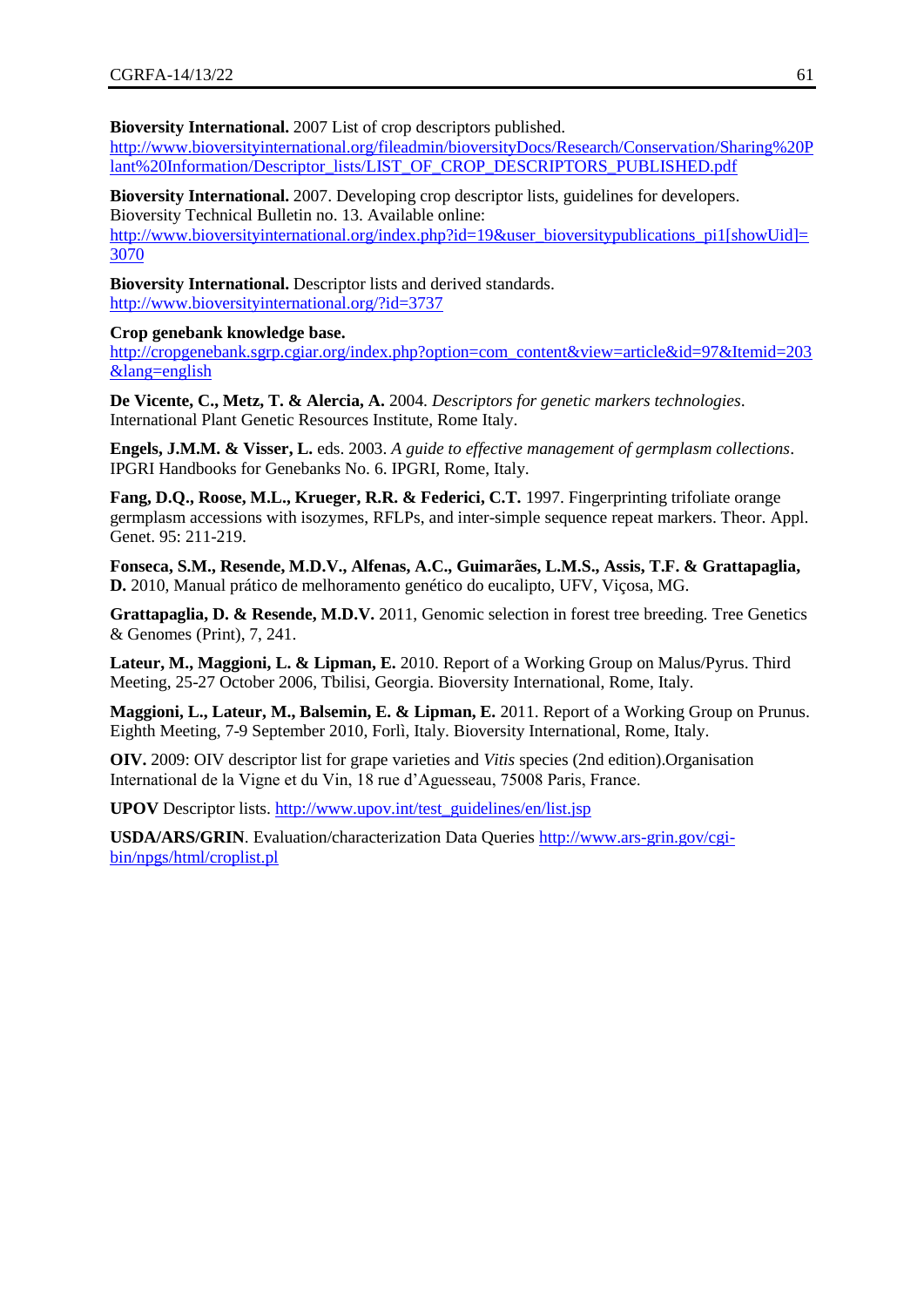## **5.7. STANDARDS FOR EVALUATION**

## **A. Standards**

**5.7.1** Evaluation data on field genebank accessions should be obtained for traits of interest and in accordance with internationally used descriptor lists where available.

**5.7.2** The methods/protocols, formats and measurements for evaluation should be properly documented with citations. Data storage standards should be used to guide data collection.

**5.7.3** Evaluation trials should be replicated (in time and location) as appropriate and based on a sound statistical design.

### **B. Context**

204. Evaluation is the recording of those characteristics whose expression is often influenced by environmental factors. It involves the methodical collection of data on agronomic and quality traits through appropriately designed experimental trials. Evaluation data frequently includes insect pest and disease resistance and quality evaluations (e.g. oil, protein or sugar content or density), production (wood, grain, fruits, seeds, leaf, other) and abiotic traits (drought / cold tolerance and others). These data sets are all highly desired by users to incorporate useful traits into breeding programs and help to improve utilization of the collections. These traits for which the germplasm accessions are assayed are defined in advance by crop experts in collaboration with gene bank curators. Reliable evaluation data that are easily retrievable by plant breeders and researchers facilitate greatly the use of plant germplasm accessions. Germplasm may be systematically evaluated using a network approach, at either an international level or national level.

205. Obtaining evaluation data by genebanks is time consuming and frequently more expensive than obtaining characterization data. Thus evaluation should be prioritized for those accessions which have outstanding features and collaboration with breeders and other specialists (virologists, entomologists, mycologists) is recommended in this endeavour. Curators should make all possible efforts to obtain at least some minimum records of evaluation data. Possible sources of evaluation data may be obtained from users to whom germplasm materials have been distributed previously. The genebank should solicit the user to share the evaluation data and practical arrangements in this regard should be worked out between the gene bank and the recipients/users of the material. Such information could address resistances to biotic and abiotic stresses, growth and development features of the germplasm, quality characteristics of yield, etc. Adding this type of information to the genebank database allows more focused identification of germplasm to meet prospective client needs. Such data should be included in the genebank's documentation system after appropriate verification and validation.

#### **C. Technical aspects**

206. A wide range of crop descriptor lists have been developed for example by Bioversity International and the International Union for the Protection of New Varieties of Plants (UPOV). Furthermore, there are evaluation descriptor lists developed by regional and national organizations such as USDA National Plant Germplasm System (NPGS).

207. Data collection should be conducted by trained staff using as much as possible calibrated and standardized measuring formats with sufficiently identified check accessions and published crop descriptor lists. The results of greenhouse, laboratory or field evaluations, following standardized protocols and experimental procedures are usually presented as either discrete values (e.g. scores for severity of disease symptoms; counting) or continuous values (based on measuring). The data need to be validated by curators and documentation officers before being uploaded into the genebank database and made publicly available.

208. Many agronomic traits required by breeders are too genetically complex to be screened for in preliminary evaluations of germplasm accessions. Data on agronomic traits are usually obtained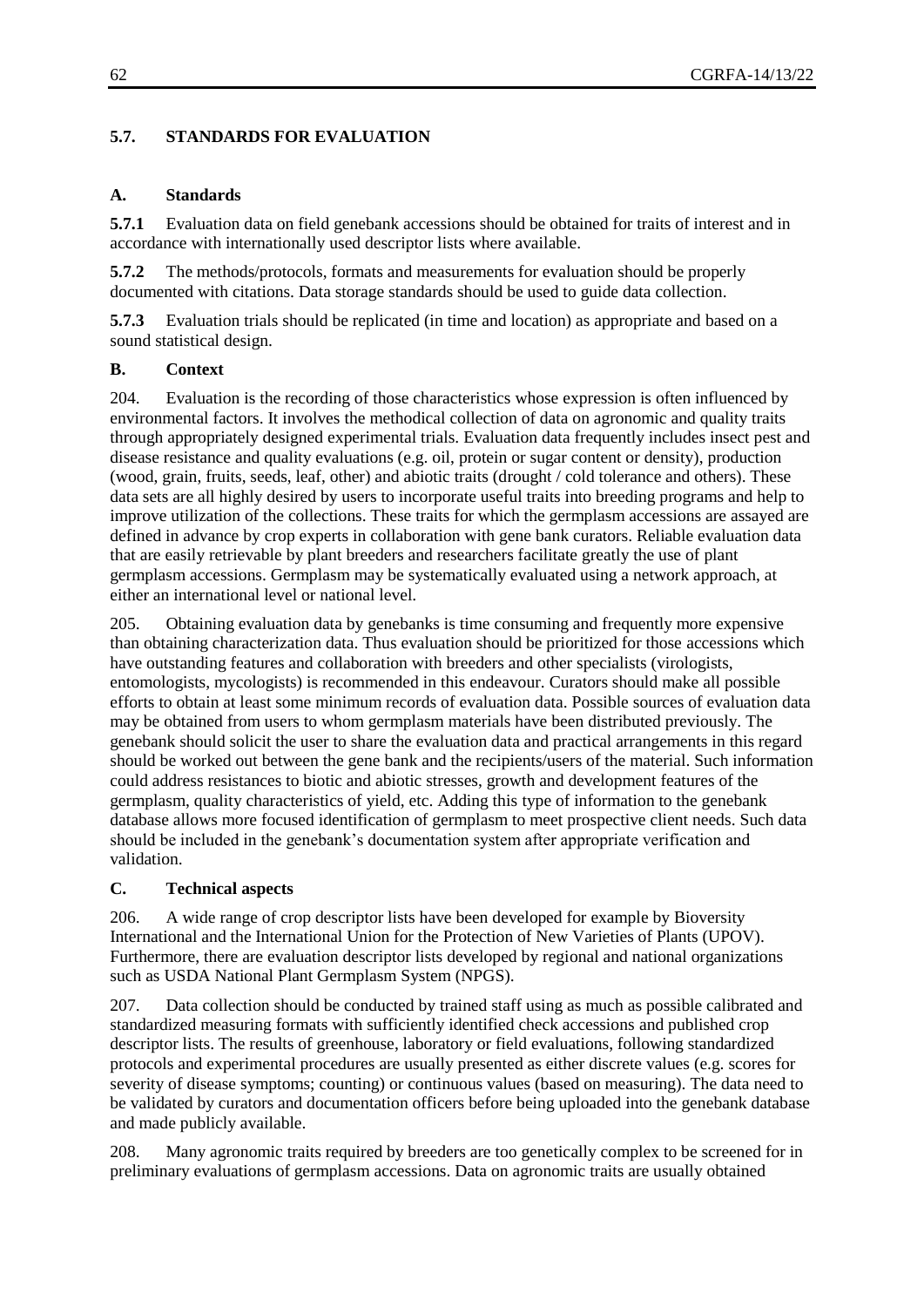during the evaluation of germplasm in a breeding program, and many of these traits result from strong genotype by environment  $(G \times E)$  interactions and hence are site-specific. It is essential to use replications for the evaluation of desired traits in different environments and to clearly define and identify check accessions to be used over time. Check accessions facilitate comparisons across years of data collected.

209. With the advances in biotechnology, molecular marker technologies and genomics are increasingly used for evaluation as well (de Vicente, *et al*. 2004) (see standards on characterisation). The most commonly used molecular markers in germplasm characterization and evaluation include Amplified Fragment Length Polymorphisms (AFLPs), SSRs, and Single Nucleotide Polymorphisms (SNP). They have largely replaced the older marker types, Restriction Fragment Length Polymorphism (RFLP) and Random Amplified Polymorphic DNA (RAPD) on account of their relative genomic abundance and the high reproducibility of data. Also advances in next generation sequencing and the accompanying reduction in costs have resulted in the increasing use of sequencingbased assays such as the sequencing of coding and non-coding regions and genotyping-by-sequencing (GBS) in germplasm evaluation. Molecular markers vary in the way they detect genetic differences, in the type of data they generate, in the taxonomic levels at which they can be most appropriately applied, and in their technical and financial requirements (Lidder and Sonnino, 2011). Where Marker Assisted Selection (MAS) i.e. the selection for the presence or absence of traits in breeding materials at the molecular level, is feasible, it can also be applied in the evaluation of germplasm for traits of interest. The dearth of adequately skilled personnel and the lack of resources for the relatively high set-up costs continue to prevent the widespread adoption of molecular markers as a method of choice for germplasm evaluation especially in developing countries.

#### **D. Contingencies**

210. Reliability of data might vary among data collectors if they are not well trained and experienced and when data collection procedures are not harmonized. Therefore trained technical staff in the field of plant genetic resources should be available to collect and document evaluation data. The participation of multi-disciplinary teams with expertise in plant pathology, entomology, and environmental (abiotic) stress tolerance, both in-house and from collaborating institutes, during the process of evaluation is highly desirable.

211. The evaluation of plant germplasm is very labour-intensive and requires adequate and continuous levels of sustainable funding to allow for the assemblage of reliable high quality data. In situations where carrying out the full evaluation of all accessions, which though desirable may not be economically feasible, the selection of genetically diverse accessions (based for instance on previously delineated sub-sets of germplasm collections) is recommended as a starting point.

212. Variations in the incidences of pests and diseases, the severity of abiotic stresses and the fluctuations in environmental and climatic factors in the field impact on the accuracy of data and should be mitigated through reasonably replicated, multi-locational, multi-season and multi-year evaluations. Also, the laboratory assays for the measurements of some traits like oil or protein contents, starch quality, nutritional factors, require specialized equipment and skilled staff which are not always available or could be costly. This again underscores the need for the participation of multidisciplinary teams from several organizational units or institutions as the case may be. The sanitary status (viruses) of the accession may have incidence in the evaluation as well as in morphological descriptions.

213. Using the evaluation data generated by others could pose significant practical challenges. For instance, the data may be in different formats, and if published already may involve copy right and intellectual property rights issues. In order to facilitate the use of externally sourced data, it is important to standardize data collection, analysis, reporting and inputting formats.

214. It should be noted that many characters may appropriately be evaluated within a field-planted genebank itself. However, stresses that impose risks to the collection, and may result in accession losses if uncontrolled, should be evaluated in separate, specially designed trials. Serious insect pests and diseases or major soil problems are examples. The field collection often is not an appropriate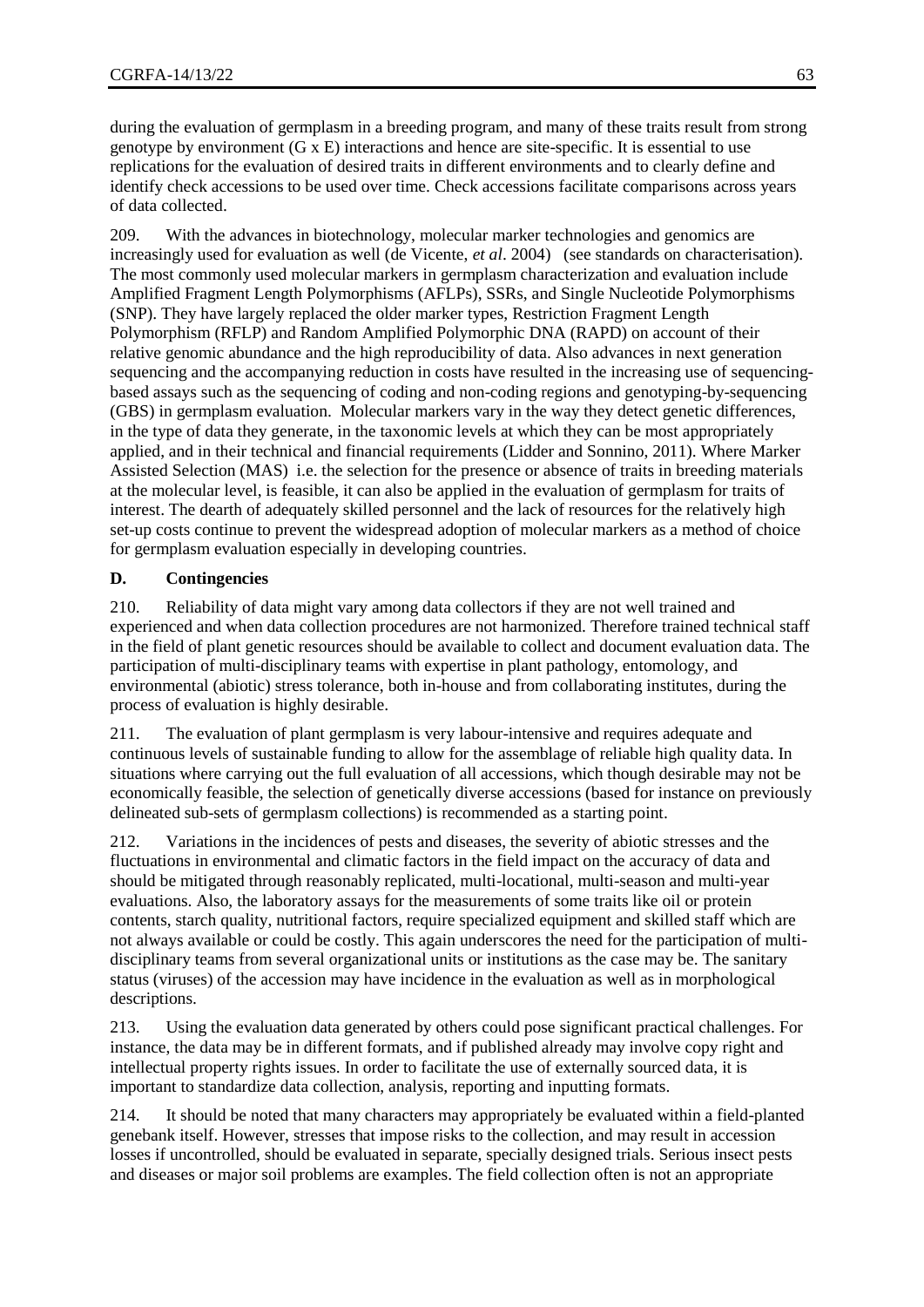place to evaluate yield or quality because of inappropriate plot design or the need to leave plants in the ground well beyond the normal harvest period.

### **E. Selected references**

**Ayad, W.G., Hodgkin, T., Jaradat, A. & Rao, V.R.** 1997. *Molecular genetic techniques for plant genetic resources*. Report on an IPGRI workshop, 9-11 October 1995. Rome, Italy. International Plant Genetic Resources Institute, Rome, Italy. 137pp.

**Bretting, P.K. & Widrlechner, M.P.** 1995. Genetic markers and plant genetic resource management. *Plant Breeding Reviews* 13:11-86.

**De Vicente, M.C. & Fulton, T.** 2004. *Using molecular marker technology in studies on plant genetic diversity*. International Plant Genetic Resources Institute (IPGRI), Rome, Italy and Institute for Genetic Diversity, Ithaca, New York, USA.

**Karp, A., Kresovich, S., Bhat, K.V., Ayad, W.G. & Hodgkin, T.** 1997. *Molecular tools in plant genetic resources conservation: a guide to the technologies*. IPGRI Technical Bulletin No. 2. International Plant Genetic Resources Institute, Rome, Italy. 47pp.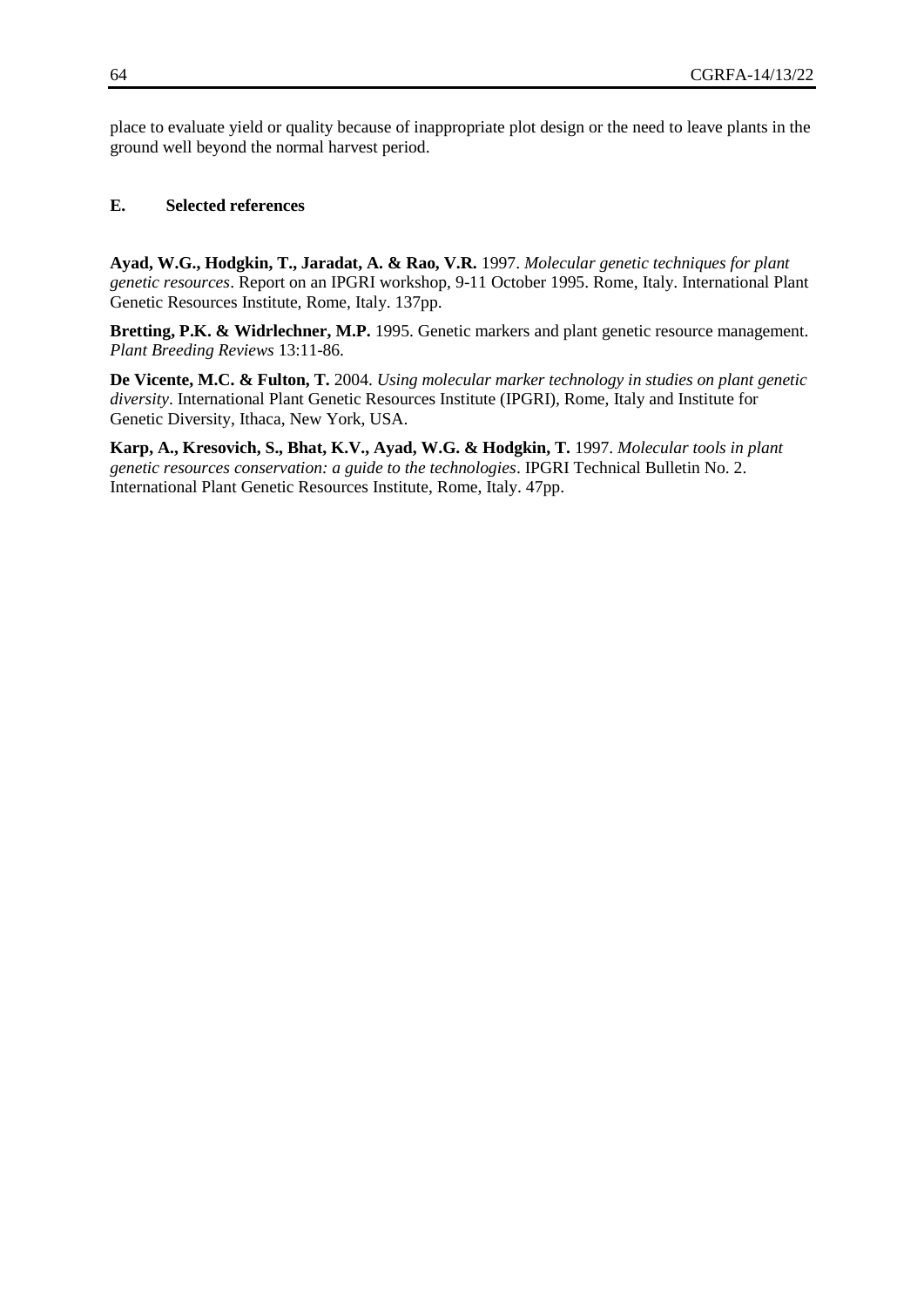## **5.8. STANDARDS FOR DOCUMENTATION**

### **A. Standards**

**5.8.1** Passport data for all accessions should be documented using the FAO/IPGRI multi-crop passport descriptors. In addition accession information should also include inventory, map and plot location, regeneration, characterization, evaluation, orders, distribution data and user feedback.

**5.8.2** Field management processes and cultural practices should be recorded and documented.

**5.8.3** Data from 5.8.1. and 5.8.2 should be stored and changes updated in an appropriate database system and international data standards adopted.

### **B. Context**

215. Comprehensive information about accessions, including regularly updated and detailed field maps as well as information about field management processes is essential for a field genebank to manage and maintain its field collections. Documentation of characterization and evaluation data is particularly important to enhance the use of the respective collection and to help in the identification of distinct accessions.

### **C. Technical aspects**

216. All data and information generated throughout the process of acquisition, establishment of the collection, field management, regeneration, characterization, evaluation, and distribution should be recorded. Such data and information ranges from details of the genetic characteristics of individual accessions and populations to distribution networks, clients and user feedback. Types of data to be recorded in a field genebank other than passport data and standard crop descriptors are for example, plant catalogues, voucher images (photos, drawings), planting and harvest dates, and notes on the verification (identity) history.

217. The FAO/IPGRI List of Multi-crop Passport Descriptors (Alercia *et al*., 2011) should be used for documenting passport data as they are instrumental for data exchange among different genebanks and countries. Standards for documenting characterization data such as the Bioversity International crop descriptors as well as genetic marker descriptors (de Vicente *et al*., 2004) should be used. With advances in biotechnology, there is a need to complement phenotypic trait data with molecular data. Efforts should be made to record the molecular data being generated through genomics, proteomics, metabolomics and bioinformatics.

218. Record keeping about the field management processes including daily interventions, is extremely important for good management of the field collection. Good records of field maps (as hard copy and in digital form) are essential to properly document. Old maps should be retained and dated for reference.

219. Different cultural practices are required for the proper management of accessions of different types of species and should be carefully documented to guarantee their consistent employment over time and the appropriate treatment of accessions.

220. A majority of genebanks now have access to computers and the internet. Computer-based systems for storing data and information allow for comprehensive storage of all information associated with the management of field collections. Germplasm information management systems such as GRIN-Global have specifically been developed for universal genebank documentation and information management. The adoption of data standards which today exist for most aspects of genebank data management helps make the information management easier and improves use and exchange of data. Sharing accession information and making it publicly available for potential germplasm users is important to facilitate and support the use of the collection. Ultimately, conservation and usability of conserved germplasm are promoted through good data and information management.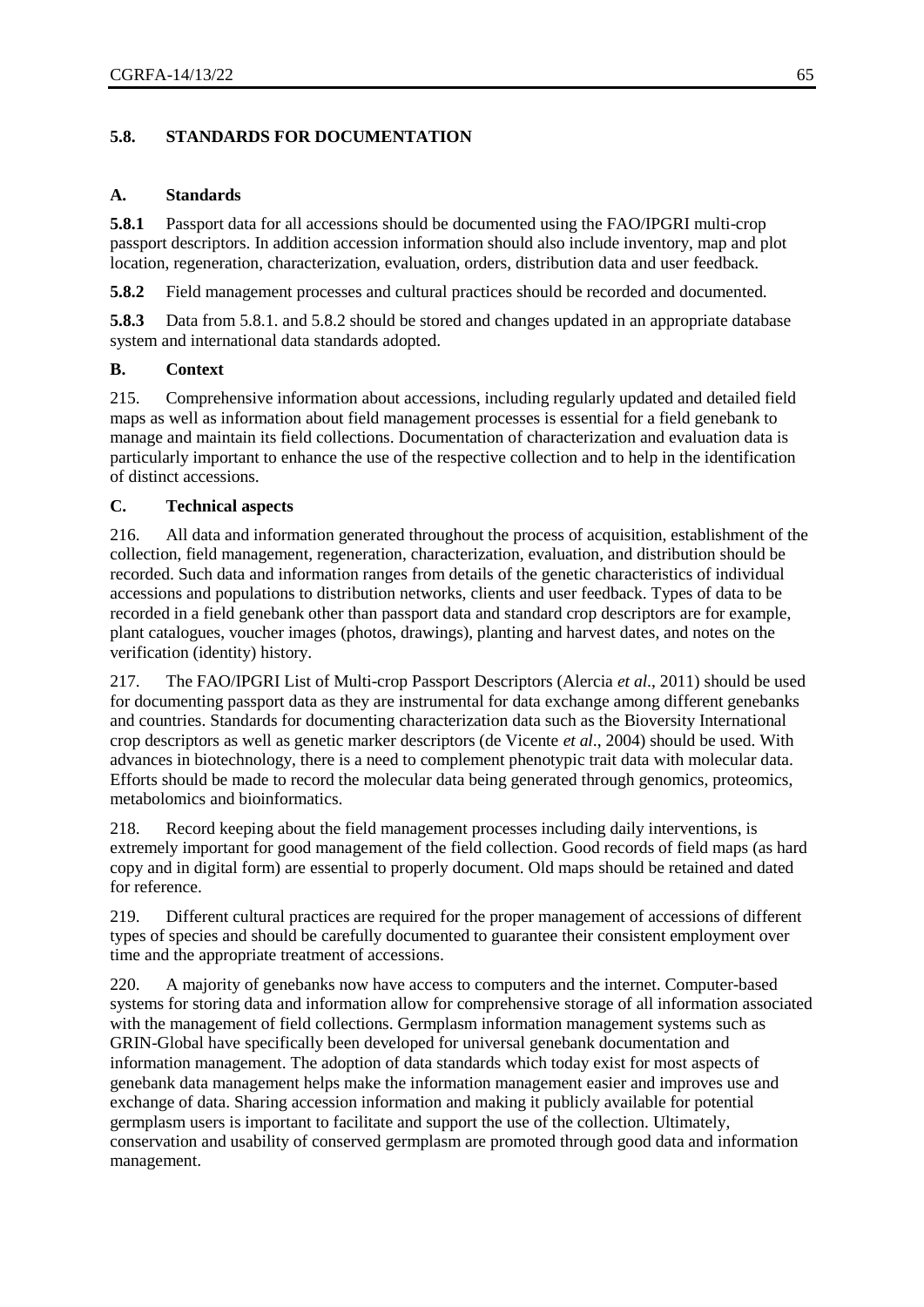221. All data should be kept up to date. They should also be duplicated at regular intervals and stored at a remote site to guard against loss from fire, computer failure etc. (see standards for security and safety). It can be useful to have written records of the main passport data and hard copies of the field maps.

## **D. Contingencies**

222. Lack, or loss, of documentation, field plans or labels compromises the optimal use of the germplasm or can even lead to its loss, if it impedes proper management and regeneration.

223. Lack of adequate identification of species does not allow to record all necessary information for proper management of the accession and to identify appropriate cultural practices.

### **E. Selected references**

**Alercia, A., Diulgheroff, S. & Metz, T.** 2001. FAO/IPGRI. Multi-crop Passport Descriptors

[http://www.bioversityinternational.org/index.php?id=19&user\\_bioversitypublications\\_pi1\[showUid\]=](http://www.bioversityinternational.org/index.php?id=19&user_bioversitypublications_pi1%5bshowUid%5d=2192) [2192](http://www.bioversityinternational.org/index.php?id=19&user_bioversitypublications_pi1%5bshowUid%5d=2192)

**de Vicente, M.C., Metz, T. & Alercia, A.** 2004. Descriptors for genetic markers technologies. International Plant Genetic Resources Institute, Rome, Italy.30p.

**Lipman, E., Jongen, M.W.M, van Hintum, Th.J.L., Gass, T. & Maggioni L.** compilers. 1997. Central Crop databases: Tool for plant genetic resources management. International Plant Genetic Resources Institute, Rome, Italy. CGN, Wageningen, The Netherlands.

**Fabiani, A., Anderson, C. & Tilleria J.** 1996. Desarrollo de una Base de datos para la evaluación de Germoplasma cítrico. (Abstr.). VIII Congreso latinoamericano y VI Nacional de Horticultura. Soc.Urug. Hortic. Montevideo, Uruguay.

**GRIN GLOBAL** [\(http://www.grin-global.org/index.php/Main\\_Page\)](http://www.grin-global.org/index.php/Main_Page)

**Painting, K.A, Perry, M.C, Denning, R.A. & Ayad, W.G.** 1993 Guidebook for Genetic Resources Documentation. International Plant Genetic Resources Institute, Rome, Italy.

**Tillería, J., Andrade, R. & Zamuz, J.** 2011. Documentación de la colección de chirimoya (*Annona cherimola* Mill) del INIAP con la herramienta curatorial DBGERMOWeb, VIII SIRGEALC, Quito, Ecuador.

**Tillería, J., Paniego, N., Zamuz, J. & Luján, M.** 2009. El Sistema DBGERMO Web para la Documentación de Colecciones Vegetales, VII SIRGEALC, Pucon, Chile.

**Tillería, J. & Zamuz, J.** 2011. La Herramienta Curatorial DBGERMOWeb para la Documentación de Colecciones Vegetales. Demostración de la aplicación web en tiempo real con colecciones documentadas, VIII SIRGEALC, Quito, Ecuador.

**Tilleria, J.** 2001. Sistema DBGERMO para la Documentación de Bancos Activos de Germoplasma, Memoria, Reunión Técnica para Latinoamérica y el Caribe del Sistema Mundial de la FAO de Información y Alerta para los Recursos Filogenéticos:85-115. Turrialba, Costa Rica.

**Tilleria, J. & Anderson, C.M.** 2004. The DBGERMO II desktop system for an easy documentation of germplasm collections. Proc. ISC. (Abstr.), Morocco.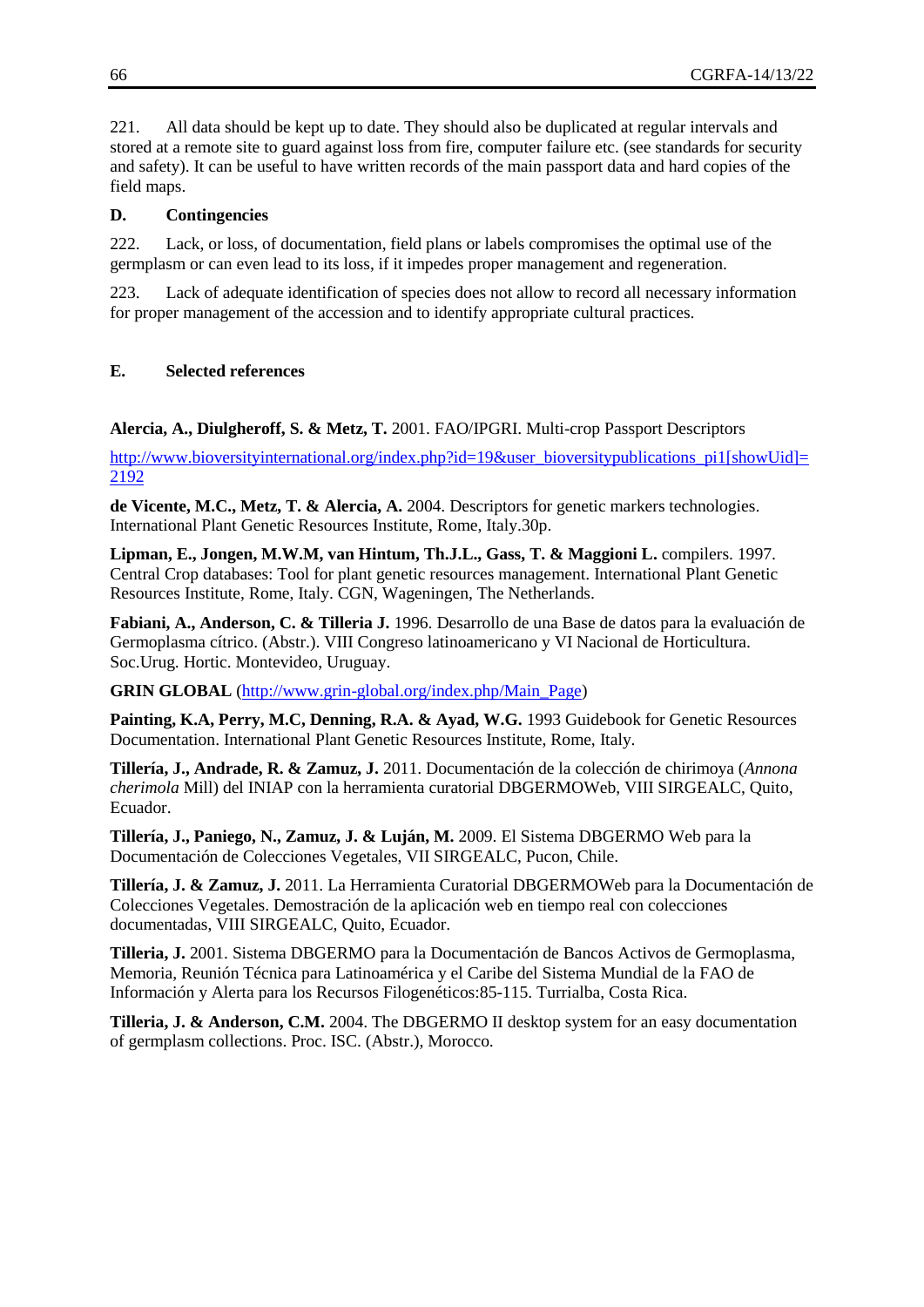## **5.9. STANDARDS FOR DISTRIBUTION**

#### **A. Standards**

**5.9.1** All germplasm should be distributed in compliance with national laws and relevant international treaties and conventions

**5.9.2** All samples should be accompanied by all relevant documents required by the donor and the recipient country.

**5.9.3** Associated information should accompany any germplasm being distributed. The minimum information should include an itemized list, with accession identification, number and/or weights of samples, and key passport data.

#### **B. Context**

224. Germplasm distribution is the supply of a representative sample from a genebank accession in response to requests from germplasm users. There is a continuous increase in demand for genetic resources to meet the challenges posed by climate change, by changes in virulence spectra of major insect pests and diseases, by invasive alien species and by other end-user needs. This demand has led to wider recognition of the importance of using germplasm from genebanks – which ultimately determines the germplasm distribution. It is important that distribution of germplasm across borders adheres to international norms and standards relating to phytosanitary regulations and according to provisions of international treaties and conventions on biological diversity and plant genetic resources.

#### **C. Technical aspects**

225. The two international instruments that govern the access of genetic resources are the ITPGRFA and the CBD. The ITPGRFA facilitates access to PGRFA, and provides for the sharing of benefits arising from their utilization. It has established a multilateral system for PGRFA for a pool of 64 food and forage crops (commonly referred to as Annex 1 crops to the Treaty), which are accompanied SMTA for distribution. SMTA can also be used for non-Annex1 crops however, other models are also available. Access and benefit sharing under CBD is accoding to its Nagoya Protocol. Both the ITPGRFA and CBD emphasize the continuum between conservation and sustainable utilization, along with facilitated access and equitable sharing of benefits arising from use.

226. In addition, all accessions should be accompanied with the required documentation such as phytosanitary certificates and import permits, as relevant according to the IPPC. The final destination and the latest phytosanitary import requirements for the importing country (in many countries, regulations are changed frequently) should be checked before each shipment and germplasm transfer be carefully planned in consultation with the national plant protection organization or the officially authorized institute, which needs to supply the appropriate documentation, such as an official phytosanitary certificate, that complies with the requirements of the importing country. The recipient of the germplasm, should provide the supplying genebank with information concerning the documentation required for the importation of plant material, including phytosanitary requirements.

227. Vegetative materials from a field genebank accession should be subjected to therapy and indexing procedures before being distributed to germplasm users. Indexing for difficult-to- detect pathogens, such as viruses, is important for limiting their spread. When virus indexing capabilities are unavailable, in particular for material known to have come from virus-infected areas, the sanitary status should be attached to the passport data and the material distributed if the recipient has a quarantine facilities or if it meets the criterion of the import permit of the requesting country or region.

228. The type of shipping container, packing materials and the choice of shipping company will depend greatly on the plant part to be distributed. Phytosanitary certificates and quarantine and import permits often document how the specific germplasm has to be packaged and shipped. Dormant or storage organs require fewer precautions and may spend a longer time in transit without damage than actively growing propagules. Accessions should be kept separate during shipment, they must not mix.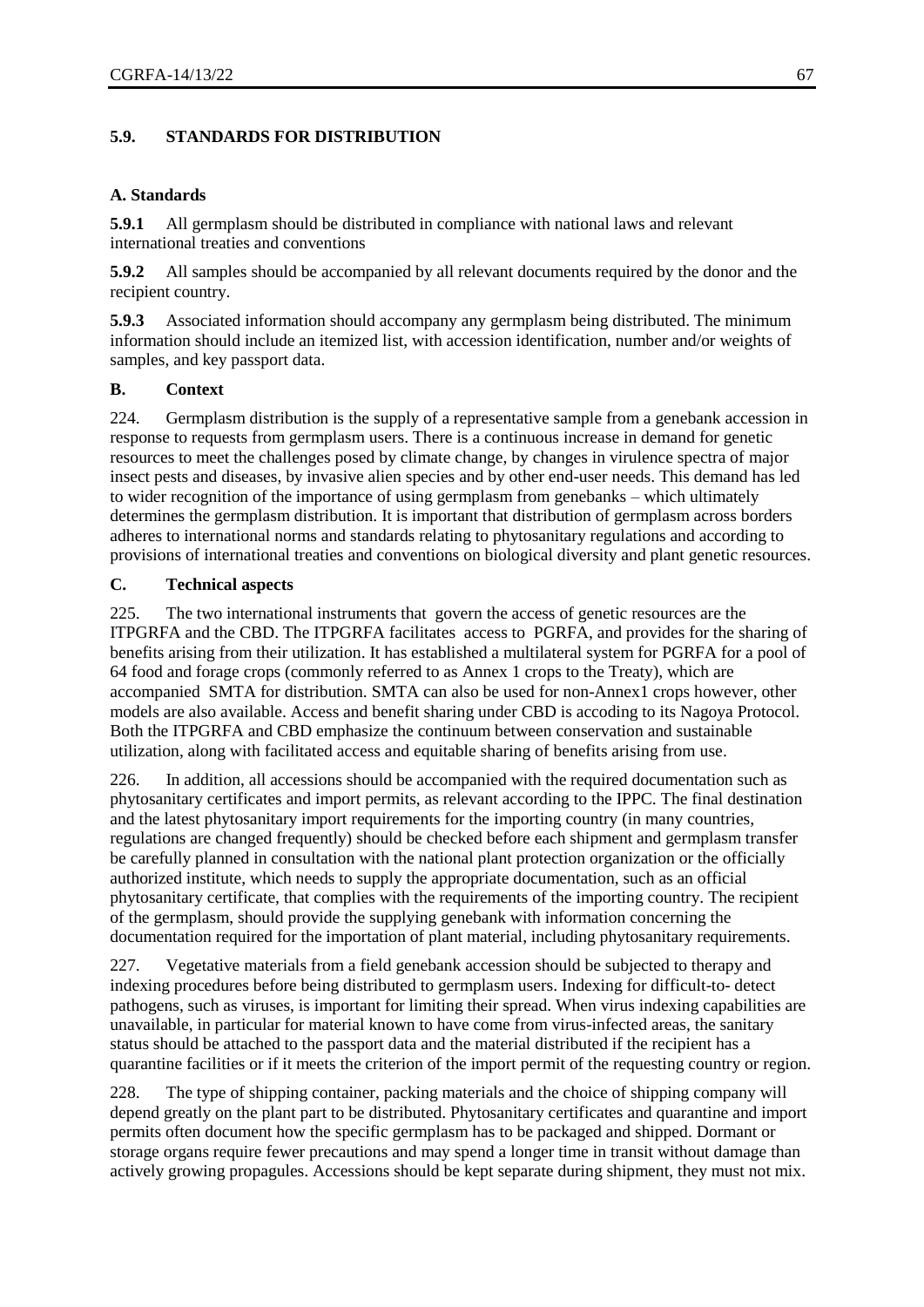Standard operating procedures (SOPS) available in many genebanks cover technical issues such as packaging, treatment, shipping method, sample size, etc. and should be referred to.

229. Timing shipments to avoid severe weather (either hot or cold) and notifying the recipient or customs official prior to the plant's arrival will improve the likelihood that the plants will arrive in good condition. Fragile propagules may require express delivery services. International shipments are facilitated if necessary papers are attached to the outside of the container for easy access by officials without disturbing the plants, with copies inside for the recipient. The requestor may need to purchase services of a courier to carry the germplasm through customs into the country.

230. All accessions should be accompanied with the minimum information necessary to the requester to make appropriate use of the material. This information should include at least an itemized list, with accession identification, number and/or weights of samples, and key passport data. Also the pathogen testing history is usefully included. Distribution records (records with date of request, plants requested, plant form, requester's name and address, shipment date and shipping cost) should be maintained and included in the genebank's documentation system (see standards for documentation). Distributed plant material may become a source of propagative material in case of a catastrophic loss of original material at the originator genebank.

## **D. Contingencies**

231. Simultaneous conservation of accessions *in vitro* provides protection from pests, pathogens and climatic hazards and increases their availability for distribution if the materials are maintained virus free. In some cases, such as cassava (Manihot esculenta L.) and cacao (Theobroma cacao L.) cuttings from field banks can generally only be disseminated within a country, and sometimes only within certain regions of a country, due to pest and disease quarantine regulations. Other forms of propagation, e.g. *in vitro* cultures or seeds should be used to exchange germplasm between countries or quarantine regions. Distribution of materials from greenhouses or screenhouses may be necessary for crops with insect- or mite-borne viruses and *in vitro* cultures may be required.

232. Political decisions, crisis situations or bureaucratic delays might extend the time span between receipt of a sample request and the distribution of the material. Limitations related to regeneration and/ or multiplication of the accessions may also affect and delay the distribution process. A delay in checking quarantine regulations until the shipment is ready to send will result in a waste of resources. Consignments of germplasm infested with pests or without proper documentation will be refused entry into the importing country or be destroyed.

## **E. Selected references**

## **Crop Genebank Knowledge Base**

[http://cropgenebank.sgrp.cgiar.org/index.php?option=com\\_content&view=article&id=59&Itemid=208](http://cropgenebank.sgrp.cgiar.org/index.php?option=com_content&view=article&id=59&Itemid=208&lang=english) [&lang=english](http://cropgenebank.sgrp.cgiar.org/index.php?option=com_content&view=article&id=59&Itemid=208&lang=english)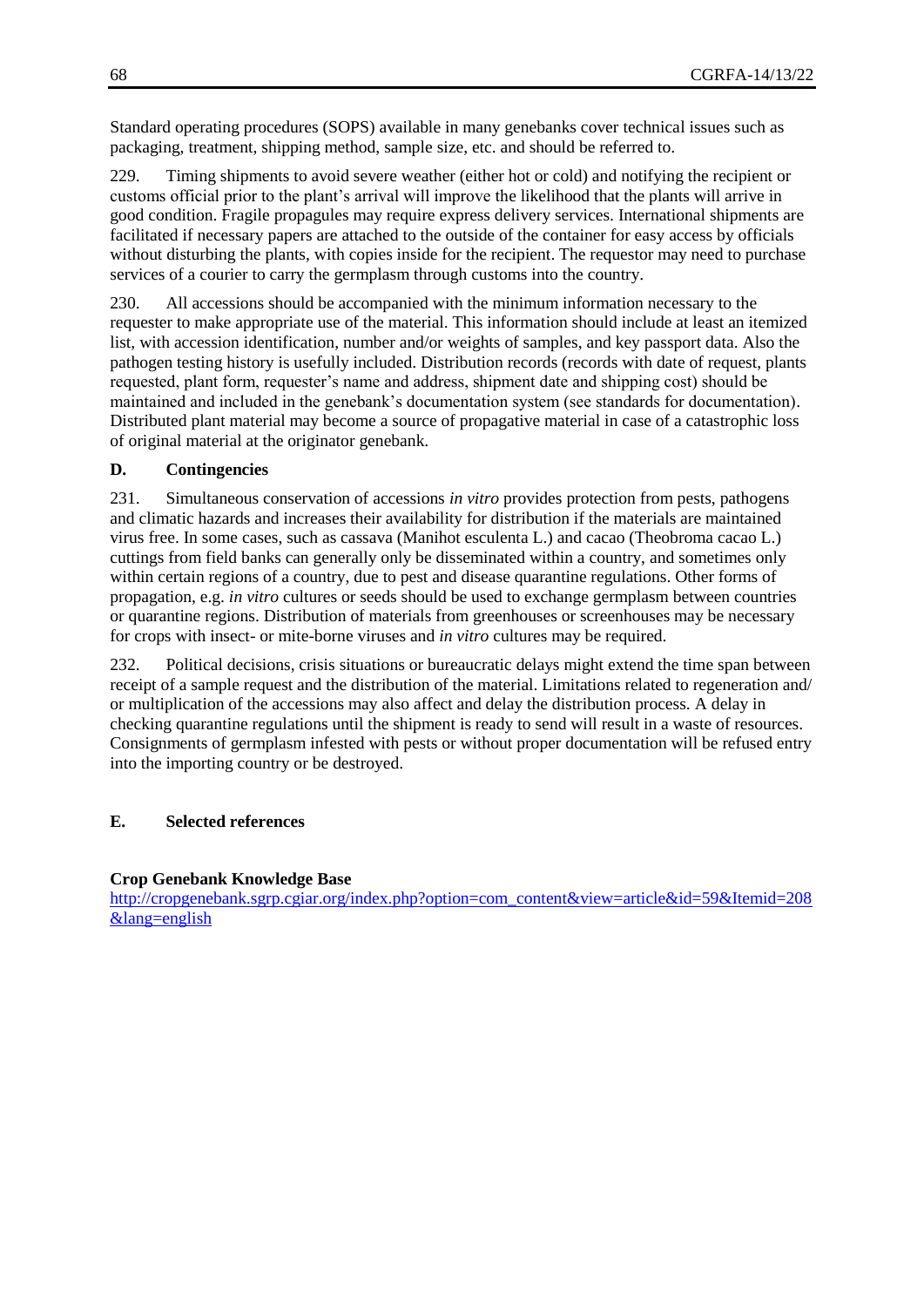## **5.10. STANDARDS FOR SECURITY AND SAFETY DUPLICATION**

## **A. Standards**

**5.10.1** A risk management strategy should be implemented and updated as required that addresses physical and biological risks identified in standards.

**5.10.2** A genebank should follow the local Occupational Safety and Health (OSH) requirements and protocols.

**5.10.3** A genebank should employ the requisite staff to fulfil all routine responsibilities to ensure that the genebank can acquire, conserve and distribute germplasm according to the standards.

**5.10.4** Every field genebank accession should be safety duplicated at least in one more site and/or backed up by an alternative conservation method/ strategy such as *in vitro* or cryopreservation where possible.

### **B. Context**

233. Given that a field genebank is a live assemblage of plants collected from different areas that will stay in one location for many years, it is extremely vulnerable to a number of threats, including environmental conditions, pests and diseases, land tenure and land development. A field genebank is also expensive to maintain and requires constant care compared to other means of conservation. It should implement and promote systematic risk management that addresses the physical and biological risks in the every-day environment. This standard provides the elements which a genebank need to fulfil in order to secure the collection for these threats and ensure that no loss in genetic diversity occurs.

### **C. Technical aspects**

234. A field genebank should have in place a written risk management strategy on actions that need to be taken whenever an emergency occurs in the genebank concerning the germplasm or the related data. This strategy and an accompanying action plan should be regularly reviewed and updated to take advantage of changing circumstances and new technologies and be well publicized among the genebank staff.

235. Field genebanks are exposed to many threats. These include extreme weather conditions like drought, freezing, hail, cyclones, typhoons, hurricanes, which are partially predictable and precautions can be undertaken to give plants additional protection during unfavourable periods. If plants are held in pots, they can be taken into a sheltered place. For smaller plants in the open field, depending on the plant type, little can be done except for reinforcing stakes or covering with a protective cover where feasible. For fruit trees pruning branches can be done to reduce the impact of strong winds which may lead to the uprooting of trees.

236. Other extreme events such as fire outbreaks or earthquakes are hardly predictable, and in such cases precautionary measures to prevent damage to plants in the field genebank need to be taken. Fire breaks across the field genebank need to be established and maintained at all times. In addition fire fighting equipment has to be in place and regularly checked. Fire fighting equipment will include extinguishers and fire blankets. Field genebank buildings including greenhouses and nurseries need to be earthquake-proof if situated in a seismic-prone area.

237. Other threats to field collections relate to biotic factors including pests and diseases, predators, alien species, rodent pests and native material of the same species growing wild in the area that can enter the field as weeds. Precautionary measures need to be taken against these threats. Pesticides should be used with caution as this not only has a negative impact on the environment, but also on the health and safety of personnel applying these. Where appropriate, the use of traps to catch predators or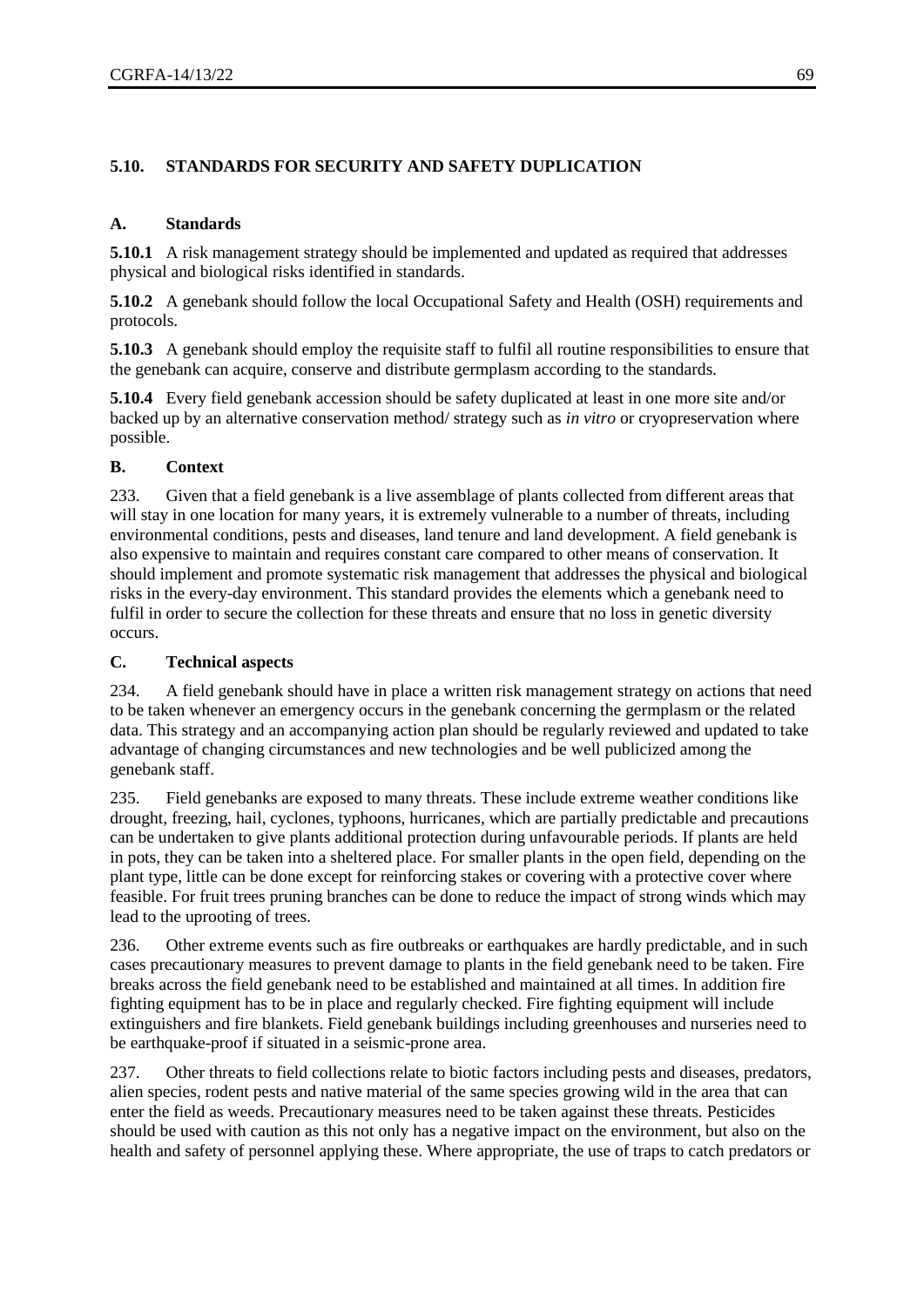ditches to prevent access to the plots can be more ecologically friendly and the invasion of animals into field genebanks should be avoided by using humane protocols approved by relevant societies.

238. Vandalism or theft of planting material can also be major problem to the security of collections. Field genebanks should be appropriately fenced and access to the premises of the field genebank should be well controlled. In some places, additional security guards or security fencing may be required. Considering the long-term nature of field genebanks, especially for fruit and other tree species, securing the land tenure and development plan for the site is important to reduce the need for moving to a new site and to allow expansion.

239. The occupational health and safety of the staff should also be considered. Properly functioning protective equipment and clothing should be provided and used in the field, especially when using chemical pesticides and fertilizers. Choice of agrochemicals is important to reduce risk. A list of chemicals that are generally safe for various crops and a "black list" of chemicals that are dangerous and are forbidden should be established. Staff should be instructed in the correct and safe use of equipment with regular training provided in health and safety in field environments.

240. Active genebank management requires well-trained staff, and it is crucial to allocate responsibilities to suitably competent employees. A genebank should therefore, have a plan or strategy in place for personnel, and a corresponding budget allocated regularly so as to guarantee that a minimum of properly trained personnel is available to fulfil the responsibilities of ensuring that the genebank can acquire, conserve and distribute germplasm. Access to disciplinary and technical specialists in a range of subject areas is desirable, depending on the mandate and objectives of each individual genebank. However, staff complements and training will depend on specific circumstances. Staff should have adequate training acquired through certified training and/or on-the-job training and training needs should be determined as they arise.

241. The use of complementary conservation methods for safety duplication of accessions maintained in field genebanks is an important strategy to reduce risk mentioned above and may be more economical. Accessions may be backed-up as slow growth *in vitro* cultures or cryo-preserved in LN, whenever protocols for the target accessions are available. For those species that produce shortlived or recalcitrant seeds, short-term seed storage, where seeds are renewed before viability is lost, is a feasible and cost effective back-up method. A duplicate field genebank in another area with a suitable climate and agroecology where the plants will thrive but that is not subject to the risks of the main genebank, can also be used for safety backup. It also provides an additional site from which material can be distributed and can be located in an area with different pest and disease risks for safety of the collection and to ease quarantine restrictions for distribution within regions. Pollen and DNA storage also complements field genebanks by providing a cost effective way to maintain a larger amount of diversity within an accession than can be maintained as plants in the field genebank.

242. Any safety duplication arrangement requires a clear signed legal agreement between the depositor and the recipient of the safety duplicate that sets out the responsibilities of the parties and terms and conditions under which the material is maintained. This is particularly important for field genebanks where the plants have to be managed on a daily basis.

#### **D. Contingencies**

243. When suitably trained staff is not available, or when there are time or other constraints, the solutions would be to include outsourcing some of the genebank work or approaching other genebanks for assistance. It is important to develop networks and collaborations with other genebanks. The international community of genebanks should be instantly informed, if the functions of the genebank are endangered.

244. Unauthorized entry to genebank facilities by humans or incursion of animals, including birds and other wildlife can result in direct loss of material, but can also jeopardize the collections through inadvertent introduction of insect pests and diseases and interference in management systems. Working closely with local communities to raise awareness of the purpose and value of the collection can give a sense of ownership and increased protection to the field area.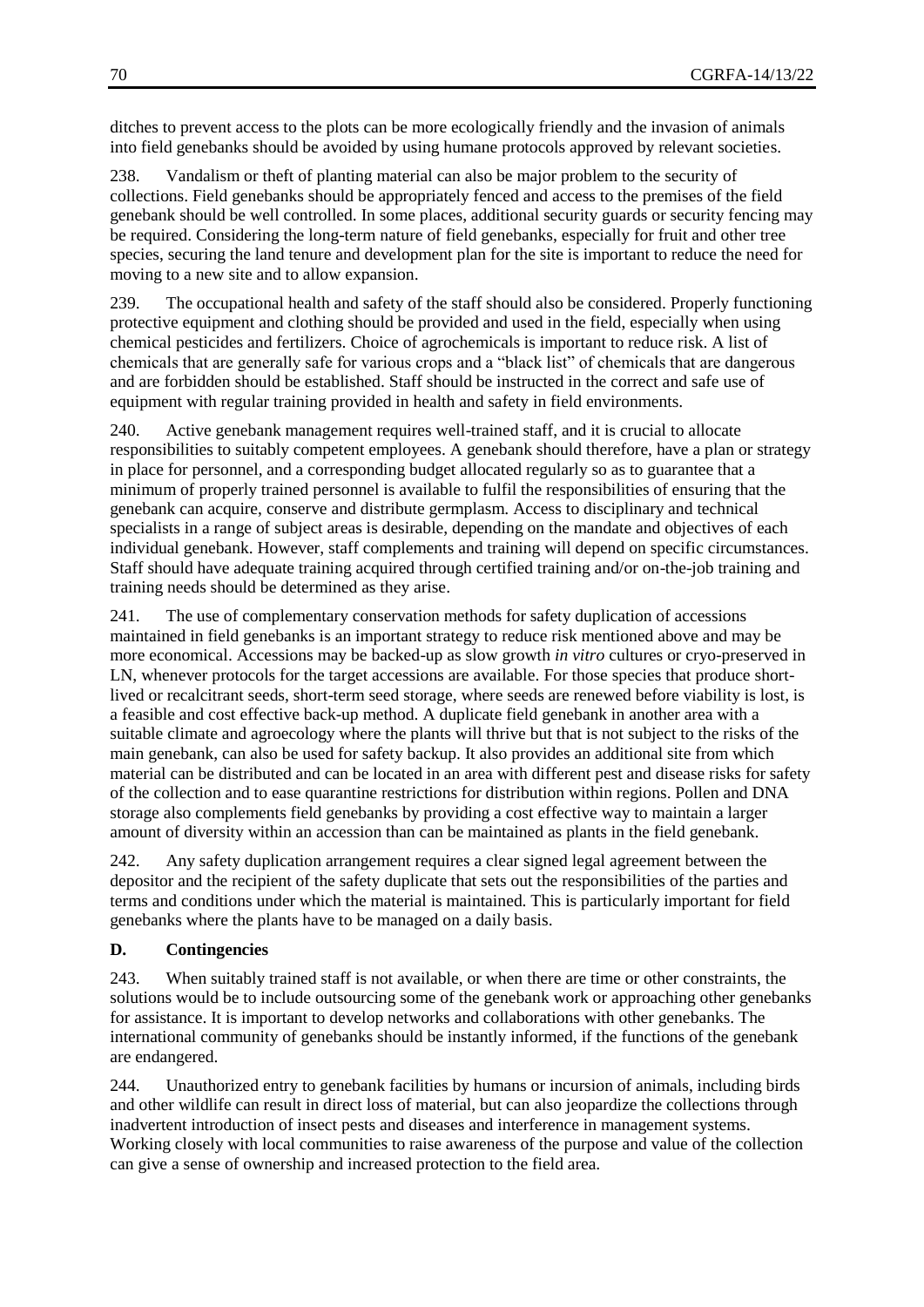### **E. Selected references**

**Crop genebank knowledge base.** Safety duplication.

[http://cropgenebank.sgrp.cgiar.org/index.php?option=com\\_content&view=article&id=58&Itemid=207](http://cropgenebank.sgrp.cgiar.org/index.php?option=com_content&view=article&id=58&Itemid=207&lang=english) [&lang=english](http://cropgenebank.sgrp.cgiar.org/index.php?option=com_content&view=article&id=58&Itemid=207&lang=english)

**Engels, J.M.M. & Visser, L.** eds. 2003. A guide to effective management of germplasm collections. IPGRI Handbooks for Genebanks No. 6. IPGRI, Rome, Italy. Available in [English](http://cropgenebank.sgrp.cgiar.org/images/file/learning_space/genebankmanual6.pdf) and [Spanish.](http://cropgenebank.sgrp.cgiar.org/images/file/learning_space/genebankmanual6_spa.pdf)

**Nordgen.** 2008. Agreement between (depositor) and the Royal Norwegian Ministry of Agriculture and Food concerning the deposit of seeds in the Svalbard Global Seed Vault. The Svalbard Global Seed Vault. [online] The Nordic Genetic Resource Centre, ALNARP. Available from: [http://www.nordgen.org/sgsv/scope/sgsv/files/SGSV\\_Deposit\\_Agreement.pdf.](http://www.nordgen.org/sgsv/scope/sgsv/files/SGSV_Deposit_Agreement.pdf)

**Reed, B.M., Engelmann, F., Dulloo, M.E.,& Engels, J.M.M.** 2004. Technical guidelines for the management of field and *in vitro* germplasm collections. IPGRI Handbooks for genebanks No. 7. International Plant Genetic Resources Institute, Rome, Italy. Available [from](file:///C:/Users/Noorani/Documents/Ex%20Situ/from) [http://cropgenebank.sgrp.cgiar.org/images/file/learning\\_space/genebankmanual7.pdf](http://cropgenebank.sgrp.cgiar.org/images/file/learning_space/genebankmanual7.pdf)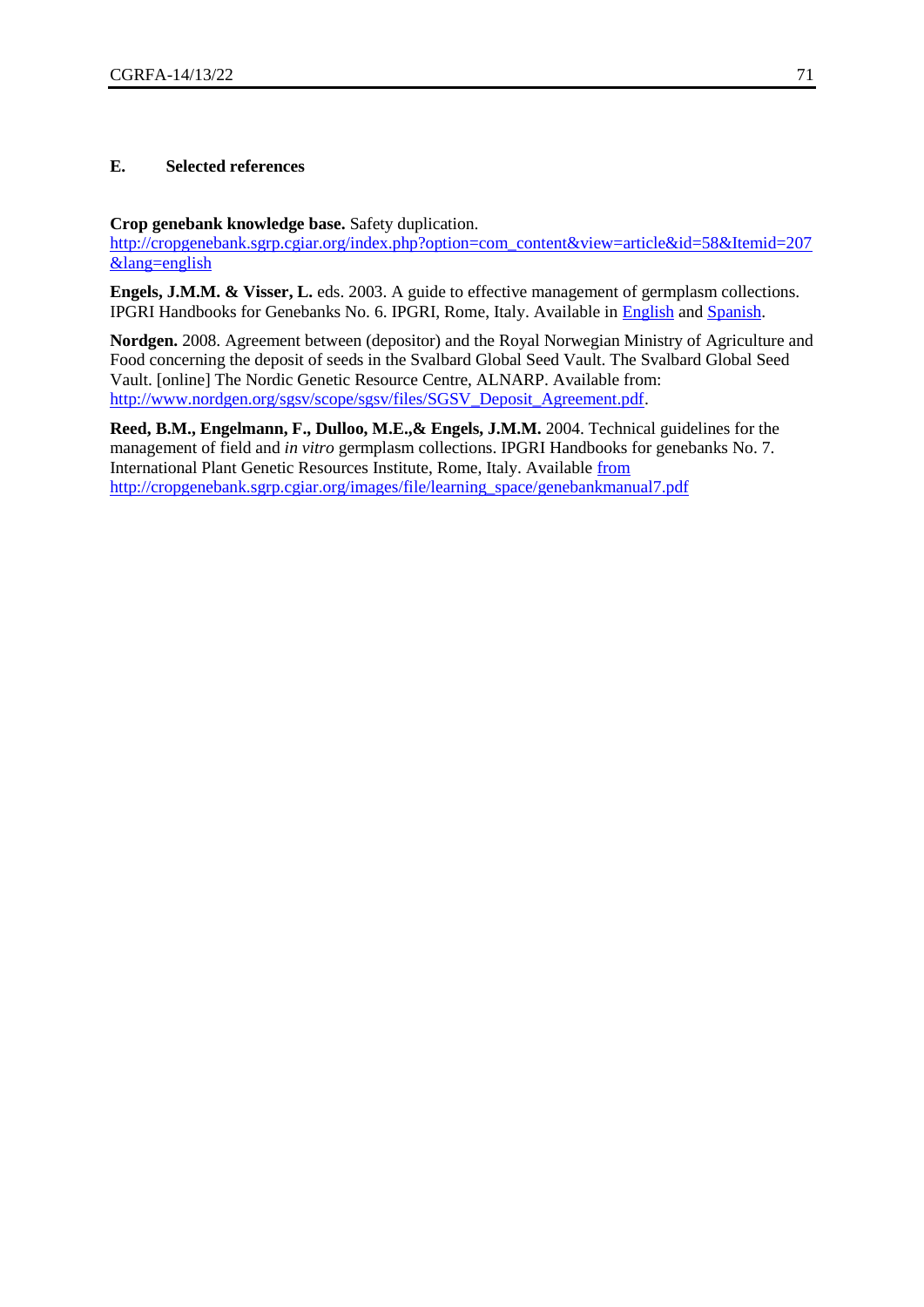# **VI. GENEBANK STANDARDS FOR IN VITRO CULTURE AND CRYOPRESERVATION**

245. The standards for *In vitro* Culture and Cryopreservation are broad and generic in nature due to the marked variation among non-orthodox seeds and vegetatively propagated plants. This variability is a function of the inherent biology and metabolic status of the plants concerned, which influences their differing responses to various manipulations and often requires modifications of basic approaches to be made on a species-specific basis. These various features necessitate an introduction to the phenomenon of non-orthodoxy and storage behaviour of non-orthodox seeds to better understand the scientific basis of these standards.

#### **Phenomenon of non-orthodoxy**

246. Understanding the desiccation tolerance and sensitivity in orthodox compared to non– orthodox (intermediate and recalcitrant) seeds is of fundamental importance for cryopreservation. At maturity, orthodox seed water content would generally be in the range  $0.05 - 0.16$  g g-1<sup>17</sup>(5% - 14%) [wmb]), although some species are shed at much higher water content, undergoing substantial dehydration after this. Unlike recalcitrant seeds, all orthodox seeds acquire desiccation tolerance, which is genetically-programmed and entrained before, or at the start of maturation drying. Recalcitrant seeds do not dry during the later stages of development and are shed at water contents in the range of  $0.3$ - $0.4 - 1.9$  g g-1. Because they are desiccation-sensitive, the loss of water rapidly results in decreased vigour and viability, and seed death at relatively high water contents. This is due to their metabolic activity (Berjak and Pammenter 2004) with little or no intracellular differentiation occurring, thus exposing membranes to the damaging consequences of dehydration stress (Walters *et al*. 2001; Varghese *et al*. 2011). A spectrum of differences in post-shedding physiology also occurs in intermediate seeds. Seeds showing intermediate behaviour can withstand water loss to  $\sim 0.11$  to  $\sim 0.14$ g g-1 (Berjak and Pammenter 2004). They have the capacity to perform some of the important mechanisms and processes governing desiccation tolerance. However, they are not long-lived in the dehydrated condition, particularly at chilling temperatures for some species.

247. The variability in physiology of recalcitrant seeds is frequently also intra-specific. Seed or, embryo/embryonic axis water content can vary significantly in collections from the same locality from year-to-year, and also for material from the same locality, within any one season. This means that the parameters (water content, response to drying) must be assessed for each species. Additionally, seeds harvested late in a season are usually of considerably inferior quality compared with those harvested earlier (Berjak and Pammenter 2004). The provenance of the population from which seeds are collected is also a major factor in the properties and responses of recalcitrant seeds. Thus, even if they are of the same species, seeds developing along a latitudinal gradient can show remarkably different characteristics. (Daws *et al*. 2006; Daws *et al*. 2004).

248. Seed developmental status has emerged as a critical consideration when recalcitrant germplasm is to be cryostored. Early during seed ontogeny, all seeds are highly desiccation-sensitive. Desiccation sensitivity in recalcitrant seeds increases as the processes of germinative metabolism are manifested (Berjak and Pammenter 2004). The early events of germination in recalcitrant seeds are initiated soon after they are shed, without the 'punctuation' between the end of development and the start of germination imposed on orthodox seeds by maturation drying.

249. Depending on the species, recalcitrant seeds will initiate germinative metabolism after being shed. Those species with fully developed embryos on shedding, generally initiate germination virtually immediately, with a concomitant increase in desiccation sensitivity. In some other species, seeds are

 $\overline{a}$ 

 $17$ In this document, the term water content (wmb here is wet mass basis) is used in preference to moisture content, as recalcitrant seeds are hydrated (wet) rather than moist (barely wet). Also, the figures given are expressed on a dry mass basis (g  $H_2O g^{-1}$  dry matter [g g<sup>-1</sup>]), which is considered to be more explicit than expression as a percentage of the wet mass.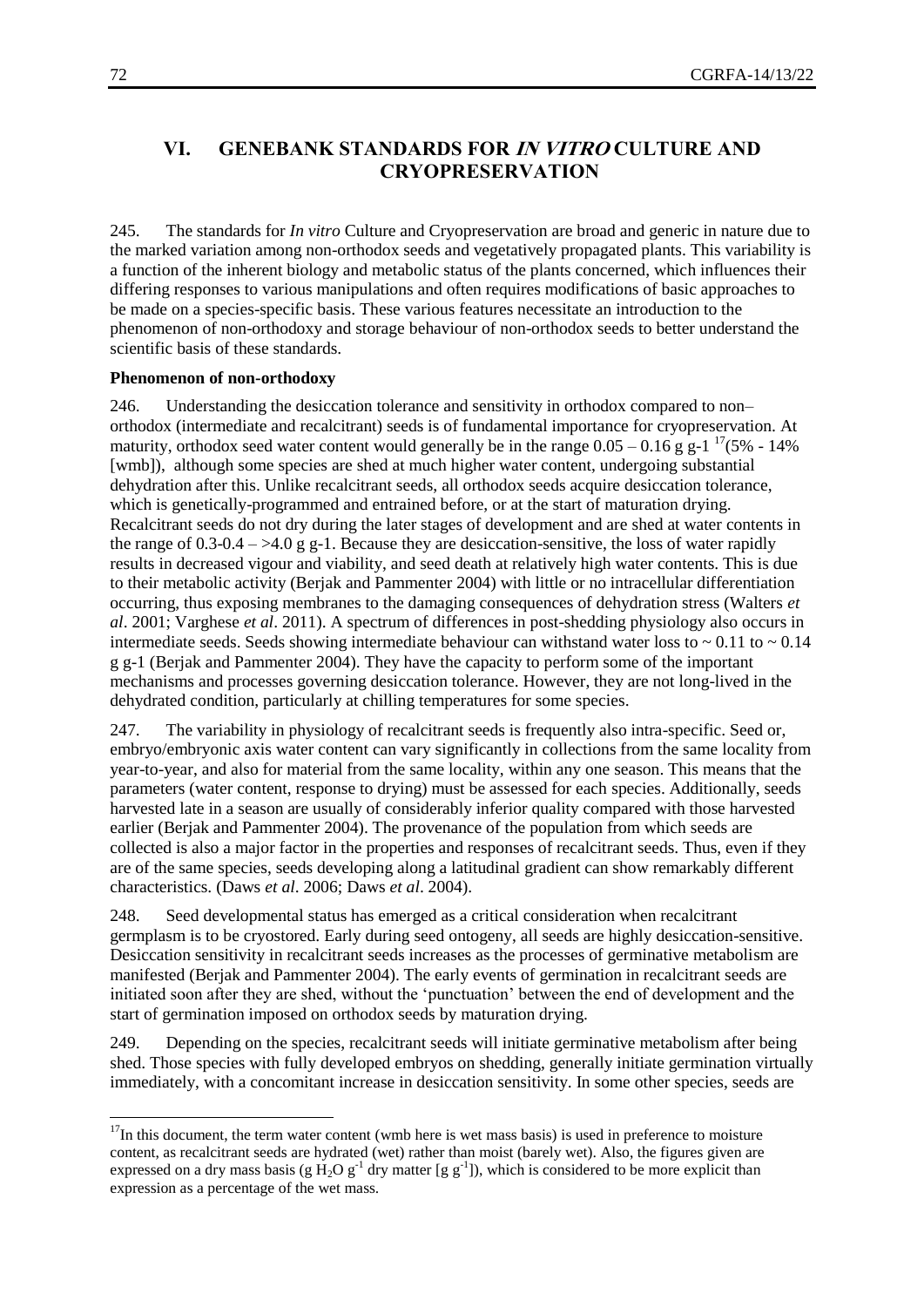shed with under-developed embryos, necessitating the completion of development prior to the onset of germinative metabolism. These developmental differences dictate the duration for which the seeds can be wet-stored (i.e. hydrated storage at the shedding water content). It is now known that recalcitrant seeds cannot be dehydrated to a water content precluding germination (so-called sub-imbibed storage), as this actually shortens the hydrated storage life span. Slight dehydration actually stimulates the onset/progression of germination, thus shortening the time before an extraneous water supply is required to support the process (Drew *et al*. 2000; Eggers *et al*. 2007).

250. In general, recalcitrant seeds from temperate provenances are chilling-tolerant, while those from the tropics and sub-tropics and of the same species, are more likely to be chilling-sensitive. Chilling sensitivity is also an issue for the storage of intermediate seeds, particularly those from the tropics and sub-tropics. When dried to water contents which are not injurious in themselves, the storage life span of such seeds is curtailed at temperatures ≤10°C (Hong *et al*. 1996).

251. Seed-associated microflora (fungi and bacteria), especially those associated with the interior surfaces, e.g. of the cotyledons or embryonic axis, is generally a major problem with recalcitrant seeds, particularly of tropical and sub-tropical origin (Sutherland *et al*. 2002). The conditions of hydrated storage, being moist and often necessarily at benign temperatures, encourage fungal proliferation, with the probability of hyphae penetrating the embryo tissues. This has a major deleterious effect and curtails hydrated storage life span significantly.

252. Under field conditions, unless seedling establishment is rapid, recalcitrant seeds will gradually lose water, the rate depending on the species-specific nature and morphology. Under conditions of slow water loss (days to a week or more), desiccation damage accumulates and the seeds of most species will have lost viability when the embryos/embryonic axes are at a water content of around 0.8 g g-1 (Pammenter *et al*. 1993). Thus when handling or storing recalcitrant seeds, great care is normally exercised to maintain water contents at the levels characteristic of shedding.

253. The response of explants to dehydration depends on the rate of drying and size of the explants. Often recalcitrant seeds are too large to dry rapidly, and too large to cool rapidly on exposure to cryogen (as is required to obtain successful cryopreservation). Thus, excised embryos or embryonic axes are explants of choice, since they can be dehydrated to water contents which will minimize ice crystallisation, which are  $\leq 0.4$  g g-1. Embryos/axes can be dried in a stream of air (flash-dried) (Pammenter *et al*. 2002), which significantly curtails the time during which metabolism linked desiccation damage can occur. It is not that the embryos/axes have become desiccation-tolerant, but simply that they dry before lethal damage has accumulated, providing the time needed to subject them to cryogenic temperatures. In cases where embryo/axes prove impossible to manipulate for successful cryostorage, alternative explants, such as shoot apical meristems excised from seedlings developed from seeds germinated *in vitro* , can be used.

254. In addition to cryopreservation, other means of conservation for species producing recalcitrant or otherwise non-orthodox seeds, include *in vitro* conservation which could involve slow-growth of seedlings/young plants/plantlets. In some instances, slow-growth conditions may be imposed *ex vitro*. In the last instance, plantlets may be derived from embryogenic callus (which itself might be amenable to cryopreservation) and conserved *in vitro*, possibly under slow-growth conditions.

#### **Selected References**

**Benson E.E. Harding K., Debouck D., Dumet D., Escobar R., Mafla G., Panis B., Panta A., Tay D., Van den houwe I. & Roux N.** 2011. Refinement and standardization of storage procedures for clonal crops - Global Public Goods Phase 2: Part I. Project landscape and general status of clonal crop *in vitro* conservation technologies. System-wide Genetic Resources Programme, Rome, Italy.

**Berjak, P. & Pammenter, N.W.** 2004. Recalcitrant Seeds. pp. 305-345 *in* Benech-Arnold, RL., Sánchez, R.A. (eds) *Handbook of seed physiology: applications to agriculture*. Haworth Press, New York.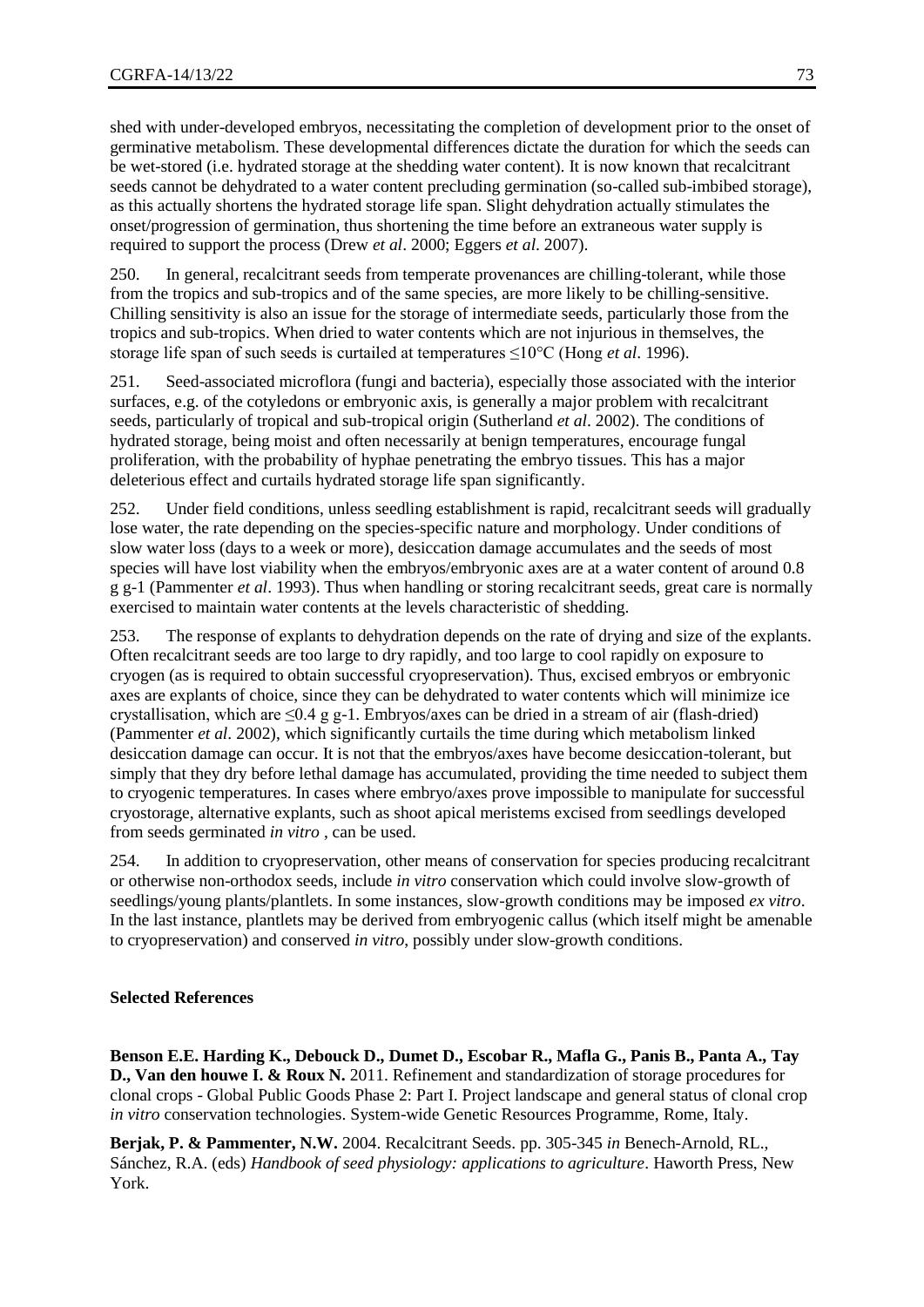**Daws, M.I., Cleland, H., Chmielarz, P. Gorian, F., Leprince, O., Mullins, C.E., Thanos, C.A., Vandvik, V. & Pritchard, H.W.** 2006. Variable desiccation tolerance in *Acer pseudoplatanus* seeds in relation to developmental conditions: a case of phenotypic recalcitrance? *Functional Plant Biology*  33: 59-66.

**Daws, M.I., Lydall, E., Chmielarz, P., Leprince, O., Matthews, S., Thanos, C.A. & Pritchard, H.W.** 2004. Developmental heat sum influences recalcitrant seed traits in *Aesculus hippocastanum* across Europe. *New Phytologist* 162: 157-166.

**Drew, P.J., Pammenter, N.W. & Berjak, P.** 2000. 'Sub-imbibed' storage is not an option for extending longevity of recalcitrant seeds of the tropical species, *Trichilia dregeana* Sond. *Seed Science Research* 10: 355-363.

**Eggers, S., Erdey, D., Pammenter, N.W. & Berjak, P.** 2007. Storage and germination responses of recalcitrant seeds subjected to mild dehydration. pp. 85-92 *in* Adkins, S., Ashmore, S., Navie, S.C. (eds) *Seeds: Biology, Development and Ecology*. CABI, Wallingford, UK.

**Engelmann F. &Takagi H.** (eds). 2000. *Cryopreservation of tropical plant germplasm.* Current research progress and application. Japan International Research Centre for Agricultural Sciences, Tsukuba Japan/ International Plant Genetic Resources Institute, Rome Italy.

**Hong, T.D., Linington, S. & Ellis, R.H.** 1996. *Seed storage behaviour: A compendium*. Handbooks for genebanks: No. 4. IPGRI, Rome.

**Lync P., Souch G., Trigwell. S., Keller J & Harding K.** 2011. Plant Cryopreservation: From Laboratory to Genebank. *As. Pac J. Mol. Biol. Biotechnol*. 18 (1): 239-242

Pammenter, N.W., Vertucci, C. & Berjak, P. 1993. Responses to dehydration in relation to nonfreezable water in desiccation-sensitive and -tolerant seeds. pp. 867-872 *in* Côme, D, Corbineau, F. (eds) *Proceedings of the Fourth International Workshop on Seeds: Basic and Applied Aspects of Seed Biology*, Angers, France. ASFIS, Paris. Vol. 3.

**Pammenter, N.W., Berjak, P., Wesley-Smith, & Vander Willigen, C.** 2002. Experimental aspects of drying and recovery. pp. 93-110 *in* Black, M, Pritchard, H.W. (eds) *Desiccation and survival in plants: drying without dying*. CABI, Wallingford, UK.

**Reed B.M**. 2010. *Plant cryopreservation. A practical guide*. Springer, New York, USA.

**Reed B., Engelmann F., Dulloo M.E. & Engels J.M.M.** 2004. *Technical Guidelines on management of field and in vitro germplasm collections*. Handbook for genebanks No.7, IPGRI, Rome, Italy

**Sutherland, J.R., Diekmann, & Berjak, P.** (eds). 2002. *Forest Tree Seed Health*. IPGRI Technical Bulletin No. 6, International Plant Genetic Resources Institute, Rome, Italy.

**Varghese, B., Sershen, Berjak, P., Varghese, & Pammenter, N.W**. 2011. Differential drying rates of recalcitrant *Trichilia dregeana* embryonic axes: A study of survival and oxidative stress metabolism. *Physiologia Plantarum*142, 326-338.

**Walters, C., Pammenter, N.W., Berjak, & Crane, J.** 2001. Desiccation damage, accelerated ageing and respiration in desiccation-tolerant and sensitive seeds. *Seed Science* Research (11): 135-148.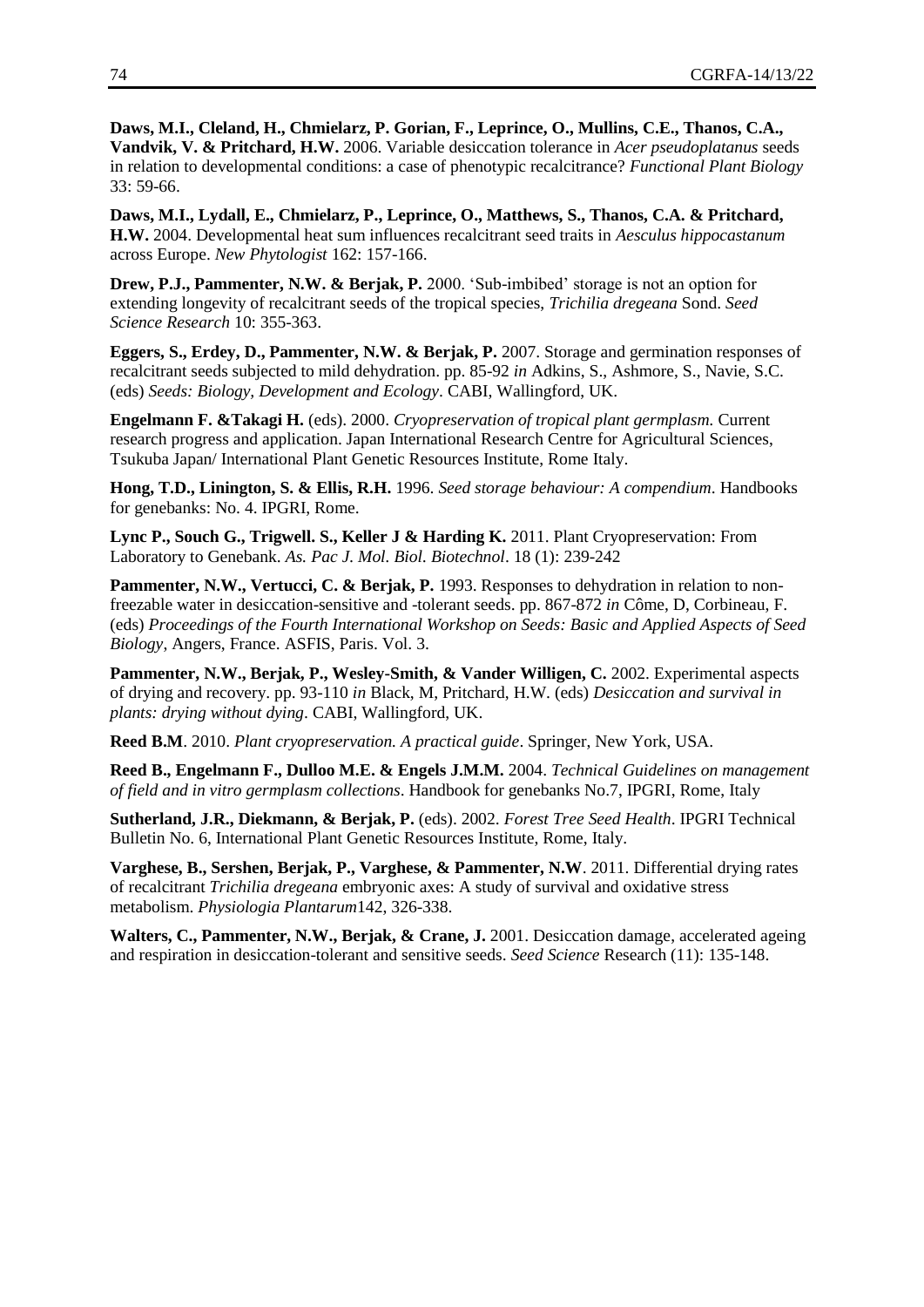# **6.1. STANDARDS FOR ACQUISITION OF GERMPLASM**

# **A. Standards**

**6.1.1** All germplasm accessions added to the genebank should be legally acquired, with relevant technical documentation.

**6.1.2** All material should be accompanied by at least a minimum of associated data as detailed in the FAO/IPGRI multi-crop passport descriptors.

**6.1.3** Only material in good condition and of consistent maturity status should be collected, and the sample size should be large enough to make genebanking a viable proposition.

**6.1.4** The material should be transported to the genebank in the shortest possible time and in the best possible conditions.

**6.1.5** All incoming material should be treated by a surface disinfectant agent to remove all adherent microorganisms and handled so that its physiological status is not altered, in a designated area for reception.

#### **B. Context**

255. Acquisition is the process of collecting or requesting germplasm (seeds and other propagules<sup>18</sup>) for inclusion in the genebank, together with related information. Adherence to legal requirements is essential, and both national and international requirements must be fulfilled as appropriate. During the acquisition phase, it is important to ensure that passport data for each accession is as complete as possible and fully documented (Alercia *et al*. 2001).

256. There is a need to ensure maximum quality of the germplasm and avoid conservation of immature seeds and seeds that have been exposed for too long to the elements. The way that seeds and other propagules are handled after collection and before they are transferred to controlled conditions is critical for quality. Unfavourable extreme temperatures and humidity during the post-collecting period and during transport to the genebank could cause rapid loss in viability and reduce longevity during storage. The same applies to post-harvest handling within the genebank. The seed quality and longevity is affected by the conditions experienced prior to storage within the genebank. As recalcitrant seeds are metabolically active and have high water contents at maturity, the way they are handled after collection is critical for successful long term conservation of the material. As fieldgrown material is frequently contaminated with fungi and/or bacteria, it is necessary to have a set of measures in place to reduce the risk of deterioration of the material in the post-harvest state.

257. Material must be as clean as possible. Therefore, transfer of field material into pots and short periods of glasshouse growth is recommended. In these cases, plants should be watered from the bottom and, in extremely infected material, pesticides may support later disinfection of the explants. Visibly infected material should be excluded from the beginning or eliminated when found.

#### **C. Technical aspects**

l

258. Plant genetic resources within the Multilateral System of the ITPGRFA are accompanied by a Standard Materials Transfer Agreement (SMTA). For material acquired or collected outside the country where the genebank is located the acquirers should comply with the relevant national and international legislation. Phytosanitary regulations and any other import requirements must be sought from the relevant national authority of the receiving country.

259. Passport data is needed to identify and classify the accessions. Many accessions are wild species, making collection of accurate field data absolutely imperative. The multi-crop passport

 $18$  In this context, a propagule refers to vegetative portions of a plant such as seeds, buds, corms, cuttings and other offshoots, used to propagate a plant.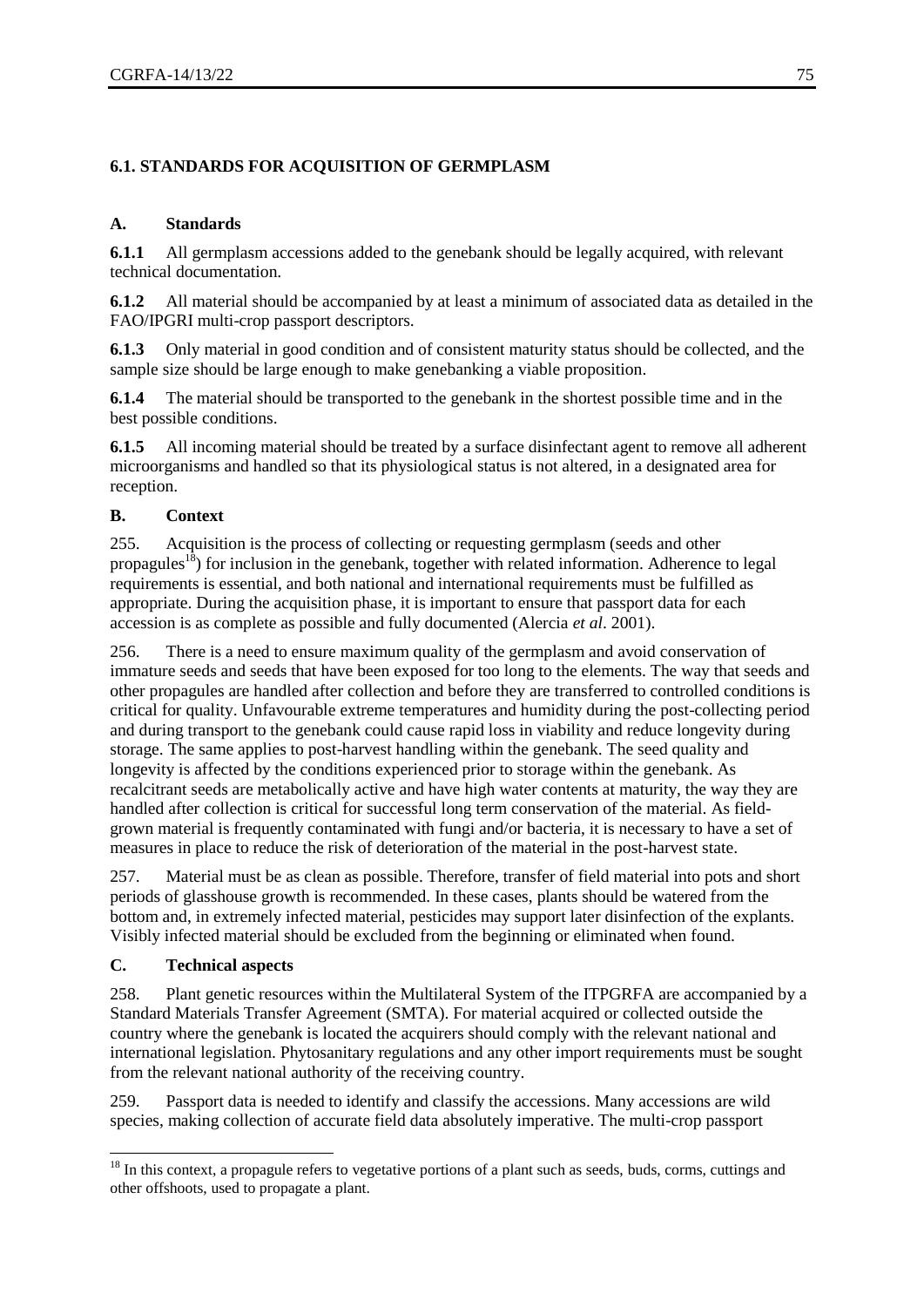descriptors should therefore, include a Herbarium voucher, as well as GPS coordinates and photographic images of habit, habitat, and the substratum as much as possible. If fallen material is collected, it should be recorded as such and kept separate from that harvested from the parent plant. The sample size should include an adequate number of individuals/accessions, large enough to establish an appropriate protocol for cryopreservation, and/or to place samples in long-term cryostorage.

260. There is a need to ensure maximum seed and propagule quality and avoid conservation of immature or over-ripe material (in the case of seeds) that has been exposed for too long to the elements. Collecting well-matured clean and high quality propagules, will ensure maximum longevity in storage. Fallen material and fruits (seeds) showing abrasions or signs of weathering should be avoided. Late-season seeds appear often to be of inferior quality to those produced earlier (Berjak and Pammenter 2004). It is advised not to collect late-season recalcitrant seeds of any species. Seasonality needs also to be considered when using bulbs and tubers, which develop new shoots only in some seasons, in woody plants which have dormant buds only in winter, and young inflorescence explants or pollens which are available only in the flowering period.

261. Many of the fruits bearing recalcitrant seeds harbour fungal contaminants, even when not visible. This is a serious problem, and surface disinfection prior to transport is important for removal of any superficial contaminant. High temperatures and humidity during the post-collecting period and during transport to the genebank exacerbate this problem and could cause rapid loss in viability and reduce longevity during storage. However, seeds and other propagules may be chilling-sensitive and elevated temperatures may either hasten germination or damage the seeds. Thus transport temperature must neither be too low nor too high, generally not below  $\sim$  16 °C and not above  $\sim$  25 °C.

262. The problem of fungal contamination also applies to post-harvest handling within the genebank and fruits should be thoroughly surface-disinfected prior to opening. Similarly, for any imported accessions, contamination can result from containers and wrappings, which need to be incinerated as is generally stipulated by national Plant and Seed Health regulations. Fruit pulp, fibres, etc. must be completely removed from seed outer surfaces, but water must not be used, as seeds could well become (further) hydrated and affect the water content of the seeds. It is also important to gather information about the fruit and seeds weight prior to water content determination (see Standard 2).

263. Wherever possible (as in the case of hard-coated fruits), seeds should be transported within the fruits, both for protection and to avoid dehydration. Water loss both stimulates germinative metabolism and shortens storage life span, thus it is important that water content are maintained upon collection and during transport, by maintaining high relative humidity (RH) in the storage containers. Special plastic bags should be preferred which are not vulnerable to breaking as are glass tubes. Insulating packaging will help in keeping the temperature stabile, and can be especially relevant during long transportation.

264. Recalcitrant seeds produced in hard-coated fruits generally remain in better condition for longer periods, than if the seeds are removed from the fruits. Soft fruits, or those which are damaged or have dehisced should immediately be surface-decontaminated, the seeds extracted and the fruits removed and destroyed. If long transport periods are involved, it is advisable to extract, manually clean and surface-disinfect the seeds prior to transport. Ideally, a disinfection kit comprising water purification tablets or sodium hypochlorite (NaOCl), water (sterile, if possible, or boiled on site) and sterile paper towelling should be carried on field expeditions.

265. Under tropical conditions, other measures such as the storage of plantlets under shade (Marzalina and Krishnapillay 1999) or *in vitro* field collecting (Pence *et al*. 2002; Pence and Engelmann 2011) may be applied. Minimum transportation times are also necessary when *in vitro*collected material is used.

266. For *in vitro*-cultured explants, surface decontamination starts often by 70% ethanol followed by sodium hypochlorite (NaOCl) diluted from pure stock solution or as constituent of a commercial bleach with a concentration of active chlorine amounting to about 3%. Detergent droplets may support the effect. Other substances may be used as well (e.g. calcium hypochlorite) in appropriate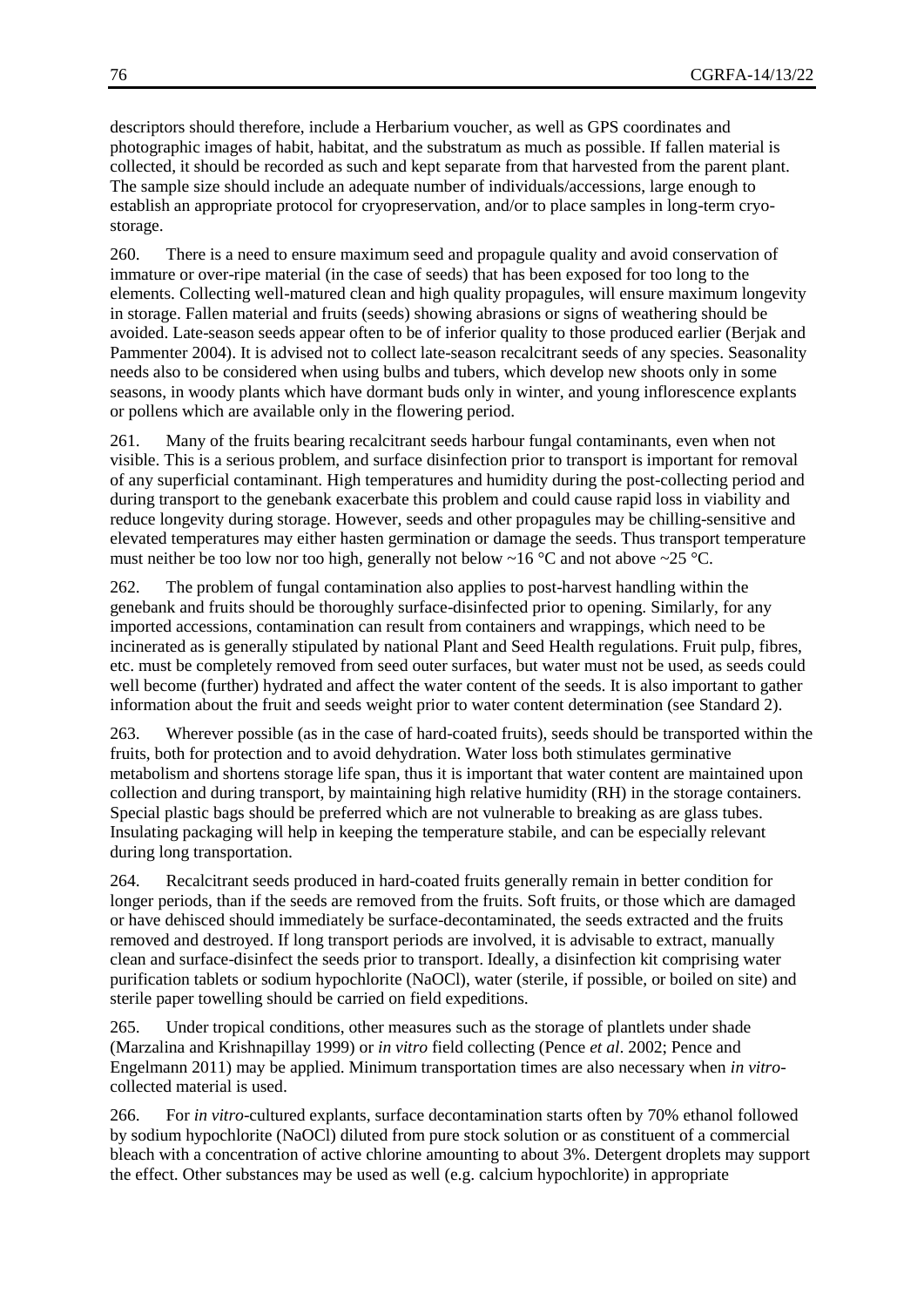concentrations. The explant needs to be trimmed to the final size after surface disinfection. Note that the disinfectant will enter cut surfaces resulting in dead zones which need to be removed upon trimming.

# **D. Contingencies**

267. When a consignment is contaminated or deteriorated, all material and its packaging must be incinerated, despite the financial implications.

268. Delays of a consignment in national quarantine facilities are a known hazard. In such cases, steps must be taken to minimize such delays, including the use of couriers.

269. Under conditions of a 'poor' fruiting season, it is preferable to postpone collection to a subsequent fruiting season. If circumstances dictate that fallen fruits have to be collected, only those which are newly-abscised, should be considered.

270. Occasionally, seeds of particular species react badly to NaOCl and/or to the commonly used fungicides, in which case safe alternatives must be used (Sutherland *et al*. 2002). Note that 70% (v/v) ethanol in sterile/boiled water could be used.

# **E. Selected references**

**Alercia, A., Diulgheroff, S. & Metz, T.** 2001. FAO/IPGRI. Multi-crop Passport Descriptors

[http://www.bioversityinternational.org/index.php?id=19&user\\_bioversitypublications\\_pi1\[showUid\]=](http://www.bioversityinternational.org/index.php?id=19&user_bioversitypublications_pi1%5bshowUid%5d=2192) [2192](http://www.bioversityinternational.org/index.php?id=19&user_bioversitypublications_pi1%5bshowUid%5d=2192)

**Berjak, P. & Pammenter, N.W.** 2004. Recalcitrant Seeds. pp. 305-345 in Benech-Arnold, RL., Sánchez, R.A. (eds) *Handbook of seed physiology: applications to agriculture*. Haworth Press, New York.

**Engelmann, F.** 1997. *In vitro* conservation methods. pp. 119-161 *in* Callow, J.A., Ford-Lloyd, B.V., Newbury, H.J. (eds) *Biotechnology and plant genetic resources*. CABI, Wallingford, Oxon, UK. **ENSCONET**. 2009. *Seed collecting manual for wild species*. ISBN 978-84-692-3926-1 (www.ensconet.eu).

**Marzalina, M. & Krishnapillay, B.** 1999. Recalcitrant seed biotechnology applications to rainforest conservation. In: Benson, E.E. (ed.) *Plant conservation biotechnology.* Taylor & Francis, London, UK. pp. 265-276.

**Pence, V.C.** 1996. *In vitro* collection (IVC) method. pp. 181-190 *in* Normah, M.N., Narimah, M.K., Clyde, M.M. (eds) In vitro *conservation of plant genetic resources*. Percetakan Watan Sdn.Bdh, Kuala Lumpur, Malaysia.

**Pence V. C., Sandoval J., Villalobos V. & Engelmann F.** (eds.). 2002. In vitro *collecting techniques for germplasm conservation.* IPGRI Technical Bulletin N°7. IPGRI, Rome. Available online: [http://www.bioversityinternational.org/fileadmin/bioversity/publications/pdfs/866\\_In\\_vitro\\_collecting](http://www.bioversityinternational.org/fileadmin/bioversity/publications/pdfs/866_In_vitro_collecting_techniques_for_germplasm_conservation.pdf?cache=1322754009) [\\_techniques\\_for\\_germplasm\\_conservation.pdf?cache=1322754009](http://www.bioversityinternational.org/fileadmin/bioversity/publications/pdfs/866_In_vitro_collecting_techniques_for_germplasm_conservation.pdf?cache=1322754009)

**Pence V.C. & F. Engelmann**. 2011. Chapter 24: Collecting *in vitro* for genetic resources conservation. In Guarino L., Ramanatha Rao V., Goldberg E. 2011. *Collecting Plant Genetic Diversity: Technical Guidelines*. 2011 update. Bioversity International, Rome. Available online: [http://cropgenebank.sgrp.cgiar.org/index.php?option=com\\_content&view=article&id=661](http://cropgenebank.sgrp.cgiar.org/index.php?option=com_content&view=article&id=661)

**Sutherland, J.R., Diekmann, M. & Berjak, P.** (eds). 2002. Forest Tree Seed Health. IPGRI Technical Bulletin No. 6, International Plant Genetic Resources Institute, Rome, Italy. Available online:

[http://www.bioversityinternational.org/fileadmin/bioversity/publications/pdfs/865\\_Forest\\_tree\\_seed\\_h](http://www.bioversityinternational.org/fileadmin/bioversity/publications/pdfs/865_Forest_tree_seed_health_for_germplasm_conservation.pdf?cache=1336542152) [ealth\\_for\\_germplasm\\_conservation.pdf?cache=1336542152](http://www.bioversityinternational.org/fileadmin/bioversity/publications/pdfs/865_Forest_tree_seed_health_for_germplasm_conservation.pdf?cache=1336542152)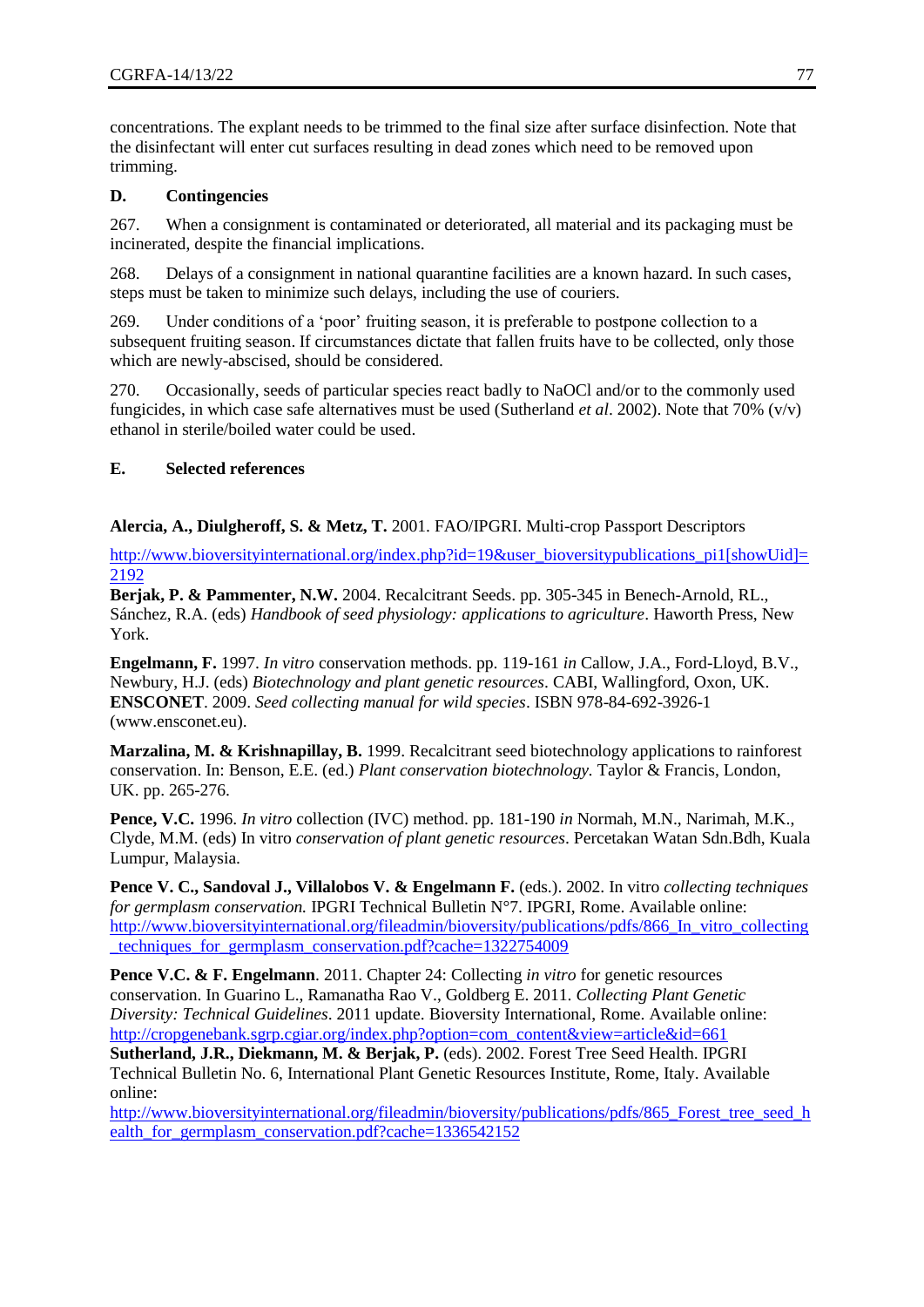# **6.2. STANDARDS FOR TESTING FOR NON-ORTHODOX BEHAVIOUR AND ASSESSMENT OF WATER CONTENT, VIGOUR AND VIABILITY**

# **A. Standards**

**6.2.1** The storage category of the seed should be determined immediately by assessing its response to dehydration.

**6.2.2** The water content should be determined individually, on separate components of the propagule, and in a sufficient number of plants.

**6.2.3** The vigour and viability should be assessed by means of germination tests and in a sufficient number of individuals.

**6.2.4** During experimentation, cleaned seed samples should be stored under conditions that do not allow any dehydration or hydration.

# **B. Context**

271. Maintaining seed viability is a critical genebank function that ensures germplasm is available to users and is genetically representative of the population from which it was acquired. As a first step to preservation, it is important to ascertain the seed storage category by assessing the response of the propagule to dehydration. The response to drying will in turn determine the treatment needed for cryostorage. A number of factors influence drying rate, including RH, seed size, the nature of seed coverings, the flow rate of air over the seeds, and the depth of the layer of seeds (Pammenter *et al*. 2002).

272. The rate and uniformity of germination of a seed sample, or of seed-derived explants, is a reliable indicator of vigour, while the totality of germination (i.e. what proportion/percentage of seeds or explants tested finally germinated) reveals the overall viability of the sample. Viability should not be not less than 80% in a sample.

# **C. Technical aspects**

273. Water content determinations and assessment of vigour and viability should be carried out as a single operation, and are issues to determine before selecting the type of drying technique. The number of procedures that can be investigated is determined by the number of seeds available. Three methods for screening seeds can be used for seed categorization. These includes a method that can discriminate between intermediate and recalcitrant seeds (Hong and Ellis 1996), one which is designed for cases when seeds are limited (Pritchard *et al*. 2004), and one that assesses axis water content, rather than that of whole seeds. Irrespective of the method chosen, dehydration imposed during the screening procedure must never be carried out at elevated temperatures, which are damaging. The recommended temperatures for tropical/sub-tropical species and those of temperate origin are 25 °C and 15 °C respectively (Pritchard *et al*. 2004). A drying time-course assessing loss of viability with declining water content should be determined for each new accession.

274. The water content present within different components of recalcitrant seeds is critical for their successful cryopreservation. Water content determined on a whole recalcitrant seed basis, gives no indication of the water content of the axis. Therefore, water content determinations must be carried out separately for axes, embryos, fleshy cotyledonary tissue or endosperm (Berjak and Pammenter 2004) and measured individually (not on pooled samples). In many cases, the dry mass of axes of recalcitrant seeds may be as little as a few milligrams, necessitating a 6-place balance.

275. It is important to determine water content of each newly-arrived accession immediately after the propagules have been cleaned, to avoid further drying. Even if other accessions of the same species have been collected, one cannot make the assumption that water contents will be similar. Because the composition of the axes and storage tissues of recalcitrant or otherwise non-orthodox wild species is generally unknown, drying is recommended to be carried out at 80 °C until constant weight is attained.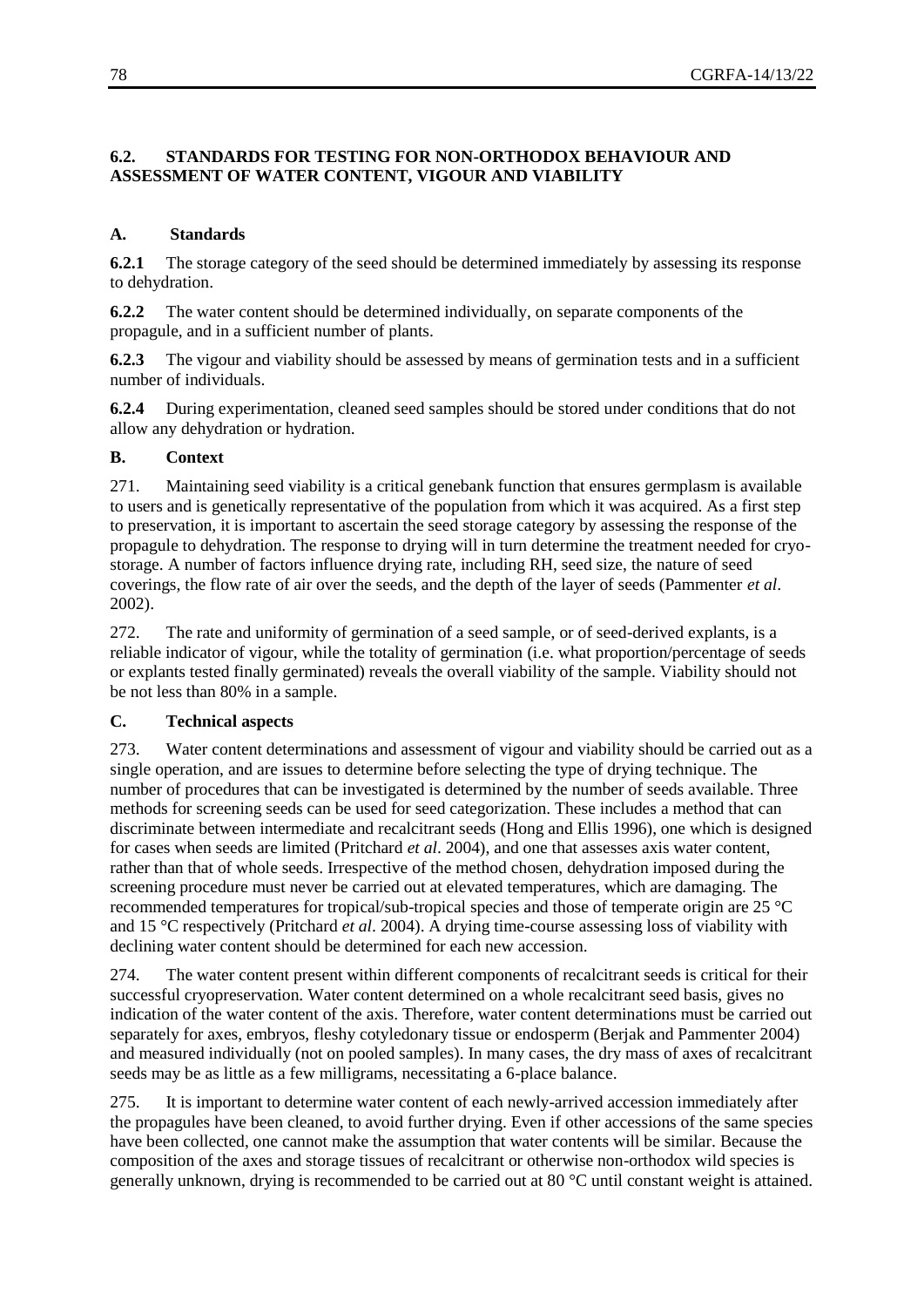When tissues are dried at 80 °C, the time taken to attain constant weight is generally between 24 and 48 h. After the drying period, it is imperative that samples reach room temperature, without absorbing water, before being re-weighed.

276. A minimum of 10 seeds is recommended to be tested for water content (determined on an individual seed/embryo/axis basis). Additional seeds will be required for any biochemical analyses undertaken.

277. Seeds and the embryos/axes excised from them should be at their most vigorous stage of development when newly-harvested. Intact seeds are best germinated on 0.8-1% water agar in closed plastic containers or petri dishes, which will provide common conditions for all such assessments. It is important that the surfaces of seeds are disinfected prior to being set to germinate, or prior to excision of embryos or embryonic axes. Dormancy is not a common feature of recalcitrant seeds, and seeds should normally commence germination in a relatively short interval after being set out. However, the time will vary among species depending on the extent of embryo development. It is essential that all germination/viability testing is done under the same controlled conditions per species. Production of morphologically abnormal seedlings/plantlets (Pammenter *et al*. 2011) should be noted and quantified, as abnormality can occur as a result of imposed stress (e.g. dehydration of recalcitrant seeds, embryos or embryonic axes). A minimum of 20 seeds is recommended for viability testing.

278. When handling recalcitrant seeds, great care is normally exercised to maintain water contents at the levels characteristic of shedding. However, intact recalcitrant seeds are almost invariably too large to be cooled to cryogenic temperatures. Hence the explants, embryos or the embryonic axes, need to be excised from the seeds and dehydrated. Further to this, it is essential that the bulk of the cleaned seed sample be stored under conditions which preclude changes in water status. If exposed to the atmosphere for any length of time, the water content of seeds will change and seeds shedding at relatively high water contents would become somewhat dehydrated.

# **D. Contingencies**

279. If a genebank does not have a temperature- and humidity-controlled drying room then, for whole seeds, bench-top drying in bell jars or drying in the shade in monolayers could be used. Specimens in any Petri dish not closed before extraction from the drying oven, will have to be replaced in the oven, as dry tissues rapidly adsorb water vapour, especially in a humid environment.

280. Excised embryos/embryonic axes will generally not germinate as rapidly as will the intact seeds. When working with excised embryonic axes, often shoot development will not occur. In such cases, root production will be the criterion on which vigour and viability are assessed.

281. In cases where embryos/axes prove impossible to manipulate for successful cryo-storage, alternative explants must be used. These can be of a variety of types, but the most suitable are shoot apical meristems excised from seedlings developed from seeds germinated *in vitro*.

#### **E. Selected references**

**Berjak, P. & Pammenter, N.W.** 2004. Recalcitrant Seeds. pp. 305-345 in Benech-Arnold, RL., Sánchez, R.A. (eds) *Handbook of seed physiology: applications to agriculture*. Haworth Press, New York.

**Hong, T.D. & Ellis, R.H.** 1996. *A protocol to determine seed storage behaviour*. IPGRI Technical Bulletin No. 1.International Board for Plant Genetic Resources, Rome, Italy.

**Pammenter, N.W., Berjak, P., Wesley-Smith, J. & Vander Willigen, C.** 2002. Experimental aspects of drying and recovery. pp. 93-110 in Black, M, Pritchard, H.W. (eds) *Desiccation and survival in plants: drying without dying*. CABI, Wallingford, UK.

**Pammenter, N.W., Berjak, P., Goveia, M., Sershen, Kioko, J.I., Whitaker, C., Beckett, R.P.** 2011. Topography determines the impact of reactive oxygen species on shoot apical meristems of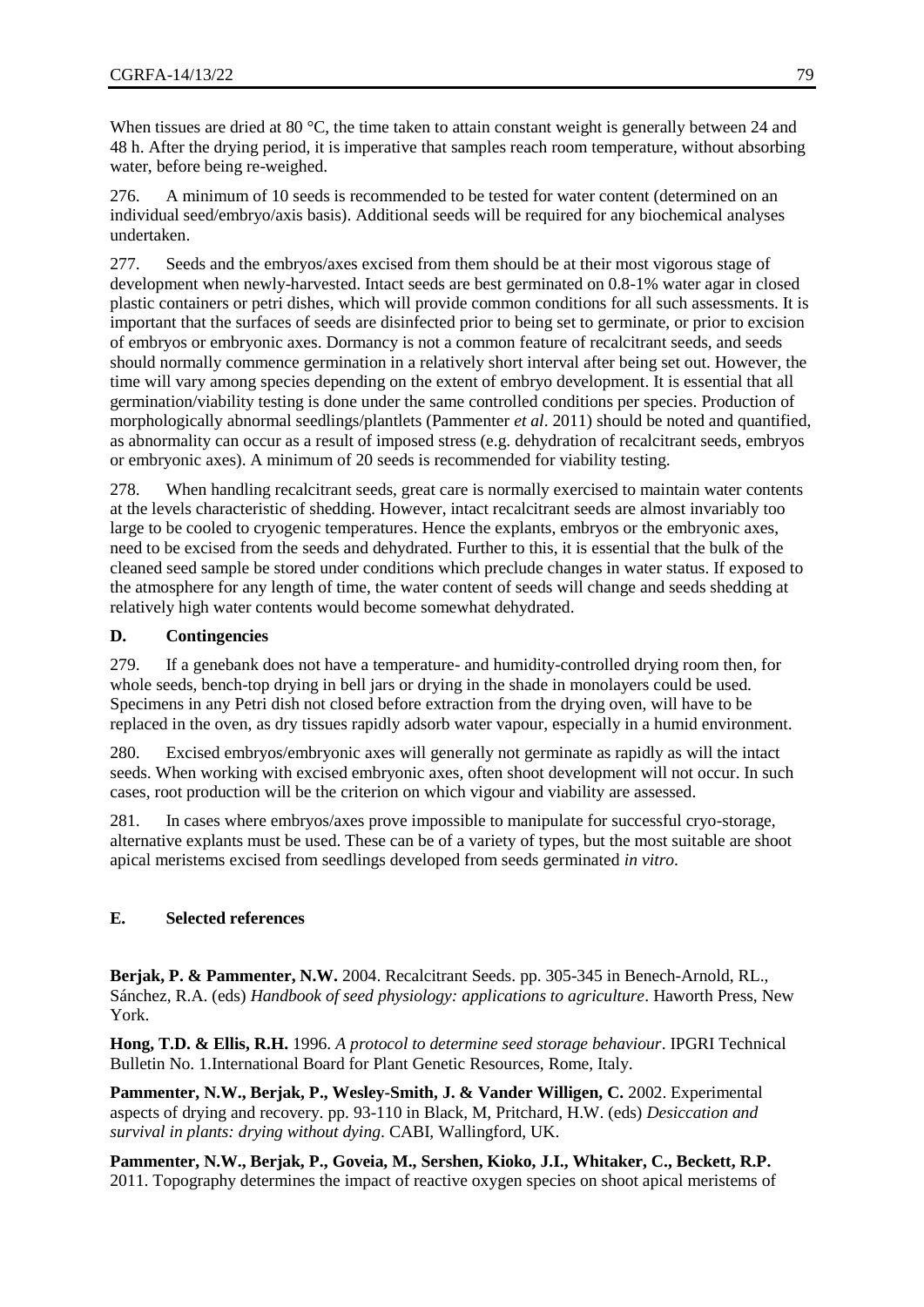recalcitrant embryos of tropical species during processing for cryopreservation. *Acta Horticulturae* 908: 83-92.

**Pritchard, H.W., Wood, C.B., Hodges, S., Vautier, H.J.** 2004. 100-seed test for desiccation tolerance and germination: a case study on eight tropical palm species. *Seed Science and Technology* 32: 393-403.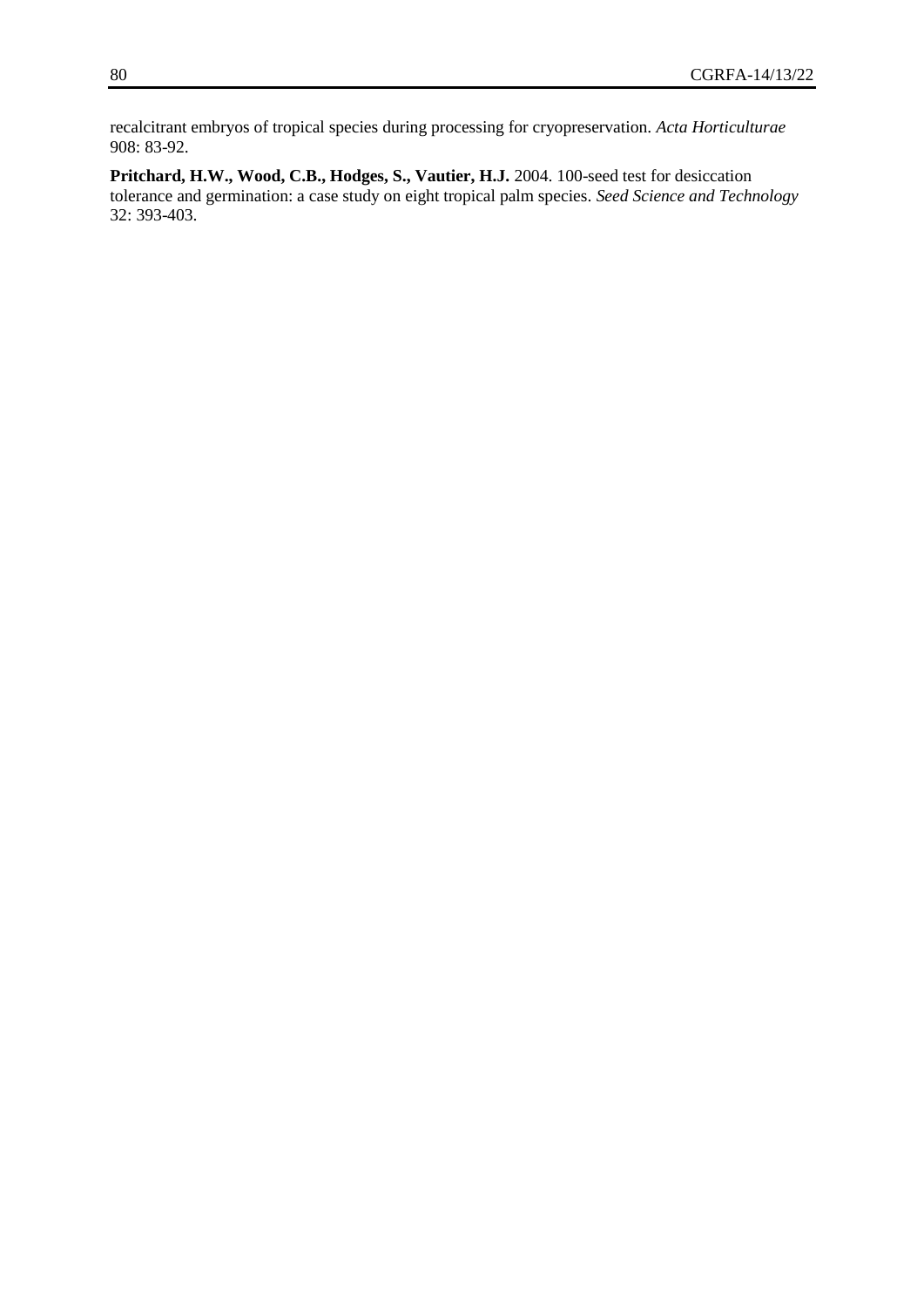# **6.3. STANDARDS FOR HYDRATED STORAGE OF RECALCITRANT SEEDS**

# **A. Standards**

**6.3.1** Hydrated storage should be carried out under saturated RH conditions, and seeds should be maintained in air-tight containers, at the lowest temperature that they will tolerate without damage.

**6.3.2** All seeds should be disinfected prior to hydrated storage and infected material should be eliminated.

**6.3.3** Stored seeds must be inspected and sampled periodically to check if any fungal or bacterial contamination has occurred, and whether there has been any decline in water content and/or vigour and viability.

# **B. Context**

282. For provision of planting stock for re-introductions and restoration programmes, or simply for the maintenance of seeds whilst undertaking experimentation, it is sometimes necessary to store recalcitrant seeds in the short- to medium-term (weeks to months). The basic principle for maximising the storage life span of recalcitrant seeds is that water contents should be retained at essentially the same levels as those characterising the newly-harvested state. Thus the seeds must not lose water either before or after being placed in storage. Even very slight degrees of dehydration can stimulate the initiation of germination, and further dehydration can initiate deleterious changes which impact on vigour and viability and shorten the period for which the seeds can be stored. Keeping recalcitrant seeds under conditions which will maintain their water content is termed, hydrated storage, and is achieved by holding the seeds in closed conditions under saturated RH.

# **C. Technical aspects**

283. To avoid any water loss from the seeds, hydrated storage must be carried out at saturated RH, achieved by maintaining a saturated atmosphere in the storage containers. Ideally sealing polythene bags with an inner paper bag inside ('bag within a bag') or sealing plastic buckets of appropriate size for the seed numbers, are favoured for storage (Pasquini *et al*. 2011). As an essential precaution, storage containers such as buckets with sealing lids, as well as internal grids, must be sterilised prior to the introduction of seeds. Irrespective of the container chosen, a means for absorbing any condensate needs to be included, and changed on becoming damp.

284. Storage temperatures should be the lowest that seeds of individual species will tolerate, without any deleterious effect on vigour and viability. This will slow both progress towards germination and fungal proliferation. The temperature of the store must be kept constant to minimize condensation on the interior surfaces of the storage containers. For recalcitrant seeds of temperate origin, temperatures of  $6 \pm 2$  °C are generally suitable for storage, while for the majority of seeds of tropical/sub-tropical origin,  $16 \pm 2$  °C is normal range. Exceptions occur, particularly for seeds of some equatorial species (Sacandé *et al*. 2004; Pritchard *et al*. 2004).

285. Under hydrated storage conditions, fungi (or less frequently bacteria) are likely to proliferate, so vigilance and appropriate action to curtail seed-to-seed infection is required. If infected seeds are not removed they will contaminate the entire batch in a storage container. This renders the stored seeds useless and eliminates their potential for supplying explants for cryopreservation. Hence, regular inspection right from the outset, and appropriate action such as the application of fungicidal agents should be done to eliminate surface and internal contaminants from seeds at the earliest possible opportunity (Calistru *et al*. 2000).

286. Seed surfaces need to be disinfected, dried of any residual sterilant, and dusted with a broadspectrum fungicide. Internally-borne fungi, largely located immediately below the seed coverings, would be most effectively eliminated by the uptake of appropriate systemic fungicides by the seeds. However, these may well affect the seeds adversely. Thermotherapy, as applied to infected acorns (Sutherland *et al*. 2002), is another possibility, but this can be used only when seeds are resilient to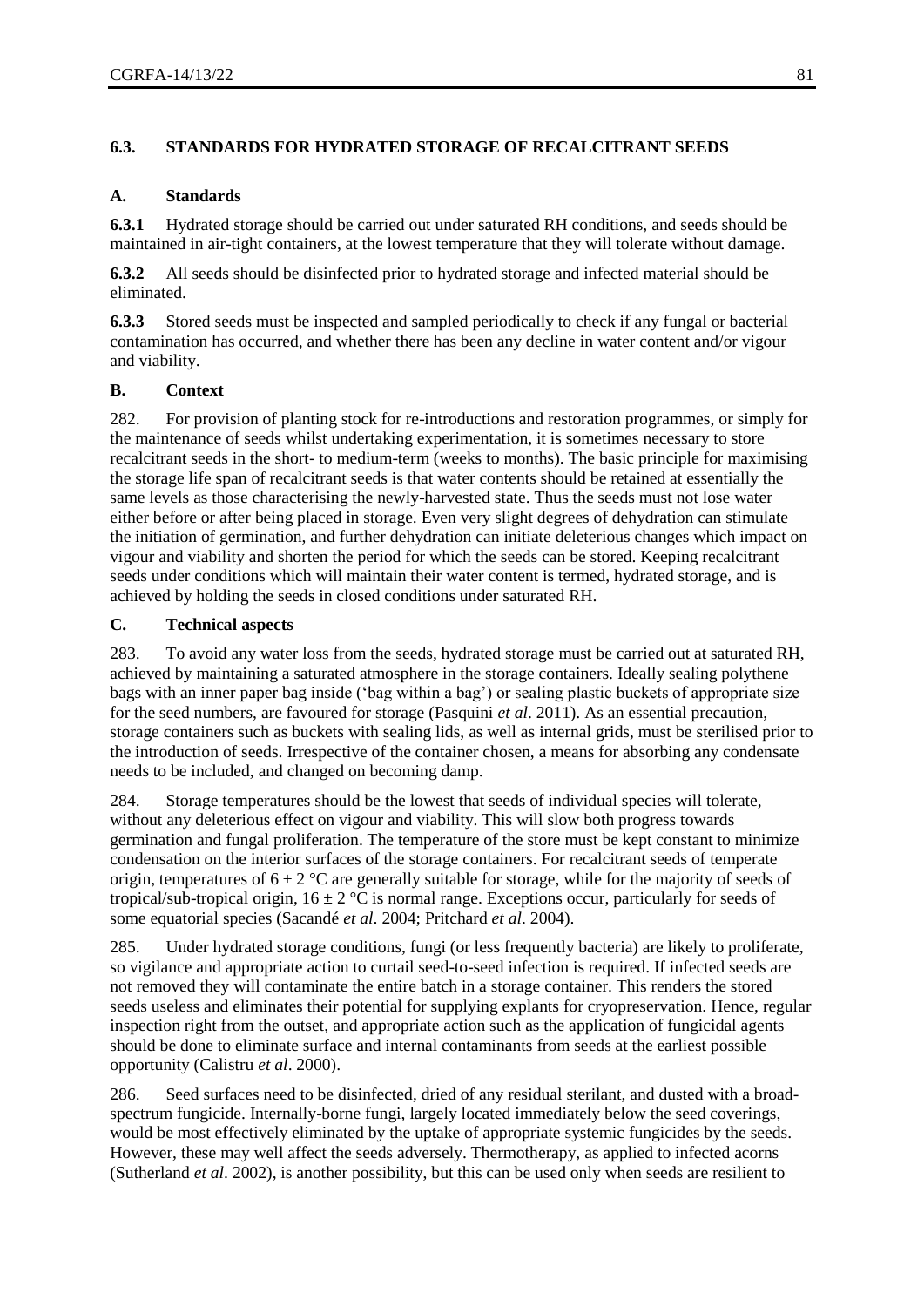transitorily-raised temperatures – which is not always the case. To disinfect inner surfaces directly, it is necessary to ensure that the seeds survive well in hydrated storage after removal of the coverings, and that presence of systemic fungicides in the seed tissues are not damaging.

287. Depending on the duration of hydrated storage, containers should be briefly and periodically ventilated to avoid development of anoxic conditions at which time the contents of containers must be inspected and any contaminated seeds discarded. Storing seeds in a monolayer is ideal, but if seeds are stored in several layers, the seeds should be mixed about during aeration. After removing any seed showing signs of contamination, the container must be emptied, all apparently uncontaminated seeds disinfected and the seed lot replaced in a sterilised container.

288. Stored seeds must be sampled periodically to check whether there has been any decline in water content and vigour and viability. If water content has remained essentially what it was when the seeds were placed in hydrated storage, and there is no apparent fungal (or bacterial) proliferation, but viability has declined, then the end of the useful storage period will have been reached. Similarly, if visible signs of germination of many of the seeds are apparent, the end of the useful storage period will have been reached. A decline in viability of seeds which have not lost water to any marked extent, or root protrusion by most of the seeds, gives a measure of the time for which hydrated storage is possible under the specific temperature regime used.

# **D. Contingencies**

289. Loss of water from seeds indicate that high RH was not maintained, probably because the storage containers were not properly sealed. This leaves uncertain results for the sample, which should be discarded. Loss of viability of seeds during storage may also be the result of maintenance at inappropriate temperatures. This parameter needs to be resolved by trials testing seed responses to a range of temperatures. Seeds may have lost viability because they were originally of poor quality, or of being too immature at harvest.

290. In cases where there is a high incidence of internally-contaminated seeds in an accession, the contaminants should be isolated and identified, with a view to developing effective means to eliminate them from future collections. Identification of fungi, certainly to genus level, could assist in selection of fungicides which may be more efficacious in combination ('cocktails'), specifically targeting those fungi. Sometimes viruses are present in the seeds, which cannot be eliminated by any treatments. If they can cause serious diseases, the plants must be discarded as soon as viral symptoms are observed.

291. Contamination may prove to be intractable to any remedial treatment, in which case seeds cannot be stored in this manner, and alternate forms of conservation of the genetic resources must be sought. In such cases, seeds should be set to germinate, with seedlings developed from any seeds which are uninfected being maintained under slow-growth conditions, and/or used to provide alternative explants for *ex situ* conservation, for instance transferred and planted in field genebanks, or other gardens, as appropriate.

#### **E. Selected references**

**Calistru, C., McLean, M., Pammenter, N.W. & Berjak, P.** 2000. The effects of mycofloral infection on the viability and ultrastructure of wet-stored recalcitrant seeds of *Avicennia marina* (Forssk.) Vierh. *Seed Science Research* 10: 341-353.

**Pasquini, S., Braidot, S., Petrussa, E. & Vianello, A.** 2011. Effect of different storage conditions in recalcitrant seeds of holm oak (*Quercus ilex* L.) during germination. Seed Science and Technology 39: 165-177.

**Pritchard, H.W., Wood, C.B., Hodges, S., & Vautier, H.J.** 2004. 100-seed test for desiccation tolerance and germination: a case study on eight tropical palm species. *Seed Science and Technology* 32: 393-403.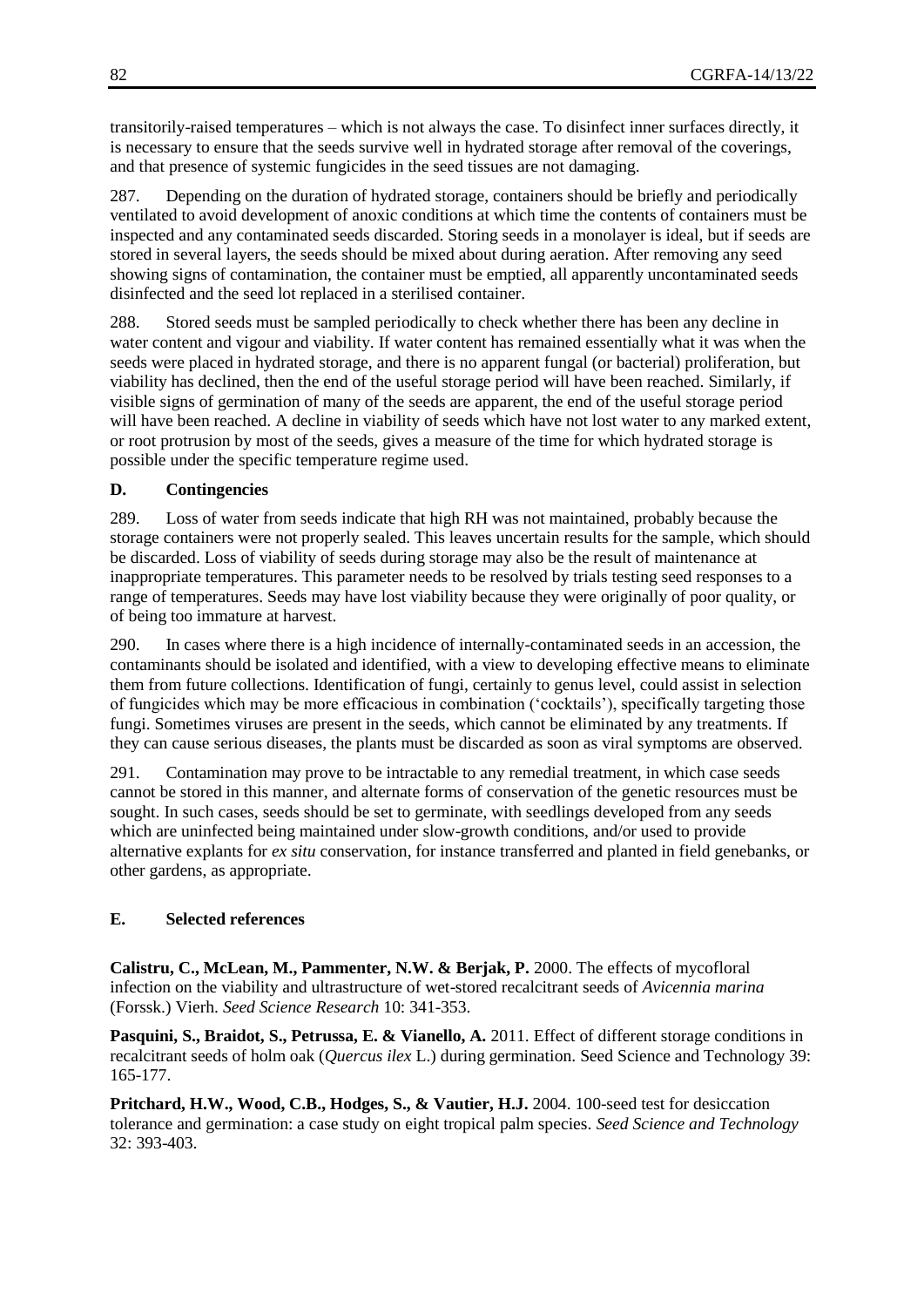**Sacandé M., Jøker D., Dulloo M. E. & Thomsen K. A.** (eds.). 2004. *Comparative storage biology of tropical tree seeds*. International Plant Genetic Resources Institute, Rome, Italy. 363 pp.

**Sutherland, J.R., Diekmann, M. & Berjak, P.** (eds). 2002. *Forest Tree Seed Health*. IPGRI Technical Bulletin No. 6, International Plant Genetic Resources Institute, Rome, Italy. Available online:

[http://www.bioversityinternational.org/fileadmin/bioversity/publications/pdfs/865\\_Forest\\_tree\\_seed\\_h](http://www.bioversityinternational.org/fileadmin/bioversity/publications/pdfs/865_Forest_tree_seed_health_for_germplasm_conservation.pdf?cache=1336542152) [ealth\\_for\\_germplasm\\_conservation.pdf?cache=1336542152](http://www.bioversityinternational.org/fileadmin/bioversity/publications/pdfs/865_Forest_tree_seed_health_for_germplasm_conservation.pdf?cache=1336542152)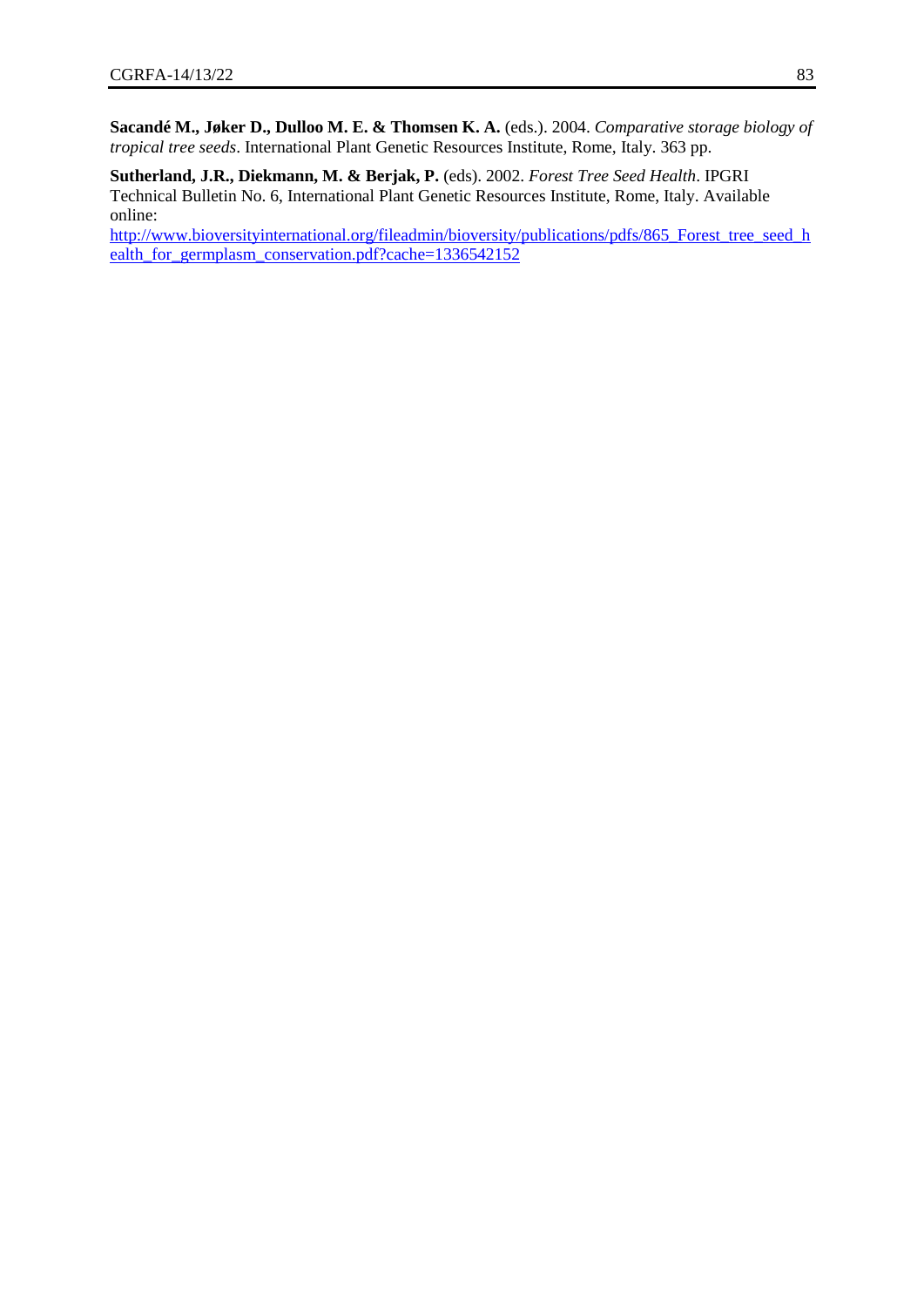# **6.4. STANDARDS FOR** *IN VITRO* **CULTURE AND SLOW GROWTH STORAGE**

# **A. Standards**

**6.4.1** Identification of optimal storage conditions for *in vitro* cultures must be determined according to the species.

**6.4.2** Material for *in vitro* conservation should be maintained as whole plantlets or shoots, or storage organs for species where these are naturally formed.

**6.4.3** A regular monitoring system for checking the quality of the *in vitro* culture in slow growth storage, and possible contamination, should be in place.

#### **B. Context**

292. *In vitro* conservation is used for maintenance of plant organs or plantlets in a medium-term time frame (some months up to some years) under non-injurious, growth-limiting conditions. Generally it is not desirable for long-term conservation (Engelmann 2011). *In vitro* conservation is preferentially applied to clonal crop germplasm as it also supports safe germplasm transfers under regulated phytosanitary control. Technical documents provide detailed information on the possibilities offered by *in vitro* storage, on the main parameters to consider and on the links and complementarity with other storage technologies, such as field genebanks (Reed *et al*. 2004; Engelmann 1999a).

293. *In vitro* cultures serve as sources of disease-free materials for distribution, multiplication and a source of explants for cryo-preservation. Safe removal and disposal of infected materials is essential, as it ensures that a pathogen or pest is not released into the environment. Permanent regular monitoring is necessary to avoid accumulation of contamination which might take place during transfers, be transmitted through the air from vessel to vessel or actively transported by vectors like mites and thrips. Breakdown by hyperhydration is another danger, which usually starts in some vessels a little earlier so that a chance exists to rescue the other material when noticed early enough.

# **C. Technical aspects**

294. Optimal conditions for slow growth need to be identified prior to storage. These may be achieved by manipulating variables, including light-regime, temperature, and medium composition, individually, or in combination (Engelmann 1991), but experimentation is generally required to achieve optimal results.

295. The type and physiological condition of explants is basic to success or failure of *in vitro* slow growth. *In vitro* culture is also used as a preparatory phase to cryopreservation as well as for recovery phases after cryopreservation. Thus, suitable media and conditions for *in vitro* growth of explants need to be developed as a first step. This involves appropriate surface disinfection procedures and germination medium (starting with a standard medium (Murashige and Skoog 1962), which may need refining). The basal medium may be determined from the literature concerning culture of similar species. Standard protocols have been published and can be used for guidance (including George 1993; Hartmann *et al*. 2002; Chandel *et al*. 1995) but in many cases detailed trials using explants media and growth conditions are critical and custom-made protocols using explants media and growth conditions are needed even if the species are closely related.

296. Ensuring that the materials are maintained as whole plantlets or shoots, can avoid hyperhydricity ('vitrification'). For explants of species which naturally grow slowly, no manipulation of media or of culture conditions may be necessary.

297. Experimentation with a range of permutations and combinations of the means to achieve satisfactory slow growth are imperative when first working with explants of a species. For example, very variable responses to manipulations for slow growth have been recorded for different species of single genera. Maintenance of long-term genetic stability of material stored under slow-growth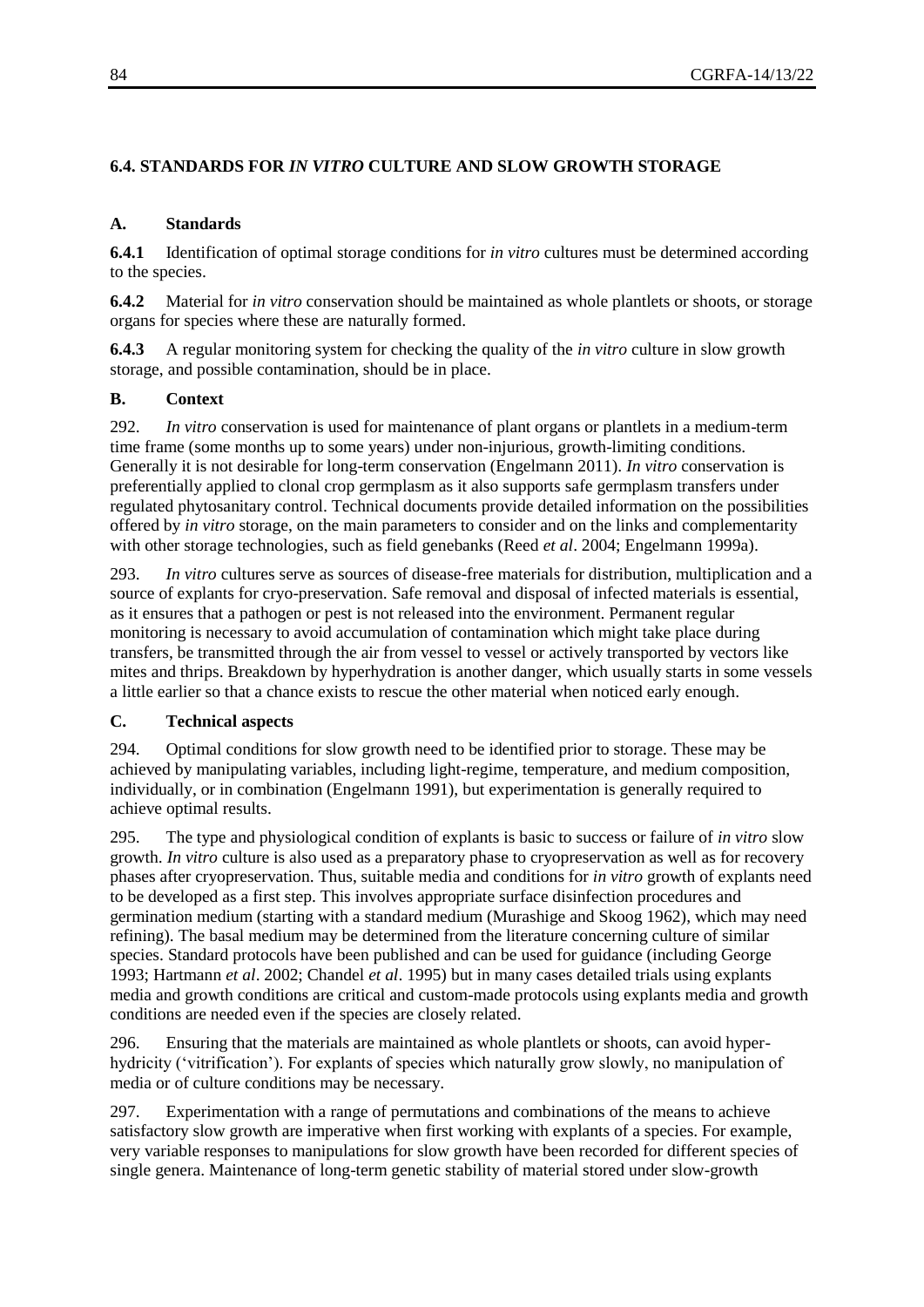conditions is imperative (Engelmann 2011). Optimal storage temperatures for cold-tolerant species may be from 0 to 5 °C or somewhat higher; for material of tropical provenance the lowest temperatures tolerated may be in the range from 15 to 20 °C, depending on the species (Normah *et al*. 2011; INIBAP 2011; Engelmann 1999a; Engelmann 1991).

298. Various modifications are generally made to culture media, especially reduced levels of minerals, reduction of sucrose content and/or manipulation of the type and concentration of growth regulators, while inclusion of osmotically-active substances (e.g. mannitol) may also be effective (Engelmann 2011; Engelmann 1999a). Activated charcoal in the medium may adsorb exuded polyphenolics (Engelmann 1991).

299. The type, volume, means of closure and atmosphere in culture vessels constitute important parameters (Engelmann 2011; Engelmann 1991), which can be established only by experimentation when working with new material.

300. Although traditionally, slow growth storage is used for material cultured *in vitro*, plantlets may also be maintained *ex vitro* under growth-restricting conditions. Seedling slow growth in shaded, light-limiting conditions under natural canopies is an inexpensive alternative (Chin 1996). Furthermore, induction of storage organs *in vitro* can be used for effectively enhancing the conservation period in natural storage organ forming crops (e. g. ginger [Engels *et al*. 2011], taro, yam, potato etc.).

# **D. Contingencies**

301. *In vitro* culture of explants of woody species may pose particular problems, especially regarding exudation of polyphenolics (Engelmann 1999b). Associated problems include poor rooting and the explants becoming hyperhydric. Hyperhydration and leaf necrosis developed during slow growth can lead to deterioration of quality and in some cases death of the whole propagules.

302. In some material, accumulation of covert bacteria may become a gradually increasing obstacle for prolonged slow growth storage. It may be counteracted by temporary removal of vitamins from the medium or addition of antibiotics, but rarely these measures will be of permanent success. Thus, it may be necessary to discard these cultures from the storage (Abreu-Tarazi *et al*. 2010; Leifert and Cassels 2001; Senula and Keller 2011; Van den Houwe 2000; Van den Houwe 1998).

303. Within a genepool, there may be large differences in the response to *in vitro* storage between species/varieties, some responding well while others cannot be conserved using this technology, thus making its application impossible (e.g. for coffee (Dussert 1997)). In some species (e.g. yam), storage organs may be formed *in vitro*, but their germination is difficult to attain. This is true also for *in vitro*derived bulblets in some accessions of a species (e.g. garlic (Keller 2005)).

304. In some species intrinsic genetic instability (e.g. sugar cane) may be enhanced by *in vitro* culture techniques, whereas in others (e.g. cassava) stability over extended storage periods has been demonstrated (IPGRI/CIAT 1994). In the latter cases somaclonal variation may occur in higher frequencies. In most cases somaclonal variation is minimized by consequent use of techniques which avoid induction of adventitious shoots or any formation basal callus after cutting. Where callus has formed this needs to be cut off during transfer to the next culture period. To avoid confusion about the reasons for any genetic deviations occurring, thorough observation of uniformity of source explants is needed and chimerism should also be excluded from the donor material (or carefully maintained if needed in variegated plants). Since regular screening by means of molecular markers seems to be too expensive, regular sampling may be undertaken in cases where somaclonal variation is expected to occur.

305. Dormancy of organs may become a problem, when shoots stop developing (often occurring in species which form *in vitro* storage organs). Additional cutting or application of cytokinins may break dormancy. If this is not successful, then waiting for some time until spontaneous sprouting may be the only (even though uncertain) solution.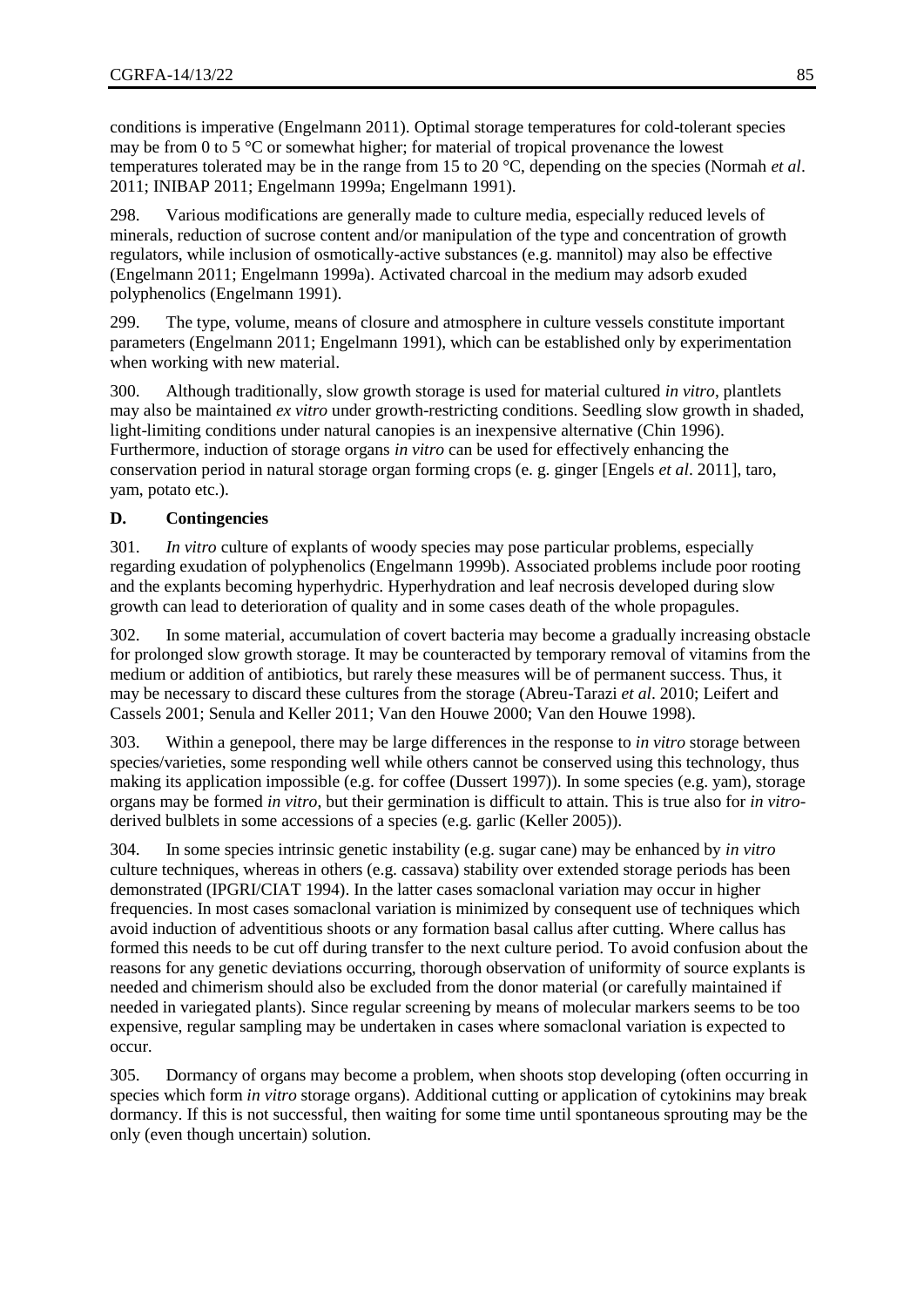#### **E. Selected references**

**Abreu-Tarazi, M.F., Navarrete, A.A., Andreote, F.D., Almeida, C.V., Tsai, S.M. & Almeida, M.** 2010. Endophytic bacteria in long-term *in vitro* cultivated "axenic" pineapple microplants revealed by PCR-DGGE. *World J. Microbiol Biotechnol.* 26: 555-560.

**Benson, E.E., Harding, K. & Johnston, J.W.** 2007. Cryopreservation of shoot-tips and meristems. pp. 163-184 in Day, J.G., Stacey, G. (eds) Methods in molecular biology vol. 368. Cryopreservation and freeze drying protocols  $2<sup>nd</sup>$  edition. Humana Press, Totowa, NJ.

**Chandel, K.P.S., Chaudhury, R., Radhamani, J. & Malik, S.K.** 1995. Desiccation and freezing sensitivity in recalcitrant seeds of tea, cocoa and jackfruit. *Annals of Botany* 76: 443-450. **Chin, H.F.** (1996). Strategies for conservation of recalcitrant species. In In vitro *Conservation of Plant Genetic Resources*, eds Normah, M.N., M.K. Narimah and M.M. Clyde, Kuala Lumpur, Malaysia: Percetakan Watan Sdn. Bhd, pp. 203-215.

**Dussert S., N. Chabrillange, F. Anthony, F. Engelmann, C. Recalt & S. Hamon.** 1997. Variability in storage response within a coffee (*Coffea* spp.) core collection under slow growth conditions. *Plant Cell Reports* 16: 344-348.

**Engelmann, F**. 1991. *In vitro* conservation of tropical plant germplasm – a review. *Euphytica* 57: 227-243.

**Engelmann F.** 1999a. (ed.) *Management of field and* in vitro *germplasm collections*. Proceedings of a consultation meeting, 15-20 January 1996, CIAT, Cali, Colombia. International Plant Genetic Resources Institute, Rome, Italy, 165 pages.

**Engelmann, F**. 1999b. Alternative methods for the storage of recalcitrant seeds – an update. pp. 159- 170 in Marzalina, M., Khoo, K.C., Jayanthi, N., Tsan, F.Y.M Krishnapillay, B. (eds) *Recalcitrant seeds*. FRIM, Kuala Lumpur, Malaysia.

**Engelmann, F.** 2011. Biotechnologies for conserving biodiversity. In vitro *Cellular and Developmental Biology – Plant* 47: 5-16.

**Engels, J. M. M., Dempewolf H. & Henson-Apollonio V.** 2011. Ethical Considerations in Agrobiodiversity Research, Collecting, and Use. *J Agric Environ Ethics* 24:107–126

**George, E.F.** 1993. Chapter 10 in: *Plant propagation by tissue culture. Part 1: The technology* 2nd edition. Exegenics Limited, Whitchurch, Shropshire, U.K.

**Hartmann, H.T., Kesler, D.E., Davies, F.T. & Geneve, R.L.** 2002. Chapters 17 & 18 in: *Plant propagation – Principles and practices.* 7<sup>th</sup> edition. Prentice Hall, New Jersey, USA. **INIBAP.** 2011. [http://www.biw.kuleuven.be/dtp/tro/\\_data/itc.htm.](http://www.biw.kuleuven.be/dtp/tro/_data/itc.htm)

**IPGRI/CIAT.** 1994. *Establishment and operation of a pilot* in vitro *active genebank.* Report of a CIAT-IBPGR collaborative project using cassava (*Manihot esculenta* Crants) as a model. A joint publication of IPGRI and CIAT, Cali, Colombia.

**Keller, E.R.J.** 2005. Improvement of cryopreservation results in garlic using low temperature preculture and high-quality *in vitro* plantlets. *Cryo-Letters* 26: 357-366.

**Leifert, C. & Cassells, A.C. 2001.** Microbial hazards in plant tissue and cell cultures. In Vitro *Cell Dev. Biol. Plant* 37: 133-138

**Murashige, T. & Skoog, F.** 1962. A revised medium for rapid growth and bioassays with tobacco tissue culture. *Physiologia Plantarum* 15: 473-497.

**Normah, M.N., Kean, C.W., Vun, Y.L. & Mohamed-Hussein, Z.A.** 2011. *In vitro* conservation of Malaysian biodiversity – achievements, challenges and future directions. *In vitro* Cellular and Developmental Biology – Plant 47: 26-36.

**Reed B.M., F. Engelmann, E. Dulloo & J.M.M. Engels** (eds.). 2004. Technical guidelines for the management of field and *in vitro* germplasm collections. IPGRI/FAO/SGRP, Rome.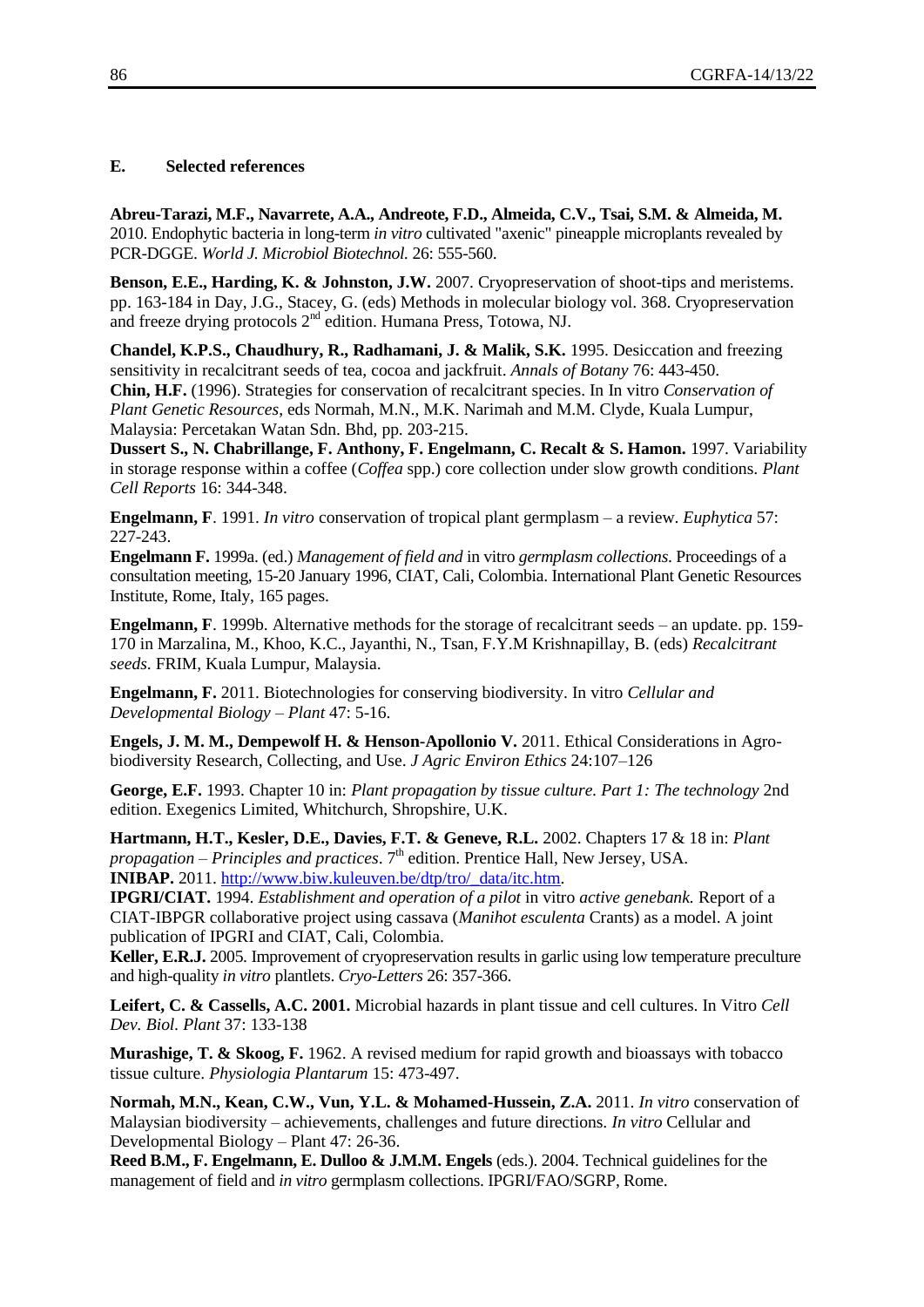**Senula, A. & Keller, E.R.J.** 2011. Cryopreservation of mint – routine application in a genebank, experience and problems. *Acta Hort.* 908: 467-475.

**Van den Houwe, I., Guns, J. & Swennen, R.** 1998. Bacterial contamination in Musa shoot tip cultures. *Acta Hort*. 490:485-492.

**Van den Houwe, I. & Swennen, R.** 2000. Characterization and control of bacterial contaminants in *in vitro* cultures of banana (*Musa* spp.). *Acta Hort.* 530:69-79.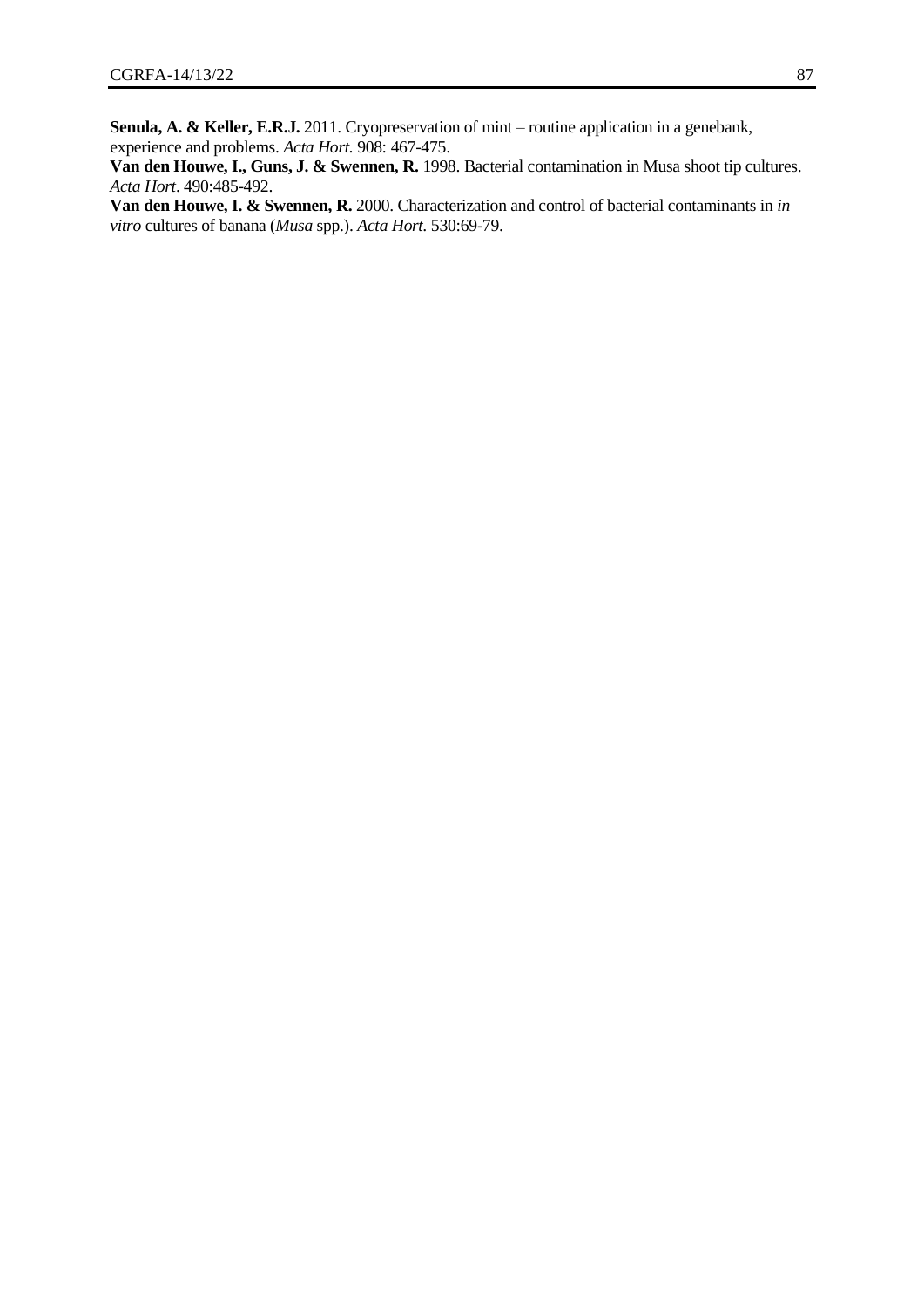# **6.5. STANDARDS FOR CRYOPRESERVATION**

# **A. Standards**

**6.5.1** The explants selected for cryopreservation should be of highest possible quality, and allow onward development after excision and cryopreservation.

**6.5.2** Each step in the cryo-protocol should be tested individually and optimized in terms of vigour and viability in retention of explants.

**6.5.3** Means should be developed to counteract damaging effects of reactive oxygen species, (ROS), at excision and all subsequent manipulations.

**6.5.4** Following retrieval, explants should be disinfected using standard sterile procedures.

# **B. Context**

306. Cryopreservation permits cells or tissue to be stored for an indefinite period in LN  $(-196 \degree C)$ where metabolic activities are suspended. Four steps are essential in any cryopreservation protocol: (i) selection, (ii) preculture<sup>19</sup>, (iii) cryopreservation techniques, (iv) retrieval from storage, and, (v) seedling or plantlet establishment.

307. Cryo-protocols should be developed to prevent cryopreservation damages, and could include possible cryo-protection, partial drying, cooling, storage at cryogenic temperatures, rewarming and rehydration. There are two main types of cryopreservation procedures: conventional slow freezing, based upon freeze-induced dehydration; and, flash-freezing (vitrification), which involves dehydration prior to cooling (Engelmann 2011a).

# **C. Technical aspects**

#### Selection of explants

 $\overline{a}$ 

308. Dehydration rate, and how evenly cells and tissue dry, depend on size, and since the vast majority of recalcitrant seeds are too large to be dried rapidly and evenly, they cannot be cryopreserved intact. In addition, cells with water contents  $\geq 1.0$  g g-1, cannot survive after exposure to cryogenic conditions. Excision and cultivation of suitable explants should be developed specifically for the purpose of cryopreservation. The explants should be as small as possible, but big enough to allow onward development after excision, and after cryopreservation. Higher cellular/tissue uniformity within the explant elevates a chance of cryoprotection of all (or majority) explant cells and its regeneration capacity without callus proliferation. Explants for cryopreservation can be produced from embryonic axes, shoot tips, meristematic and embryogenic tissues. For recalcitrant seeds, excised embryos/axes are the explants of choice for cryopreservation. In the event they are too large, do not withstand the required degree of dehydration, are sensitive to all common modes of surface disinfection, and/or are intractable to culture conditions, explants such as shoot apical meristems are a better option.

309. For vegetatively propagated species, explants of choice are buds, shoot-tips, meristematic, and embryogenic tissue. Not all types of explants are amenable to similar cryoprotection procedures, even when the parent species are relatively closely related taxonomically (Sershen *et al*. 2007), and responses to cryoprotection procedures need to be ascertained per species as well as genotypes. Underdeveloped material is generally more susceptible to excision damage; likewise seeds that have developed/germinated to the stage of visible protrusion of radicals (or other parts of the embryo) should not be selected (Goveia *et al*. 2004).

310. Whole anthers or isolated pollen grains can be used for cryopreservation as well. They represent the inherited genetic diversity like seeds, but bearing the male germ units, they usually have

<sup>&</sup>lt;sup>19</sup> treatment for slow explants' acclimatization to dehydration/cold/freezing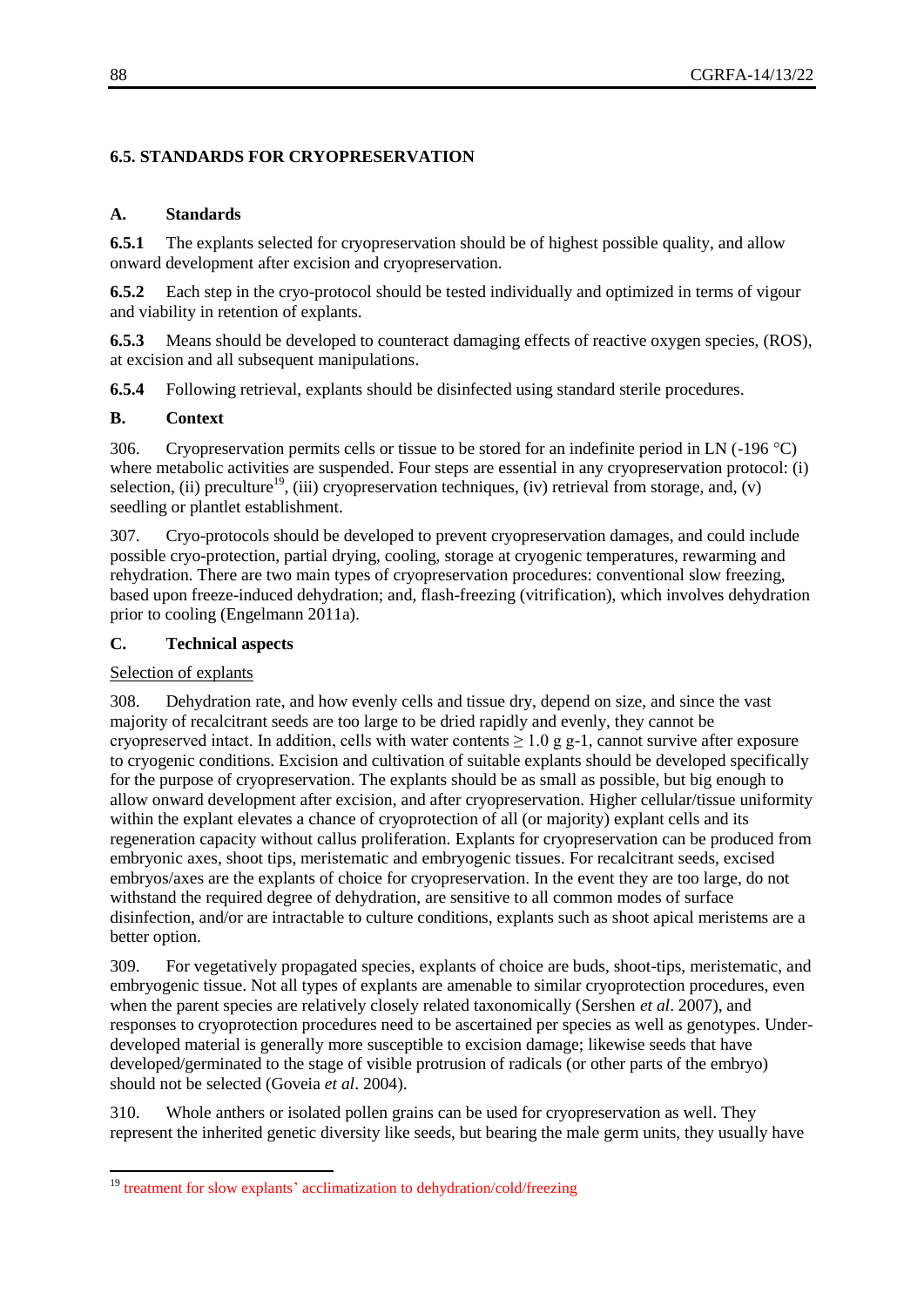the haploid chromosome set only (see Ganeshan 2008; Rajashekaran 1994; Weatherhead *et al*. 1978, for a review). When pollen is conserved, it needs to be embedded in gelatine capsules or paper pouches or packed on a paper strip, with some species requiring dehydration of the pollen prior to storage.

311. To retrieve the material, anthers or pollens are shed from capsules, pouches or strips at room temperature. The assessment of pollen germination is best undertaken in a germination medium. Viability may be tested by pollen staining, and the results are correlated to pollen germination, although the germination rate will almost always be lower. When the behaviour of a species is still not known, test pollinations are needed to confirm successful fertilization by seed set (Ganeshan 2008; Rajashekaran 1994; Weatherhead *et al*. 1978).

312. Probabilistic tools are available which facilitate calculation of the number of propagules to store and retrieve, depending on the objectives, survival after cryo-storage, and other parameters (Dussert *et al*. 2003).

#### Cryopreservation techniques

313. It is important that a drying time-course of excised embryos/axes be conducted to identify the drying time required to reduce material to an appropriate water content. An additional drying timecourse needs to be done after any pre-growth or cryoprotectant treatment.

314. Cooling rate to LN temperatures is important and needs to be considered in relation to the explant water content. The cryo-protocol should be selected to ensure the water content lies within the range that prevents intra-cellular ice-crystal formation on cooling and warming, but also avoids desiccation damage to sub-cellular structure. At the higher end of the water content range to which axes are dried, the faster the cooling rate the better, as very rapid cooling of small specimens tends to be even and minimizes the duration in the temperature range which would permit ice crystallisation. The embryos/axes, generally constitute only an insignificant fraction of seed mass and volume, and are suitable for flash-drying, thus overcoming the problem of metabolism linked damage. On the other hand, cooling rate is less critical for recalcitrant axes flash-dried (using evaporative dehydration) near to their lower limits of tolerance.

315. Techniques based on dehydration during controlled rate cooling, have an application when the material to be cryopreserved consists of embryogenic cultures and of shoot tips from temperate species (Engelmann 2011a). For vegetative material, many protocols and examples of cryopreservation of a range of explants across species using one or more of the procedures, are documented (Benson *et al*. 2007). In addition, there is a vast number of publications on cryopreservation of apices, other meristematic tissues, embryogenic tissues and dormant buds, and the journal, CryoLetters, is a good source for many of these. Once a successful protocol has been developed for a species, periodic testing of samples extracted from cryopreservation should be carried out, initially after a short storage interval.

316. Most plant vitrification protocols use cryoprotectants (usually a mixture of penetrating and non-penetrating types). Evaporative dehydration has generally been employed for zygotic embryos/embryonic axes. Although originally developed for apices and somatic embryos, encapsulation-dehydration and the procedure termed vitrification (employing various plant vitrification solutions (PVS)), have also been used in procedures to cryopreserve seed-derived embryos and embryonic axes. A recent overview (Engelmann 2011b) provides the information that all vitrification protocols developed for somatic embryos, utilizing PVS2. Vitrification using PVS2 has also been used for cryopreservation of shoot tips of a wide range of species from both tropical and temperate provenances, the former including several recalcitrant-seeded and vegetatively-propagated species. Another common vitrification solution is PVS3 (Nishizawa 1993) which does not use DMSO and can, therefore, be preferred for species which are damaged by DMSO. A range of alternative loading and vitrification solutions have been developed recently, which can be efficiently used for cryopreserving materials which prove sensitive to PVS2 and PVS3 (Kim *et al*. 2009a; Kim *et al*. 2009b).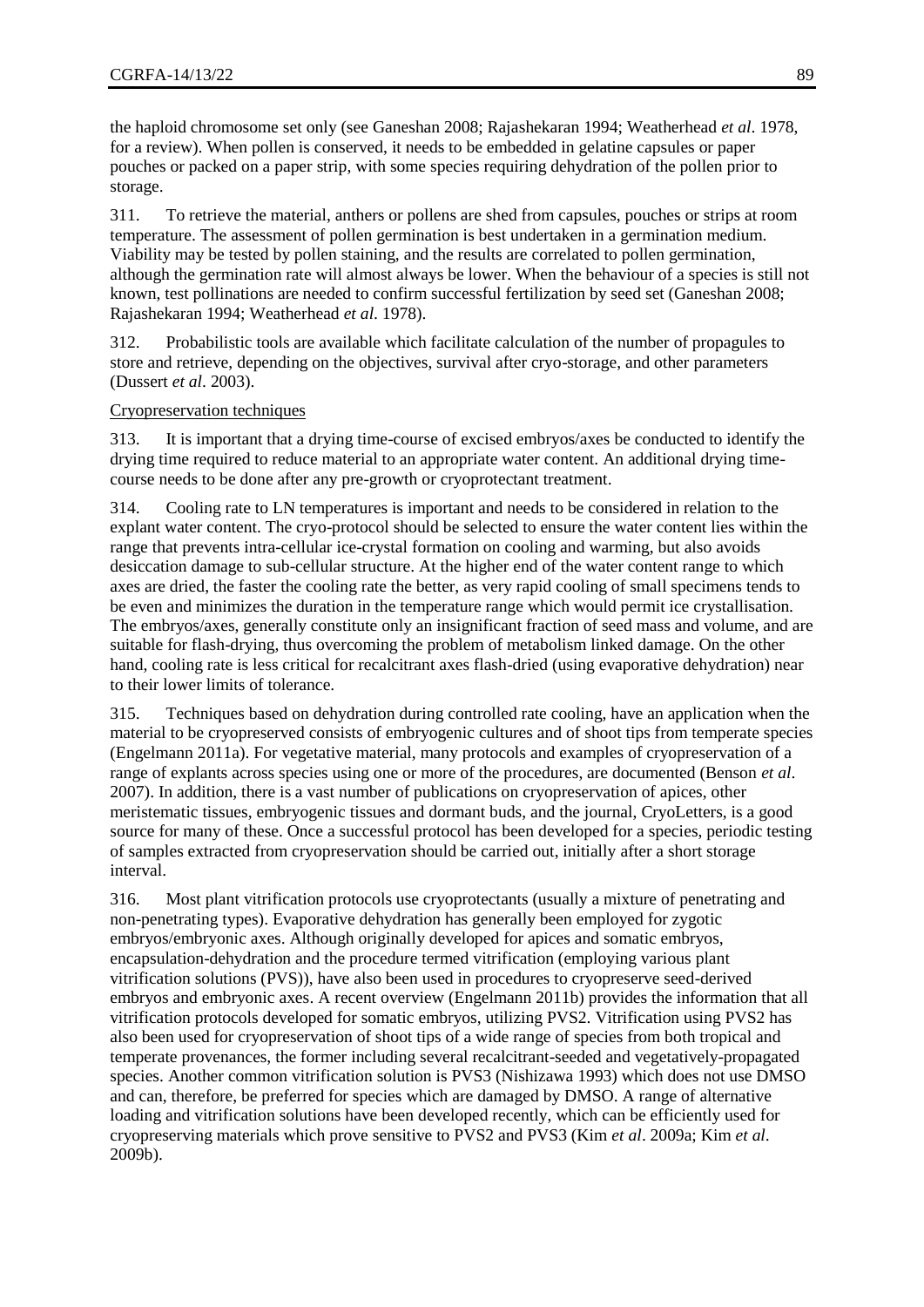317. At the lower limits of dehydration tolerated by recalcitrant embryos and axes, generally a proportion of freezable water is retained. During both slow cooling and rewarming, ice crystallisation can occur in the freezable water fraction between about -40 and -80 °C. Rewarming at  $\sim$ 37 to 40 °C prevents this, noting that transfer from cryogenic temperatures must be very rapid.

318. The main cryopreservation techniques and their crucial required parameters are given below:

- controlled-rate cooling: choosing of cryoprotectant (rarely mixture of cryoprotectants); selection of cooling rate (for avoiding crystallization inside of cells);
- encapsulation-dehydration: determination of osmotic dehydration time and it rate of treatment, determination of air desiccation time;
- vitrification: determination of kind of vitrification solution and it time of treatment (assessment of their toxicity); PVS2 should be used on ice.
- droplet freezing: determination of kind of vitrification solution and it time of treatment (assessment of their toxicity).

#### Retrieval from cryostorage

319. Rewarming of vitrified germplasm is often undertaken in two steps, the first is slow to allow for glass relaxation, usually at ambient room temperatures. This is followed by more rapid rewarming at ca. 45°C to avoid ice nucleation (Benson *et al*. 2011).

320. Specimens processed by encapsulation-dehydration<sup>20</sup> may be transferred directly onto recovery/germination medium for rapid rewarming, or the cryotubes containing the alginate beads may be placed in a water-bath at 40°C for 2-3 min. Alternatively, the beads may be rehydrated by transferring them for ~10 min in liquid medium. The removal of the capsule has also been shown to be advantageous (Engelmann *et al*. 2008). Encapsulation-dehydration has proved to be consistent and successful for shoot tips of many species (Gonzalez and Engelmann 2006), somatic embryos of conifers (Engelmann 2011b), a range of citrus species and varieties, and temperate fruit species (Damiano *et al*. 2003; Damiano *et al*. 2007).

321. To restore metabolic activity in the cell upon rewarming, toxic cryoprotectants must be removed from the cell and the normal water balance gradually restored as the cell is returned to a normal functioning temperature. The original composition of the recovery medium may have to be slightly modified after explants have been dehydrated or cryogen-exposed. With the use of plant vitrification solutions (PVS), after rapid rewarming, a dilution or unloading step (removal of toxic PVS) is necessary (Sakai *et al*. 2008; Kim *et al.* 2004).

322. All steps in cryopreservation could compromise survival, and particularly, warming and rehydration can be accompanied by a burst of reactive oxygen species  $(ROS)^{21}$  (Whitaker *et al.* 2010; Berjak *et al*. 2011). Rewarming and rehydration media should ideally also counteract the deleterious effects of ROS, but it is imperative that means are established to reduce the bursts of (ROS) accompanying excision (Whitaker *et al*. 2010; Berjak *et al* 2011; Engelmann 2011a; Goveia *et al*. 2004). Treatments with cathodic water (an electrolysed dilute solution of calcium chloride and magnesium chloride) had potent anti-oxidative properties, which counteracted the effects of ROS bursts at all stages of a cryopreservation protocol for recalcitrant embryonic axes of Strychnos gerrardii, and promoted shoot development (Berjak *et al* 2011). The beneficial effects of the treatment are more marked when development of embryos/axes progress during a hydrated storage period, indicating the importance of developmental status of the seeds. It appears that treatment of axes with the non-toxic anti-oxidant, cathodic water, offers both an explanation for previous failures of axes to

l

<sup>&</sup>lt;sup>20</sup> Encapsulation-dehydration entails the explants being encapsulated in alginate beads and cultured (pre-grown) in a sucrose-enriched liquid medium for periods up to 7 d. Following this they are subjected to dehydration, using a laminar air-flow or flash-drying, or by being exposed to activated silica gel, to dry explants to a water content  $\sim 0.25$  g g-1 (20% wmb), and finally cooled rapidly.

*<sup>21</sup>* ROS are highly reactive molecules, often free radicals, which damage proteins, lipids and nucleic acids.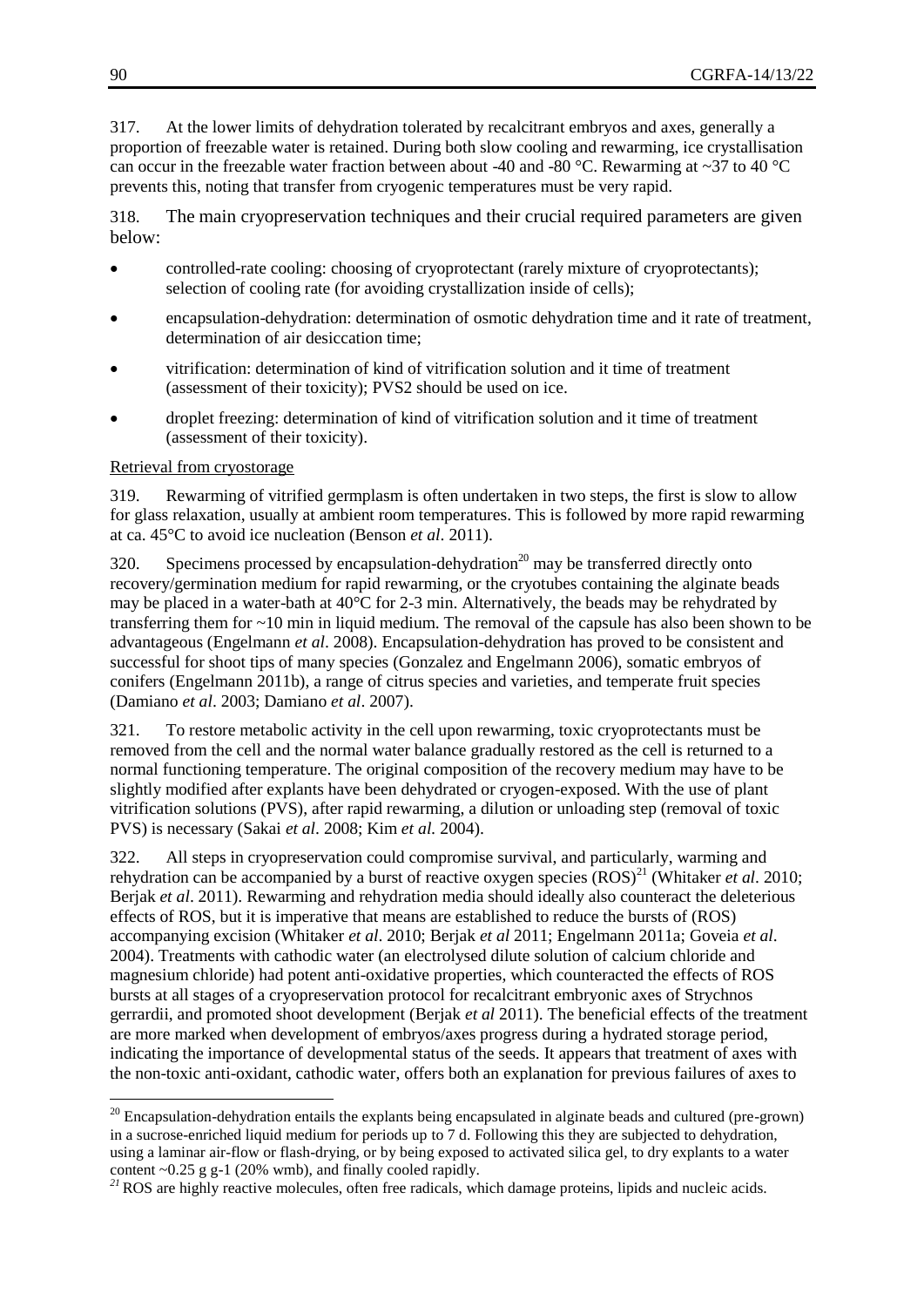produce shoots, and an ameliorative treatment to counteract stress-related ROS bursts. Furthermore, the instruments used for embryo/axis excision can exacerbate ROS production. In this regard, use of a hypodermic needle is likely to cause less trauma, than will a surgical blade (Benson *et al*. 2007). The use of dimethyl sulphoxide, (DMSO), a hydroxyl radical scavenger, as a pre-culture step (before complete severing of the cotyledonary remnants) and as a treatment after their removal, has shown to facilitate shoot development. Other antioxidant substances are also used to counteract ROS formation, e.g. ascorbic acid and tocopherol (Chua and Normah 2011; Johnston *et al*. 2007; Uchendu *et al*. 2010). Survival of plant material can also be assessed based on the enzymatic activity of living plant cells (Mikula 2006).

#### Seedling and plantlet establishment

323. Once excised embryos/embryonic axes have been rewarmed, the next step is to generate and establish a seedling or plantlet to complete the regeneration cycle. Seedling and plantlet establishment requires two steps: (i) its establishment *in vitro* and (ii) establishment *ex vitro* and hardening-off or acclimation. The material recovered from cryo-storage, must be introduced to recovery medium initially in the dark. For introduction into *in vitro* culture, the surface of explants require to be disinfected and handled with sterilised instruments, with all procedures being carried out in a laminar air-flow. In conditions where no laminar flow box (clean bench) is available, it may be possible to perform the work in closed clean rooms with thorough room and air disinfection. Embryos and embryonic axes need to be rehydrated for 30 min at ambient temperature in the dark. Where they are directly exposed to a re-warming medium, rehydration should be in a solution of the same composition. Resultant seedlings each producing both a root and a shoot are a measure of successful axis cryopreservation. For vegetatively propagated material, cryo-storage is considered successful when shoots are obtained, which can be either rooted or further micropropagated.

324. After a precautionary culture period in the dark (Touchell and Walters 2000), explants are usually exposed to conventional growth room lighting conditions and temperature regimes which should be established at the outset as suiting the species and its provenance. Light regimes and temperature for *in vitro* germination and seedling/plantlet development are parameters that may need to be fine-tuned, and transferring explants through several culture phases may be necessary. It is critical that the seedlings and plantlets produced *in vitro* are initially maintained under high RH, which is gradually reduced.

325. The establishment *ex vitro* and its hardening-off essentially involves transfer of the seedlings/plantlet from slow growth culture or cryopreservation of vegetative material from the heterotrophic *in vitro* condition to a sterile soil-based medium in which the autotrophic condition will develop. Recovery media must contain macro- and micro-nutrients, essential minerals and a carbon source, but may also require addition of growth regulators. Media must have been autoclaved during preparation, and any heat-labile components (if required) filter-sterilised and added subsequently. Suitable germination media for embryos/axes of a variety of species are based on MS (Murashige and Skoog 1962): however, the MS nutrient medium may be utilized at full-strength, or half- or quarterstrength, as indicated by explant responses when first working with seeds of particular species. Depending on the objective sought, explants recovered from cryopreservation are directly grown into a seedling/plantlet for acclimatization, or a multiplication phase can occur before acclimatization, thus offering the possibility of producing the desired number of copies of the retrieved accession.

#### **D. Contingencies**

326. It should be noted that protocol development can require more than a single collection and may spread over two or more years due to the seasonal nature of seed availability.

327. It should be noted that material can either be conserved in LN or above LN in the vapour phase. Storage in the vapour phase is much more expensive and less safe than storage directly in LN. Even if some microbes are suspended in LN there is not essentially the consequence that they would contaminate the samples, because they pass some washing procedures under sterile conditions upon rewarming. Even if spores may adhere to the surface of the explants, microbes cannot enter them in LN because all such processes are stopped at such low temperatures.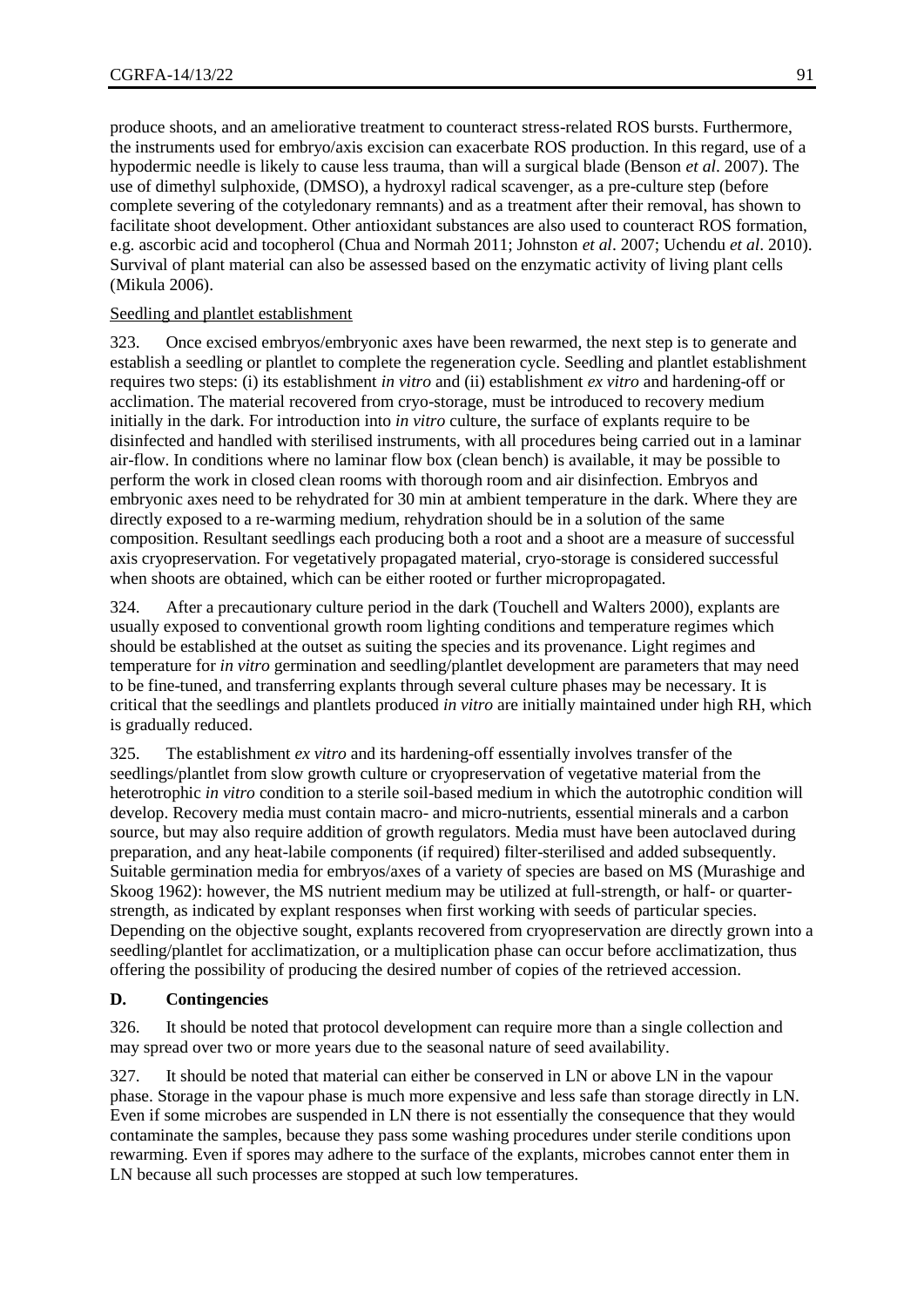328. Excised axes may not germinate because of their maturity status. Hence the collected propagule need to be placed in hydrated storage and sampled periodically for germination and for performance of excised axes. In the event that neither seed/ propagule nor excised embryos/axes geminate, the material may be dead, or dormant. Performing a tetrazolium test will determine whether or not the seeds are viable. If so, then dormancy may be assumed, and investigations to break the dormant condition need to be undertaken.

329. In the case of most recalcitrant-seeded species, regeneration as practised for orthodox-seeded species is not an option. If there is an unacceptable decline in quality of cryo-stored embryos/axes, the only option would be re-sampling of seeds from the parent population(s) and refining of the procedures. In cases where embryos/embryonic axes continue to be intractable to cryopreservation, then attention must be focused on the development of suitable alternative explants, ideally derived from seedling/plantlets established *in vitro*.

330. Material from prolonged *in vitro* culture or *in vitro* storage may no longer be suitable for extracting shoot tips for cryopreservation, since this material may contain or may have accumulated covert bacteria (endophytes) which will break out during recovery from cryopreservation and, thus, hamper cryopreservation entirely. There are instances where explants (e.g. nodal segments) of source material from long-term *in vitro*-maintained cultures are excessively hydrated. In such cases, source material should be cultured *de novo*.

331. Cultures which have become infected need to be immediately removed from the growth room and destroyed. The most devastating contingency in any growth room is infestation by mites. After removing any cultures showing 'mite tracks', rapid response by disinfesting the facility is required. This is followed by inspection of each culture vessel and removal and destruction of any left which show evidence of mites (which bite through Parafilm™, and spread fungal spores from any infected culture to others).

332. Depletion of LN in a cryo-storage vat or LN freezer would lead to irretrievable loss of all samples. If not detected, electrical or other failure of the temperature control system in a growth room could cause overheating with consequent loss of *in vitro* material.

#### **E. Selected references**

**Benson, E.E. & Bremner, D.** 2004. Oxidative stress in the frozen plant: a free radical point of view. pp. 205-241 *in* Fuller, B.J., Lane, N., Benson, E.E. (eds). *Life in the frozen state*. CRC Press, Boca Raton.

**Benson, E.E., Harding, K., Johnston, J.W.** 2007. Cryopreservation of shoot-tips and meristems. pp. 163-184 *in* Day, J.G., Stacey, G. (eds) *Methods in molecular biology* vol. 368. *Cryopreservation and freeze drying protocols* 2nd edition. Humana Press, Totowa, NJ.

**Benson E.E., Harding K., Debouck D., Dumet D., Escobar R., Mafla G., Panis B., Panta A., Tay D., Van den houwe I. & Roux N.** 2011. Refinement and standardization of storage procedures for clonal crops - Global Public Goods Phase 2: Part I. Project landscape and general status of clonal crop *in vitro* conservation technologies. System-wide Genetic Resources Programme, Rome, Italy.

**Berjak, P., Sershen, Varghese, B. & Pammenter, N.W.** 2011. Cathodic amelioration of the adverse effects of oxidative stress accompanying procedures necessary for cryopreservation of embryonic axes of recalcitrant-seeded species. *Seed Science Research* 21:187-203.

**Chua, S.P. & Normah, M.N.** 2011. Effect of preculture, PVS2, and vitamin C on survival of recalcitrant *Nephelium ramboutan* Ake shoot tips after cryopreservation by vitrification. *Cryo Letters* 32: 596-515.

**Damiano C., Frattarelli A., Shatnawi M.A., Wu Y., Forni C. & Engelmann F.** 2003. Cryopreservation of temperate fruit species: quality of plant materials and methodologies for gene bank creation. *Acta Horticulturae* 623: 193-200.

**Damiano C., Arias Padrò M. D., & Frattarelli A.** 2007 Cryopreservation of some Mediterranean small fruit plants. *Acta Horticulturae* 760: 187-194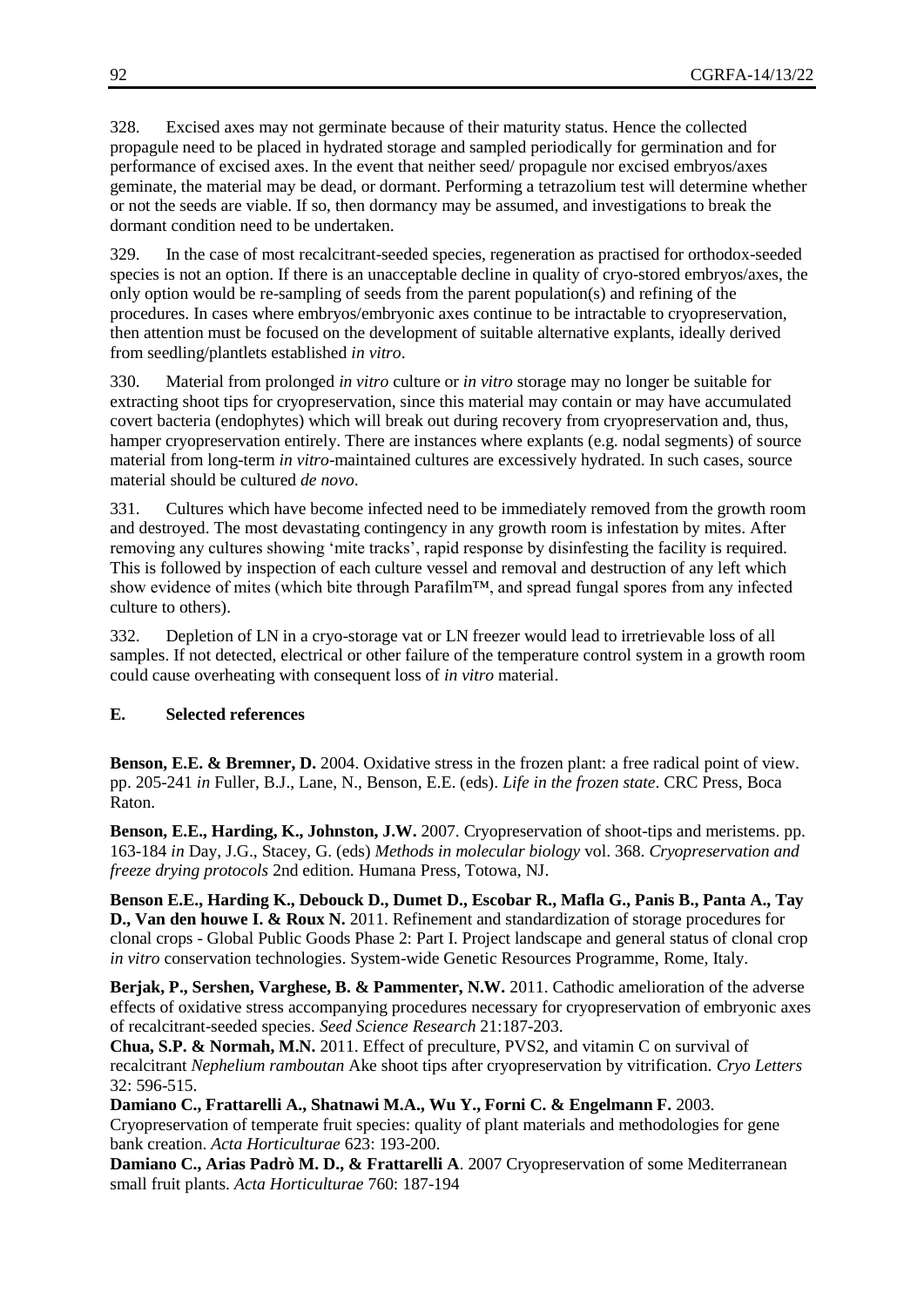**Dussert S., Engelmann F. & Noirot. M.** 2003. Development of probabilistic tools to assist in the establishment and management of cryopreserved plant germplasm collections. *CryoLetters* 24: 149- 160.

**Engelmann, F.** 2011a. Germplasm collection, storage and preservation. In Plant Biotechnology and Agriculture – Prospects for the 21st Century. A. Altman & P.M. Hazegawa (eds.), Oxford: Academic Press, pp. 255-268.

**Engelmann, F.** 2011b. *Cryopreservation of embryos: an overview.* Chapter 13 in Thorpe, T.A., Yeung, E.C. (eds) Plant embryo culture methods and protocols. Methods in Molecular Biology, vol. 710, DOI 10.1007/978-1-61737-988-8\_13, Springer Science+Business Media, LLC 2011.

**Engelmann, F., Gonzalez-Arnao, M.-T., Wu, Y., & Escobar, R.** (2008). The development of encapsulation dehydration. *in* Reed, B.M. (ed.) *Plant cryopreservation A practical guide*. Springer, New York. pp. 59-75

**Ganeshan, S., Rajasekharan, P.E., Shashikumar, S. Decruze, W.** 2008. Cryopreservation of pollen. In: Reed, B.M. (ed.) *Plant Cryopreservation: A practical Guide*. Springer, pp. 443-464. **Gonzalez Arnao M.T. & Engelmann. F.** 2006. Cryopreservation of plant germplasm using the encapsulation-dehydration technique: review and case study on sugarcane. *Cryo Letters* 27: 155-168.

**Goveia, M., Kioko, J.I. & Berjak, P.** 2004. Developmental status is a critical factor in the selection of excised recalcitrant axes as explants for cryopreservation: A study of *Trichilia dregeana* Sond. *Seed Science Research* 14: 241-248.

Johnston, J.W. Harding, K. & Benson, E.E. 2007. Antioxidant status and genotypic tolerance of *Ribes in vitro* cultures to cryopreservation. *Plant Sci.* 172: 524–534.

**Kim H.H., Cho E.G., Baek H.J., Kim C.Y., Keller E.R.J. & Engelmann F.** 2004. Cryopreservation of garlic shoot tips by vitrification: Effects of dehydration, rewarming, unloading and regrowth conditions. *Cryo Letters* 25: 59-70.

**Kim H.H., Lee Y.G., Shin D.J., Kim T., Cho E.G. & Engelmann F.** 2009a. Development of alternative plant vitrification solutions in droplet-vitrification procedures. *Cryo Letters* 30: 320-334.

**Kim H.H., Lee Y.G., Ko H.C., Park S.U., Gwag J.G., Cho E.G. & F. Engelmann.** 2009b. Development of alternative loading solutions in droplet-vitrification procedures. *Cryo Letters* 30: 291- 299.

**Mikuła A, Niedzielski M, Rybczyński J.J. 2006.** The use of TTC reduction assay for assessment of Gentiana spp. cell suspension viability after cryopreservation. *Acta Physiologiae Plantarum* 28: 315- 324.

**Murashige, T. & Skoog, F.** 1962. A revised medium for rapid growth and bioassays with tobacco tissue culture. *Physiologia Plantarum* 15: 473-497.

**Nishizawa S, Sakai A, Amano Y, Matsuzawa T.** 1993. Cryopreservation of asparagus (*Asparagus officinalis* L.) embryogenic suspension cells and subsequent plant regeneration by vitrification. *Plant Sci* 91: 67-73.

**Rajasekharan, P.E., Rao, T.M. Janakiram, T. & Ganeshan, S.** 1994. Freeze preservation of gladiolus pollen. *Euphytica* 80: 105-109.

**Reed, B.M. (ed.). 2008.** *Plant Cryopreservation: A practical Guide*. Springer, New York, USA. 513 pp.

**Sakai, A., Hirai, D. & Niino, T.** 2008. Development of PVS-based vitrification and encapsulationvitrification protocols. pp. 33-57 in Reed, B.M. (ed.) Plant cryopreservation A practical guide. Springer, New York.

**Sershen, Pammenter, N.W., Berjak, P. & Wesley-Smith, J.** 2007. Cryopreservation of embryonic axes of selected amaryllid species. *Cryo Letters* 28: 387-399.

Sershen, Berjak, P., Pammenter, N.W. & Wesley-Smith, J. 2011. Rate of dehydration, state of subcellular organisation and nature of cryoprotection are critical factors contributing to the variable success of cryopreservation: studies on recalcitrant zygotic embryos of *Haemanthus montanus*. *Protoplasma* 249(1): 171-86.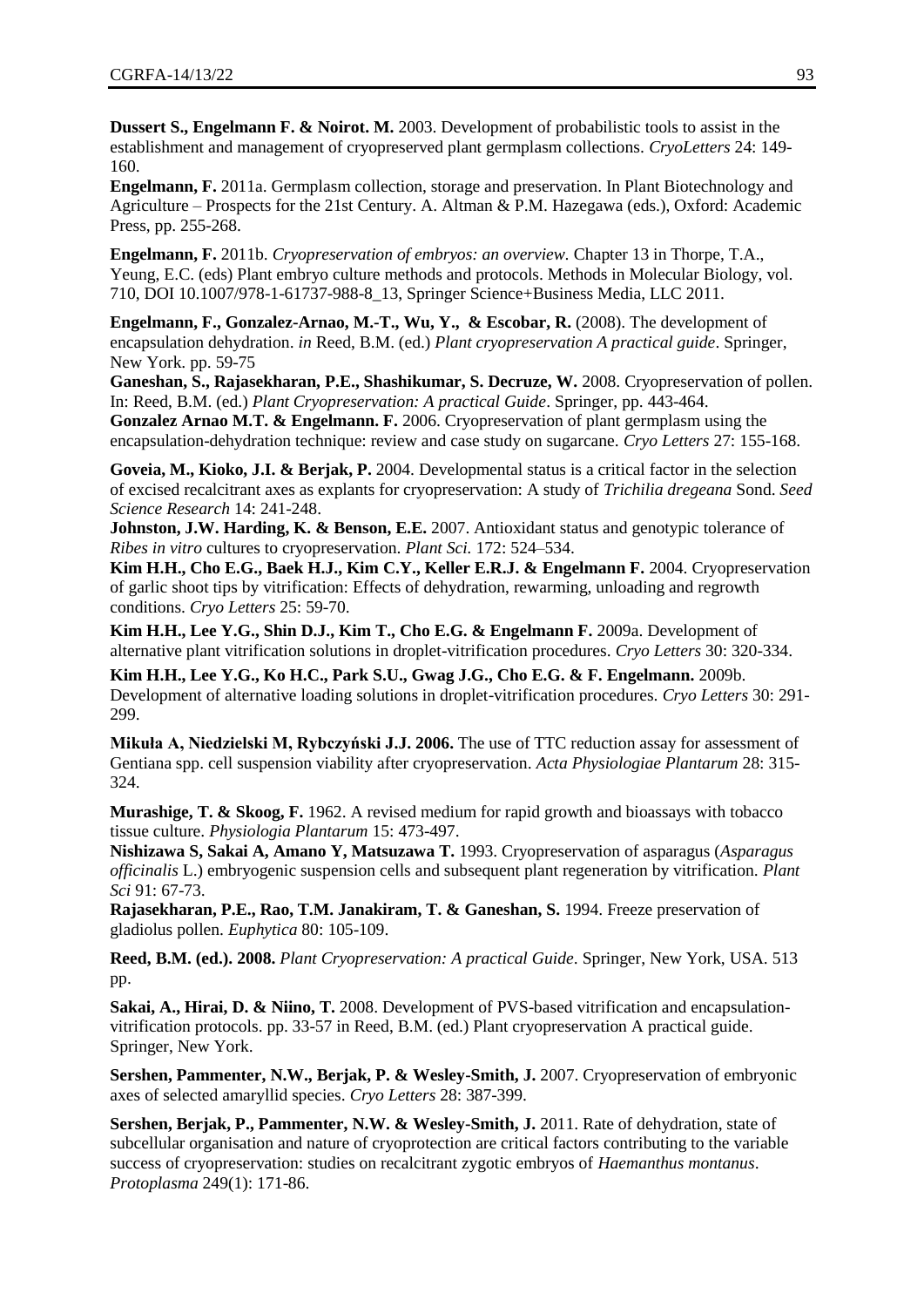**Shatnawi M.A., Engelmann F., Frattarelli A. & Damiano C.** 1999 Cryopreservation of apices of *in vitro* plantlets of almond (*Prunus dulcis* Mill.). *CryoLetters* 20: 13-20.

**Touchell, D. & Walters, C.** 2000. Recovery of embryos of *Zizania palustris* following exposure to liquid nitrogen. *Cryo Letters* 21: 26 –270.

**Uchendu, E.E., Leonard, S.W. Traber, M.G. & Reed, B.M.** 2010. Vitamins C and E improve regrowth and reduce lipid peroxidation of blackberry shoot tips following cryopreservation. *Plant Cell Rep.* 29: 25–35.

**Weatherhead, M.A., Grout, B.W.W. & Henshaw, G.G.** 1978. Advantages of storage of potato pollen in liquid nitrogen. *Potato Res.* 21: 331-334.

**Whitaker, C., Beckett, R.P., Minibayeva, F. & Kranner, I.** 2010. Production of reactive oxygen species in excised, desiccated and cryopreserved explants of *Trichilia dregeana* Sond. *South African Journal of Botany* 76: 112-118.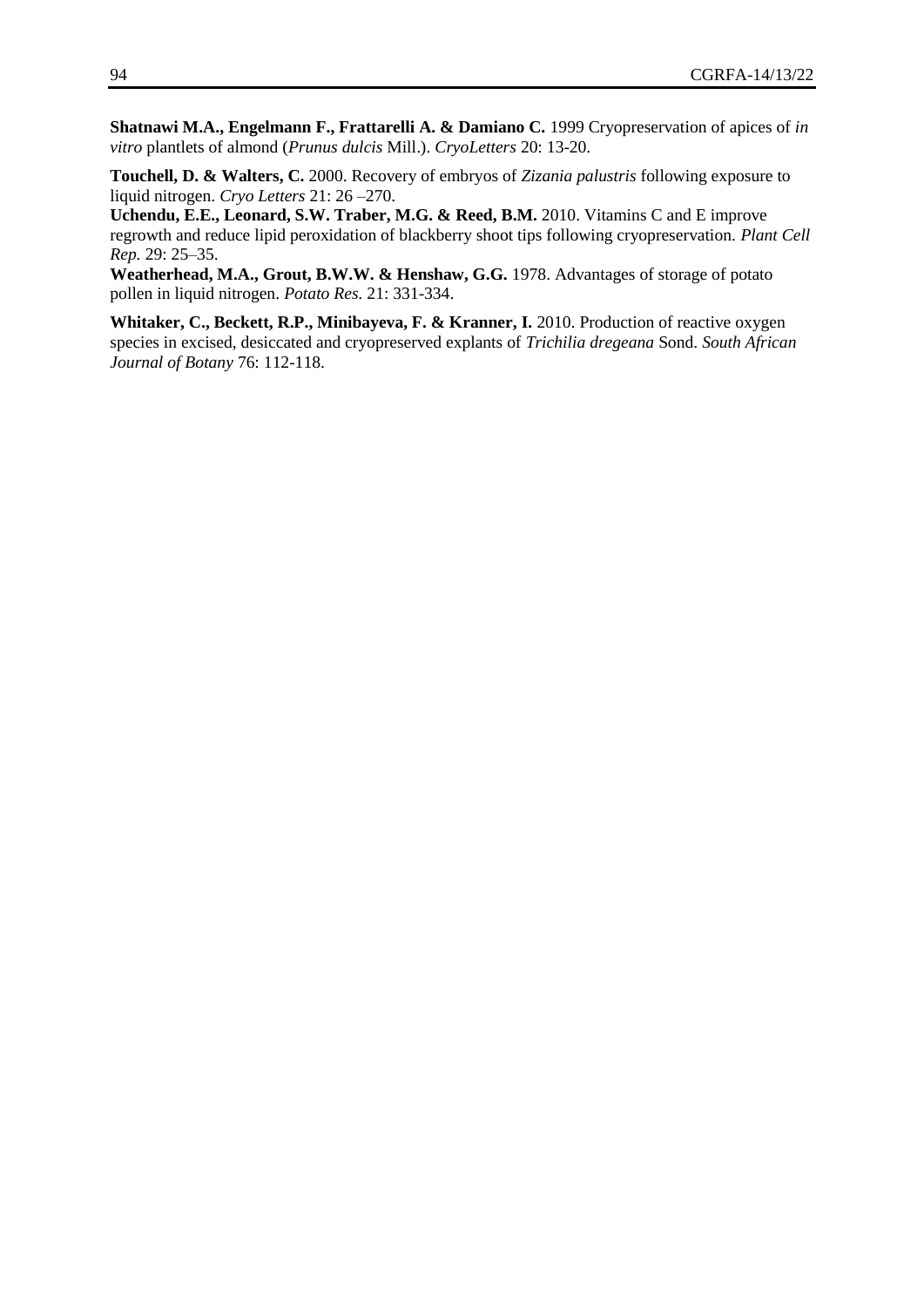# **6.6. STANDARDS FOR DOCUMENTATION**

#### **A. Standards**

**6.6.1** Passport data for all accessions should be documented using the FAO/IPGRI multi-crop passport descriptors. In addition accession information should also include inventory, orders, distribution and data user feedback.

**6.6.2** Management data and information generated in the genebank should be recorded in a suitable data base, and characterization and evaluation data (C/E data) should be included when recorded.

**6.6.3** Data from 6.1. and 6.2 should be stored and changes updated in an appropriate database system and international data standards adopted.

# **B. Context**

333. Comprehensive information about accessions is essential for genebank management. Passport data is a minimum, but additional information including geographical (GPS coordinates) environmental (overlaid climate and soil maps) data of the collection site and historical information as well as data on characterization and evaluation of the material are all very useful.

#### **C. Technical aspects**

334. Due to advances in information technology, it is now relatively simple to record, manage and share information about accessions. All genebanks should use compatible data storage and retrieval systems. The FAO/IPGRI multi-crop passport descriptors (Alercia *et al*., 2001) should be used by all genebanks as it facilitates data exchange.

335. Characterization and Evaluation data are produced by users. Such data are useful to the genebank in the management of their collections (BRAHMS, 2011) and to facilitate the consecutive use. Genebanks are recommended to request information feedback on these data.

336. Management data should be as complete as possible to enable an effective handling of the collection. Most management data are only of internal use to the curator and of limited or no value to others, users and/or recipient genebanks. Therefore, management data should be restricted for use of the collection holder only; a set of the accession history, life form and availability can be extracted for public use. Beside the key data for the accession (passport and characterization data) they should contain the following:

- iv) History (date of acquisition, preliminary numbers, date of changing the numbers, taxonomical determination, name of the specialist who determined the material, cultivation of any donor material in field or greenhouse, way of extracting the in-vitroand cryo-material from this donor material);
- v) Type of storage ( *in vitro* or cryopreservation, or hydrated storage in the case of recalcitrant seeds);
- vi) Place of the stored material (cultivation rooms, cryo-tank with concrete placement in rack and box);
- vii) Splitting of the accession in several parties (when material is split in sub-clones, several cryopreservation sets, number of stored tubes);
- viii) Safety duplication (duplication date, duplicated in which institution/country, responsible person there, reference to duplication agreement documents);
- ix) Reference to the protocol used for *in vitro* culture and/or cryopreservation;
- x) Labelling of the culture vessels (colour codes, barcodes). LN-resistant labels are available, which, if necessary, can be wrapped around already frozen cryotubes.

337. Further advances in biotechnology will allow phenotypic data to be complemented by molecular data. Bar coding of accessions will be helpful in managing the information and the material and reduces the possibility of making mistakes.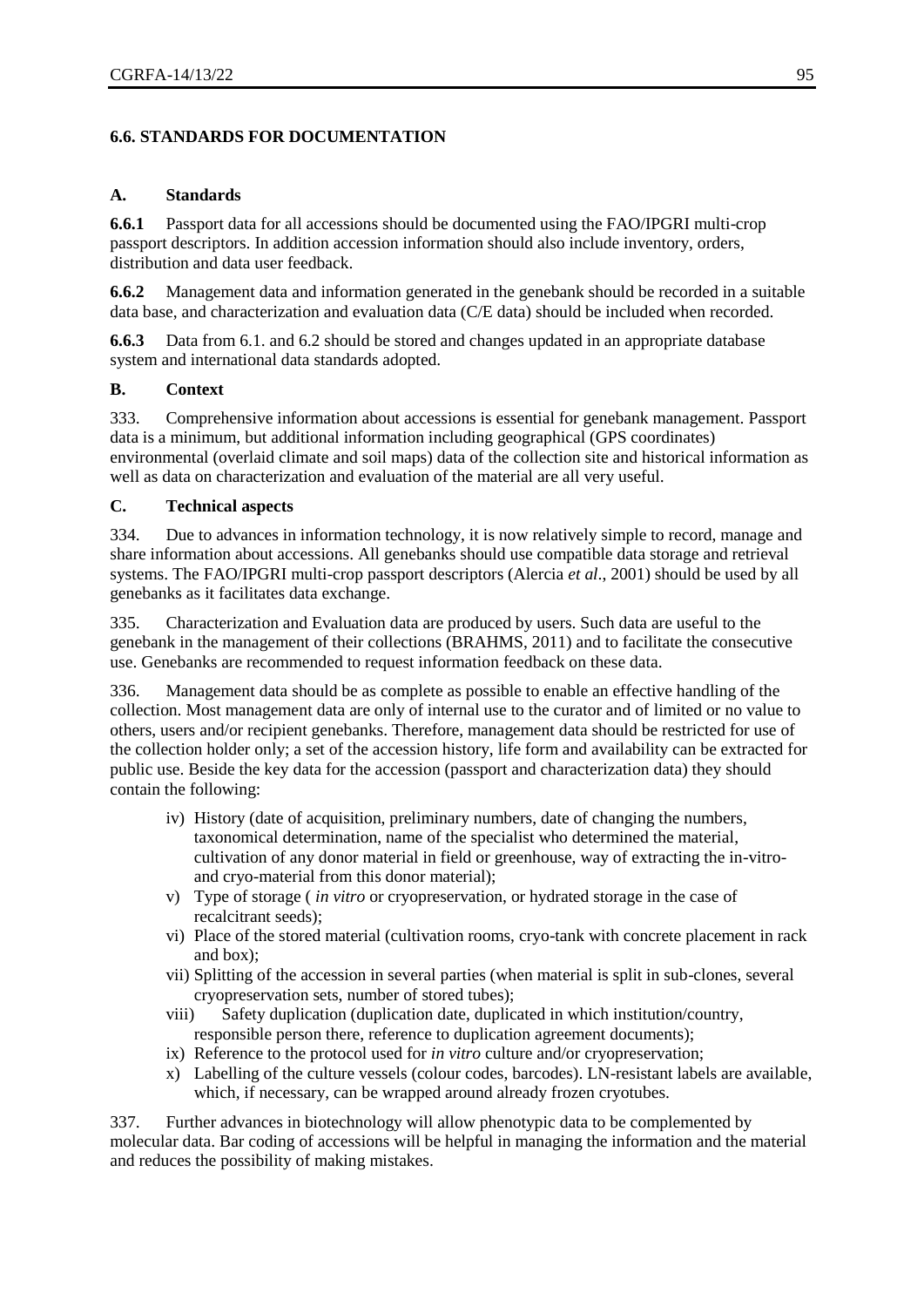338. A majority of genebanks now have access to computers and the internet. Computer-based systems for storing data and information allow for comprehensive storage of all information associated with the management of *in vitro* and cryopreservation collections. Germplasm information management systems such as GRIN-Global (2011) have specifically been developed for universal genebank documentation and information management. The adoption of data standards which today exist for most aspects of genebank data management helps make the information management easier and improves use and exchange of data. Sharing accession information and making it publicly available for potential germplasm users is important to facilitate and support the use of the collection. Ultimately, conservation and usability of conserved germplasm are promoted through good data and information management.

# **D. Contingencies**

339. Loss or incomplete documentation reduces the value of an accession, to the point of making it unusable. Inappropriate material (e.g. not LN-resistant labels) can cause loss of data.In large collections, skill of the workers becomes a very important factor. Risks of inadequate data entries must be clearly indicated. In complicated collections active access to management data should be limited to the responsible persons only.

# **E. Selected references**

**Alercia, A., Diulgheroff, S. & Metz, T.** 2001. FAO/IPGRI. Multi-crop Passport Descriptors [http://www.bioversityinternational.org/.../faoipgri\\_multi\\_crop\\_passport\\_descriptors](http://www.bioversityinternational.org/.../faoipgri_multi_crop_passport_descriptors)

**BRAHMS. 2011.** Botanical Research and Herbarium Management System. <http://dps.plants.ox.ac.uk/bol>

**GRIN-Global. 2011.** Germplasm Resource Information Network Database- Version 1. [http://www.grin-global.org/index.php/Main\\_Page](http://www.grin-global.org/index.php/Main_Page)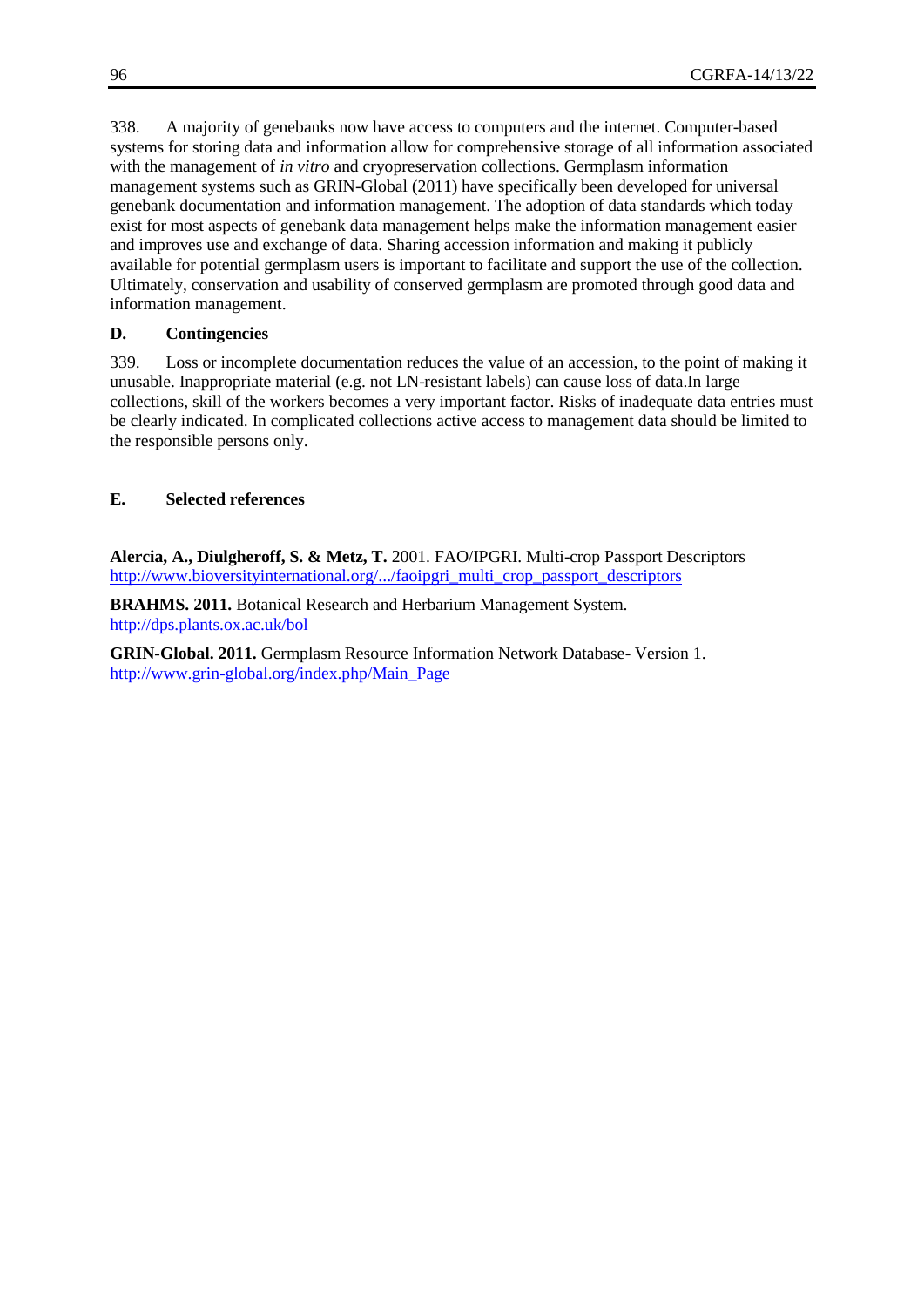# **6.7. STANDARDS FOR DISTRIBUTION AND EXCHANGE**

# **A. Standards**

**6.7.1** All germplasm should be distributed in compliance with national laws and relevant international conventions.

**6.7.2** All samples should be accompanied by a complete set of relevant documents required by the donor and the recipient country.

**6.7.3** The supplier and recipient should establish the conditions to transfer the material and should ensure adequate re-establishment of plants from *in vitro* / cryopreserved material.

# **B. Context**

340. Germplasm distribution is the supply of a representative sample from a genebank accession in response to requests from germplasm users. There is a continuous increase in demand for genetic resources to meet the challenges posed by climate change, by changes in virulence spectra of major insect pests and diseases, by invasive alien species and by other end-users needs. This demand has led to wider recognition of the importance of using germplasm from genebanks –- which ultimately determines the germplasm distribution. It is important that distribution of germplasm across borders adheres to international norms and standards relating to phytosanitary regulations and according to provisions of relevant international treaties and conventions on biological diversity and plant genetic resources.

# **C. Technical aspects**

341. The two international instruments that govern the access of genetic resources are the ITPGRFA and the CBD. The ITPGRFA facilitates access to PGRFA, and provides for the sharing of benefits arising from their utilization. It has established a multilateral system for PGRFA for a pool of 64 food and forage crops (commonly referred to as Annex 1 crops to the Treaty), which are accompanied SMTA for distribution. SMTA can also be used for non-Annex1 crops however ,other models are also available. Access and benefit-sharing under CBD is accoding to its Nagoya Protocol. Both the ITPGRFA and CBD emphasize the continuum between conservation and sustainable utilization, along with facilitated access and equitable sharing of benefits arising from use.

342. All accessions should be accompanied with the required documentation such as phytosanitary certificates and import permits, as well as passport information. The final destination and the latest phytosanitary import requirements for the importing country (in many countries, regulations are changed frequently) should be checked before each shipment. Germplasm transfer should be carefully planned in consultation with the national authorized institute, for the appropriate documentation, such as an official phytosanitary certificate, that complies with the requirements of the importing country. The recipient of the germplasm should provide the supplying genebank with information concerning the documentation required for the importation of plant material, including phytosanitary requirements.

343. Most recalcitrant-seeded species are long-lived perennials that do not reproduce until they are several years old. Thus regeneration is not a rapid way to bulk up sample sizes to meet demand. If the sample is in the form of alternate explants *in vitro* , multiplication before the production of independent plantlets is possible, but a request must be made in advance.

344. Germplasm should reach its destination in good condition and so adverse environmental conditions during transport and clearing customs should be minimized. A reliable courier service having experience in dealing with customs is recommended. The time span between receipt of a request for germplasm and the dispatch of the materials should be kept to a minimum to enhance the efficiency of the genebank function. If the sample is in the cryopreserved state and is being transferred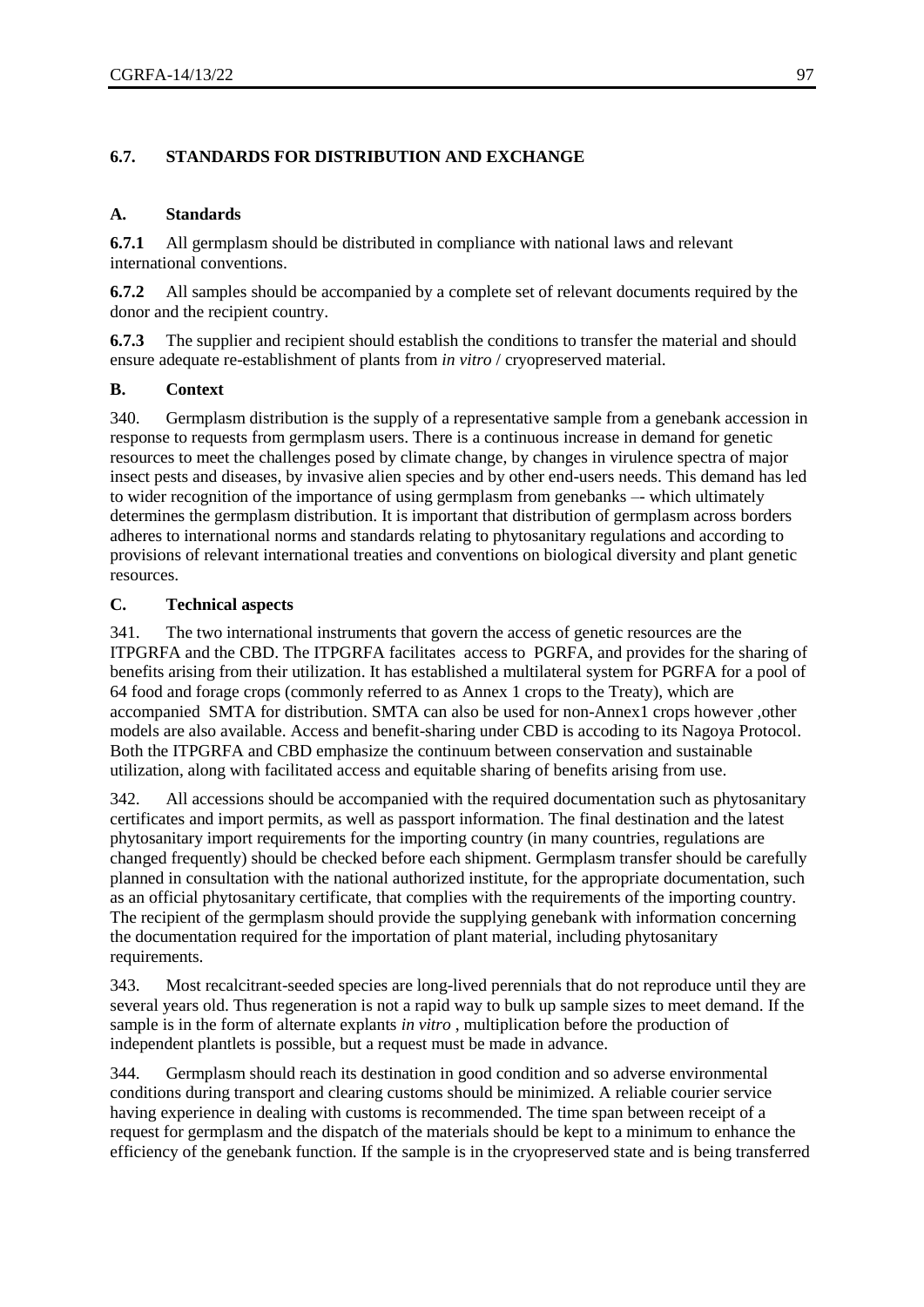to another genebank where it will continue to be cryopreserved, the sample must be shipped in a LN 'dry shipper'.

345. If the sample will be set out to grow immediately on receipt, it can be rewarmed, rehydrated and encapsulated in a calcium alginate bead prior to despatch. Such synthetic seeds were originally developed for somatic embryos, but can successfully maintain in good condition cryopreserved excised embryos/axes that have been rewarmed and rehydrated, for at least 10 days at 16 °C without germination (radicle protrusion) being initiated. Germination and seedling/plantlet establishment of synthetic seeds is possible both *in vitro* and could succeed in sterile seedling mix. It is an option also for other small explants from cryopreservation, but the technique is applied in few cases only.

346. Plantlets derived from *in vitro* slow growth storage or cryopreservation should be sent in appropriate containers. Recipients of *in vitro*/cryopreserved material need to have the possibility to transfer the material to pots or to the field, or be able to make such arrangements.

347. Sterile plastic bags which may contain special aeration zones are recommended for sending of *in vitro* plantlets. If glass is used, sufficient stuffing of the containers and declaration of fragility need to be ensured. In cases of glass and plastic vessels also the right orientation of the containers needs to be indicated.

# **D. Contingencies**

348. Poor handling, including inappropriate packaging or delay in shipment, can lead to loss of viability and the loss of material. Thus, it is very important that the supplier and recipient have established the condition under which the material is transferred and that the prerequisite for adequate re-establishment of plants is ensured.

# **E. Selected references**

**Rao N.K., Hanson J., Dulloo M.E., Ghosh K., Nowell D. & Larinde M.** 2006. Germplasm distribution. Chapter 7 in *Manual of seed handling in genebanks*. Handbooks for Genebanks No. 8. Bioversity International, Rome, Italy.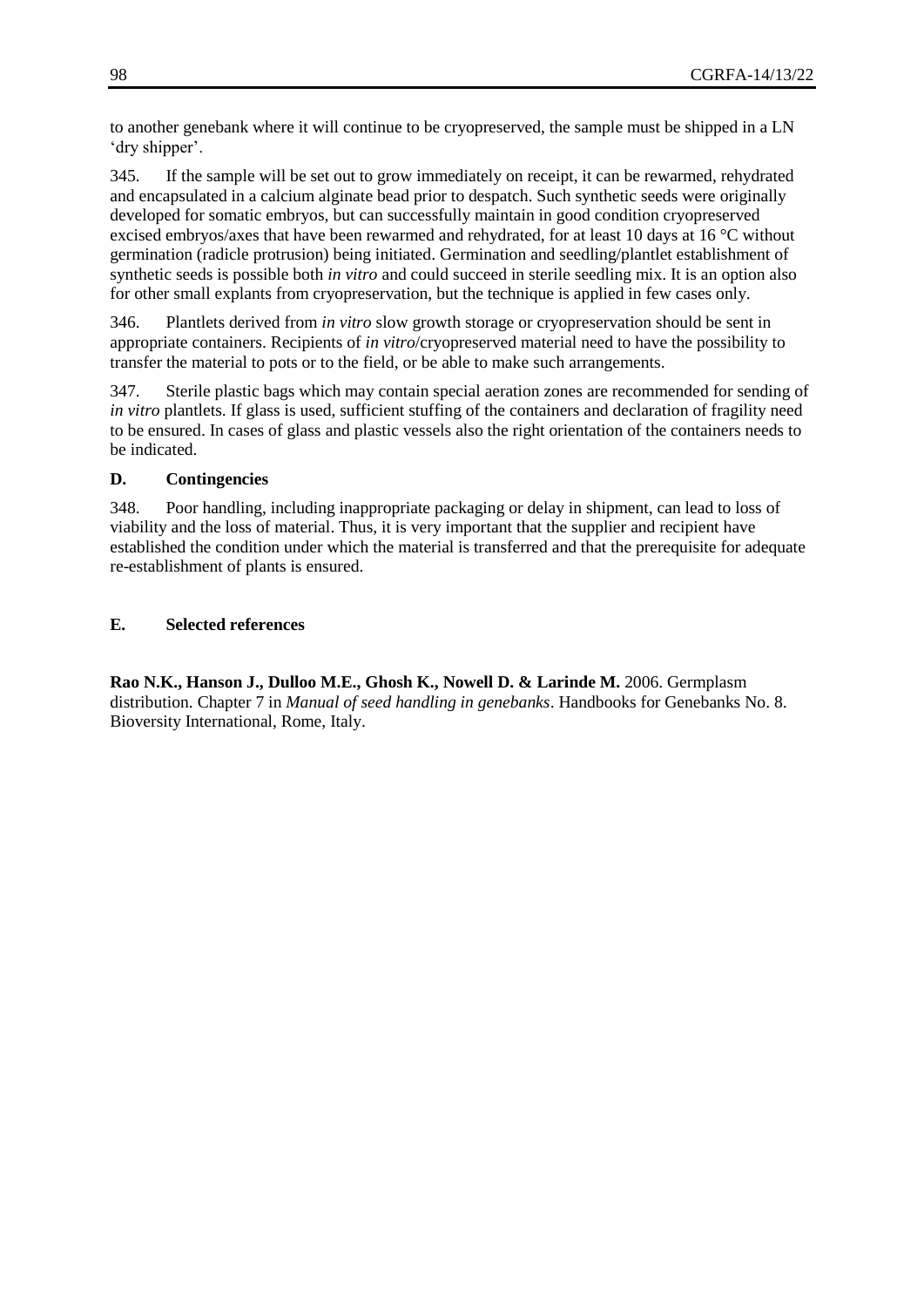# **6.8. STANDARDS FOR SECURITY AND SAFETY DUPLICATION**

# **A. Standards**

**6.8.1** A risk management strategy should be implemented and updated as required that addresses physical and biological risks identified in standards including issues such as fire, floods and power failures.

**6.8.2** A genebank should follow the local Occupational Safety and Health requirements and protocols. The cryo-section of a genebank should adhere to all safety precautions associated with using LN.

**6.8.3** A genebank employs the requisite staff to fulfil all routine responsibilities to ensure that the genebank can acquire, conserve and distribute germplasm.

**6.8.4** A safety duplicate sample of every accession should be stored in a geographically distant genebank under best possible conditions.

**6.8.5** The safety duplicate sample should be accompanied by relevant documentation.

# **B. Context**

349. It is of the utmost importance that the physical infrastructure of any genebank as well as the safety of its staff be protected so as to ensure that the conserved germplasm is safe from any threatening external factors. To manage a germplasm collection successfully, a genebank also requires skilled and trained staff. Management involves not only the maintenance of the collection and its data but an assessment of risks from human activity or those naturally caused. There are particular hazards associated with the use of LN.

350. The physical security of the collections also requires a safe duplication of the collections in a geographically distant location, under the same conditions. In case of natural/physical catastrophe (fire, flood), this duplication might be used to re-build the collections. In addition to the sample itself, safety duplication involves the duplication of information which implies database backup.

# **C. Technical aspects**

 $\overline{a}$ 

351. A genebank should implement and promote systematic risk management that addresses the physical and biological risks in the every-day environment. It should have in place a written risk management strategy on actions that need to be taken whenever an emergency occurs in the genebank concerning the germplasm or the related data. This strategy and an accompanying action plan must be regularly reviewed and updated to take account of changing circumstances and new technologies, and well publicized among their genebank staff.

352. The occupational health and safety of the staff should also be considered. The cryo-storage area should be well ventilated with forced air extraction, and oxygen monitors should be in place. Leakage of LN into cryovials is potentially dangerous; therefore, appropriate vessels that are specifically designed for the purpose should be used, and the manufacturers' instructions should be strictly adhered to. To reduce risk of personal injury operators should wear protective clothing, gloves and face masks.

353. Supplies of LN must always be available, and it is vital that levels of LN are maintained. The cryogenic storage tanks are supposed to be placed in an appropriated location: aerated and with temperature less than 50  $^{\circ}$ C. Maintenance of the level of LN in storage containers is absolutely critical; if all the LN evaporates, the entire contents of the storage container must be discarded.

354. For the maintenance of viability of samples, the temperature of the tissue must be kept below the glass transition temperature<sup>22</sup>. Care must be taken that when removing a vial from a cryo-cane or

 $^{22}$  In PVS2, one of the most commonly-used cryo-protectant solutions, glass transitions occur at about -115 °C.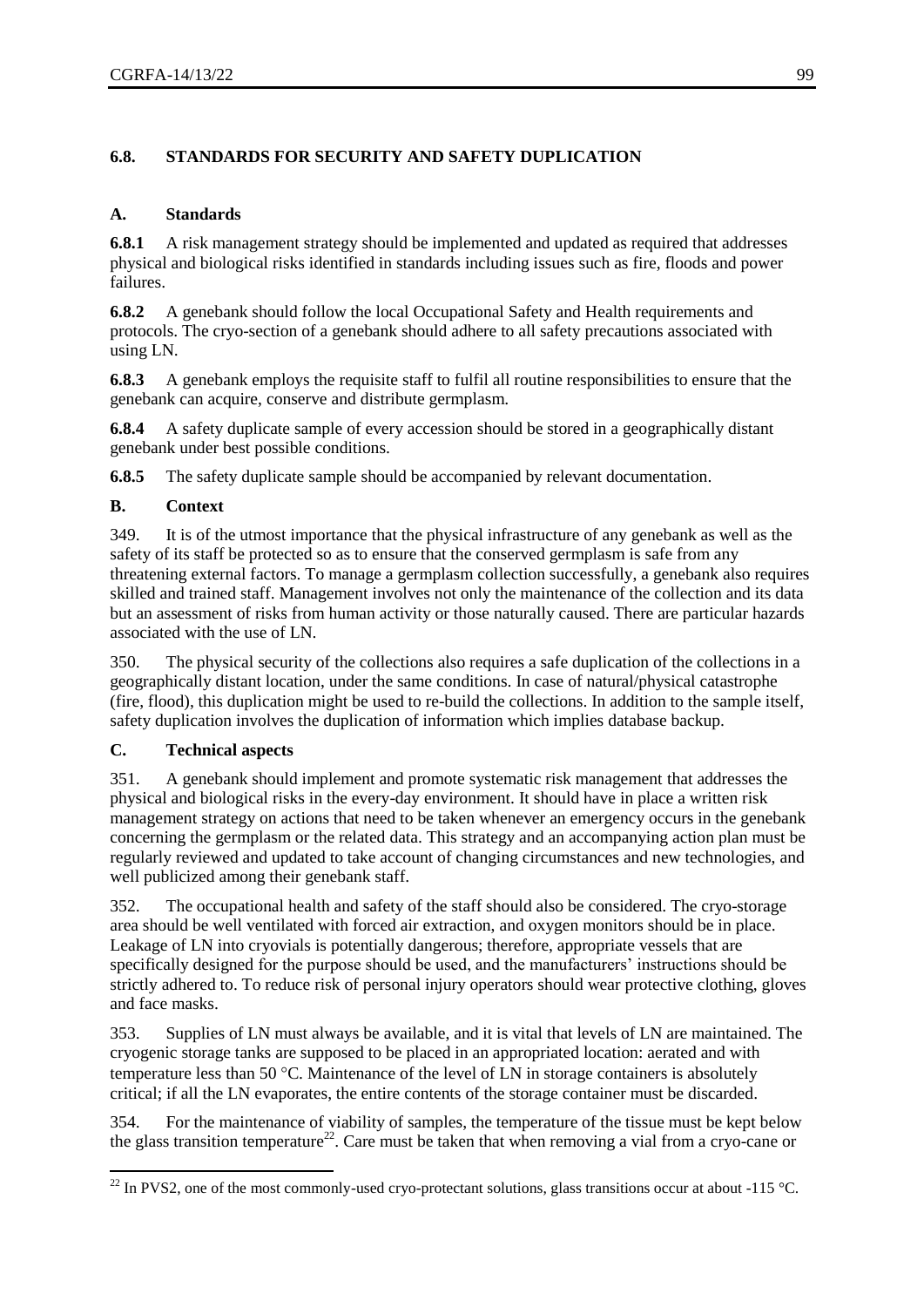from a cryo-box that the temperature of the remaining vials does not increase to the glass transition temperature. Vials should not be labelled with conventional adhesive labels, as they will come off at LN temperatures. The use of a dedicated PC-operated label printer allows specific cryovial labels to be printed, recording information and a unique barcode. The manufacturer's recommendations about which vial to use for which particular purpose should be adhered to.

355. Active genebank management requires well-trained staff, and it is crucial to allocate responsibilities to suitably competent employees. A genebank should therefore, have a plan in place for personnel, and a corresponding budget allocated regularly so as to guarantee that a minimum of properly trained personnel is available to fulfil the responsibilities of ensuring that the genebank can acquire, conserve and distribute germplasm. Access to disciplinary and technical specialists in a range of subject areas is desirable. Staff should have adequate training acquired through certified training and/or on-the-job training and training needs should be determined as they arise.

356. For the physical security of the collections, safe duplication of the collections in a geographically distant location under the same conditions should be considered. In case of natural/physical catastrophe (fire, flood), this duplication might be used to re-build the collections. The duplicating bank should be located somewhere that is politically and geologically stable, and at an elevation that rising sea levels will not be a problem. The storage conditions for the safety duplicate should be as good as those of the initial collection.

357. Safety duplication requires a signed legal agreement between depositing and storing or repository genebank. The latter has no entitlement to the use and distribution of the germplasm. The access to the collections should be controlled to avoid unauthorized usage.

358. Samples for the safety duplicate should be prepared in the same way as the initial collection. It is the responsibility of the depositor to ensure that the safety duplicate is of good quality. To prevent deterioration in transit to the receiving bank, cryopreserved samples should be despatched in a LN dry shipper, and transit should be as rapid as possible.

# **D. Contingencies**

359. When suitably trained staff is not available, or when there are time or other constraints, a solution might be to outsource some of the work or call for assistance from other genebanks.

360. Unauthorized entry to the genebank facilities can result in direct loss of material, and jeopardize the collections through introduction of pest and diseases.

361. LN containers are often contaminated with fungi or bacteria. If samples are stored in the liquid phase of the nitrogen, contamination of the sample can occur.

362. Liability issues may arise if material deteriorates in transit. Therefore, all eventualities need to be adherent to the consignment agreement.

# **E. Selected references**

**Benson**, E.E. 2008. Cryopreservation of phytodiversity: a critical appraisal of theory and practice. *Critical Reviews in Plant Sciences* 27: 141-219.

**Volk, G.M. & Walters, C.** 2006. Plant vitrifcation solution 2 lowers water content and alters freezing behavior in shoot tips during cryoprotection. *Cryobiology* 52: 48–61.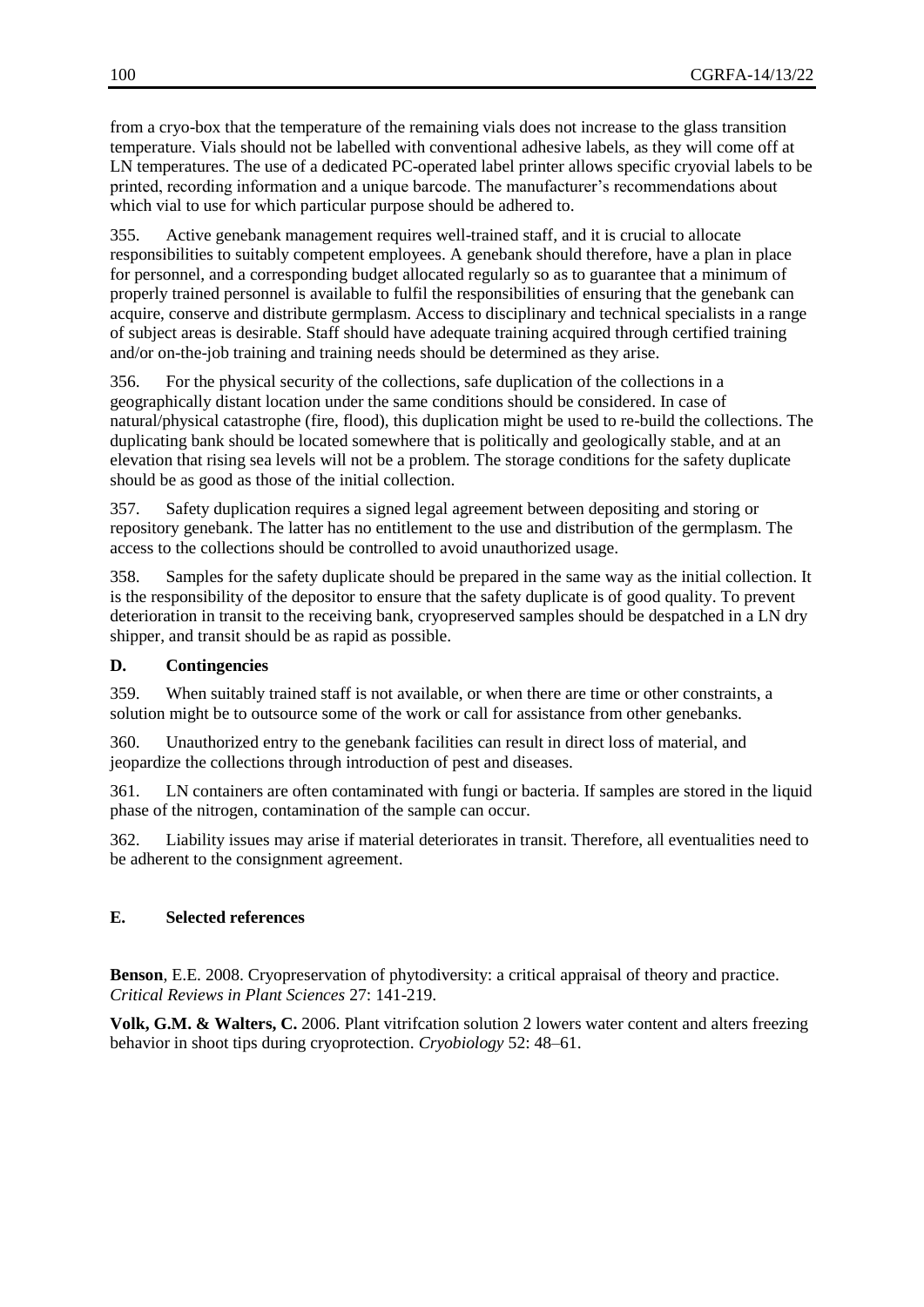# **ANNEX 1: List of Acronyms**

| <b>AFLP</b>     | <b>Amplified Fragment Length Polymorphisms</b>                                           |
|-----------------|------------------------------------------------------------------------------------------|
| <b>BRAHMS</b>   | <b>Botanical Research and Herbarium Management System</b>                                |
| <b>CBD</b>      | Convention on Biological Diversity                                                       |
| <b>CGRFA</b>    | Commission on Genetic Resources for Food and Agriculture                                 |
| <b>DMSO</b>     | Dimethyl Sulphoxide                                                                      |
| <b>DNA</b>      | Deoxyribonucleic Acid                                                                    |
| <b>ELISA</b>    | Enzyme-Linked Immunosorbent Assay                                                        |
| <b>ENSCONET</b> | <b>European Native Seed Conservation Network</b>                                         |
| <b>EST-SSR</b>  | <b>Expressed Sequence Tags - Simple Sequence Repeats</b>                                 |
| <b>FAO</b>      | Food and Agriculture Organisation                                                        |
| <b>GBS</b>      | Genotyping-By-Sequencing                                                                 |
| <b>GPS</b>      | Global Positioning System                                                                |
| <b>GRIN</b>     | Germplasm Resources Information Network                                                  |
| <b>GWS</b>      | Genome-Wide Selection                                                                    |
| <b>ICIS</b>     | <b>International Crop Information System</b>                                             |
| <b>IPPC</b>     | <b>International Plant Protection Convention</b>                                         |
| <b>ITPGRFA</b>  | International Treaty on Plant Genetic Resources for Food and                             |
|                 | Agriculture                                                                              |
| <b>IPGRI</b>    | International Plant Genetic Resources Institute (now called<br>Bioversity International) |
| <b>ISTA</b>     | <b>International Seed Testing Association</b>                                            |
| LN              | Liquid Nitrogen                                                                          |
| <b>MS</b>       | Murashige and Skoog's nutrient medium                                                    |
| <b>MSB</b> Kew  | Millennium Seed Bank Kew Gardens                                                         |
| MTA             | <b>Material Transfer Agreement</b>                                                       |
| <b>NaOCl</b>    | Sodium Hypochlorite                                                                      |
| Ne              | <b>Effective Population Size</b>                                                         |
| <b>NPGS</b>     | National Plant Germplasm System                                                          |
| <b>PGRFA</b>    | Plant Genetic Resources for Food and Agriculture                                         |
| <b>PVS</b>      | <b>Plant Vitrification Solutions</b>                                                     |
| <b>OIV</b>      | International Organisation for Vine and Wine                                             |
| <b>OSH</b>      | Occupational Safety and Health                                                           |
| <b>RAPD</b>     | Random Amplified Polymorphic DNA                                                         |
| <b>RFID</b>     | Radio-Frequency Identification                                                           |
| <b>RFLP</b>     | <b>Restriction Fragment Length Polymorphism</b>                                          |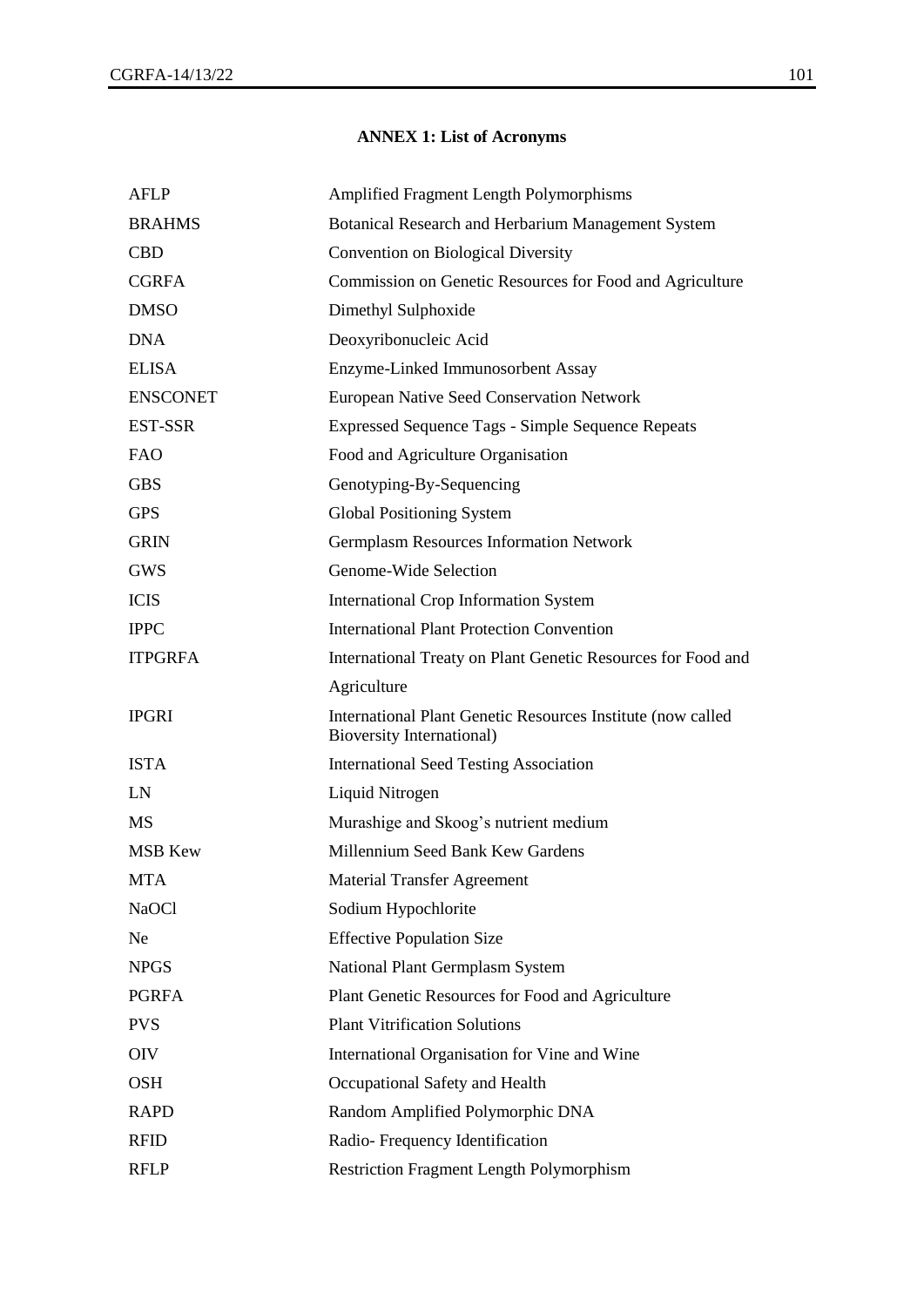| <b>RH</b>   | <b>Relative Humidity</b>                                          |
|-------------|-------------------------------------------------------------------|
| <b>ROS</b>  | <b>Reactive Oxygen Species</b>                                    |
| <b>SID</b>  | <b>Seed Information Database</b>                                  |
| <b>SMTA</b> | <b>Standard Material Transfer Agreement</b>                       |
| <b>SNP</b>  | Single Nucleotide Polymorphism                                    |
| <b>SOPS</b> | <b>Standard Operating Procedures</b>                              |
| <b>SSR</b>  | Simple Sequence Repeats                                           |
| <b>USDA</b> | United States Department of Agriculture                           |
| <b>UPOV</b> | International Union for the Protection of New Varieties of Plants |
| WTO/SPS     | World Trade Organization/Sanitary and Phytosanitary Agreement     |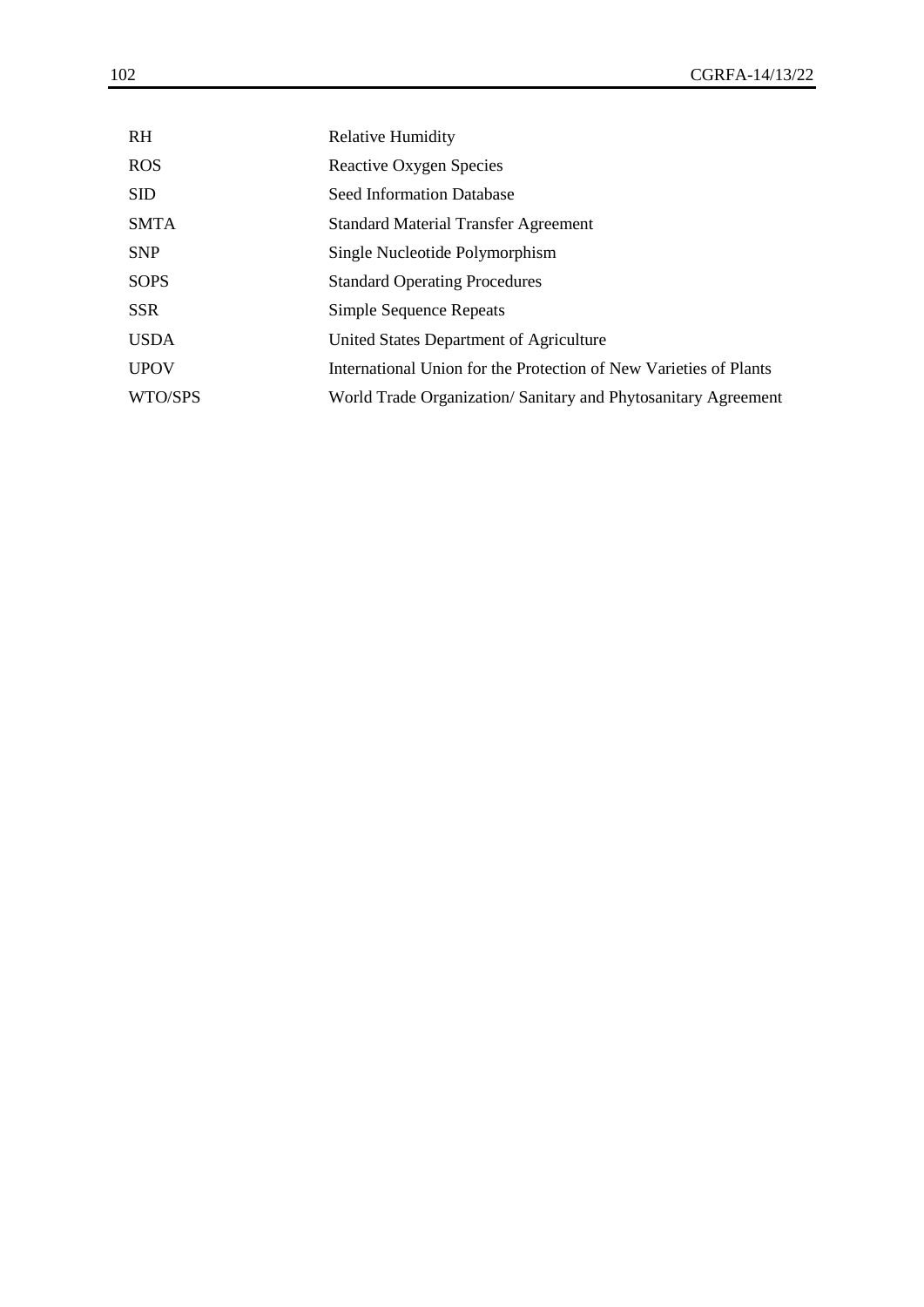# **ANNEX 2: Glossary**

**Accession:** A distinct, uniquely identifiable sample of seeds representing a cultivar, breeding line or a population, which is maintained in storage for conservation and use.

**Accession number:** A unique identifier that is assigned by the curator when an accession is entered into a collection. This number should never be assigned to another accession.

**Active collection:** A germplasm accession that is used for regeneration, multiplication, distribution, characterization and evaluation. Active collections are maintained in short to medium term storage and usually duplicated in a base collection maintained in medium to long term storage.

**Barcode:** A computerized coding system that uses a printed pattern or bars on labels to identify germplasm accessions. Barcodes are read by optically scanning the printed pattern and using a computer program to decode the pattern.

**Characterization:** The recording of highly heritable characters that can be easily seen and are expressed in all environments.

**Collection:** A group of germplasm accessions maintained for a specific purpose under defined conditions.

**Cryopreservation** or **Cryo-storage:** The storage of plant organs in liquid nitrogen (-196 °C) or above, in its vapour phase, (maximum -140 °C). In the genebank context, it is used for buds, shoot tips, other meristematic and embryogenic tissue, explants from recalcitrant and (in special cases) entire orthodox seeds, pollen and somatic embryos. In most cases *in vitro* phases before and/or after the storage phase proper are involved.

**Cryopreservation of pollen**: Pollen grains are possible targets in some plant families. As in seeds there are species with "orthodox" pollen and such with "recalcitrant" behavior. Dehydration of pollen may be necessary before cryopreservation, but pollens of some species are easily storable without previous treatment. For regeneration from stored pollen samples, a crossing partner needs to be present to obtain the finally requested plant material via seed set and germination.

**Database:** An organized set of interrelated data assembled for a specific purpose and held in one or more storage media.

**Descriptor:** An identifiable and measurable trait, characteristic or attribute observed in an accession that is used to facilitate data classification, storage, retrieval and use.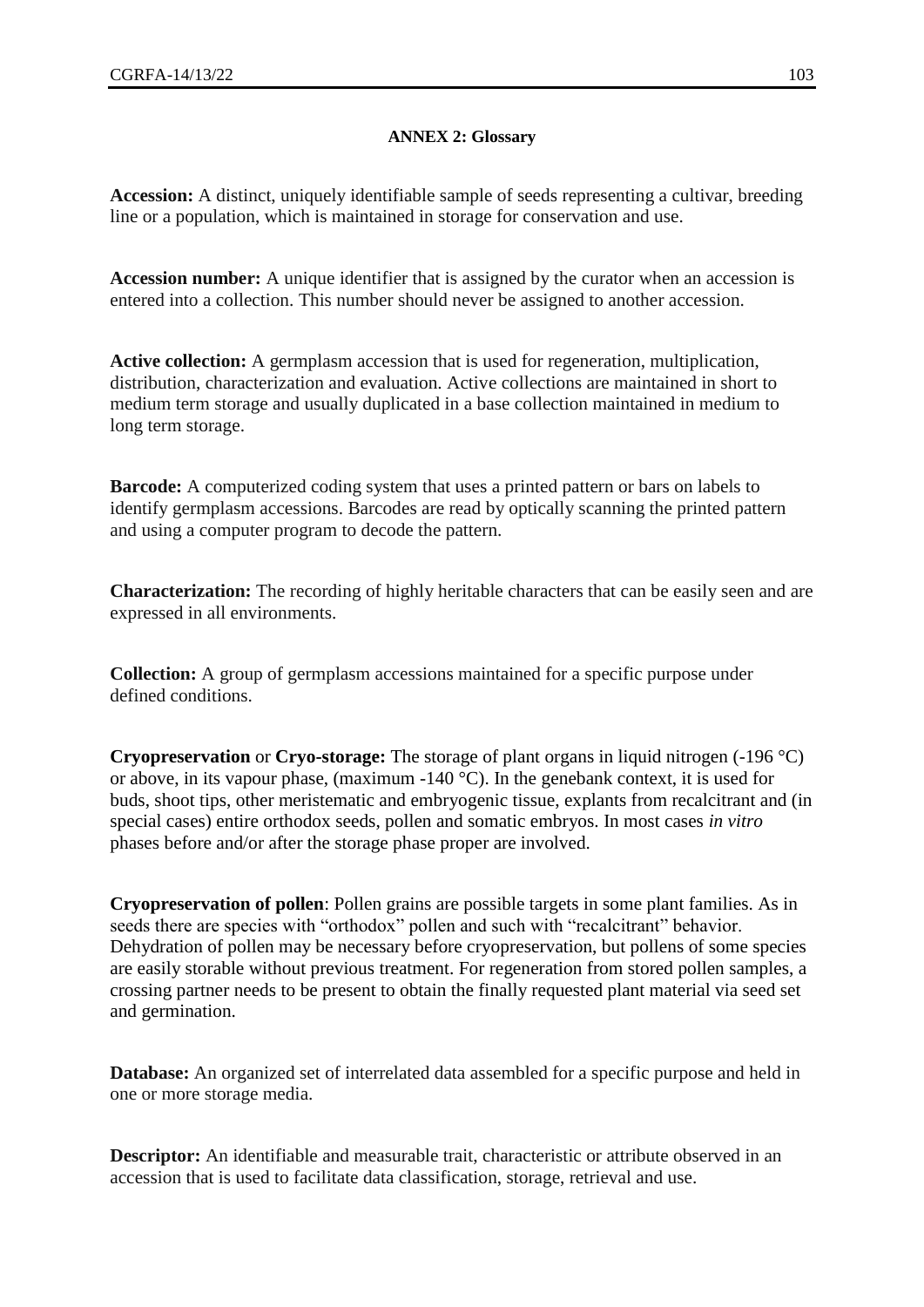**Descriptor list:** A collection of all individual descriptors of a particular crop or species.

**Distribution:** The process of supplying samples of germplasm accessions to breeders and other users.

**Documentation:** The organized collection of records that describe structure, purpose, operation, maintenance, and data requirements.

**Donor:** An institution or individual responsible for donating germplasm.

**Dormancy:** The state in which certain live seeds do not germinate, even under normally suitable conditions.

**Equilibrium moisture content:** The moisture content at which a seed is in equilibrium with the relative humidity of the surrounding air.

**Evaluation:** The recording of those characteristics whose expression is often influenced by environmental factors.

*Ex situ* **conservation:** The conservation of biological diversity outside its natural habitat. In the case of plant genetic resources, this may be in seed genebanks, *in vitro* genebanks or as live collections in field genebanks.

**Field:** Plot of land with defined boundaries within a place of production on which a commodity is grown

**Genebank:** A centre for conserving genetic resources under suitable conditions to prolong their lives.

Genetic diversity: The variety of genetic traits that result in differing characteristics.

Genetic drift: Changes in the genetic composition of a population when the number of individuals is reduced below the frequency of certain alleles within it.

**Genotype:** The genetic constitution of an individual plant or organism.

**Germplasm:** The genetic material that forms the physical basis of heredity and that is transmitted from one generation to the next by germ cells.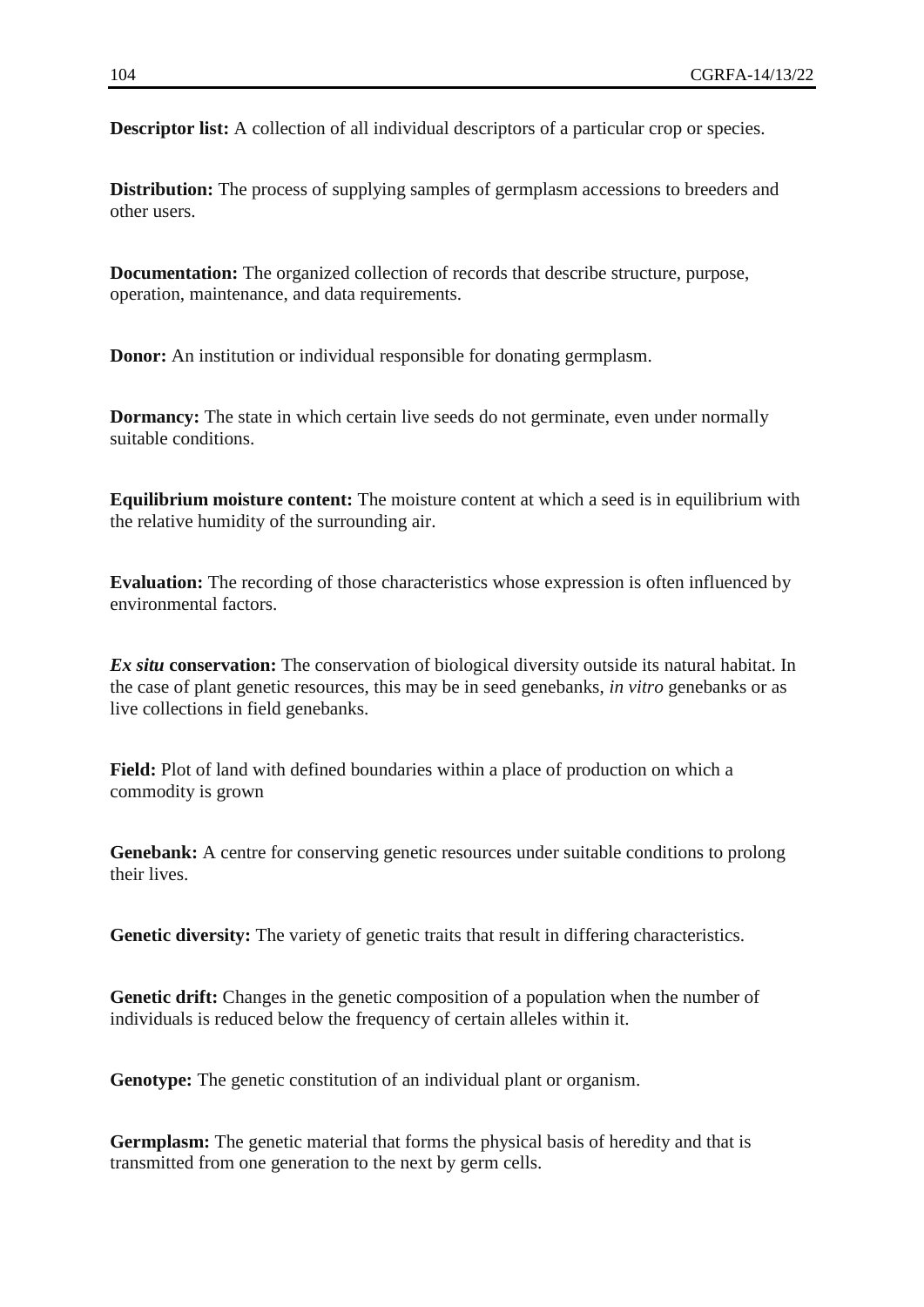**Germination:** The biological process that leads to the development of a seedling from a seed. Radicle emergence is the first visible sign of germination, but may be followed by no further growth or by abnormal development. According to ISTA rules, only seedlings showing normal morphology are considered to have germinated.

**Germination testing:** A procedure to determine the percentage of seeds that are capable of germinating under a given set of conditions.

*In vitro* **culture**: The cultivation of plant organs or entire plants on artificial nutrient medium in glass or plastic containers. Using *in vitro* culture of vegetatively propagated crops includes several options, including micropropagation, virus elimination via meristem culture and slow growth storage. *In vitro* culture is also used as a preparatory phase to cryopreservation as well as for recovery phases after cryopreservation (see also slow growth storage)

**Isotherm:** A graph showing the relationship between seed moisture content and percentage relative humidity.

**Landrace:** A crop cultivar that has evolved through many years of farmer-directed selection and that is specifically adapted to local conditions; landraces are usually genetically heterogeneous.

**Long-term conservation:** The storage of germplasm for a long period, such as in base collections and duplicate collections. The period of storage before seeds need to be regenerated varies, but is at least several decades and possibly a century or more. Long-term conservation takes place at sub-zero temperatures.

**Medium-term conservation:** The storage of germplasm in the medium-term such as in active and working collections; it is generally assumed that little loss of viability will occur for approximately ten years. Medium-term conservation takes place at temperatures between 0°C and 10°C.

**Moisture content (wet-weight basis):** The weight of free moisture divided by the weight of water plus dry matter, expressed as a percentage.

**Monitoring:** The periodic checking of accessions for viability and quantity.

**Monitoring interval:** The period of storage between monitoring tests.

**Most original sample (MOS):** A sample of seeds that have undergone the lowest number of regenerations since the material was acquired by the genebank, as recommended for storage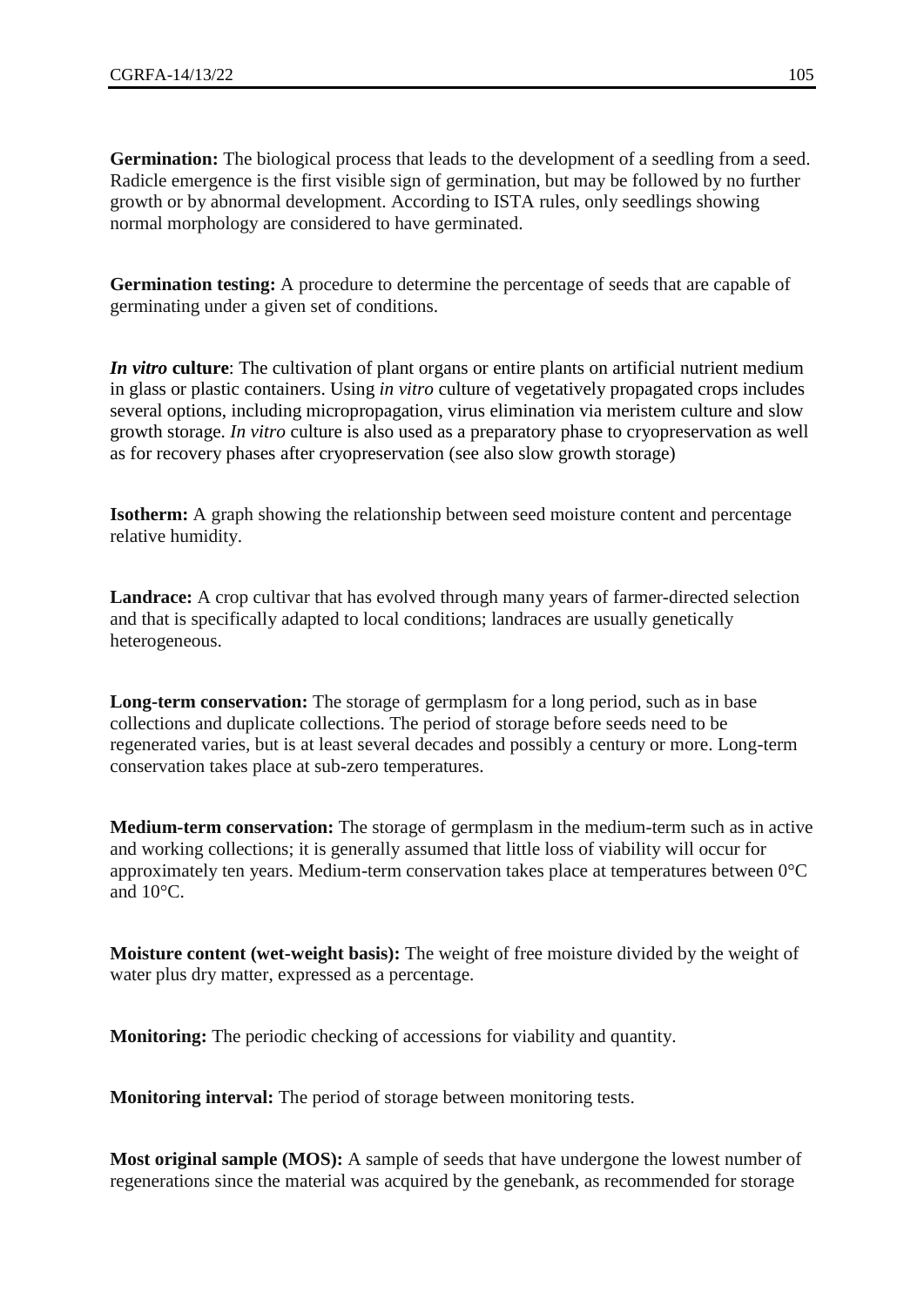as a base collection. It may be a sub-sample of the original seed lot or a seed sample from the first regeneration cycle if the original seed lot required regeneration before storage.

**Multiplication:** The representative sample of an accession grown to multiply the quantity of conserved material for distribution.

**Orthodox seeds:** Seeds that can be dried to low moisture content and stored at low temperatures without damage to increase seed longevity.

**Pathogen:** A living micro-organism such as a virus, bacterium or fungus that causes disease in another organism.

**Passport data:** Basic information about the origin of an accession, such as details recorded at the collecting site, pedigree or other relevant information that assists in the identification of an accession.

**Pedigree:** The record of the ancestry of a genetic line or variety.

**Phenotype:** The external appearance of a plant that results from the interaction of its genetic composition (genotype) with the environment.

**Phytosanitary:** Pertaining to plant quarantine

**Phytosanitary certificate:** A certificate provided by government plant health personnel to verify that seed material is substantially free from pests and diseases.

**Pollination:** The process in which pollen is transferred from an anther to a receptive stigma by pollinating agents such as wind, insects, birds, bats, or the opening of the flower itself.

**Population:** A group of individual plants or animals that share a geographic area or region and have common traits.

**Propagule:** Any structure with the capacity to give rise to a new plant, whether through sexual or asexual (vegetative) reproduction. This includes seeds, spores, and any part of the vegetative body capable of independent growth if detached from the parent.

**Quarantine:** The official confinement of introduced germplasm subject to phytosanitary regulations to ensure that it does not carry diseases or pests injurious to the importing country.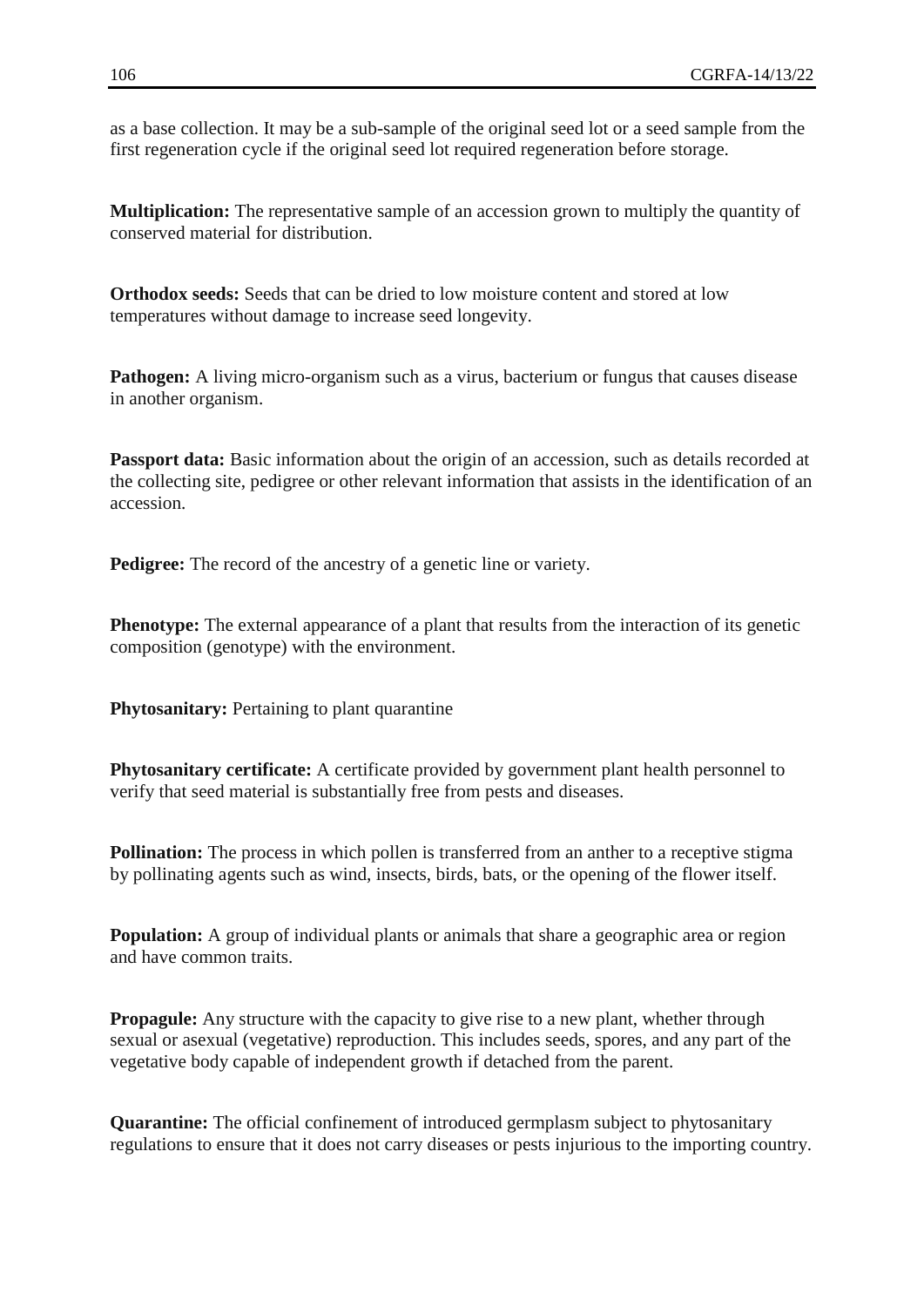**Random sample:** A sample drawn at random from a larger group.

**Recalcitrant seed:** Seeds that are not desiccation-tolerant; they do not dry during the later stages of development and are shed at water contents in the range of  $0.3 - 4.0$  g g-1. The loss of water rapidly results in decreased vigour and viability, and seed death at relatively high water contents.

**Regeneration:** Grow-out of a seed accession to obtain a fresh sample with high viability and numerous seeds.

**Regeneration standard:** The percentage seed viability at or below which the accession must be regenerated to produce fresh seeds.

**Relative humidity (RH):** A measure of the amount of water present in the air compared to the greatest amount possible for the air to hold at a given temperature, expressed as a percentage. It differs from *absolute humidity,* which is the amount of water vapour present in a unit volume of air, usually expressed in kilograms per cubic meter.

**Safety duplication:** A duplicate of a base collection stored under similar conditions for longterm conservation, but at a different location to insure against accidental loss of material from the base collection.

**Sample:** A part of a population used to estimate the characteristics of the whole.

**Silica gel:** An inert chemical that absorbs water from its surroundings and will give up this water by evaporation when heated.

**Seed viability:** The capacity of seeds to germinate under favourable conditions.

**Slow-growth storage** *in vitro*: The maintenance of plant organs or whole plants under conditions that slow down the speed of plant development to reduce the necessary labour input and the frequency of transfers which might be accompanied by risk of infections and stress conditions which eventually would endanger genetic stability. The main method to slow down development is temperature reduction with appropriate temperature being taxondependent. At the end of a subculture phase transfer to new medium is necessary, with or without a multiplication step and sometimes warm culture periods for re-establishment.

**Sorption isotherm:** *See isotherm.*

**Storage life:** The number of years that a seed can be stored before seed death occurs.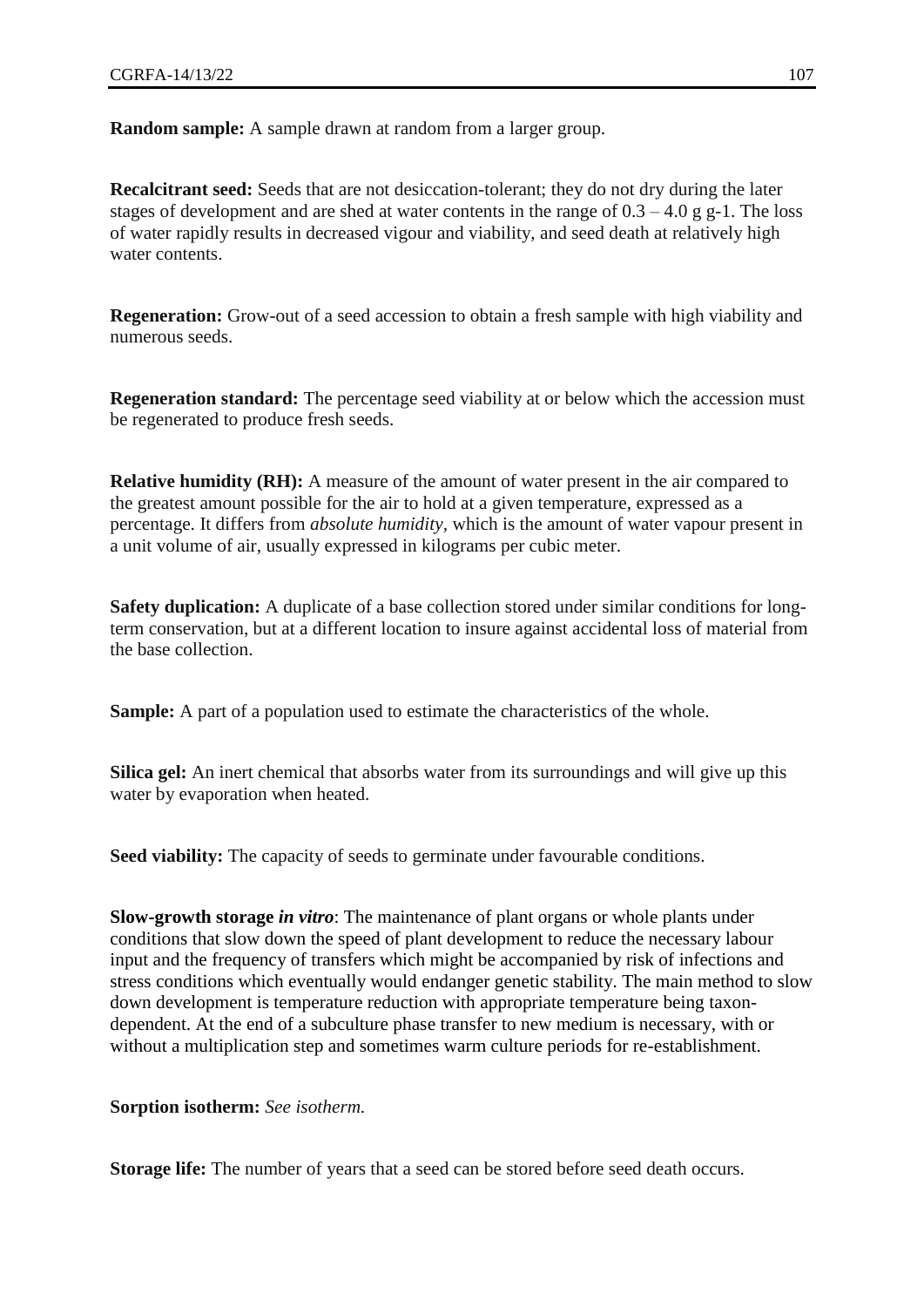**Tetrazolium test:** A test for viability in which moist seeds are soaked in a solution of triphenyl tetrazolium chloride.

**Trait:** a recognizable quality or attribute resulting from interaction of a gene or a group of genes with the environment.

**Viability test:** A test on a sample of seeds from an accession that is designed to estimate the viability of the entire accession.

**Variety:** A recognized division of a species, next in rank below subspecies; it is distinguishable by characteristics such as flower colour, leaf colour and size of mature plant. The term is considered to be synonymous with *cultivar*.